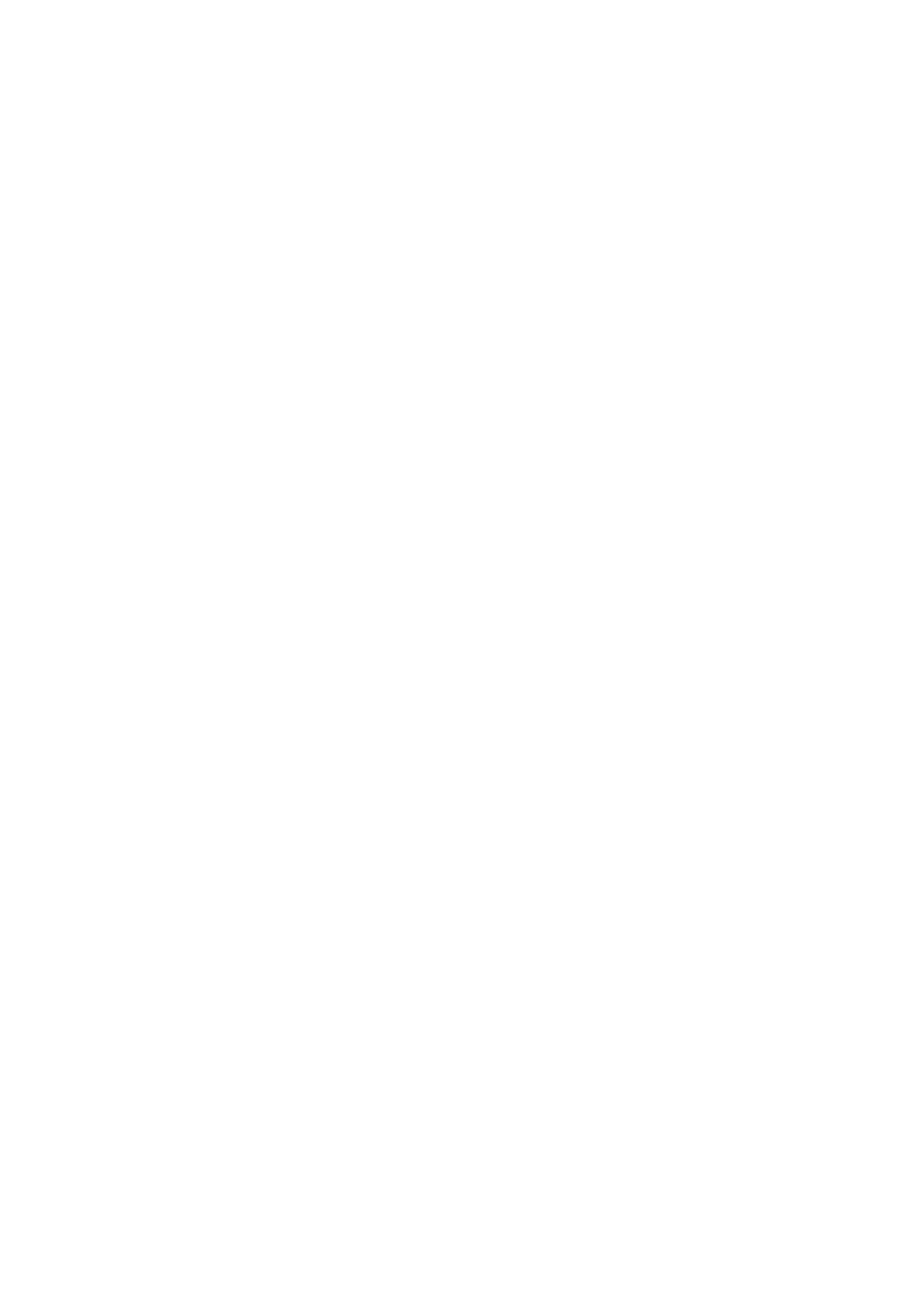#### Abstract

Trends in hardware design have led to processors with many cores on a single die, which present the opportunity for commodity computing to become increasingly parallel. These *multicore* architectures bring with them complex memory and cache hierarchies and processor interconnects. While the execution of batch parallel applications has been researched in the context of high-performance computing (HPC), commodity hardware is evolving at a faster pace than specialized supercomputers and applications are interactive, requiring fast system response times and the ability to react to ad-hoc workload changes. Leveraging and managing the existing potential for parallelization thus presents a difficult challenge for the development of both commodity operating systems and application programs, which have to keep up with hardware developments and present nimble solutions.

This dissertation presents the design and implementation of operating system mechanisms to support the execution of a dynamic mix of interactive and parallel applications on commodity multicore computers. The main goals are to provide a system that is scalable with an increasing number of processor cores, is agile with a changing hardware architecture, and provides interactive response time to the user when running a mix of parallel, interactive applications.

I describe a new operating system architecture, the *Multikernel*, and report about a concrete implementation of it, called *Barrelfish*. The Multikernel takes a novel view on the underlying hardware architecture: as a network of autonomous, heterogeneous processors. The Barrelfish operating system is structured as a distributed system of servers to facilitate easy restructuring of OS services according to the hardware architecture. Applying techniques from the field of distributed systems, Barrelfish demonstrates that the operating system can scale and perform equally well as manually tuned operating systems, like Linux, and in some cases better, while remaining agile with a range of different multicore systems.

I present the design and implementation of the inter-process communication system and process scheduler within Barrelfish and show how it can be made scalable and agile by applying the Multikernel design principles. Finally, I apply the gang scheduling technique from HPC and show how it can be made nimble to support interactive response times via a novel technique called *phase-locked scheduling* to support scheduling a dynamic mix of parallel, interactive applications.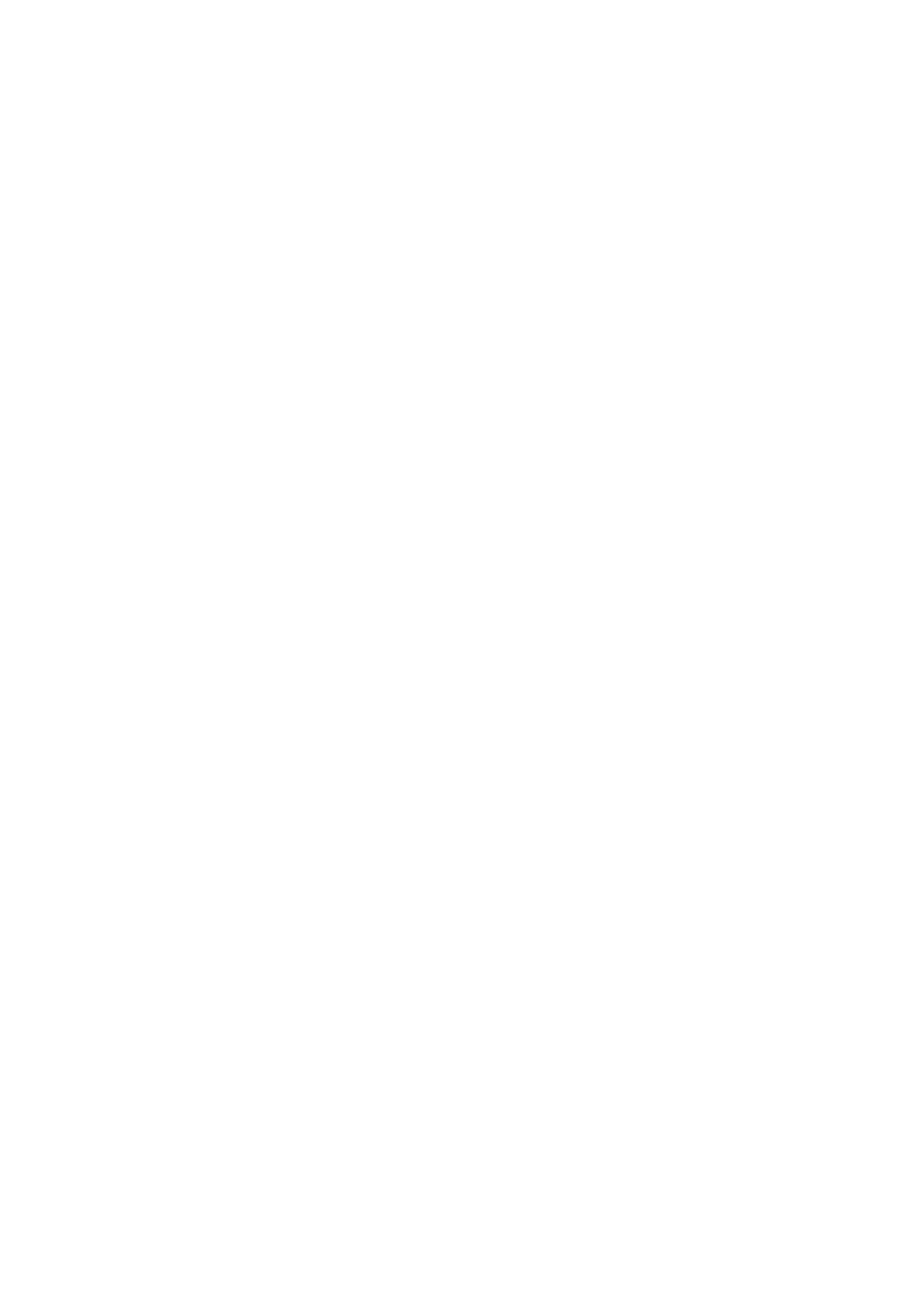#### Zusammenfassung

Hardwaredesign Trends haben zu Prozessoren mit vielen Kernen auf einem einzelnen Chip geführt, welches der elektronischen Datenverarbeitung ermöglicht, paralleler zu werden. Diese *multicore* Architekturen ziehen komplexe Speicher und Cache Hierarchien, sowie Prozessorverbindungen mit sich. Während die Ausführung von parallelen Stapelverarbeitungsanwendungen im Kontext von Hochleistungsrechnern gut erforscht ist, entwickelt sich Massenhardware schneller als spezialisierte Supercomputer und die Anwendungen sind interaktiv, was schnelle Systemantwortzeiten und die Fähigkeit, schnell auf ad-hoc Änderungen der Arbeitslast zu reagieren, voraussetzt. Die Ausnutzung und Verwaltung des existierenden Parallelisierungspotenzials stellt daher ein schwieriges Problem für die Entwicklung sowohl von Massenbetriebssystemen, als auch Anwendungsprogrammen dar, die mit der Hardwareentwicklung mithalten und flinke Lösungen anbieten müssen.

Diese Dissertation stellt das Design und die Implementierung von Betriebssystemmechanismen vor, welche die Ausführung einer dynamischen Mischung von interaktiven und parallelen Anwendungen auf multicore Massencomputern unterstützt. Die Hauptziele sind ein System bereit zu stellen, welches mit einer steigenden Anzahl an Prozessorkernen skaliert, Agilität gegenüber einer sich verändernden Hardwarearchitektur bietet und dem Anwender interaktive Antwortzeiten bereitstellt, während es eine Mischung aus parallelen und interaktiven Anwendungen ausführt.

Ich beschreibe eine neue Betriebssystemarchitektur, den *Multikernel*, und berichte über eine konkrete Implementierung derselben, genannt *Barrelfish*. Der Multikernel nimmt eine neue Sicht auf die darunterliegende Hardwarearchitektur: Als Netzwerk autonomer, heterogener Prozessoren. Das Barrelfish Betriebssystem ist strukturiert als verteiltes System von Servern, welches ein leichtes Restrukturieren von Betriebssystemservices anhand der Hardwarearchitektur ermöglicht. Dabei wendet Barrelfish Techniken aus dem Bereich der verteilten Systeme an und demonstriert, daß das Betriebssytem ebenso gut skalieren und funktionieren kann, wie manuell auf die Hardware abgestimmte Betriebssysteme, wie zum Beispiel Linux, und in einigen Fällen sogar besser, während es agil gegenüeber einer Anzahl verschiedener Multicoresysteme bleibt.

Ich stelle das Design und die Implementierung des Interprozesskommunikationssystems und des Prozess-Schedulers vor und zeige wie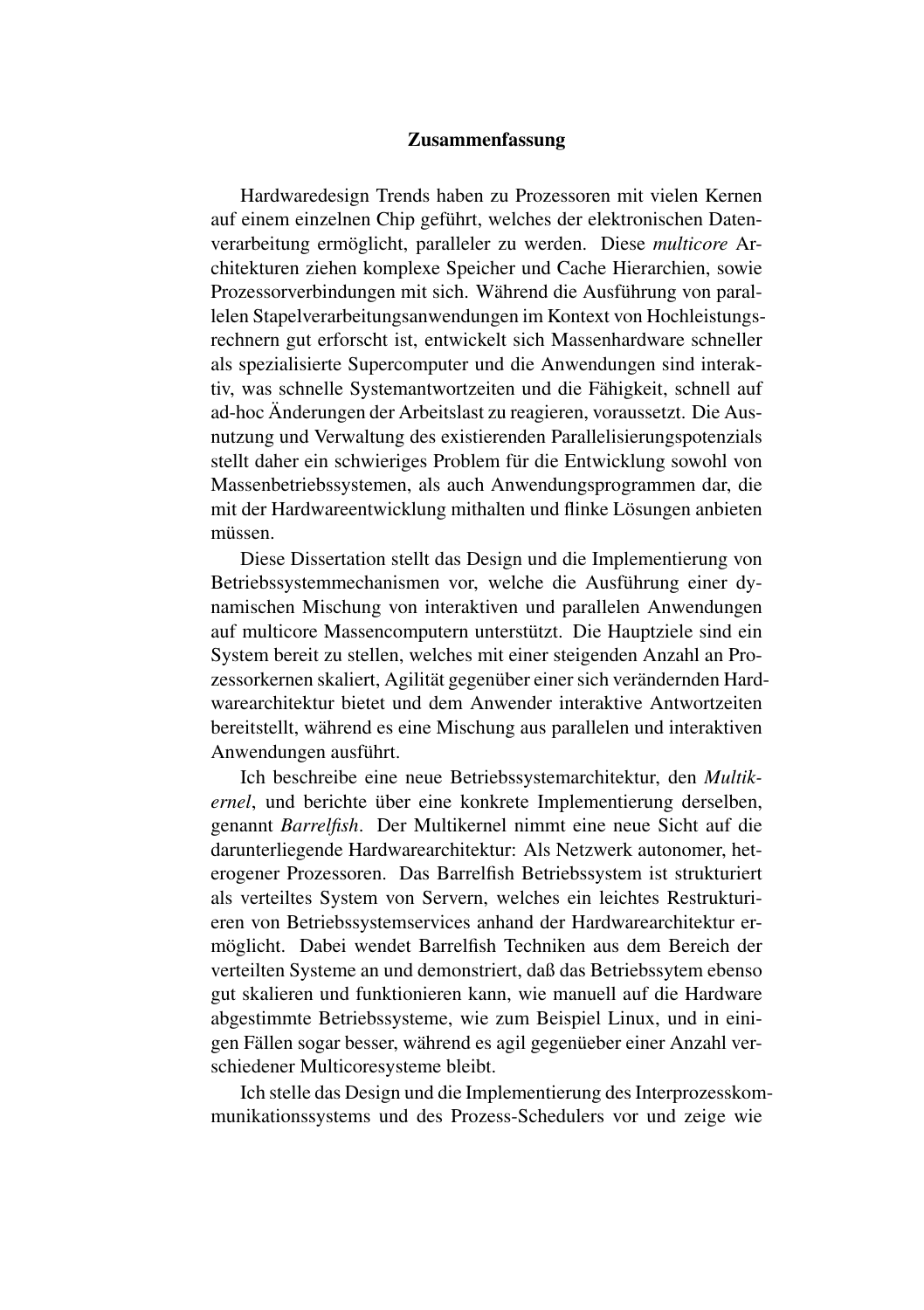beide Systeme skalierbar und agil gemacht werden können, indem die Designprinzipien des Multikernels angewandt werden. Schließlich wende ich die Gang-Scheduling Technik aus dem Feld des Hochleistungsrechnens an und zeige, wie es durch eine neue Technik, genannt *phase-locked scheduling*, flink gemacht werden kann, so dass es interaktive Antwortzeiten beim Scheduling einer dynamischen Mischung aus parallelen und interaktiven Anwendungen unterstützt.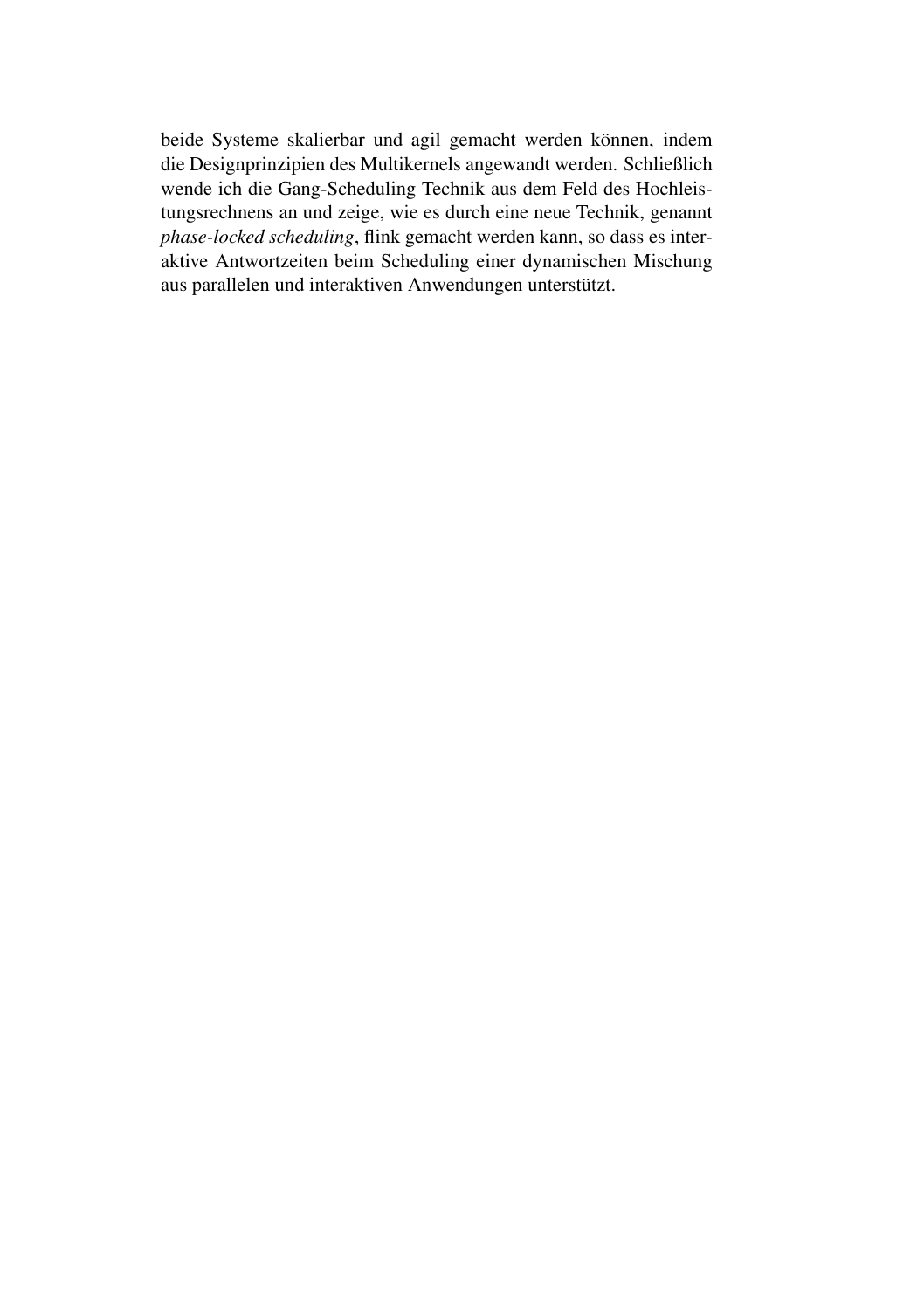# Acknowledgements

I would like to thank my supervisor Timothy Roscoe for all his help, patience, support and advice, and the entire Barrelfish team, at ETH and Microsoft, for all the insightful discussions, around the whiteboard, in corridors, and elsewhere, in particular Paul Barham, Andrew Baumann, Pierre-Evariste Dagand, Jana Giceva, Tim Harris, Rebecca Isaacs, Ross McIlroy, Adrian Schüpbach, and Akhilesh Singhania.

Also, I am heavily indebted to the authors of the work that this dissertation builds upon, namely the Barrelfish team, interns, students, and collaborators. Without them, this dissertation would not exist. In addition, I would like to acknowledge my examination committee for the detailed feedback on numerous drafts of this document.

I would like to thank the researchers, staff, and interns at the Microsoft Research labs in Cambridge and Silicon Valley for the incredibly fun and rewarding time.

Finally, I would like to thank my parents for their patience and support through all the years, as well as Akhilesh Singhania, for being a very good and supporting friend in good and in tough times. Thanks for making all of this so much more worthwhile!

Zurich, August 2012.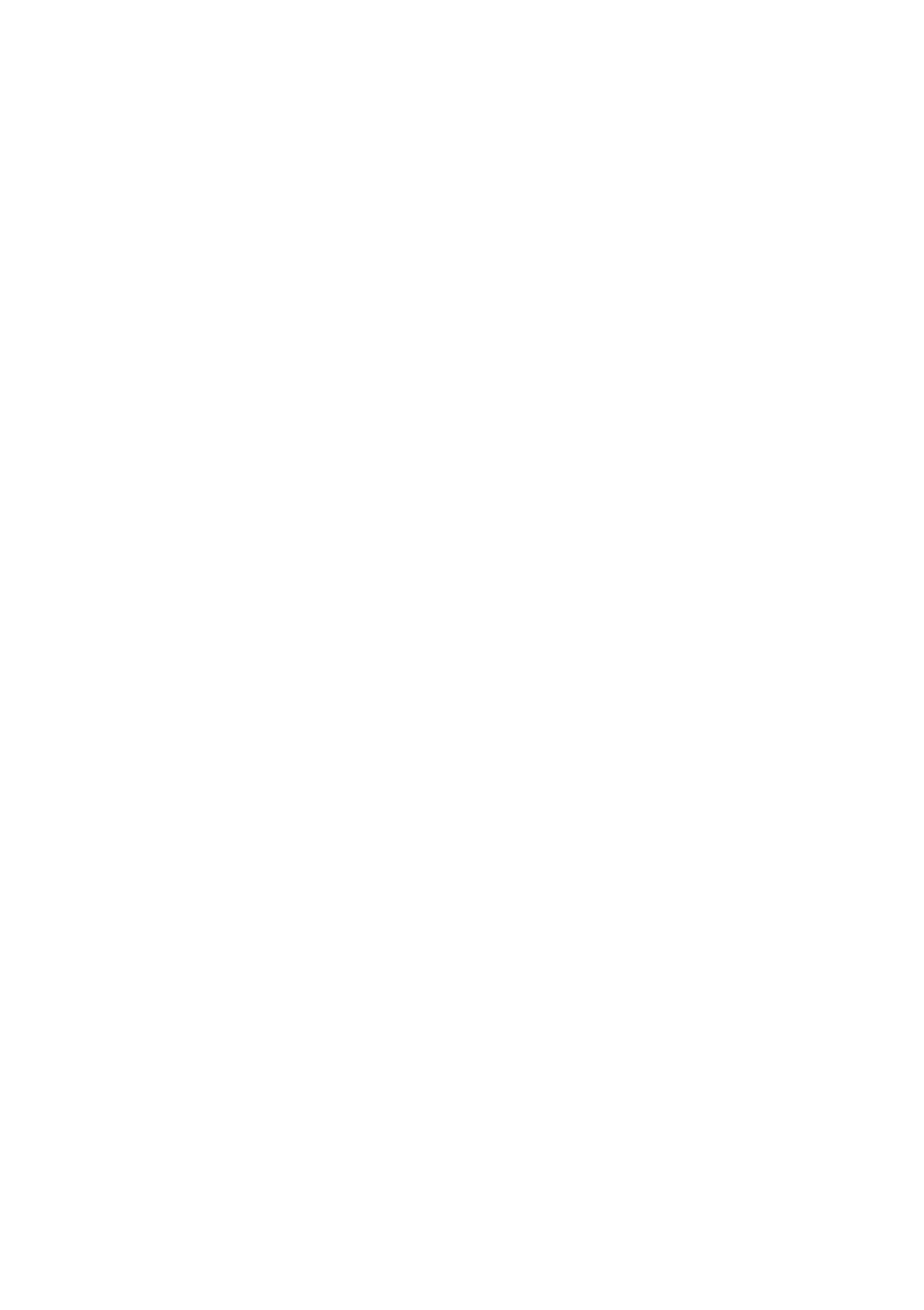# **Contents**

| $\mathbf{1}$ |      | Introduction           |                                         | 1              |
|--------------|------|------------------------|-----------------------------------------|----------------|
|              | 1.1  |                        |                                         | $\overline{2}$ |
|              | 1.2. |                        |                                         | 5              |
|              | 1.3  |                        |                                         | 6              |
|              | 1.4  |                        |                                         | 7              |
| $\mathbf{2}$ |      | <b>The Multikernel</b> |                                         | 9              |
|              | 2.1  |                        |                                         | 10             |
|              |      | 2.1.1                  |                                         | 11             |
|              |      | 2.1.2                  | Interconnect Latency Matters            | 12             |
|              |      | 2.1.3                  | Remote Procedure Call vs. Shared Memory | 15             |
|              |      | 2.1.4                  | Cache Coherence Protocol Scalability    | 18             |
|              |      | 2.1.5                  |                                         | 19             |
| 2.2<br>2.3   |      |                        |                                         | 20             |
|              |      |                        |                                         | 22             |
|              |      | 2.3.1                  | x86-based Systems 22                    |                |
|              |      | 2.3.2                  | Intel Single-Chip Cloud Computer 23     |                |
|              | 2.4  |                        | The Multikernel Architecture            | 24             |
|              |      | 2.4.1                  | Explicit Inter-core Communication 26    |                |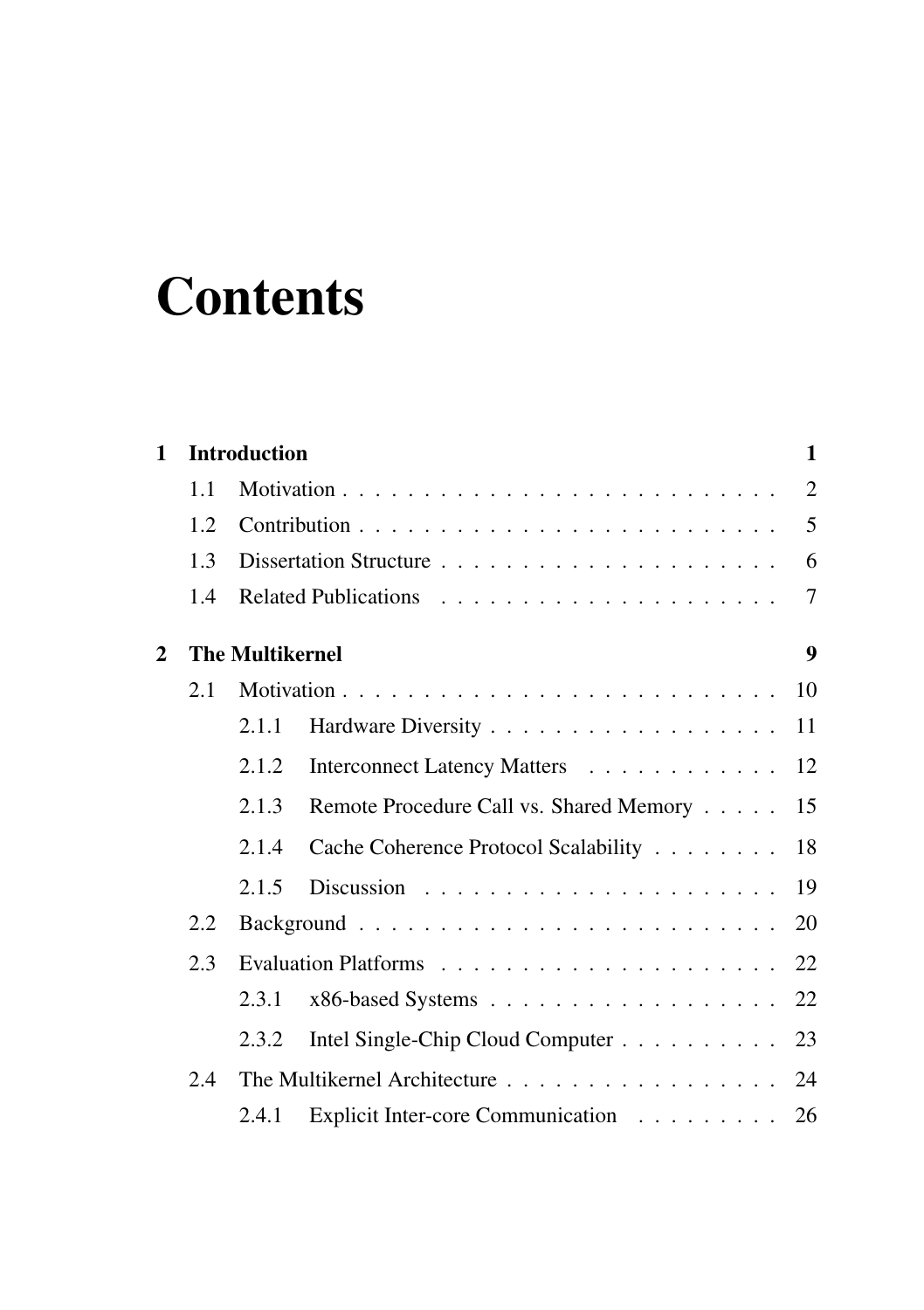|   |     | 2.4.2 | Hardware-neutral OS Structure                          | 28 |
|---|-----|-------|--------------------------------------------------------|----|
|   |     | 2.4.3 |                                                        | 29 |
|   | 2.5 |       |                                                        | 31 |
|   |     | 2.5.1 |                                                        | 33 |
|   |     | 2.5.2 |                                                        | 35 |
|   |     | 2.5.3 |                                                        | 41 |
|   |     | 2.5.4 | <b>Monitors</b>                                        | 43 |
|   |     | 2.5.5 | Threads and Shared Address Spaces                      | 44 |
|   |     | 2.5.6 | Knowledge and Policy Engine                            | 45 |
|   | 2.6 |       | Inter-domain Communication                             | 46 |
|   |     | 2.6.1 | Naming and Binding                                     | 47 |
|   |     | 2.6.2 | Same-core Communication                                | 48 |
|   |     | 2.6.3 | Inter-core Communication                               | 49 |
|   |     | 2.6.4 | Application-level Messaging Performance                | 57 |
|   |     | 2.6.5 |                                                        | 59 |
|   | 2.7 |       |                                                        | 60 |
|   | 2.8 |       |                                                        | 62 |
| 3 |     |       | <b>Scheduling in a Multikernel</b>                     | 64 |
|   | 3.1 |       |                                                        | 65 |
|   |     | 3.1.1 | System Diversity $\dots \dots \dots \dots \dots \dots$ | 67 |
|   |     | 3.1.2 | Multiple Applications                                  | 68 |
|   |     | 3.1.3 | Interactive Workloads                                  | 71 |
|   | 3.2 |       |                                                        | 72 |
|   |     | 3.2.1 | Parallel Scheduling in High-Performance Computing      | 72 |
|   |     | 3.2.2 | Scheduling with Information from Applications          | 75 |
|   |     |       |                                                        |    |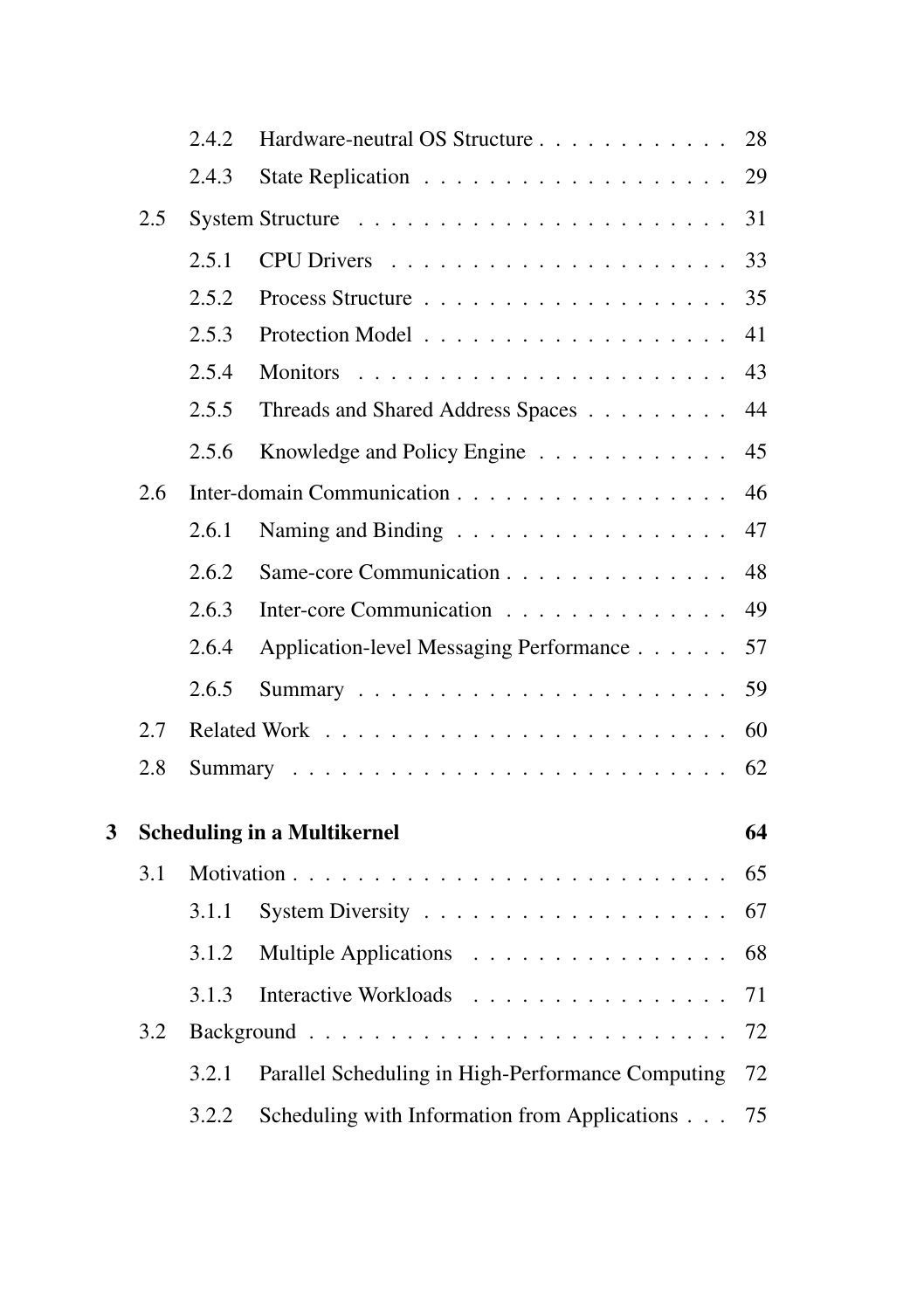|     | 3.2.3 | Commodity Multicore OS Scheduling         | 76 |
|-----|-------|-------------------------------------------|----|
|     | 3.2.4 | Studies in Commodity Multicore Scheduling | 77 |
|     | 3.2.5 | Blocking Cost Evaluation                  | 78 |
| 3.3 |       |                                           | 79 |
|     | 3.3.1 | Virtual Machine Monitors                  | 80 |
|     | 3.3.2 | Parallel Garbage Collection               | 81 |
|     | 3.3.3 | Potential Future Workloads                | 81 |
| 3.4 |       |                                           | 85 |
|     | 3.4.1 | Time-multiplexing Cores is Still Needed   | 85 |
|     | 3.4.2 | Schedule at Multiple Timescales           | 87 |
|     | 3.4.3 | Reason Online About the Hardware          | 87 |
|     | 3.4.4 | Reason Online About Each Application      | 88 |
|     | 3.4.5 | Applications and OS Must Communicate      | 89 |
|     | 3.4.6 |                                           | 90 |
| 3.5 |       |                                           | 90 |
|     | 3.5.1 | Dispatcher Groups                         | 91 |
|     | 3.5.2 | Scheduler Activations                     | 92 |
|     | 3.5.3 | Deterministic Per-core Scheduling         | 92 |
|     | 3.5.4 | Phase-locked Scheduling                   | 93 |
|     | 3.5.5 | Scheduler Manifests                       | 97 |
| 3.6 |       | Barrelfish Scheduler Architecture 100     |    |
|     | 3.6.1 | Placement Controller 101                  |    |
|     | 3.6.2 |                                           |    |
|     | 3.6.3 | Core-local Timer Synchronization 103      |    |
|     | 3.6.4 | CPU Driver Scheduler 104                  |    |
|     | 3.6.5 | User-level Scheduler 106                  |    |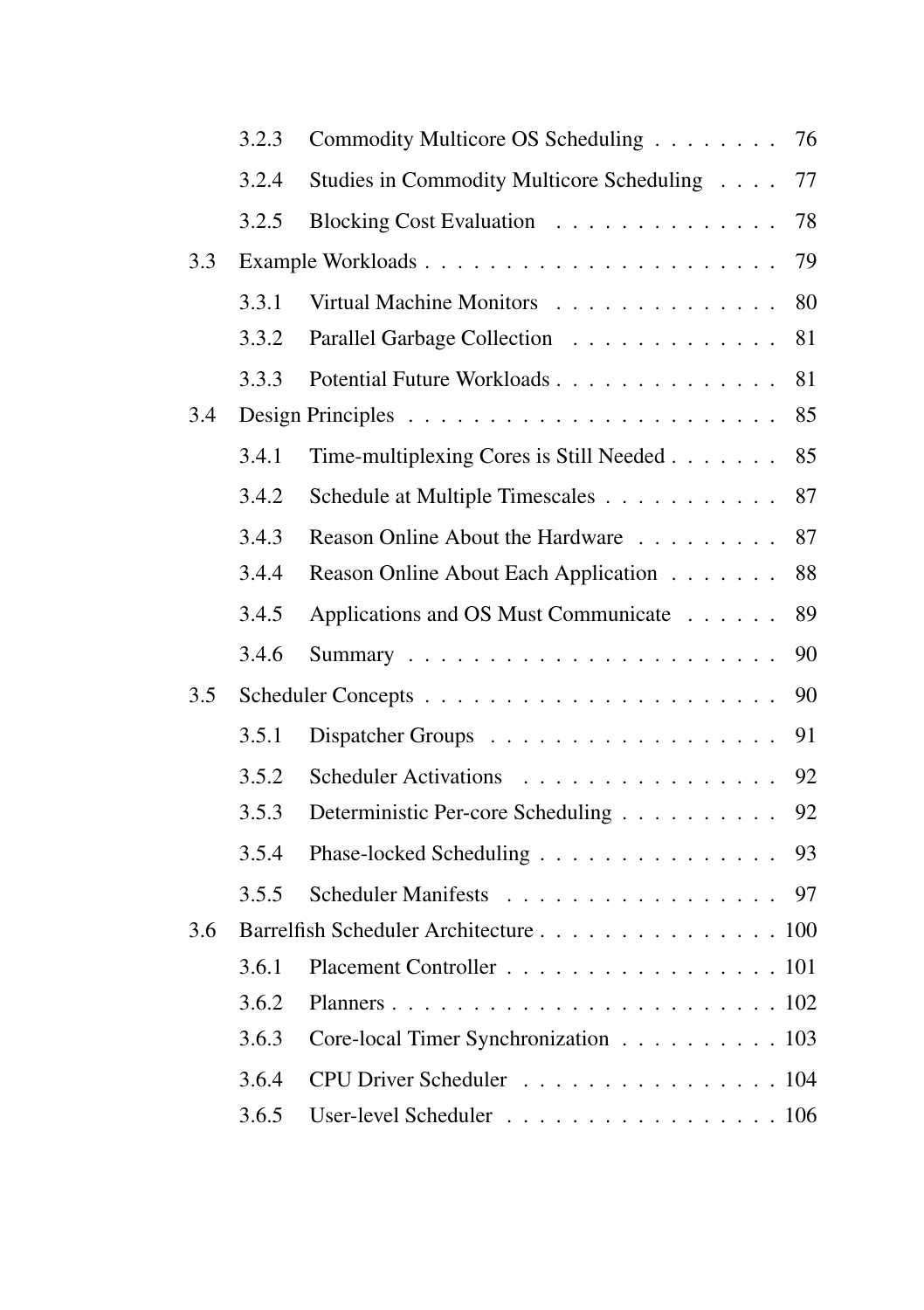|   | 3.7 |                     |                                                  |     |
|---|-----|---------------------|--------------------------------------------------|-----|
|   | 3.8 |                     |                                                  |     |
| 4 |     | <b>Evaluation</b>   |                                                  | 111 |
|   | 4.1 |                     |                                                  |     |
|   |     | 4.1.1               | Phase Change Cost and Scalability 112            |     |
|   |     | 4.1.2               | Single Application Performance 114               |     |
|   |     | 4.1.3               | Multiple Parallel Applications 116               |     |
|   |     | 4.1.4               |                                                  |     |
|   | 4.2 |                     | Phase-locked Gang Scheduling 122                 |     |
|   |     | 4.2.1               | Scheduling Overhead vs. High-level Solutions 122 |     |
|   |     | 4.2.2               | Scheduling Overhead vs. Low-level Solutions 124  |     |
|   |     | 4.2.3               |                                                  |     |
|   | 4.3 |                     |                                                  |     |
| 5 |     | <b>Conclusion</b>   |                                                  | 130 |
|   | 5.1 |                     |                                                  |     |
|   |     | 5.1.1               | Heterogeneous Hardware Architectures 132         |     |
|   |     | 5.1.2               | Distributed Execution Engines 133                |     |
|   |     | 5.1.3               |                                                  |     |
|   |     | 5.1.4               | Programming Language Integration 134             |     |
|   | 5.2 |                     |                                                  |     |
|   |     | <b>Bibliography</b> |                                                  | 136 |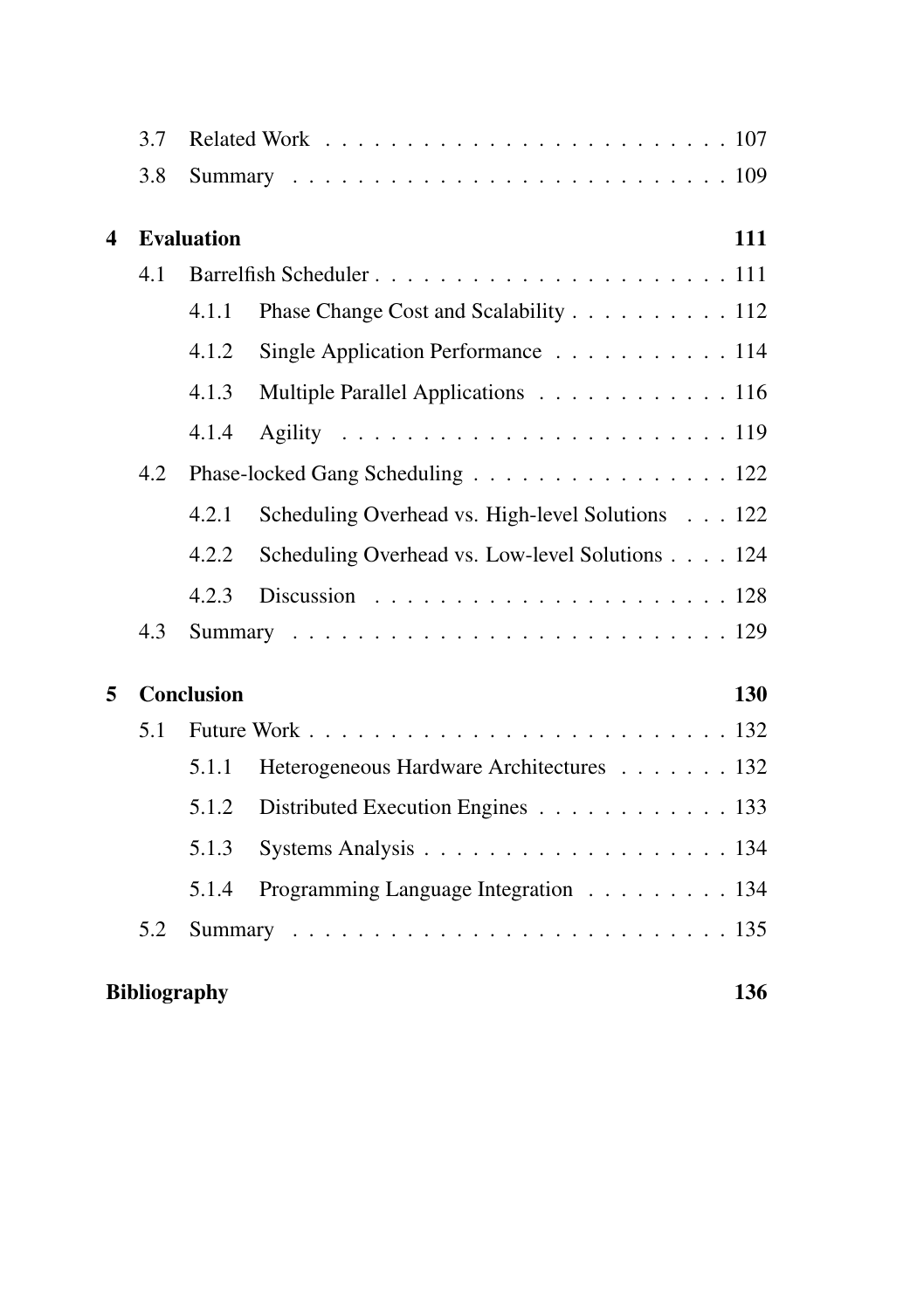# Chapter 1

# Introduction

This dissertation presents the design and implementation of an operating system and its mechanisms to support the execution of a dynamic mix of interactive and parallel applications on commodity multicore computers.

Our goal is to provide a system that

- 1. is *scalable* with an increasing number of processor cores,
- 2. is *agile* with a changing hardware architecture, that is, capable of adapting to the increasing diversity of hardware platforms and exploiting specific hardware features when available without sacrificing a clear structure of the system in the interest of performance, and
- 3. provides *interactive* response time to the user when running a *mix* of *parallel* and *interactive* applications.

During the research for this dissertation, a prototype of this operating system was created. I use this prototype to argue the following thesis:

An operating system can achieve the goals of scalability and agility on a multicore computer by making all inter-core com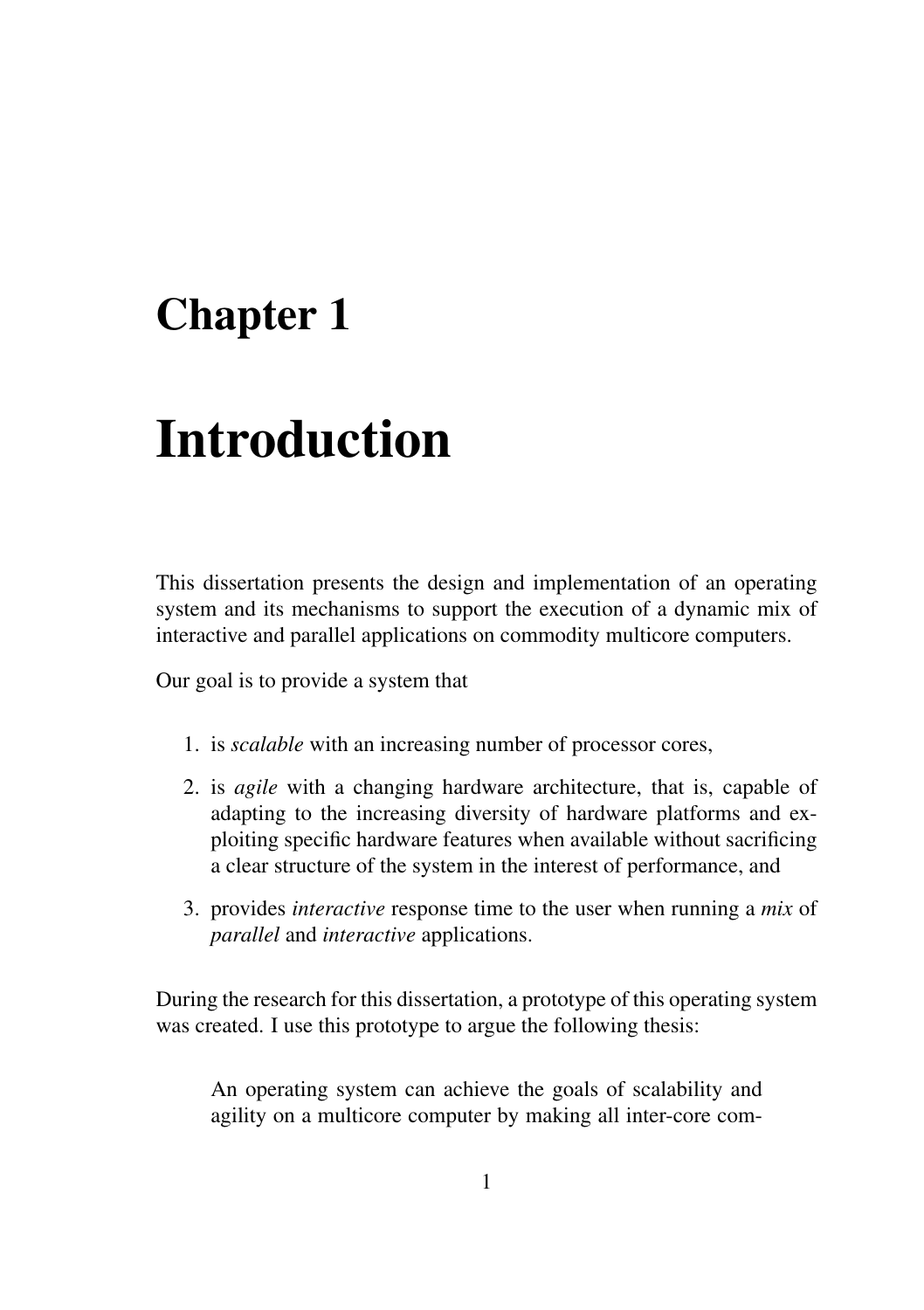munication explicit, not assuming any specific hardware features, such as shared memory, cache coherence, or a specific memory interconnect topology, and by viewing state as replicated instead of shared.

Furthermore, it can support interactive application response times on a commodity multicore computer by employing inter-process communication and scheduling components that multiplex hardware efficiently in time and space, react quickly to ad-hoc workload changes, reason online about the underlying hardware architecture, reason online about each application, and allow resource negotiation between applications and the operating system.

The set of applications that benefit from these ideas is very diverse and ranges from traditional throughput oriented task-parallel workloads, such as web-servers and databases, to emerging *recognition, mining, and synthesis* (RMS) desktop workloads [Dub05, LV03].

# 1.1 Motivation

As hardware manufacturers reach the processing speed boundaries of what is physically possible using traditional hardware architecture, computing becomes increasingly parallel in order to keep up with the demands for more processing power. On the hardware side, this is achieved by integrating a growing number of processor cores into processor dies. Machines with multiple cores on a die are called *multicore* machines. Leveraging and managing the existing hardware potential for parallelization presents a difficult challenge for the development of software systems, as it brings the issue of scalability with it. In this case, *scalability* is the ability of software to yield execution speedup proportional to the number of available processing cores.

In particular, operating systems are an important part of the overall software stack. Many applications invoke operating system services to help carry out operations that must scale. Thus, it is important that the services presented by the operating system are themselves scalable in order not to prevent scalability of the rest of the software stack.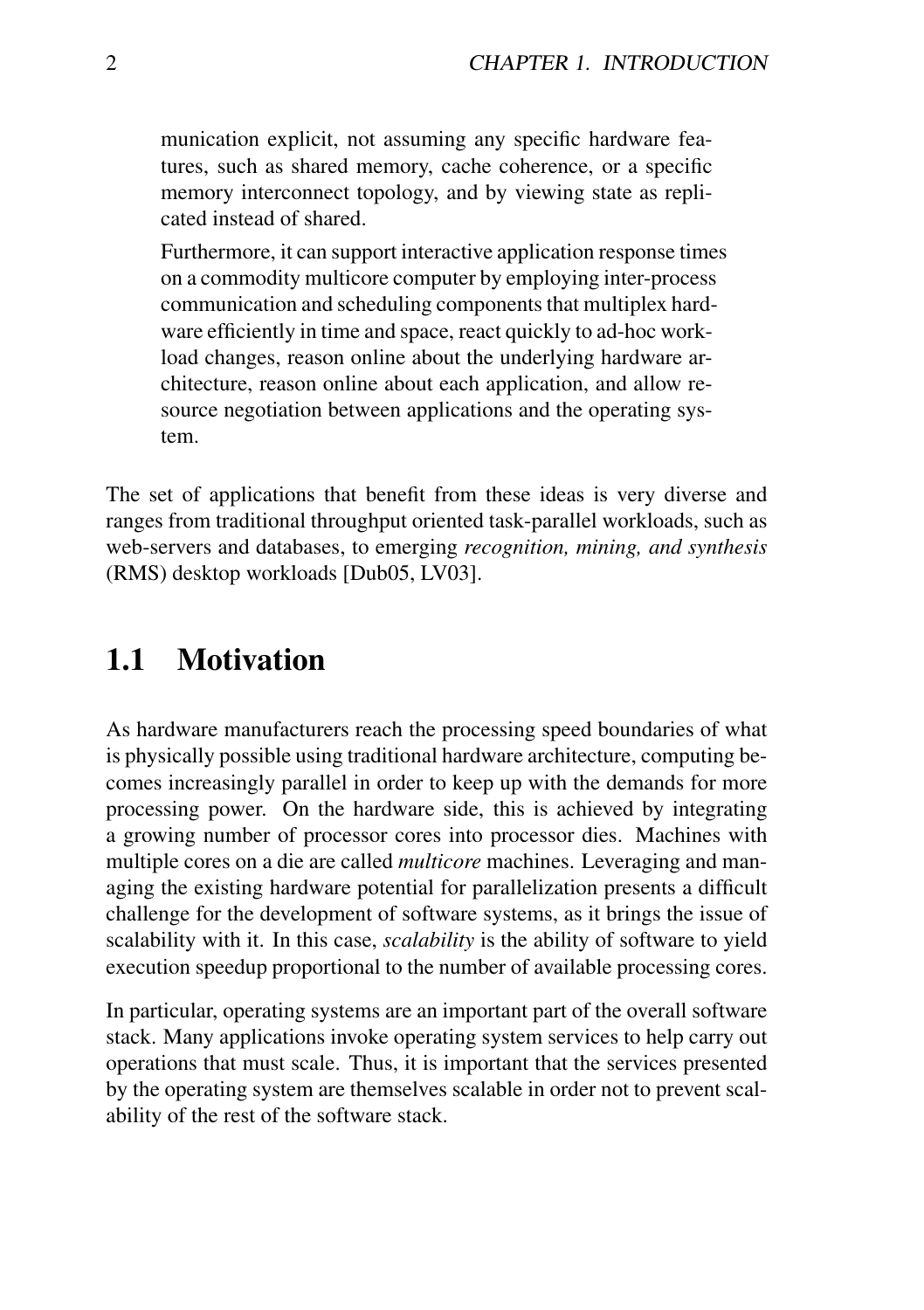A fundamental problem of any operating system is the provision and multiplexing of hardware resources to user-space applications. Resource management primitives can be invoked frequently by commodity applications. For example, several file descriptor allocations and deallocations are typically carried out by network applications when handling each new client connection and has been shown to become a scalability bottleneck when invoked frequently  $[BWCC^+08]$ .

There are many other published scalability shortcomings pertaining to operating system resource management in multicore systems. For example, mis-scheduling of parallel applications  $[PSB<sup>+</sup>10]$ , contention on spin-thenblock locks [JSAM10], and lock granularity of CPU dispatch [BBD+09]. Many of these are symptoms of a more general problem of classical sharedmemory operating system architecture, which has been shown by many research publications of the field (covered in Section 2.2) to be suboptimal in light of hardware performance possibilities. At a high-level, this is due to three factors:

- 1. Lock contention. Shared-memory data structures are typically protected by some means of mutual exclusion, such as locks. Increasing the number of execution contexts trying to access the same data structure results in contention, which slows down overall progress and becomes a scalability bottleneck.
- 2. Cache coherence. Main memory access latencies have become so slow in comparison to processor speeds that adequate performance can only be achieved if special cache memories are employed that are closer to processor cores. This results in an architecture where caches are core-local and data shared by multiple cores has to be kept coherent among their caches. This is typically achieved by a hardware-implemented cache-coherence protocol that communicates among caches by passing messages on a special high-speed memory interconnect.

I will show later in this dissertation that naive usage of hardware cache coherence can become a scalability bottleneck. This is due to the mere nature of sharing data across a network of individual cache memories. If cores have to go to remote cache memory frequently in order to fetch or update a datum, this results in higher memory access latency.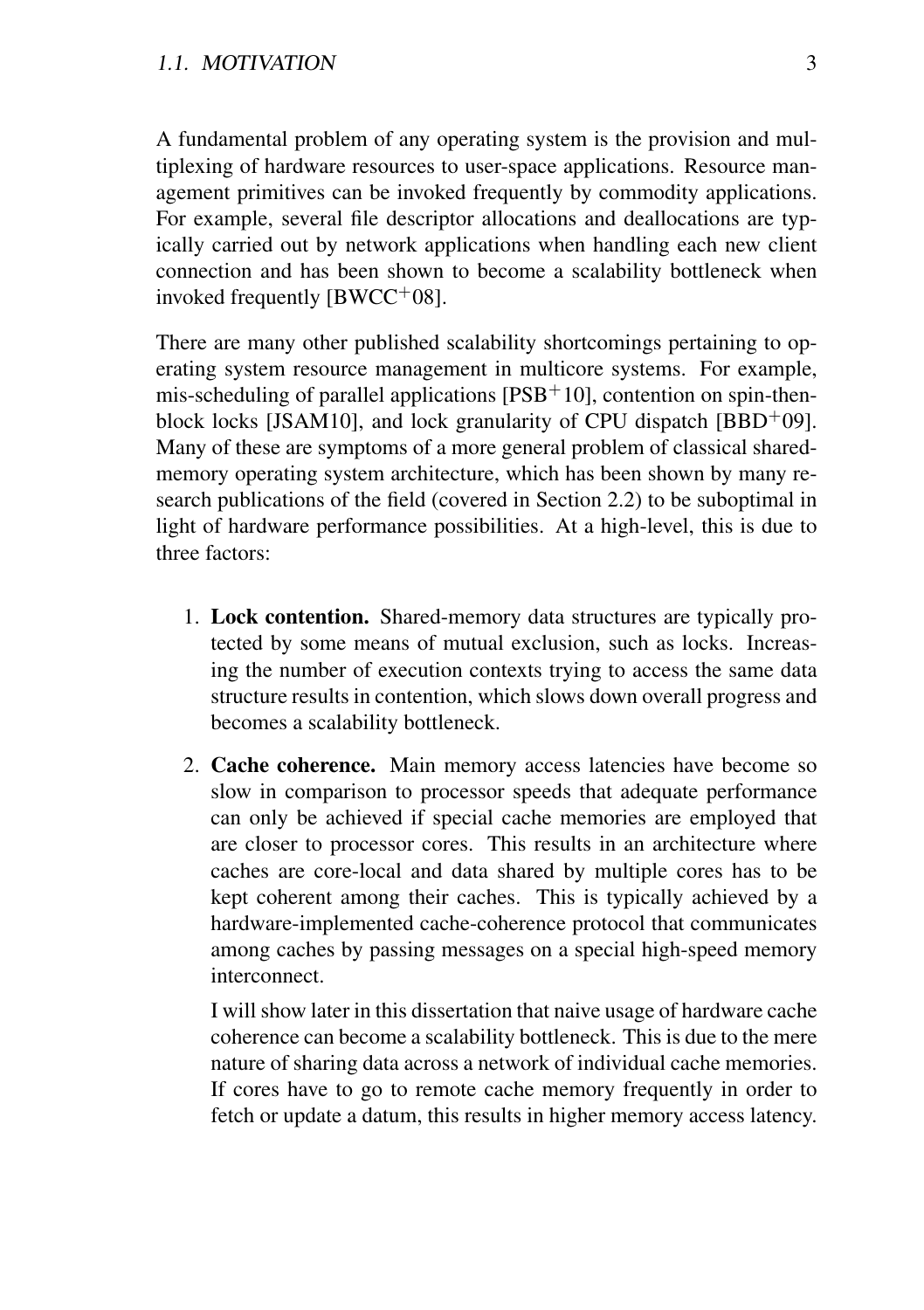It is thus important that data is placed local to the core operating on it and not moved to other caches often.

3. Abstraction. Classical operating system application interfaces, such as POSIX, abstract away many of the properties of multicore hardware. Instead, the illusion of a multiprocessor with a single shared memory is upheld. This abstraction causes overheads, which, due to cache coherence, starts already at the hardware level.

Looking ahead, as more and more cores are added, it is not clear whether hardware cache coherence itself can scale indefinitely  $[BWCC^+08, BPS^+09]$ . Hardware designers already consider alternative, non-cache-coherent architectures. For example, both the Intel Single-Chip Cloud Computer (SCC)  $[HDH<sup>+</sup>10]$  and Microsoft's Beehive processor [Tha10] have been designed without hardware cache-coherence.

At the same time, multicore hardware is becoming more diverse  $[SPB<sup>+</sup>08]$ . For example, Intel's QuickPath [Int08] and AMD's HyperTransport [Hyp04] cache coherence interconnects present two very different ways to structure the hardware architecture to route cache coherence messages: one is a ring, the other a mesh. In addition, hardware is evolving fast: different cache hierarchies, non-uniform memory architectures, and specialized accelerator cores, such as graphics accelerators, are being integrated into multicore platforms. All of these innovations have happened in the past decade. I am going to investigate them and their impact on operating systems more closely in Section 2.1.1.

Complex commodity operating systems are faced with an increasingly diverse range of hardware and modifying them to support this diversity is a difficult task. For example, removing the Windows dispatcher lock to improve dispatch scalability was described as a "heroic" effort that involved the modification of 6000 lines of code in 58 files of the Windows source code to cope with feature interactions [Rus09].

Given their fundamental importance and the amount of problems they face, it makes sense to investigate the very techniques and mechanisms that are employed in operating systems for commodity multicore computers.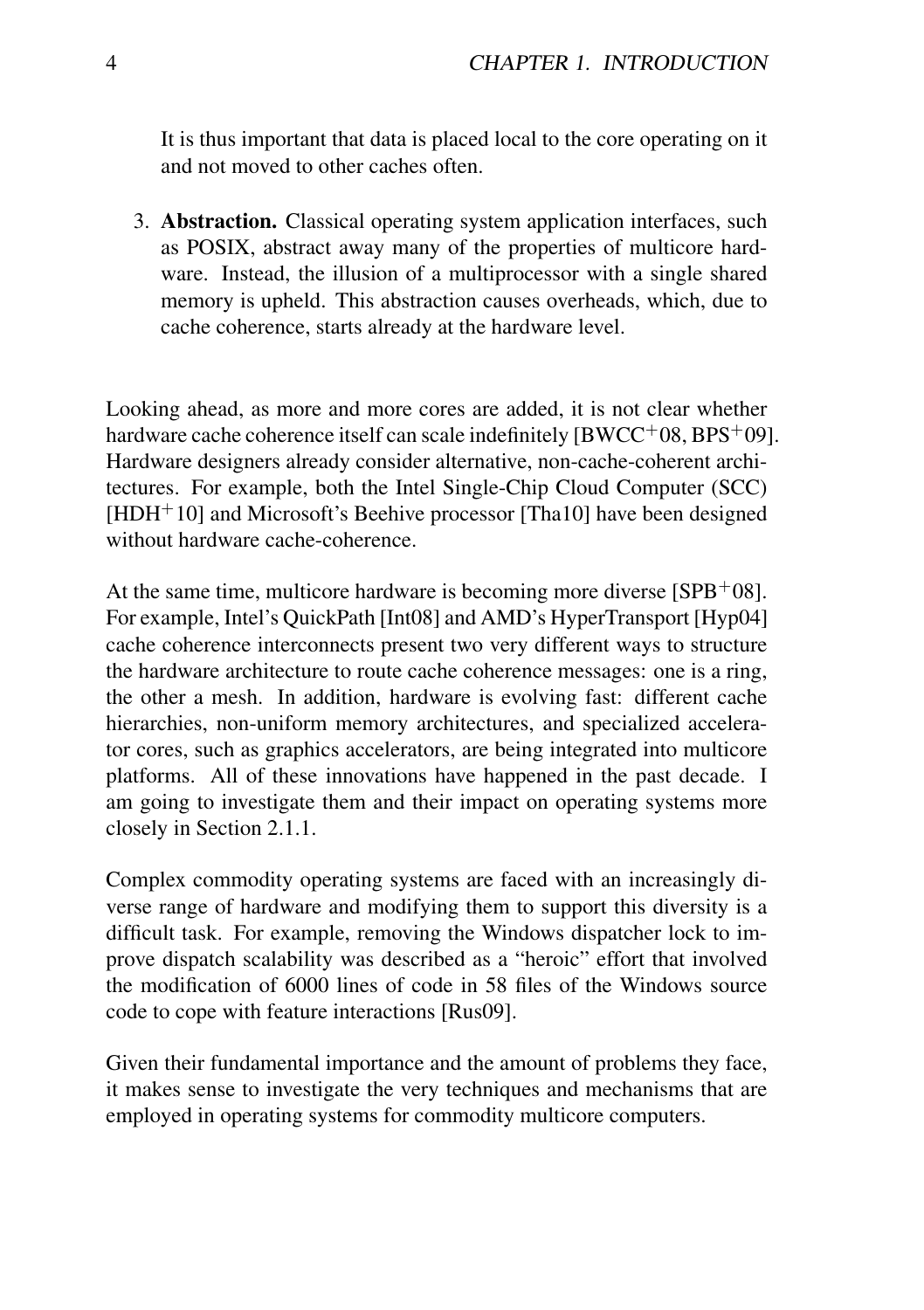# 1.2 Contribution

In this dissertation, I make three principal contributions:

- 1. I describe an operating system architecture, termed the *Multikernel*, that is scalable and agile. This is achieved via a novel view on the underlying hardware architecture: as a network of autonomous processors. This view supports a programming paradigm requiring a very clear separation of data that completely avoids sharing and its associated problems of locking and cache-coherence and replaces it with explicit message-passing-based communication among cores. Operating system services are structured as distributed systems placed on top of these networks and are malleable to the underlying hardware characteristics, such as communication latency and connectivity among processors.
- 2. I describe the components necessary to support the execution of a dynamic mix of interactive and parallel applications within a Multikernelbased operating system, namely mechanisms for low-latency communication between mutually distrusting processes, both on the same and among separate processor cores, and a process scheduler that facilitates the scheduling of a mix of parallel and interactive applications via an interface that allows more insight into these applications' scheduling requirements.
- 3. I describe and evaluate a novel scheduling mechanism called *phaselocked gang scheduling*. This mechanism builds on the previously described components to allow for interactive system response when scheduling applications that are both *parallel and interactive*.

Via a series of benchmarks, I demonstrate that Barrelfish can scale and perform equally well as manually tuned operating systems, while remaining agile with a range of different cache-coherent and non-cache-coherent multicore systems. Also, I demonstrate response times below 5 seconds for a hypothetical future parallel interactive network monitoring application. Response times of these short durations provide almost immediate feedback to users and enable a class of compute-intensive problems to be treated by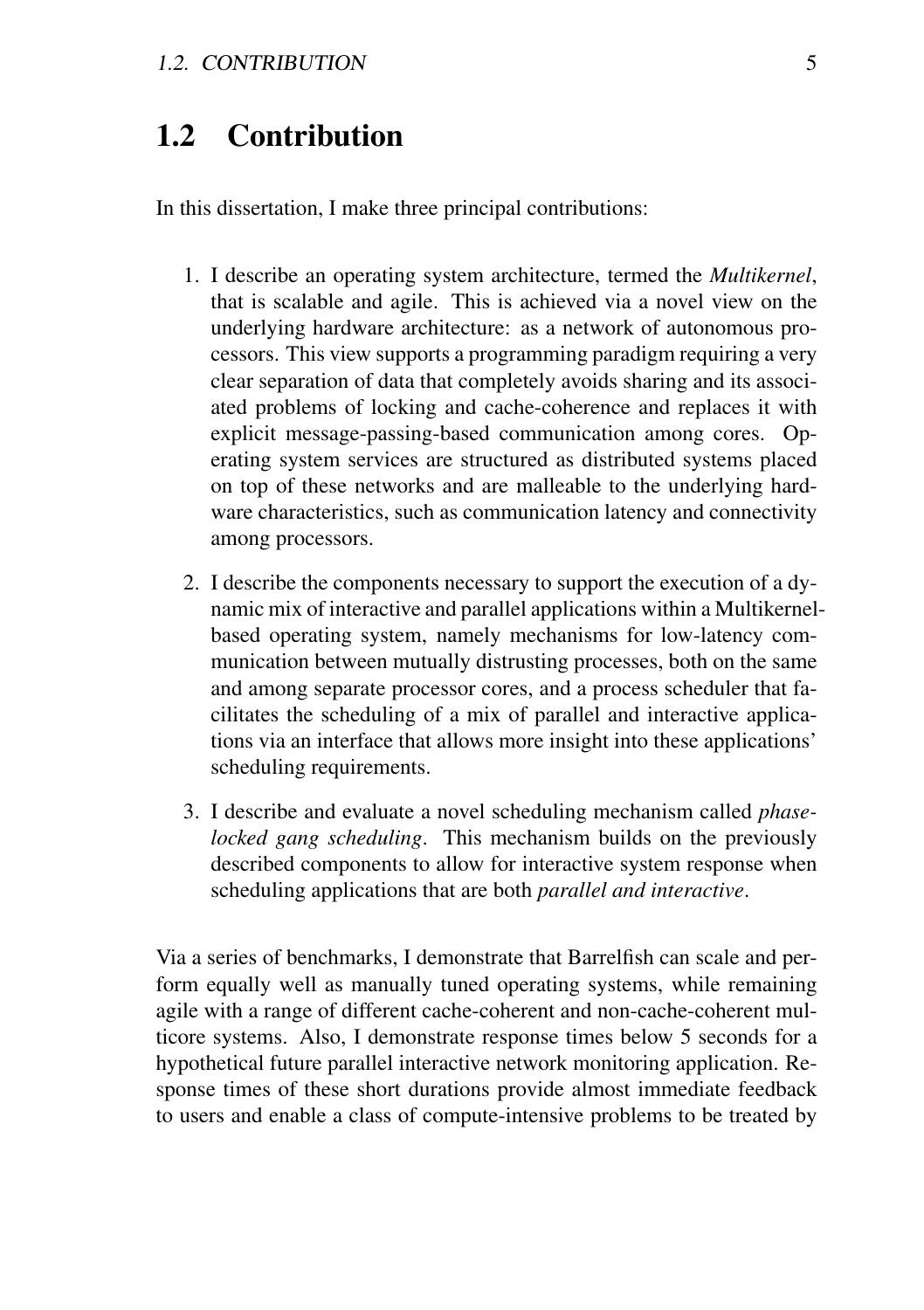interactive applications using parallel algorithms. This provides users with new, interactive ways to investigate and treat this class of problems.

# 1.3 Dissertation Structure

This dissertation is structured such that background literature, and related work relevant to a topic are placed within the chapters that treat the topic, instead of providing a single overarching chapter for related work. I have motivated the thesis at a high level within this chapter. I am going to iterate the motivation in a topical fashion in the following chapters, providing more detail.

The Multikernel structure, as well as relevant features of its implementation, Barrelfish, are described in Chapter 2. In particular, the inter-domain message passing subsystem, process structure, and protection model are described. The Multikernel operating system architecture is structured so as to support scalable and agile implementations of operating system services designed for present and future multicore hardware architectures.

In Chapter 3, I describe the design and implementation of the scheduling subsystem of Barrelfish that facilitates the scheduling of a mix of parallel and interactive applications in a commodity multicore computing scenario, by allowing applications to specify detailed scheduling requirements and by scheduling via a novel mechanism termed *phase-locked gang scheduling*.

In Chapter 4, I evaluate the scalability and agility of the scheduler implementation. I also evaluate how well phase-locked gang scheduling compares to traditional gang scheduling solutions in providing low overhead and short response time to parallel applications.

Finally, Chapter 5 concludes the dissertation, by summarizing and providing an outlook to future research.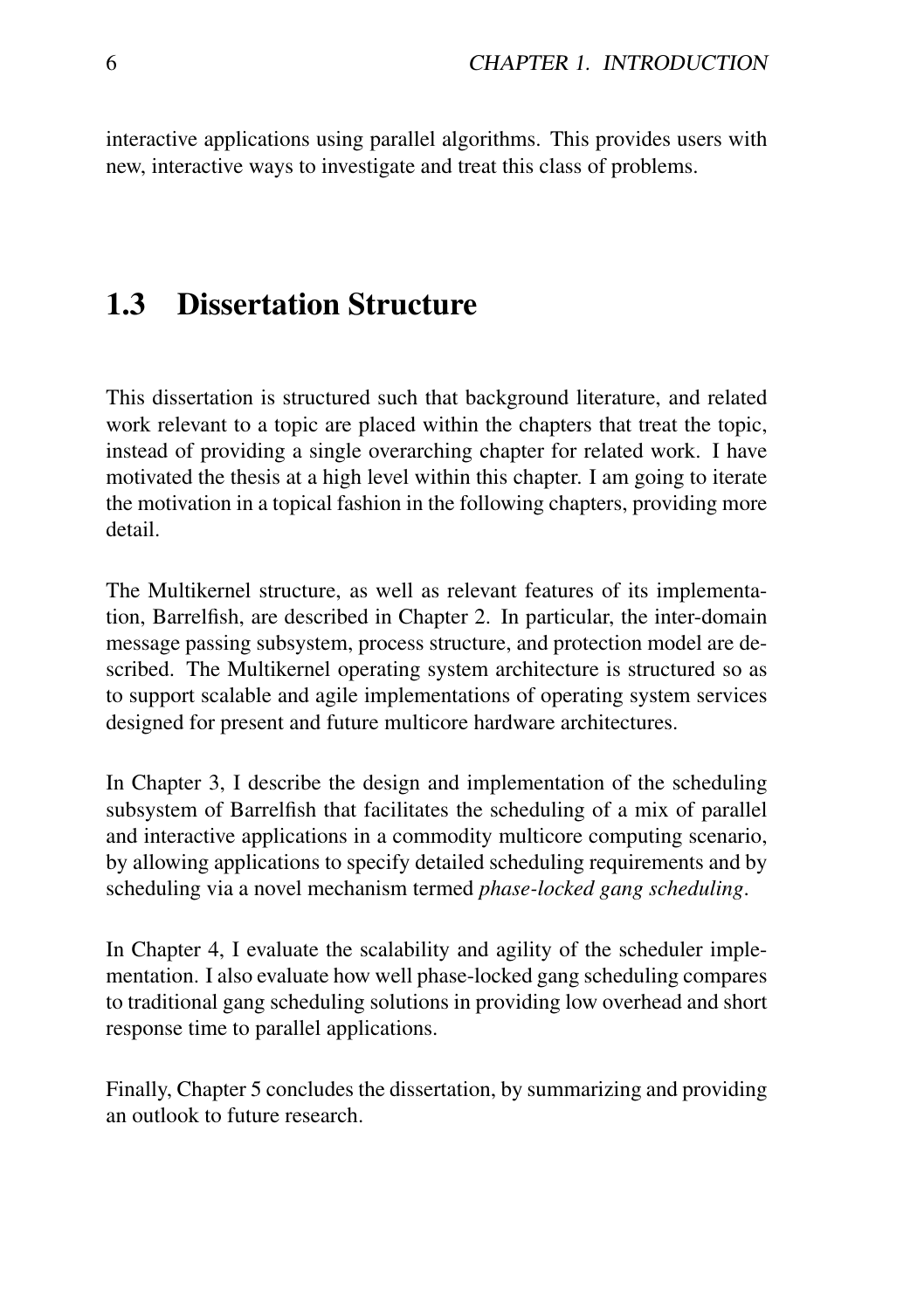# 1.4 Related Publications

The work presented in this dissertation constitutes a part of the Barrelfish operating system research project and as such is depending on, as well as supporting, the work of others. Some of the work this dissertation depends upon has been published and is mentioned here for reference:

- [Dag09] Pierre-Evariste Dagand. Language Support for Reliable Operating Systems. Master's thesis, ENS Cachan-Bretagne – University of Rennes, France, June 2009.
- [DBR09] Pierre-Evariste Dagand, Andrew Baumann, and Timothy Roscoe. Fileto-Fish: practical and dependable domain-specific languages for OS development. In *Proceedings of the 5th Workshop on Programming Languages and Operating Systems*, October 2009.
- [Raz10] Kaveh Razavi. Barrelfish Networking Architecture. Distributed Systems Lab, ETH Zurich, 2010.
- [Men11] Dominik Menzi. Support for heterogeneous cores for Barrelfish. Master's thesis, ETH Zurich, July 2011.
- [Ger12] Simon Gerber. Virtual Memory in a Multikernel. Master's thesis, ETH Zurich, May 2012.
- [Nev12] Mark Nevill. Capabilities subsystem. Master's thesis, ETH Zurich, 2012.
- [**Zel12**] Gerd Zellweger. Unifying Synchronization and Events in a Multicore Operating System. Master's thesis, ETH Zurich, March 2012.

Some of the work presented in this dissertation has previously been published in various venues. The relevant publications are:

[SPB<sup>+</sup>08] Adrian Schüpbach, Simon Peter, Andrew Baumann, Timothy Roscoe, Paul Barham, Tim Harris, and Rebecca Isaacs. Embracing diversity in the Barrelfish manycore operating system. In *Proceedings of the Workshop on Managed Many-Core Systems*, June 2008.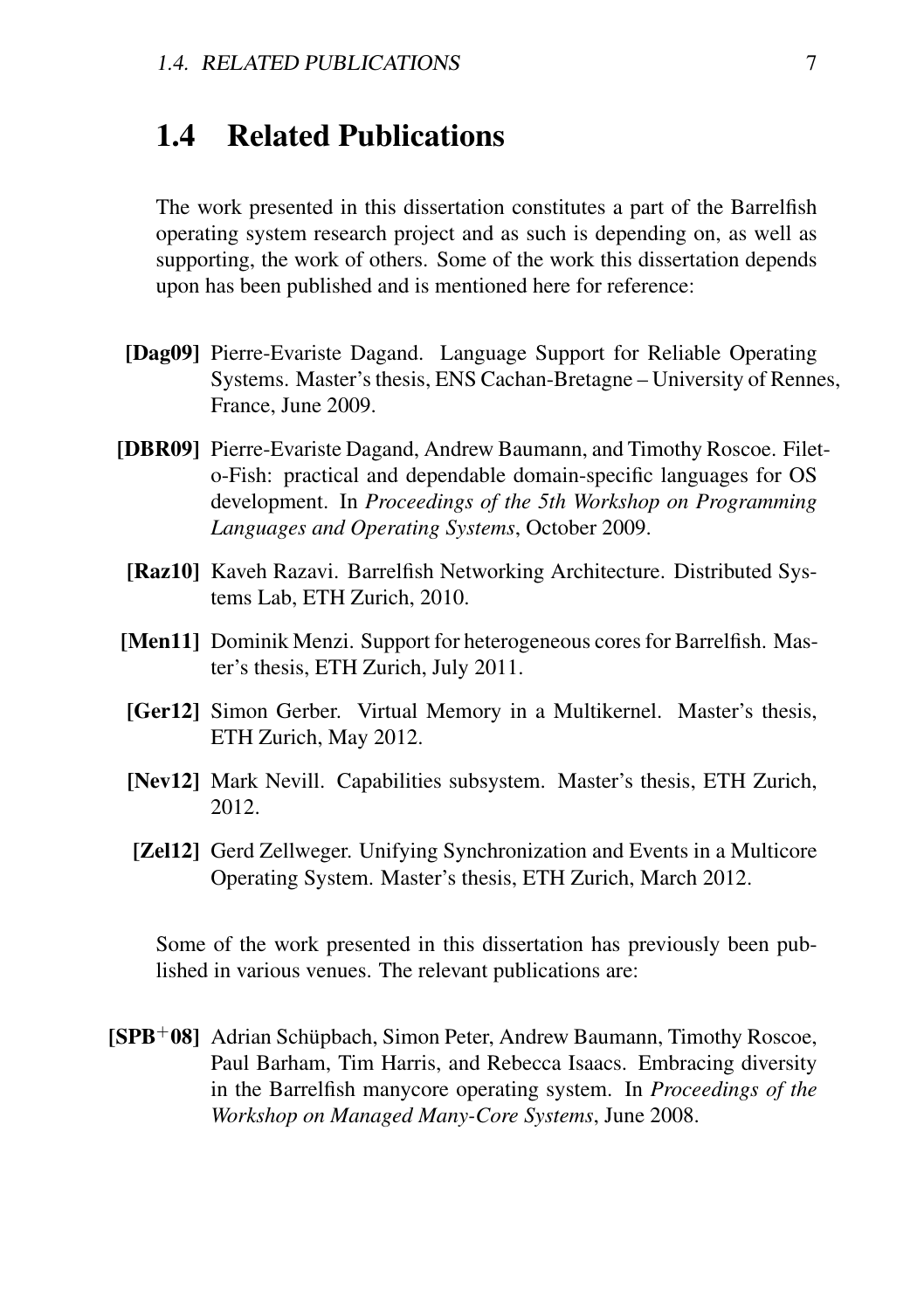- [BPS+09] Andrew Baumann, Simon Peter, Adrian Schüpbach, Akhilesh Singhania, Timothy Roscoe, Paul Barham, and Rebecca Isaacs. Your computer is already a distributed system. Why isn't your OS? In *Proceedings of the 12th Workshop on Hot Topics in Operating Systems*, May 2009.
- [BBD+09] Andrew Baumann, Paul Barham, Pierre-Evariste Dagand, Tim Harris, Rebecca Isaacs, Simon Peter, Timothy Roscoe, Adrian Schüpbach, and Akhilesh Singhania. The Multikernel: A new OS architecture for scalable multicore systems. In *Proceedings of the 22nd ACM Symposium on Operating Systems Principles*, October 2009.
- [PSB+10] Simon Peter, Adrian Schüpbach, Paul Barham, Andrew Baumann, Rebecca Isaacs, Tim Harris, and Timothy Roscoe. Design principles for end-to-end multicore schedulers. In *Proceedings of the 2nd Workshop on Hot Topics in Parallelism*, June 2010.
- [PSMR11] Simon Peter, Adrian Schüpbach, Dominik Menzi, Timothy Roscoe. Early experience with the Barrelfish OS and the Single-Chip Cloud Computer. In *Proceedings of the 3rd Intel Multicore Applications Research Community Symposium*, July 2011.
- [BPR+11] Andrew Baumann, Simon Peter, Timothy Roscoe, Adrian Schüpbach, and Akhilesh Singhania. Barrelfish Specification, ETH Zurich, July 2011.
	- [PRB10] Simon Peter, Timothy Roscoe, and Andrew Baumann. Barrelfish on the Intel Single-Chip Cloud Computer. Barrelfish Technical Note 005, ETH Zurich, September 2010.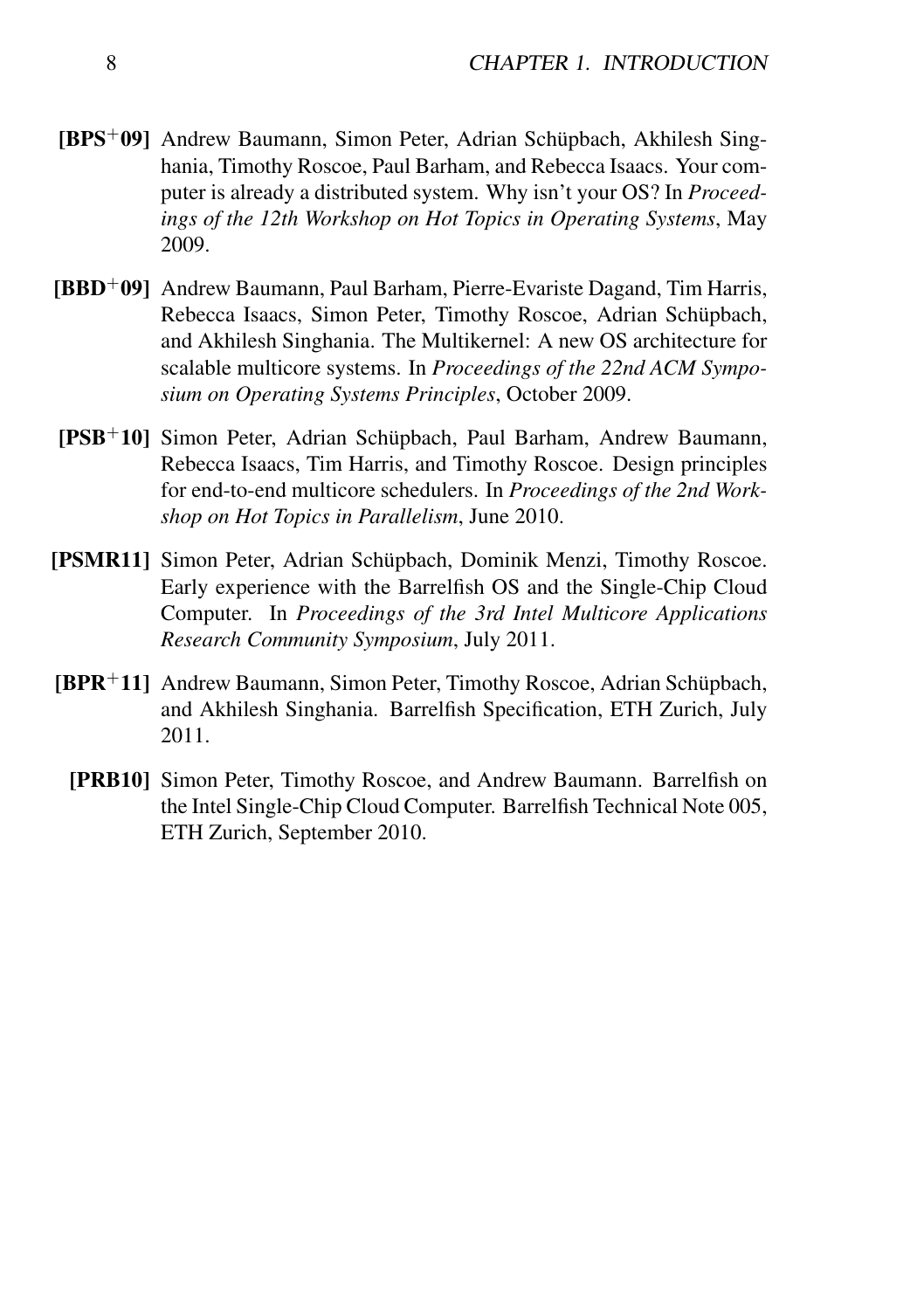# Chapter 2

# The Multikernel

This chapter describes the Multikernel architecture, as well as one concrete implementation, Barrelfish. Being agile with diverse multicore system architectures, while providing a model that allows seamless operating system scalability are the main design goals.

The Multikernel is based on message passing. Nimble inter-process communication primitives, especially among cores, are a requirement for the efficient, scalable execution of applications on top of a Multikernel operating system implementation. This chapter describes and evaluates the design and implementation of these primitives in Barrelfish. The Barrelfish implementation represents one point in the Multikernel design space and is certainly not the only way to build a Multikernel.

This chapter is structured as follows:

Section 2.1 motivates the Multikernel. Hardware diversity, processor interconnect latency, the performance of message passing versus shared memory, and cache coherence protocol scalability are discussed.

Section 2.2 provides background on past multiprocessor and message-passingbased computer architectures and the operating systems thereon.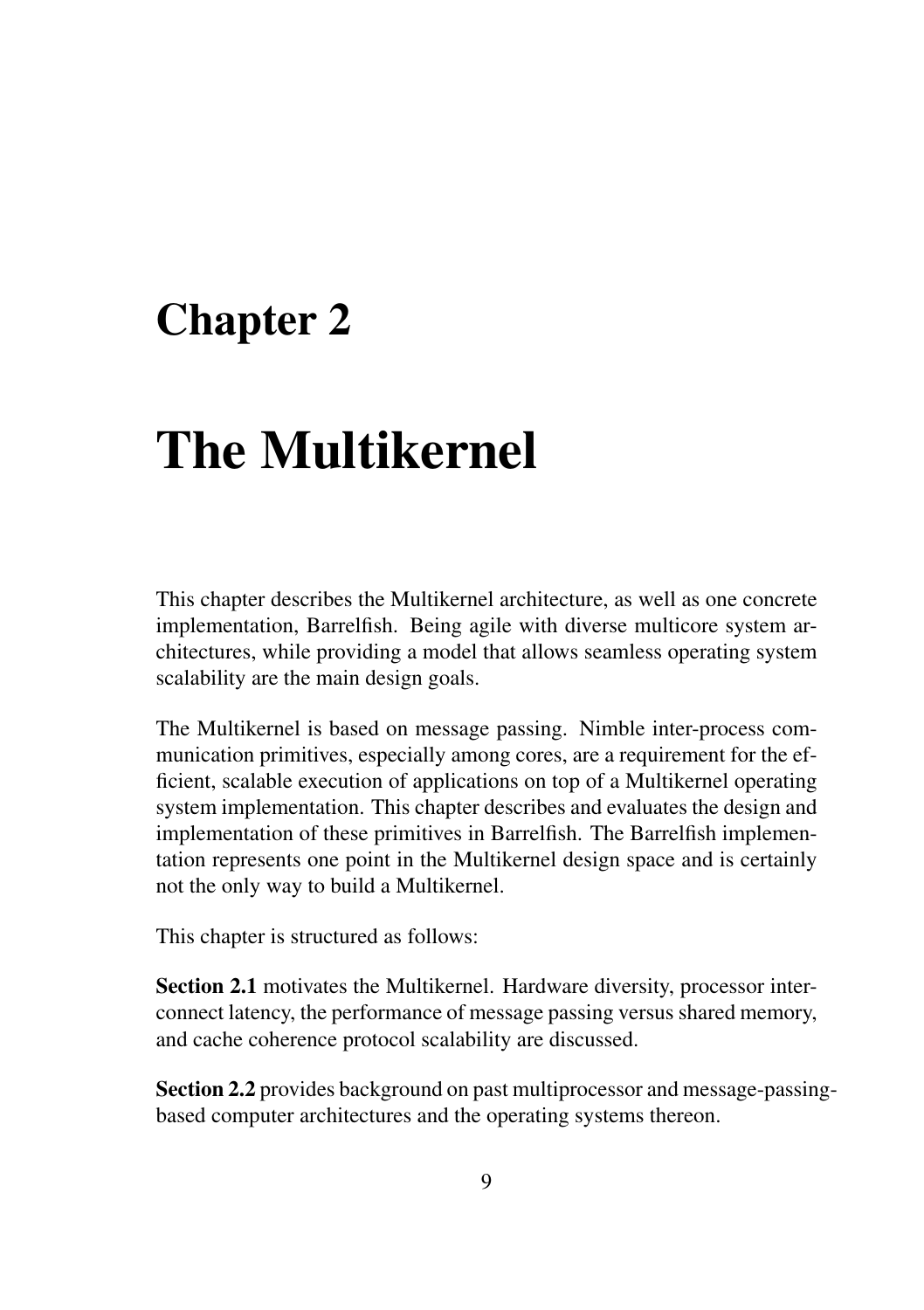Section 2.3 describes the hardware platforms used to evaluate Barrelfish throughout this dissertation.

Section 2.4 describes the Multikernel architecture, its design principles, and the resulting implications for concrete implementations.

Section 2.5 describes the actual choices made in the implementation, Barrelfish, and explains which choices are derived directly from the model described here and which are in place due to other reasons.

Section 2.6 describes and evaluates the design and implementation of the inter-domain communication primitives, both on the same and across distinct cores.

Section 2.7 surveys related work relevant to the Multikernel design and message passing primitives.

Section 2.8 summarizes this chapter.

# 2.1 Motivation

In the desktop and server space—the typical domain of general purpose operating systems—uniprocessors and multiprocessors consisting of just a few processors were the norm for a long time and scalability or platform diversity were easy to solve at the operating system level.

Commodity computers with multicore processors are pervasive today and it is likely that future core counts are going to increase even further [Bor07], as Moore's Law continues to hold and transistor counts keep increasing. Multicore architectures are a recent development and research into multicore operating systems is being carried out at the time of this writing, with several approaches to improve operating system scalability in general, and process scheduling in particular. I am going to cover these approaches in Section 2.2.

Being able to scale with this increasing number of cores is an important software problem today and operating systems are not spared from it. As an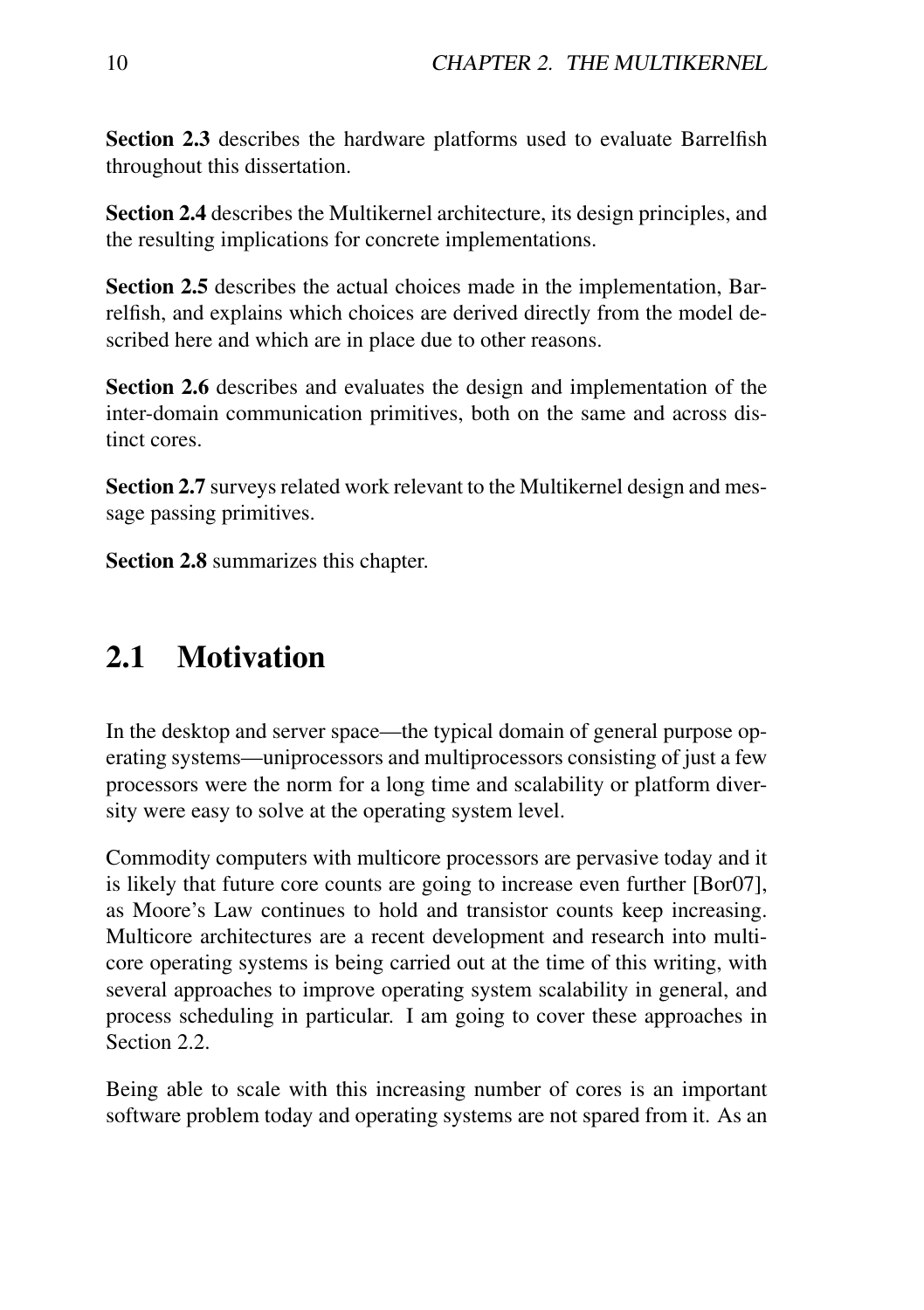important layer in the software stack, operating systems can become scalability bottlenecks, even if application software is able to scale.

Furthermore, multicore architectures are diverse, with different, non-uniform interconnect topologies, cache hierarchies and processor features [SPB+08]. This is a main difference to the cache-coherent, non-uniform memory (cc-NUMA) and symmetric multiprocessing (SMP) architectures used in high performance computing. Multicore operating systems have to be built to be agile with the different architectures in existence and cannot be tailored to one particular architecture that may not exist anymore in a few years' time.

In this section, I argue that computers increasingly resemble networked systems with very similar properties, such as topology and node heterogeneity and latency, and software should be programmed in a similar manner to software running on such networked systems. In the following, I give several examples.

# 2.1.1 Hardware Diversity

Multicore architectures are constantly evolving. This brings diversity in manufactured systems with it and operating systems have to be able to adapt, instead of being designed for one particular hardware configuration. A particular example of operating system tailoring to a specific hardware architecture are reader-writer locks [DS09], which are employed in the Solaris operating system on the Sun Niagara processor [KAO05]. Cores on the Niagara processor share a banked L2 cache and thus a lock using concurrent writes to the same cache line to track the presence of readers is a highly efficient technique, as the line remains in the cache. On other multicore systems that do not share L2 caches, this is highly inefficient, as cache lines have to be moved constantly between the readers' caches, incurring a high latency penalty.

Production commodity operating systems, such as Linux, Windows, and Solaris, used to optimize for the most common architecture on the market and are becoming less efficient as hardware becomes more diverse. This can be seen by the amount of work that is currently being done to optimize operating systems to new multicore architectures, both within research, as well as industry.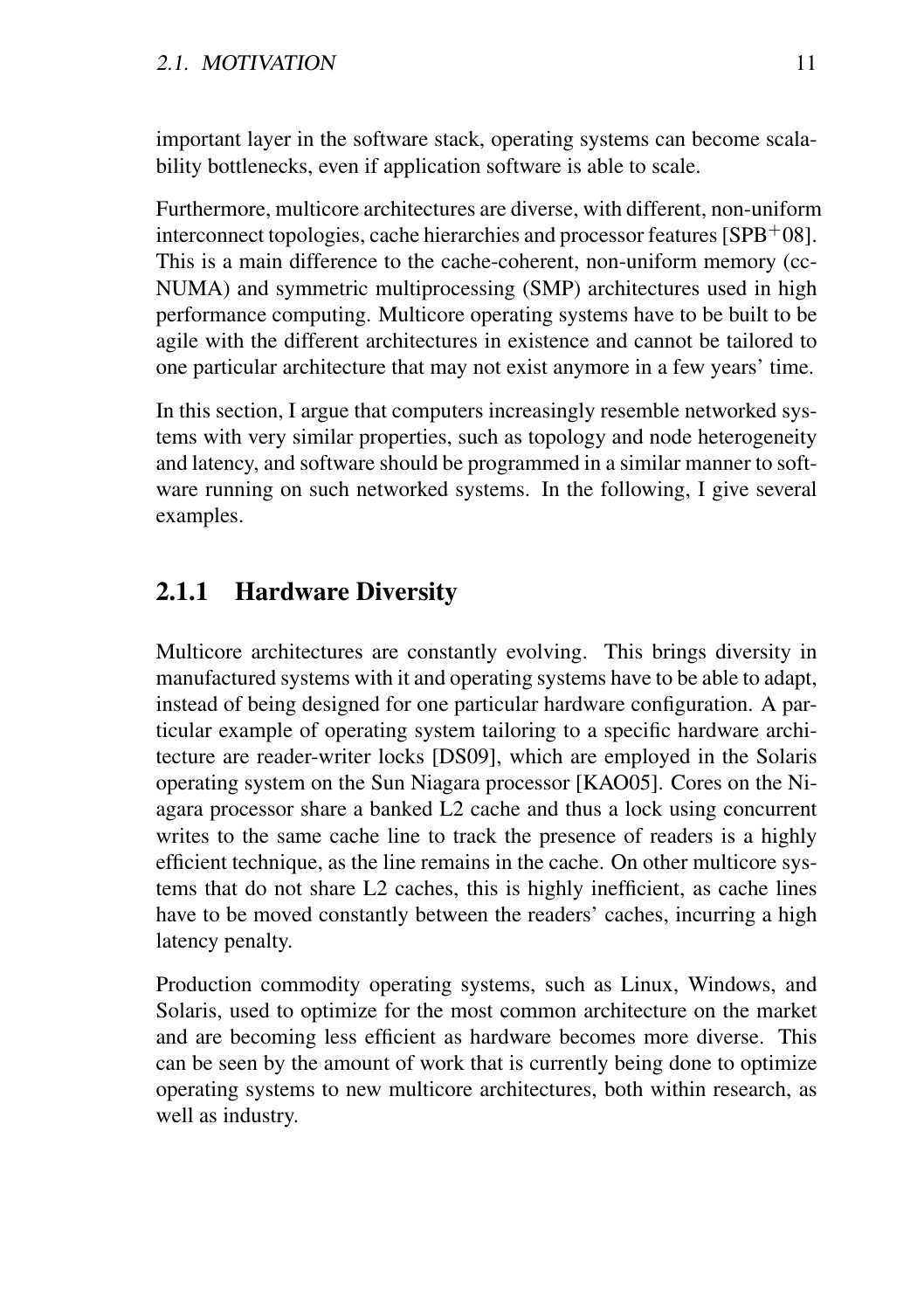For example, the Linux scalability effort [LSE] is a community-based effort to improve Linux scalability on multicore systems with large processor counts. Algorithms for scalable synchronization in shared-memory multiprocessors have been developed [MCS91] and read-copy-update mechanisms were introduced to improve multiprocessor scalability [MW08], but had to be revised to improve real-time responsiveness [GMTW08]. Several scalability improvements have been worked into the Windows operating system, for example, the removal of scheduler lock acquisition within code handling timer expiration [Rus08] and receive-side scaling technology to enable better scalability of network packet processing [Mic].

In some cases, modifying the operating system can be prohibitively difficult. For example, improvements to the Windows 7 scheduler architecture to aid it become more scalable on modern hardware modified 6000 lines of code scattered across the operating system and have been described as "heroic" [Rus09]. Similar effort was put into updating the Linux read-copy-update implementation [MW08], as several other features had to be updated that tightly depended on the old implementation.

But also within a single machine, hardware can be diverse. For example, performance-asymmetric architectures that share the same instruction set architecture (ISA), but have processors with different performance characteristics  $[SNL<sup>+</sup>03, IKKM07]$ , are widely proposed to provide a better powerperformance ratio. These architectures allow parallel programs to execute on a fleet of low-power, low-performance cores, while sequential programs execute on a few high-performance cores. Other architectures provide specialized ISAs to optimize certain functionality [HBK06] and many accelerator cores are increasingly programmable, such as graphics and network processors.

### 2.1.2 Interconnect Latency Matters

Hardware memory interconnect architectures, such as HyperTransport [CH07] and QuickPath [Int08], have replaced shared bus toplogies with a message passing infrastructure. For example, the memory topology presented in Figure 2.1 for a commodity PC server shows that caches are connected by point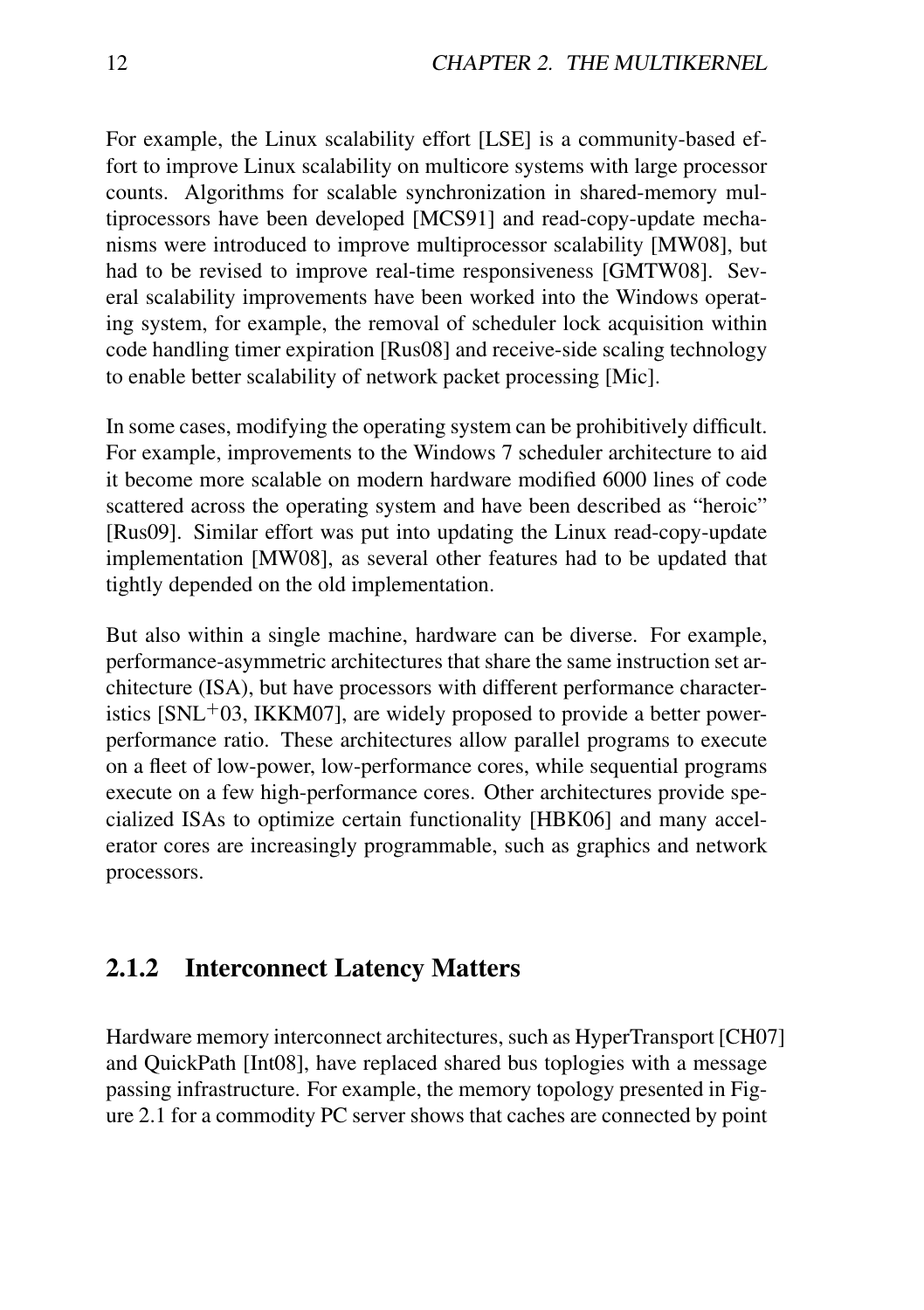

Figure 2.1: Node layout of an 8×4-core AMD system.

| Access               | cycles                        | normalized to L1 | per-hop cost |
|----------------------|-------------------------------|------------------|--------------|
| L1 cache             | $\mathfrak{D}_{\mathfrak{p}}$ |                  |              |
| L <sub>2</sub> cache | 15                            | 7.5              |              |
| L <sub>3</sub> cache | 75                            | 37.5             |              |
| Other L1/L2          | 130                           | 65               |              |
| 1-hop cache          | 190                           | 95               | 60           |
| 2-hop cache          | 260                           | 130              | 70           |

Table 2.1: Latency of cache access for the  $8\times4$ -core AMD machine in Figure 2.1.

to point links. On these links, messages are passed to communicate the state of cache lines among caches of different processors.

The problems these topologies exert are very similar to those observed in networked systems. Link latency and utilization, especially over multiple hops of the interconnect, are playing an important role in program efficiency and scalability. In the future, these problems will increasingly impact cores on a chip, as these become more complex. For example, the AMD Magny Cours architecture uses HyperTransport links between two sets of six cores on the twelve-core chip [Car10]. Other multicore architectures, such as Larrabee [ $SCS<sup>+</sup>08$ , KPP06] and Tilera [WGH<sup>+</sup>07, VHR<sup>+</sup>07], use grid and torus-based interconnect topologies among cores with complex communication trade-offs.

This complexity can be demonstrated with a simple cache access micro-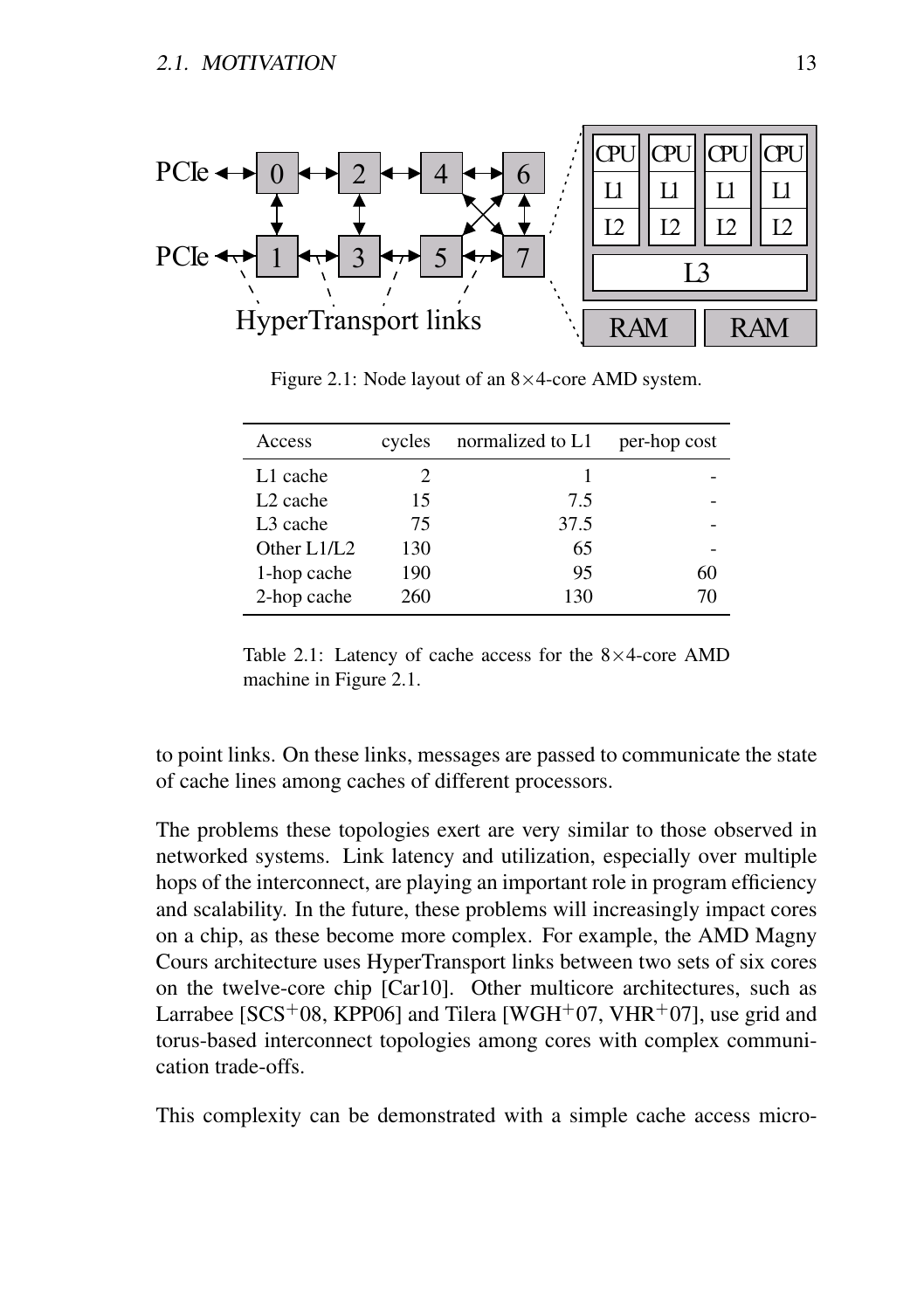

Front-side Bus

Figure 2.2: Node layout of a  $2\times 4$ -core Intel system.

| Access               | cycles | normalized to L1 | per-hop cost |
|----------------------|--------|------------------|--------------|
| L1 cache             |        |                  |              |
| L <sub>2</sub> cache | 14     | 4.6              |              |
| Other L1/L2          | 80     | 26.6             |              |
| 1-hop cache          | 128    | 42.6             | 48           |

Table 2.2: Latency of cache access for the  $2\times 4$ -core Intel machine in Figure 2.2.

benchmark, whose results are shown in Table 2.1 for the  $8\times4$ -core AMD machine presented in Figure 2.1. The benchmark shows cache line access latency for all caches in the memory hierarchy of the machine. The results are comparable to those presented by Boyd-Wickizer *et al.* for a 16-core AMD machine  $BWCC<sup>+</sup>08$ ]. As can be seen, remote cache line access can be up to 130 times slower than local L1 access and still up to 17 times slower than local L2 access.

To show that these problems are prevalent also on other architectures, I conduct the same benchmark on a  $2\times 4$ -core Intel machine, depicted in Figure 2.2, and show the results in Table 2.2. As can be seen, even on this smaller, bus-oriented multicore machine with only 8 cores, remote cache line access can be up to 42.6 times slower than local L1 access and still up to 9 times slower than local L2 access. Non-coherent message-passing-based architectures, like the SCC, explicitly specify remote MPB access latencies per hop. The trend shown by these benchmarks is for these problems to exacerbate as multicore machines become larger.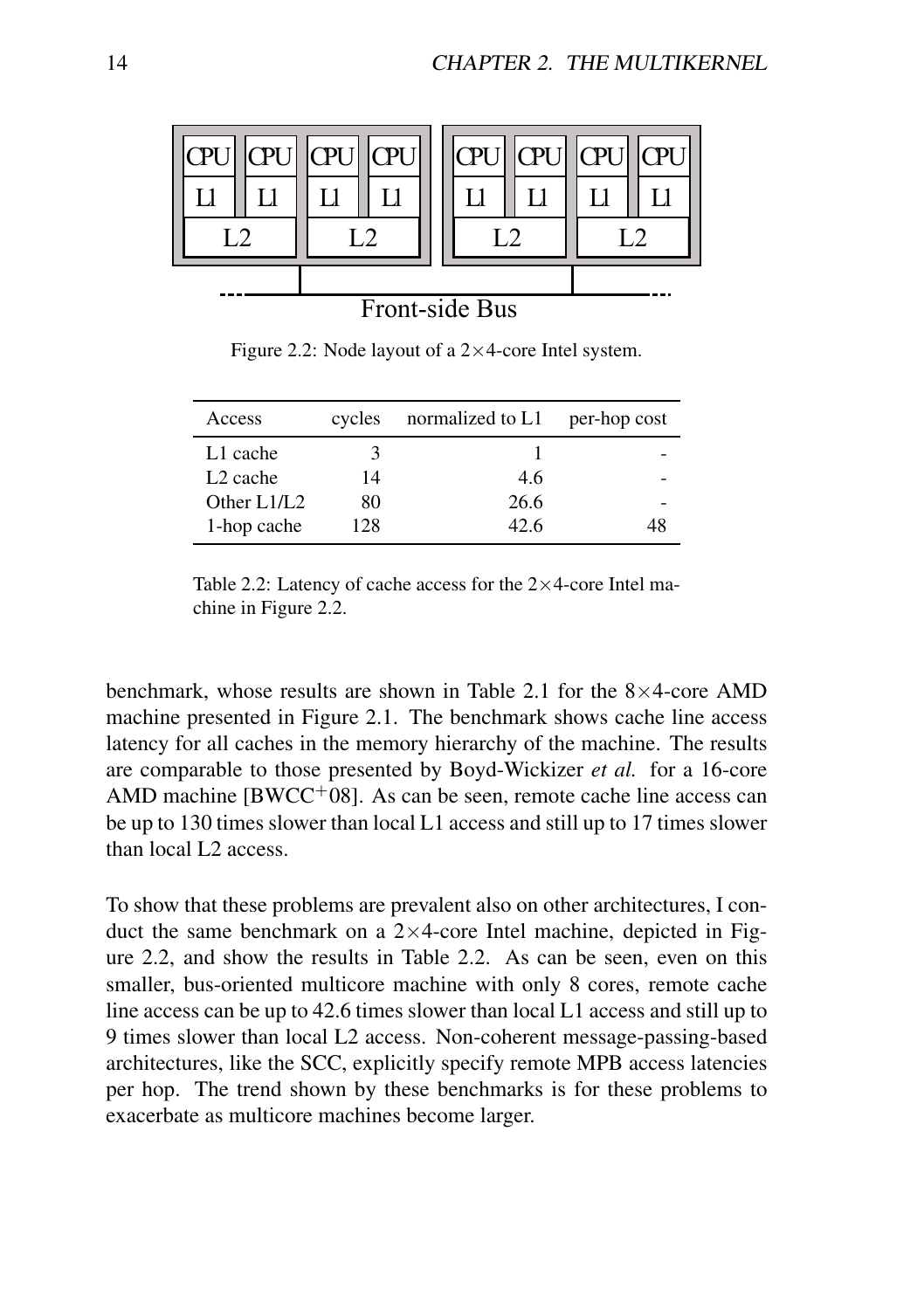Commodity operating systems use shared memory data structures that abstract away from the cache interconnect topology and designers do not reason about topology from first principles. Instead, performance problems show up later and their causes have to be found by complicated debugging. While debugging, developers have to pay great attention to shared data structure and algorithm layout, such that typical problems, like false and superfluous sharing and cache line thrashing can be found. To eliminate these problems, developers have to apply hardware-specific modifications to these data structures and algorithms, customizing the code for a particular hardware architecture.

On the other hand, in a distributed systems context, we can describe cache operations as the cache performing a remote procedure call (RPC) to a remote cache to fetch a cache line. Designing the operating system using these concepts allows us to explicitly reason about coherent cache access, such as the location of data and how long it will take for it to travel to the local cache.

#### 2.1.3 Remote Procedure Call vs. Shared Memory

Lauer and Needham have argued that there is no semantic difference between shared memory data structures and use of message passing in an operating system. In fact, they argue that they are duals and neither model is inherently preferable [LN78]. However, choosing one over the other can be a performance trade off, depending on the hardware architecture that the system is built upon. For example, one system architecture might provide primitives for queuing messages and thus a message-passing based operating system might be easier to implement and be more performing. Another system might support fast mutual exclusion for shared-memory data access and thus a shared memory operating system might perform better.

An experiment<sup>1</sup> can show this trade off on contemporary commodity hardware. The experiment compares the cost of updating a data structure using shared memory with that of message passing on a  $4\times4$ -core AMD system. Figure 2.3 shows update latency against number of cores operating on the data structure for updates of various sizes.

<sup>&</sup>lt;sup>1</sup>This experiment was conducted by Paul Barham.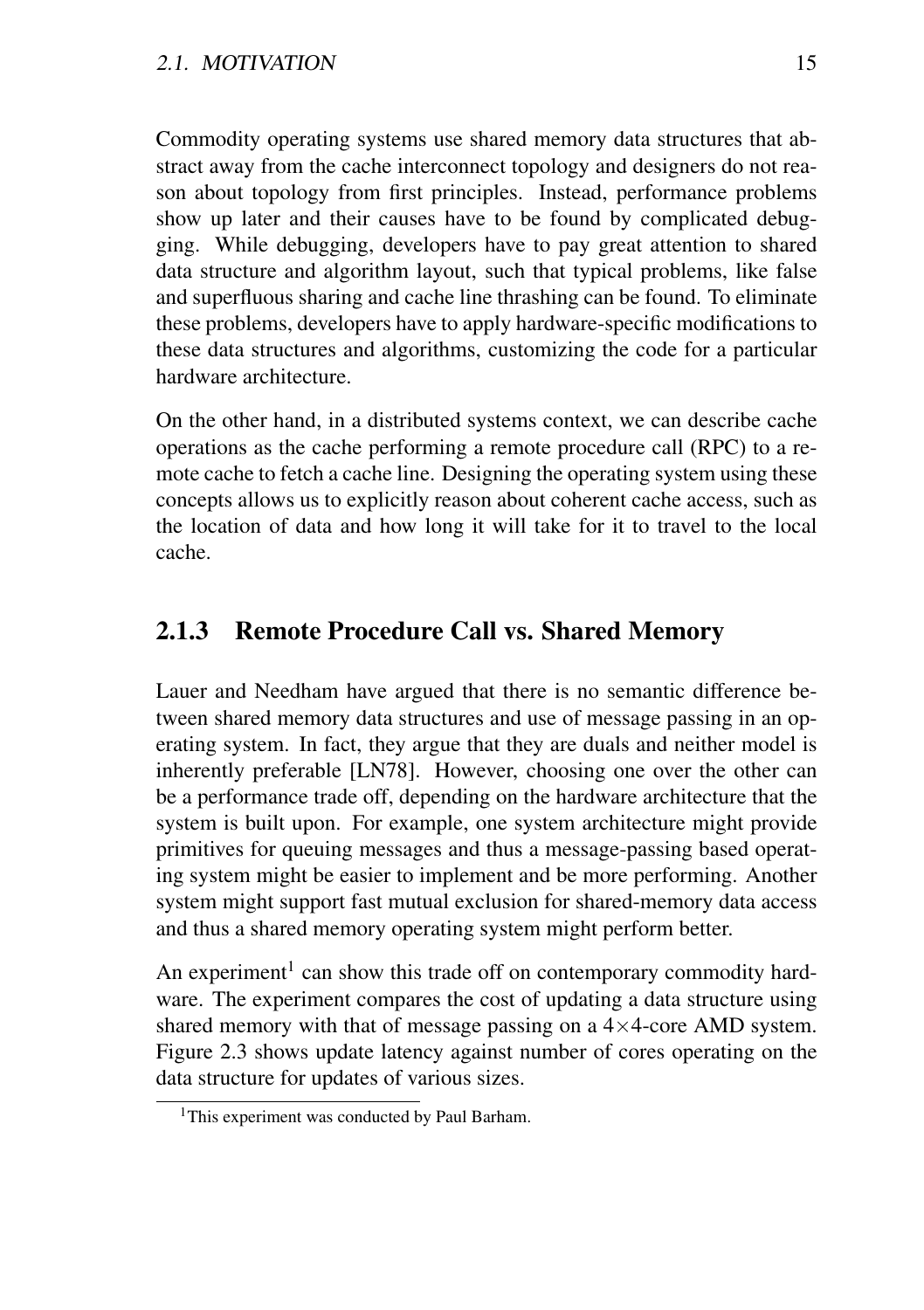

Figure 2.3: Comparison of the cost of updating shared state using shared memory and message passing on a 4×4-core AMD system.

In the shared memory case, each core directly updates the same small set of memory locations (without locking) and the cache-coherence mechanism migrates data among caches as necessary. The curves labeled *SHM1–8* show the latency per operation (in cycles) for updates that directly modify 1, 2, 4 and 8 shared cache lines, respectively. The costs grow approximately linearly with the number of cores and the number of modified cache lines. Although a single core can perform the update operation in under 30 cycles, when 16 cores are modifying the same data it takes almost 12,000 extra cycles to perform each update. All of these extra cycles are spent with the core stalled on cache misses and therefore unable to do useful work while waiting for an update to occur.

In the case of message passing, client cores issue a lightweight remote procedure call [BALL91], which we assume fits in a 64-byte cache line, to a single server core that performs the update on their behalf. The curves labeled *MSG1* and *MSG8*, show the cost of this *synchronous* RPC to the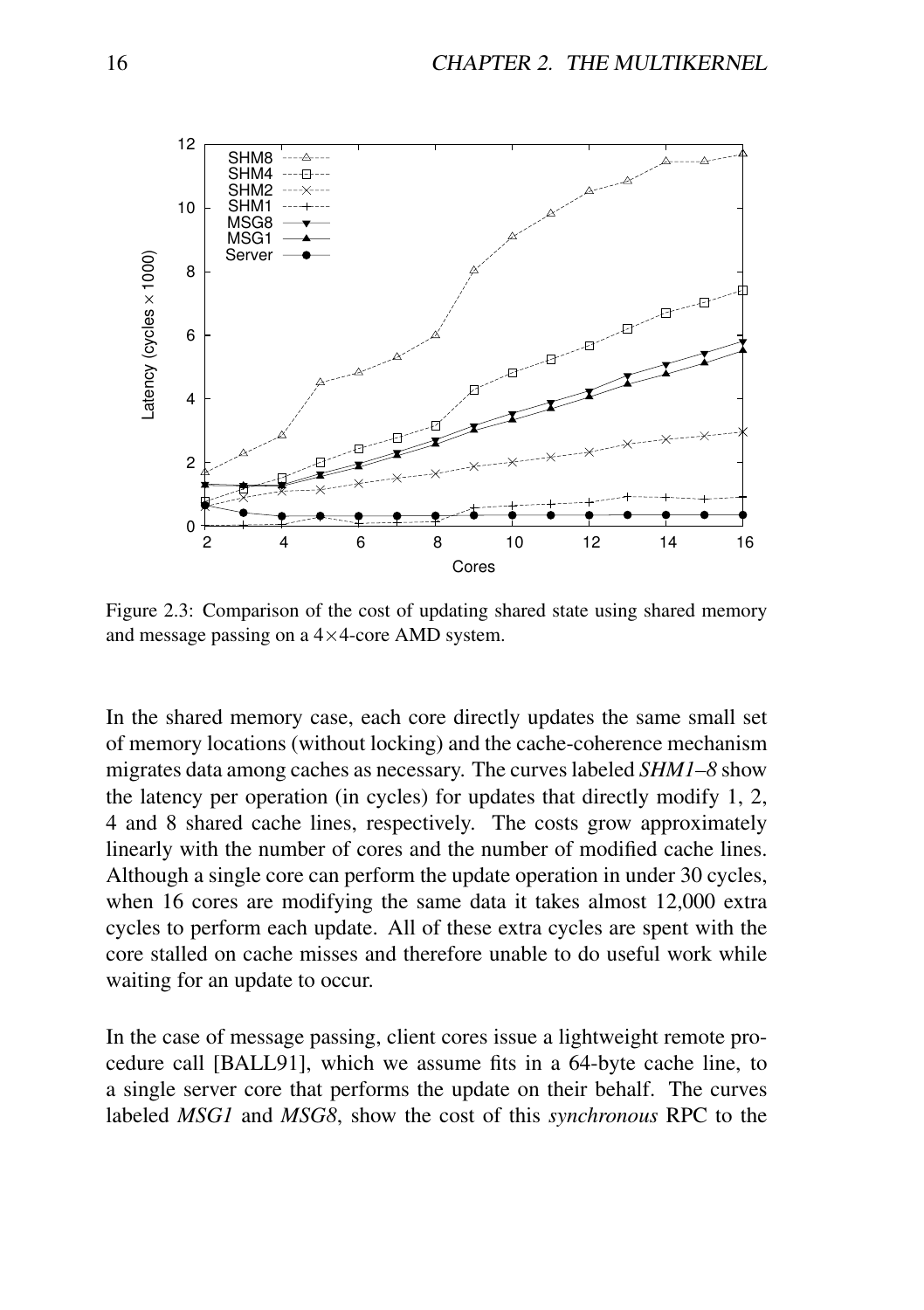dedicated server core. As expected, the cost varies little with the number of modified cache lines since they remain in the server's local cache. Because each request is likely to experience some queuing delay at the server proportional to the number of clients, the *elapsed* time per operation grows linearly with the number of client cores. Despite this, for updates of four or more cache lines, the RPC latency is lower than shared memory access (*SHM4* vs. *MSG8*). Furthermore, with an asynchronous or pipelined RPC implementation, the client processors can avoid stalling on cache misses and are free to perform other operations.

The final curve, labeled *Server*, shows time spent performing each update operation as measured at the server end of the RPC channel. Since it excludes queuing delay, this cost is largely independent of the number of cores (and in fact decreases initially once there are enough outstanding client requests to keep the server  $100\%$  utilized). The cache efficiency of the single server is such that it can perform twice as many updates per second as all 16 shared-memory cores combined. The per-operation cost is dominated by message send and receive, and since these costs are symmetric at the client end, we infer that the difference between the *Server* and *MSGn* lines represents the additional cycles that would be available to the client for useful work if it were to use asynchronous messaging.

This example shows scalability issues for cache-coherent shared memory on even a small number of cores. Although current operating systems have point-solutions for this problem, which work on specific platforms or software systems, the inherent lack of scalability of the shared memory model, combined with the rate of innovation we see in hardware, will create increasingly intractable software engineering problems for operating system kernels.

Figure 2.4 shows the result of repeating the experiment on the  $2\times4$ -core Intel machine. In this case, we are plotting latency versus the number of contended cache lines. We execute the experiment once for 2 and once for all 8 cores of the architecture, both for message passing to a single server core and for shared-memory. Again, we see that when contending for a growing number of cache lines among a number of cores, remote procedure calls increasingly deliver better performance than a shared memory approach. When all 8 cores contend, the effect is almost immediate. When only 2 cores contend, we need to access at least 12 cache lines concurrently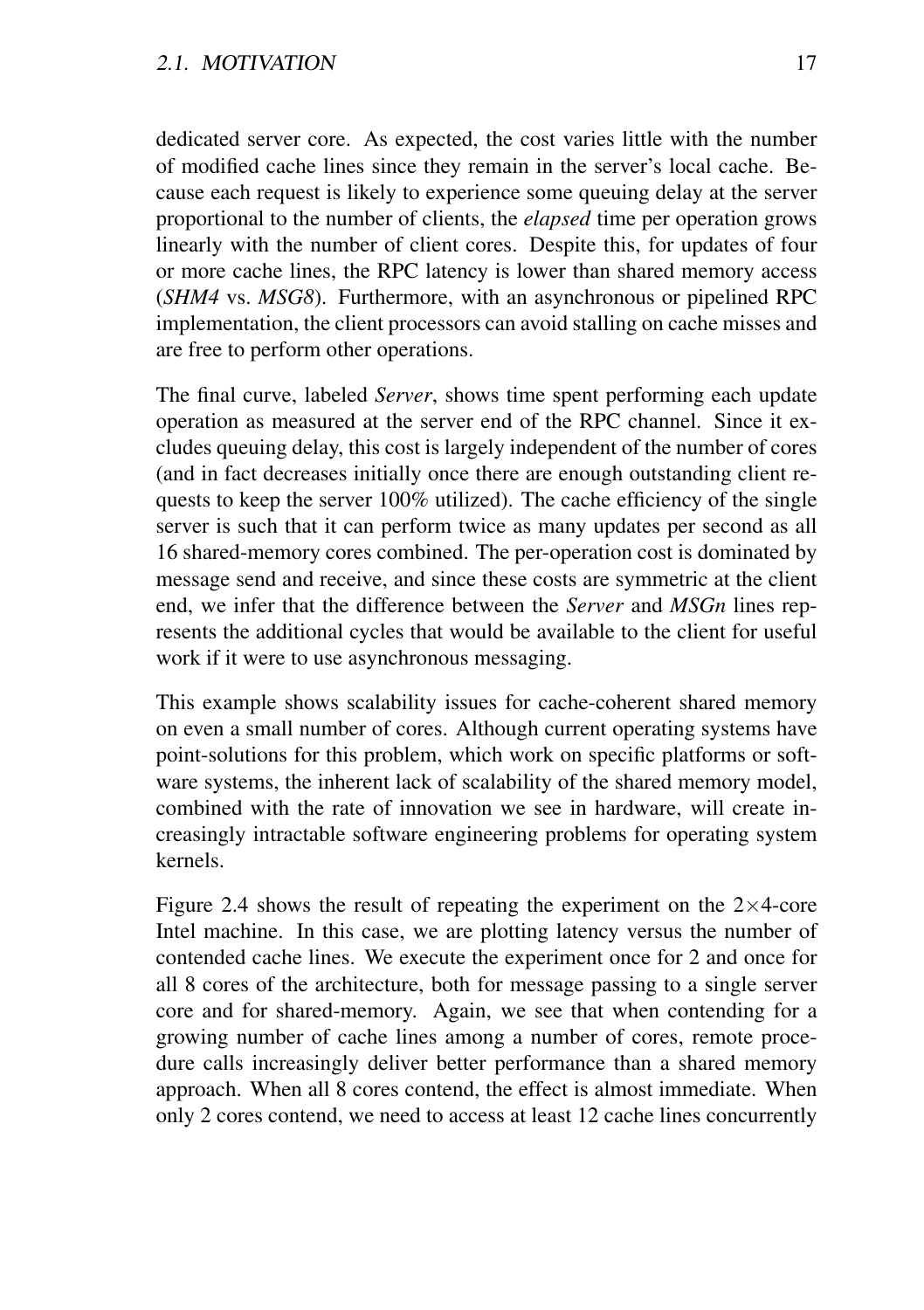

Figure 2.4: Comparison of the cost of updating shared state using shared memory and message passing on the  $2\times4$ -core Intel system.

before observing the effect. This confirms that the problem persists on other architectures.

#### 2.1.4 Cache Coherence Protocol Scalability

As more cores are integrated into multicore architectures, hardware cachecoherence protocols are becoming increasingly expensive. It is not clear to how many cores these protocols will be able to scale, and so it is possible that future multicore systems might not be fully cache-coherent [WA09, MVdWF08, Bor07]. Mattson *et al.* argue that cache coherence protocols might not be able to scale beyond 80 cores [MVdWF08]. Even if interconnects remain fully coherent for a while, software can leverage substantial performance gains by bypassing the cache-coherence protocol [WGH<sup>+</sup>07].

Finally, accelerator cores, like graphics and network controllers, are not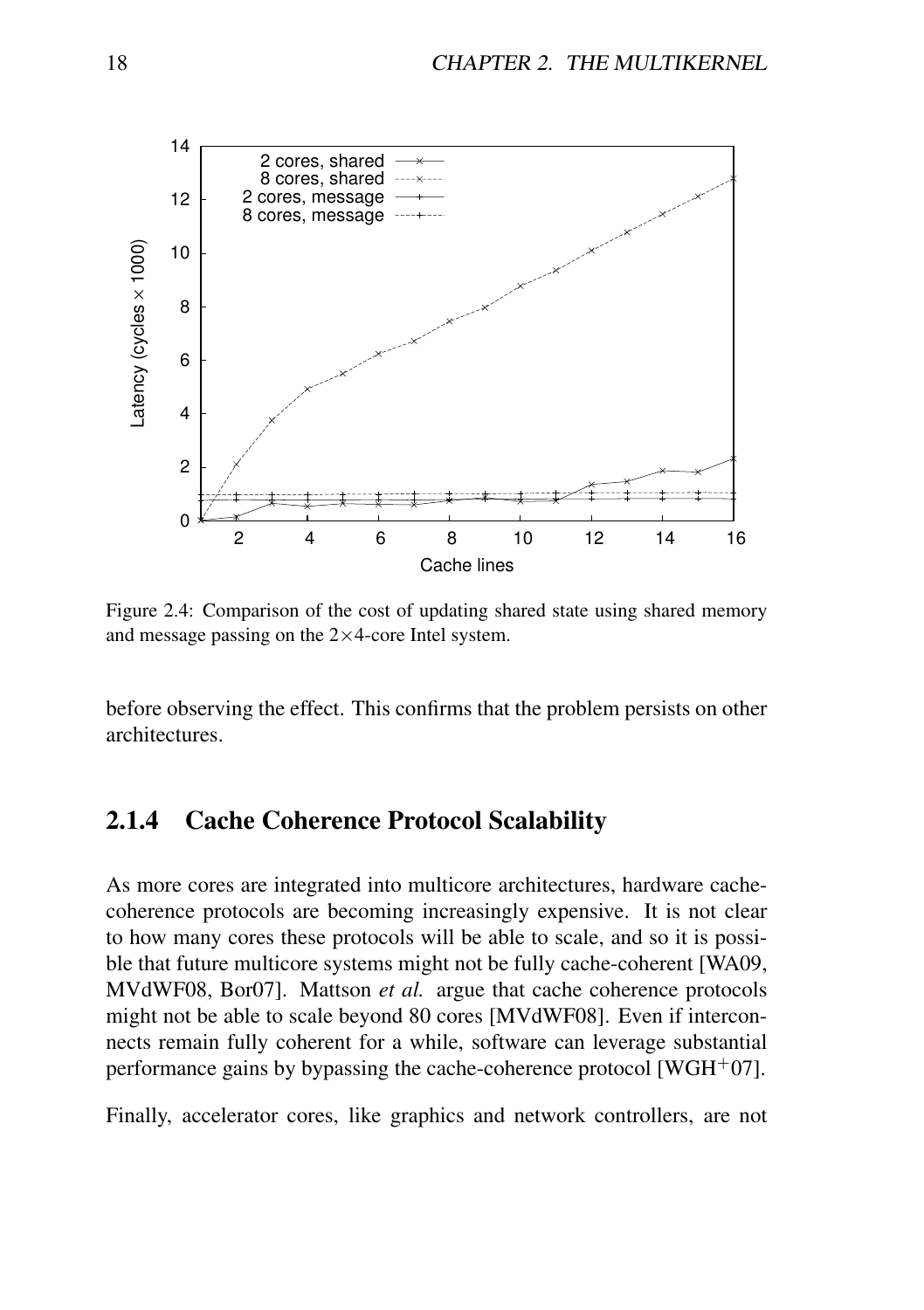

Figure 2.5: Spectrum of sharing and locking disciplines.

cache-coherent with the rest of the system and research non-coherent multicore processors, such as the Intel Single-Chip Cloud Computer [HDH<sup>+</sup>10], have already been built to investigate the use of non-coherent shared memory for the entire architecture.

### 2.1.5 Discussion

While it is unclear whether cache coherence is going away, the number of cores in a system is going to increase and will bring more change to interconnect topologies. An operating system that is based on message passing is a better fit for these architectures, as it can be deployed on non-coherent systems without change and can exploit the underlying hardware message passing facilities better.

The fast pace of hardware changes is a problem for commodity operating systems, which are not designed with a changing hardware architecture in mind and struggle to keep up. Furthermore, the increasing hardware diversity will make it prohibitively expensive for developers to adapt their optimizations to these new platforms. A distributed system model allows us to efficiently re-structure the operating system to the changing underlying hardware without the need to rewrite vast portions of it.

Figure 2.5 shows the design spectrum between completely shared approaches, over fine-grained locking, to fully distributed models. Traditionally, operating systems originated on the left hand side, as they were typically designed with a uni-processor in mind and then gradually evolved to multiprocessors with ever higher processor counts, such that today's commodity operating systems are situated towards the center, where frequently accessed data structures are partitioned across cores. Research operating systems proposed clustered object mechanisms that improve data locality of these par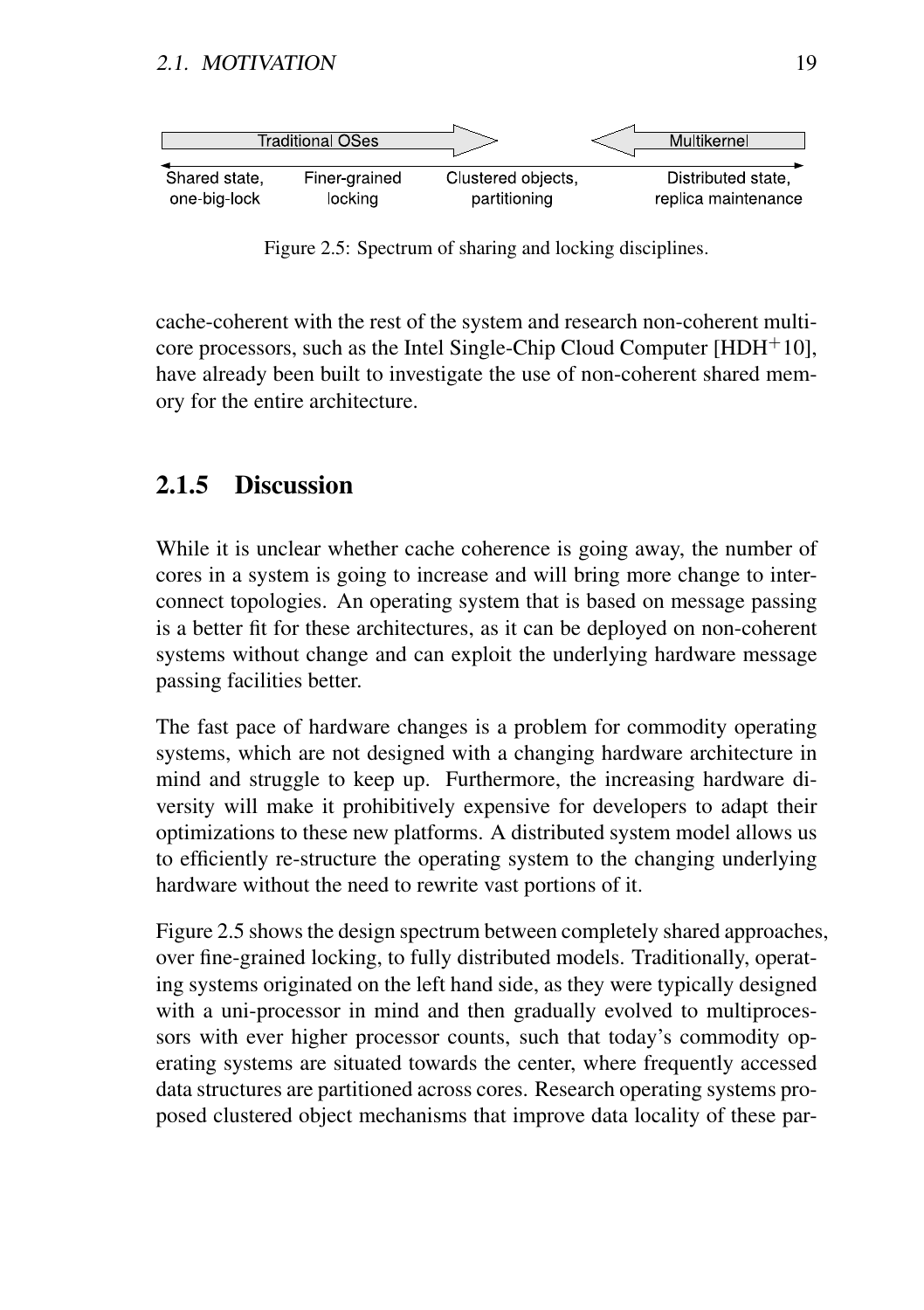titions even further [GKAS99]. The approach presented in this dissertation originates at the right hand side: We design the operating system and reason about it as a distributed system, where all state is replicated by default and consistency is maintained by distributed agreement protocols. In those cases where it is appropriate, we employ sharing of data structures to optimize the model.

# 2.2 Background

Machines that use message passing among cores have existed for a long time. The Auspex [Bli96] and IBM System/360 implemented partially shared memory and used messages to communicate between non-shared regions. Furthermore, message passing has been employed on large supercomputers, such as the Cray T3 and IBM Blue Gene, to enable them to scale beyond the limits of cache coherence protocols. Unsurprisingly, their operating systems resembled distributed systems. The Multikernel model has similar goals with these approaches, but additionally has to be agile with a variety of multicore architectures.

Using message passing instead of shared memory has been explicitly investigated in the past on the BBN Butterfly Plus multiprocessor architecture  $[CDL+93]$ . This work found a bias towards message passing for the latency of kernel operations and is early evidence that message passing can make sense in a multicore operating system.

Similarly, the DEC Firefly multiprocessor workstation [TS87], is designed as a network of MicroVAX 78032 processors communicating via remote procedure calls that are implemented by the use of message passing. The Taos operating system has been designed in the fashion of a distributed system of multiple services sequestered into separate address spaces that communicate via RPC.

Several extensions have been made to existing commodity operating systems, like Linux, OS X, Windows, BSD, and Solaris, over the past decade to help them scale with an ever increasing number of cores. Recent examples include modifications to the Linux kernel to better support a "sharednothing" application structure [BWCM+10], as well as the previously men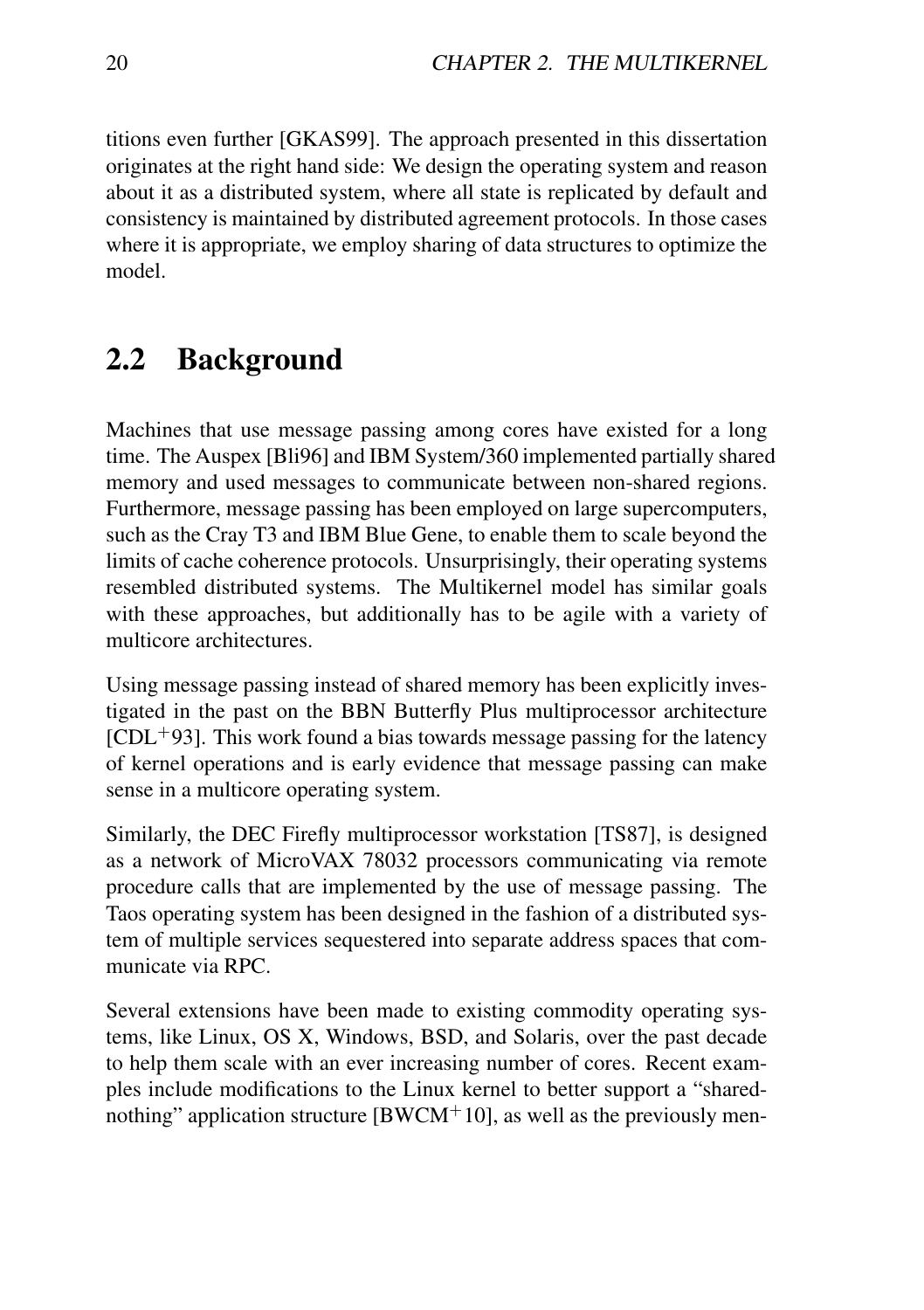tioned efforts to reduce locks and their granularity in the Windows kernel [Rus09]. Many of these developments are summarized and put into historical context by Cantrill and Bonwick [CB08]. Research comparing the scalability of Linux, BSD, and Solaris on multicore architectures finds that none of these operating systems ultimately scales better than another  $[CCSW10, BWCM<sup>+</sup>10]$ .

Similarly, the L4 Microkernel has been extended for scalability on multicore machines [Uhl07]. The main problem in a Microkernel is that of lock granularity for kernel operations that are naturally more fine-grain than those of monolithic kernels. The extension introduces a mechanism to allow programs to explicitly specify expected parallelism and uses an adaptive locking mechanism to switch between coarse and fine-grained locking, according to the specification.

Microkernel architectures, such as Mach [BGJ<sup>+</sup>92], employ message-based communication among processes, but do so to achieve protection and isolation. Multiprocessors were either absent from consideration or the Microkernel itself remained a shared-memory, multi-threaded system and does not manage cores independently. While some message-based coordination of user-space services that execute on distinct cores might exist in Mach, independent management of individual cores was not an explicit design criterion for this operating system.

Disco and Cellular Disco [BDGR97, GTHR99] were based on the premise that large multiprocessors can be better programmed as distributed systems, an argument complementary to the one made in this dissertation. Similarly, the Hive operating system  $[CRD+95]$  used a distributed system of independent kernels, called *cells*, to improve system scalability and contain software and hardware faults to the cells in which they occur. While in the Hive operating system shared memory was still required to provide performance competitive with other multiprocessor operating systems available at the time, these systems can still be seen as further evidence that the sharedmemory model is not a complete solution for large-scale multiprocessors, even at the operating system level.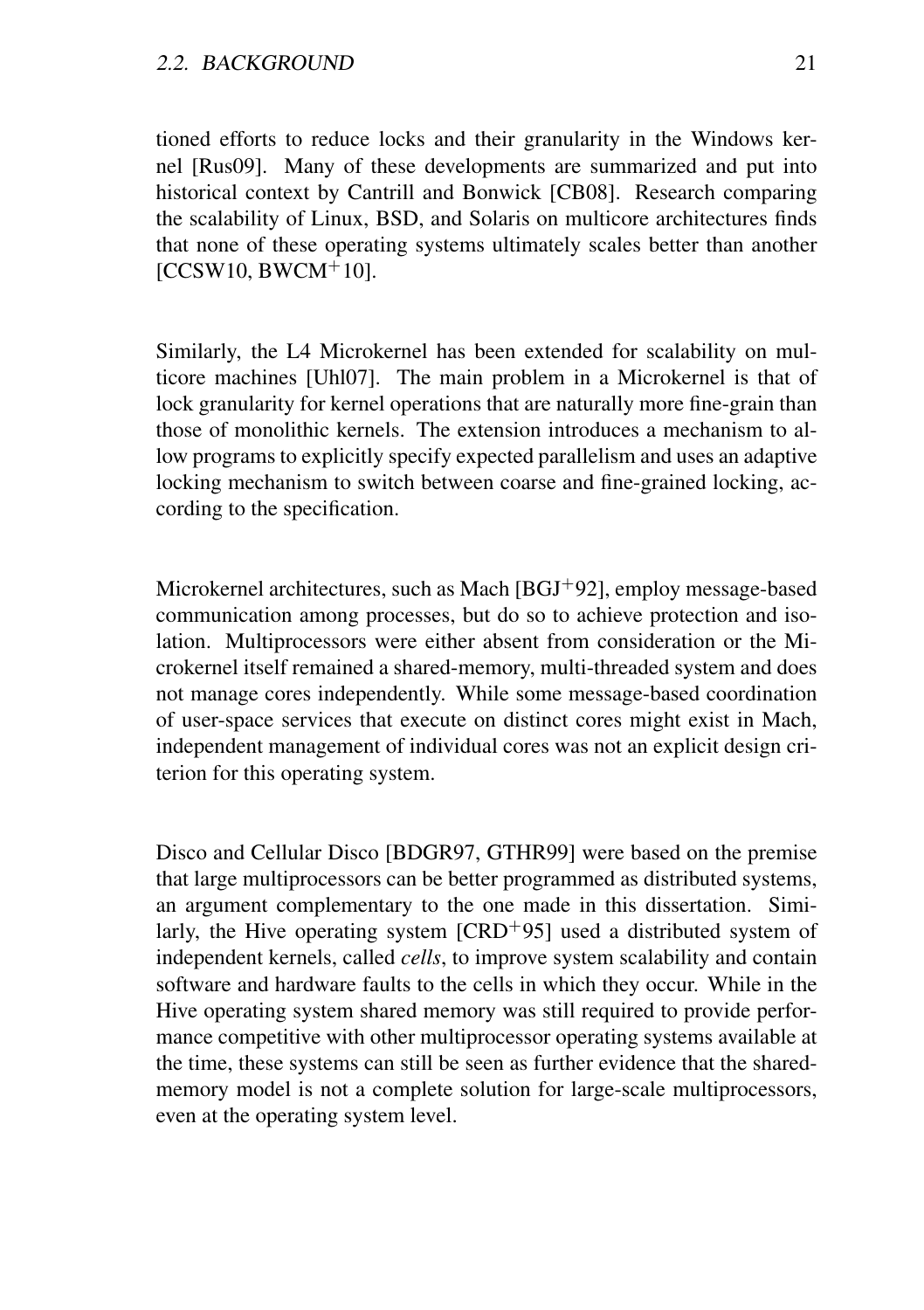# 2.3 Evaluation Platforms

Barrelfish has been implemented for a range of contemporary multicore architectures and machines, among them the x86 line of Intel processors (IA-32 and Intel64), the Intel Single-Chip Cloud Computer, several ARMv5 and ARMv7 based architectures, and Microsoft's Beehive processor. Throughout this dissertation, I demonstrate that the ideas are practical by evaluating different parts of the Barrelfish prototype on a number of machines derived from these architectures. I focus my evaluation by comparing against the Linux operating system. Where appropriate, I elaborate on the performance of other commodity operating systems, such as Windows and Solaris.

My choice of machines is comprised of Intel and AMD models of the Intel64 architecture, which are prevalent in the commodity computing space. Some of these machines were introduced in Section 2.1. I also include the Intel Single-Chip Cloud Computer research architecture as an example of what a commodity computer could look like in the future. I am describing the machines once in detail here and will refer to them later in the document.

### 2.3.1 x86-based Systems

The *2*×*4-core Intel system* has an Intel s5000XVN motherboard [Int10] with 2 quad-core 2.66GHz Xeon X5355 processors and a single external memory controller. Each processor package contains 2 dies, each with 2 cores and a shared 4MB L2 cache per die. Both processors are connected to the memory controller by a shared front-side bus, however the memory controller implements a snoop filter to reduce coherence traffic crossing the bus.

The *2*×*2-core AMD system* has a Tyan Thunder n6650W board [TYA06b] with 2 dual-core 2.8GHz AMD Opteron 2220 processors, each with a local memory controller and connected by 2 HyperTransport links. Each core has its own 1MB L2 cache.

The *4*×*4-core AMD system* has a Supermicro H8QM3-2 board [Sup09] with 4 quad-core 2.5GHz AMD Opteron 8380 processors connected in a square topology by four HyperTransport links. Each core has a private 512kB L2 cache, and each processor has a 6MB L3 cache shared by all 4 cores.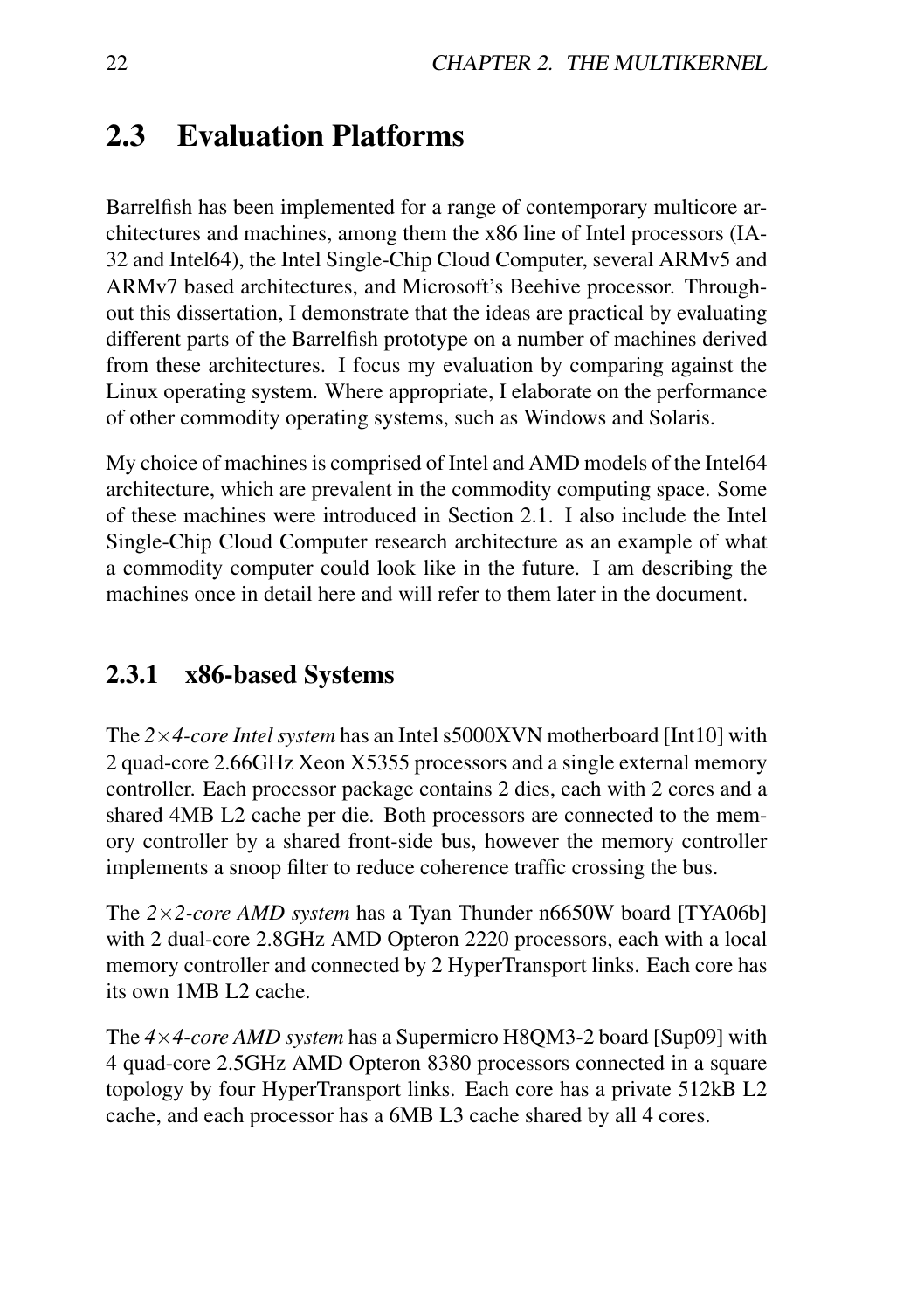

Figure 2.6: SCC architecture functional diagram.

The *8*×*4-core AMD system* has a Tyan Thunder S4985 board [TYA06a] with M4985 quad CPU daughter card and 8 quad-core 2GHz AMD Opteron 8350 processors. I present the interconnect in Figure 2.1. Each core has a private 512kB L2 cache, and each processor has a 2MB L3 cache shared by all 4 cores.

All x86-based systems are equipped with an Intel e1000 Ethernet network interface card that delivers network throughput of up to 1Gb/s.

### 2.3.2 Intel Single-Chip Cloud Computer

The Intel Single-Chip Cloud Computer  $[HDH<sup>+</sup>10]$  is a non-cache-coherent architecture, based on IA-32 Pentium P54C cores, clocked at 533MHz. It contains 48 of these cores, grouped into tiles of two cores each and linked by a two-dimensional, high-speed mesh network. Figure 2.6 shows a functional diagram of the SCC architecture.

The SCC uses a message passing architecture. Messages are exchanged on the mesh network via routers. A router exists on each tile and is shared by both cores. At the left and right edges of the mesh, two connections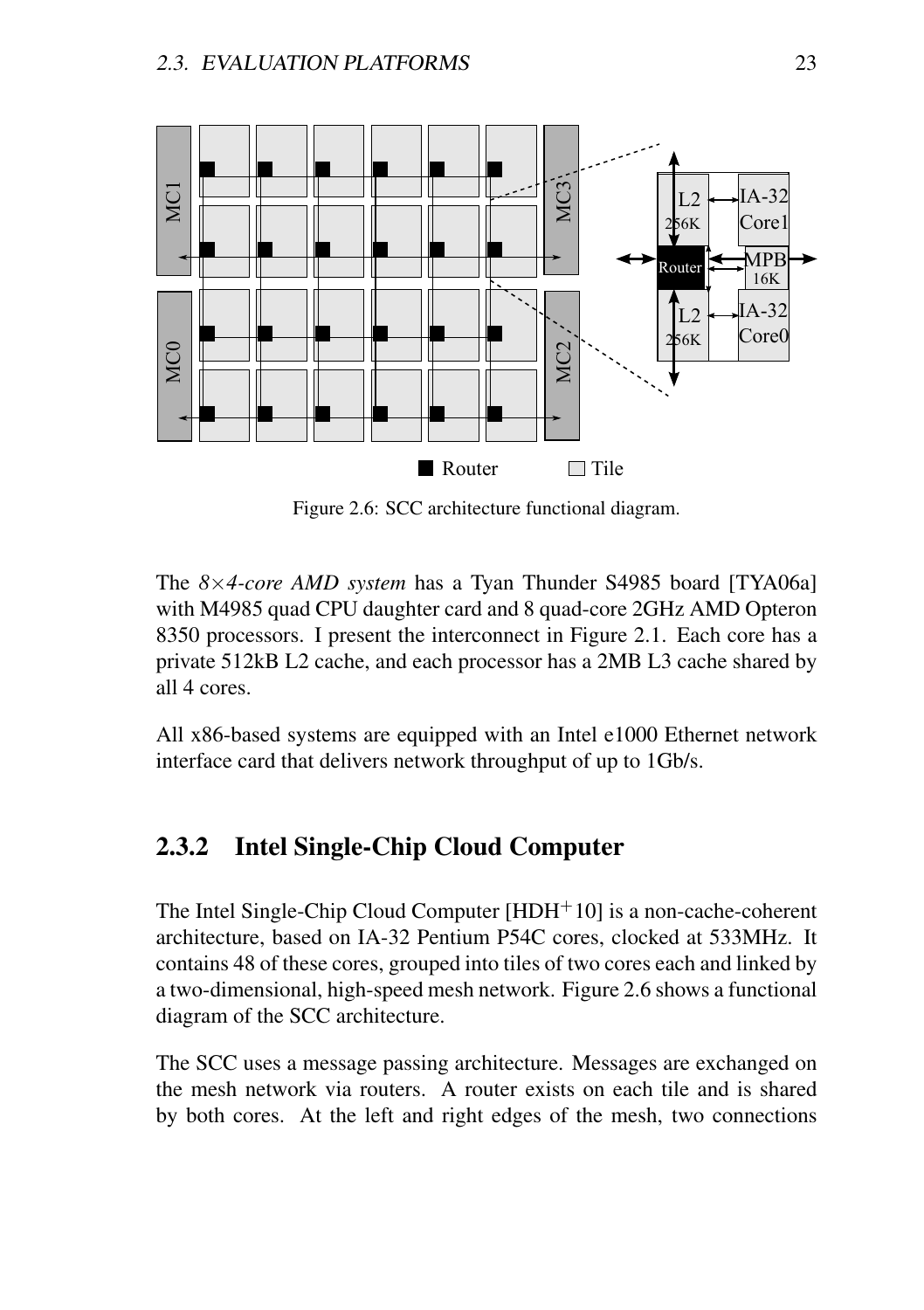route messages to one of four memory controllers (MCs). Each core has 256KB of *non*-coherent L2 cache, and in addition each pair shares a 16KB on-tile message-passing buffer (MPB). MPBs are memory-mapped regions of SRAM that support fast non-coherent reads and writes of MPB data at cache line granularity<sup>2</sup>. To support cache-line operations, each core has a write-combine buffer that can be used to write to SRAM and DRAM alike. In order to support mutual exclusion of writers to the same region of SRAM, a test-and-set register is provided per core.

A cache invalidate opcode named CL1INVMB has been added to the architecture to allow software to control cache operations and invalidate stale cache lines when they should be read fresh from either SRAM or DRAM. This opcode executes within 2 processing cycles of the architecture.

# 2.4 The Multikernel Architecture

In order to achieve the goals of scalability and agility, a number of design principles is followed that was not previously tried in this combination in designing an operating system for commodity multicore computers. This section presents the Multikernel architecture and discusses these three main design principles. They are:

- 1. Make all inter-core communication explicit.
- 2. Make operating system structure hardware-neutral, that is, the architecture does not assume any specific hardware features, such as shared memory, cache coherence, or a specific memory interconnect topology. Such hardware features can be used as optimizations in implementations of the model.
- 3. View state as replicated instead of shared.

The first design principle is realized by using message passing instead of shared memory for inter-core communication. This has the benefit that it

<sup>2</sup>The size of a cache line on the SCC is 32 bytes.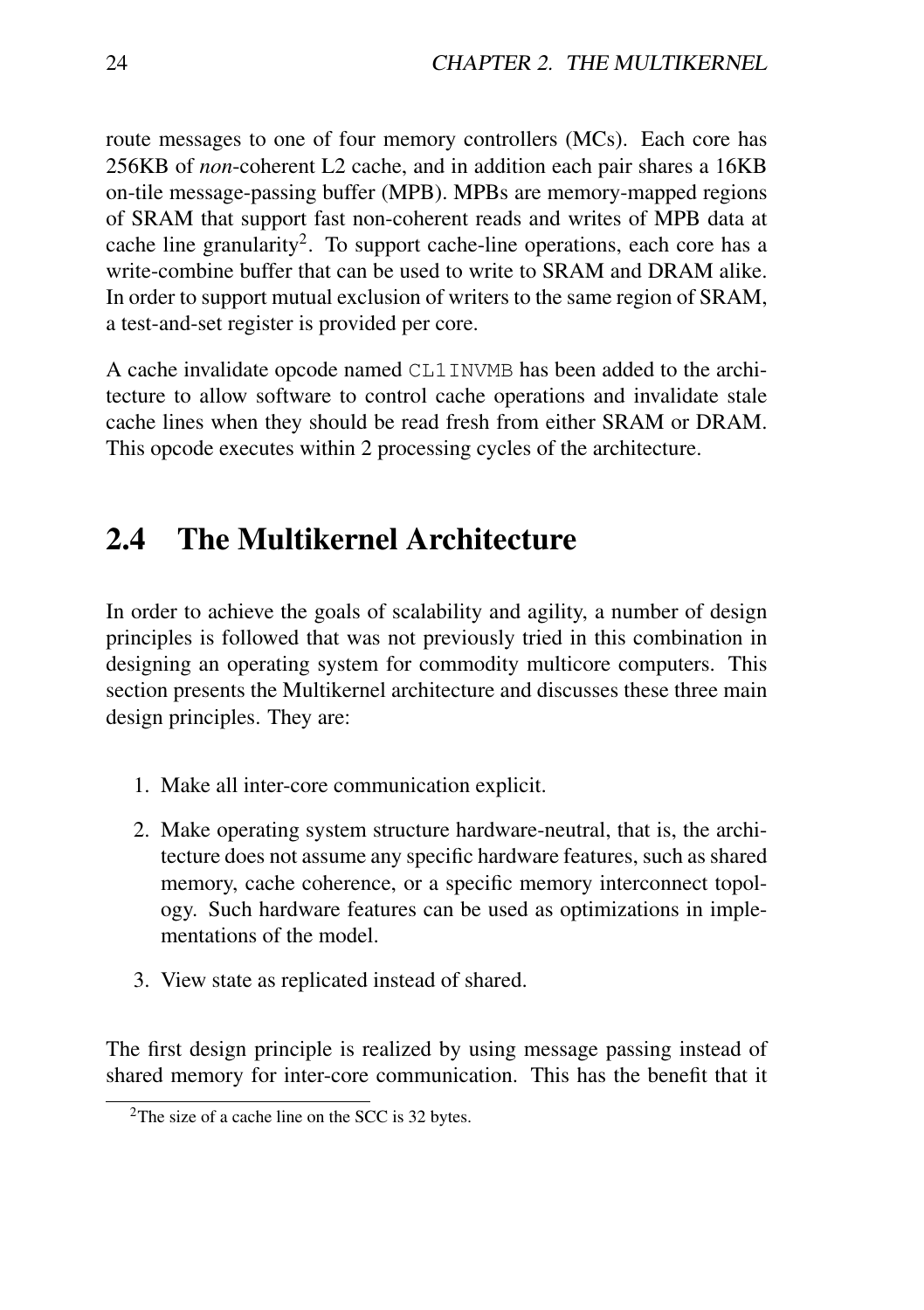

Figure 2.7: The Multikernel model. Several potentially heterogeneous cores are connected via a hardware memory interconnect. On top of this run per-core OS nodes that use agreement protocols and asynchronous message passing to keep replicated state consistent within the system. On top of this run applications that can utilize several OS nodes concurrently for parallel processing.

does not assume cache-coherent shared memory and is thus a natural fit for non-cache-coherent architectures. Furthermore, this architecture does not share data among processor cores by default and thus encourages a scalable implementation.

The second design principle is realized by using a component architecture that allows OS services to be structured as distributed systems placed on *networks* of cores. The structure of these distributed systems can be freely defined at OS boot-time according to the underlying hardware characteristics, such as communication latency and connectivity among cores.

The third design principle is realized by applying replication techniques and agreement protocols from the field of distributed systems, which I will survey in Section 2.4.3. These techniques allow OS services to replicate state only among those cores that need access and to optimize replication strategies for different network configurations.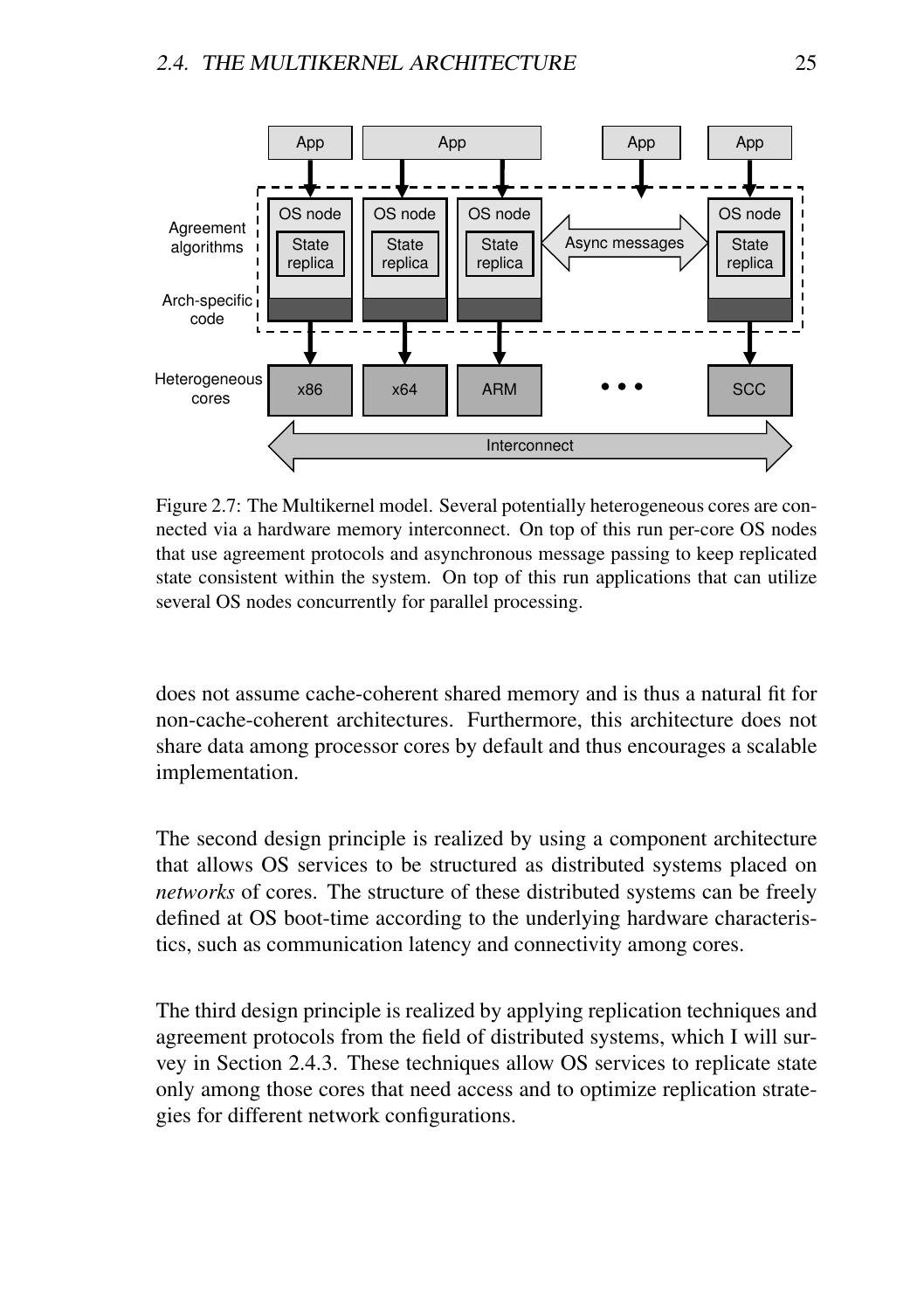In summary, this results in structuring the operating system as a distributed system of servers that run on a network of distinct cores and communicate via message passing, instead of using shared memory. Figure 2.7 shows an overview of the architecture. The above principles allow the operating system to benefit from the distributed systems approach to gain improved performance and scalability, natural support for hardware heterogeneity, greater modularity, and the ability to reuse algorithms developed for distributed systems.

## 2.4.1 Explicit Inter-core Communication

We design the operating system such that all inter-core communication happens explicitly via message passing. There will be no sharing of data structures, except for those needed to efficiently implement message passing primitives, such as message channels.

As we have seen in the results shown in Figure 2.3, messaging can improve performance as the number of cache lines modified grows. We anticipate that many data structures exist within an operating system that require modification of multiple cache lines to finish an operation on the data structure.

Note that disallowing inter-core sharing within the operating system does not preclude *applications* sharing memory among cores, only that the operating system design itself does not rely on it. I will present the support for shared memory applications, which will likely remain important due to a typically simpler structure that is easier to program for, in Section 2.5.5.

Message passing makes all inter-core communication explicit and forces the operating system developer to think hard about what state he communicates with other cores, as well as how many of them and which. This enforces a core-local policy by default that can be selectively broken through if the developer realizes that cross-core communication is really needed. In contrast, classical operating systems typically employ point solutions to optimize the scalability of hot-path data structures, like those discussed in Section 2.2. These are difficult to evolve as multicore hardware changes and ignore feature interactions that might require updates to large portions of the operating system implementation, especially when multiple data structures need to be updated concurrently.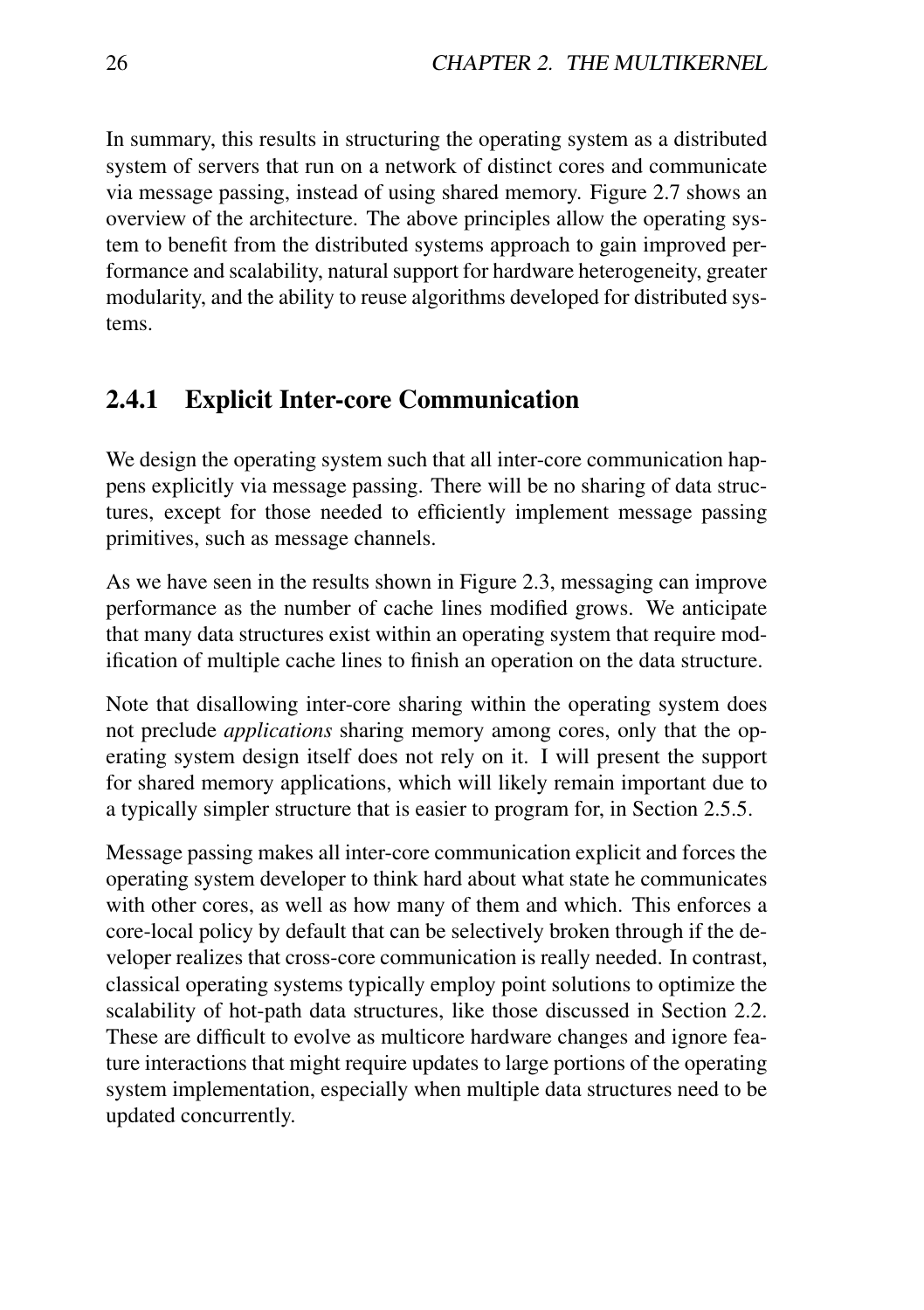Explicit communication allows the operating system to employ optimizations from the field of networked systems, such as pipelining and batching. Pipelining allows having multiple outstanding requests at once that can then be handled asynchronously by a service, typically improving throughput. Batching allows sending a number of requests within one message or processing a number of messages together and is another technique to improve throughput. I am going to demonstrate this experimentally in Section 2.6, which investigates message passing performance. These optimizations are also going to help us gain superior performance of application-level benchmarks conducted in Section 2.6.4, versus shared-memory operating system approaches.

Furthermore, message passing is a natural way to handle cores with heterogeneous ISAs and those that are not cache-coherent, or even share memory, with the rest of the system, as it makes no special assumptions about either. Shared memory data structures are naturally assumed to be in cachecoherent memory and shared code naturally has to execute on the same ISA. For example, it is possible to execute a single Barrelfish OS instance on a machine consisting of an x86-based host PC and an SCC peripheral [PSMR11], while no memory is shared among either platform. This is made possible by communicating solely via message passing channels.

Message passing allows communication to be asynchronous. This is not the case for the hardware cache-coherence protocol, which stalls the processor until the required cache operation is completed, as was demonstrated in Section 2.1.3. Asynchronous communication allows cores to do other useful work or halt to save power, while waiting for the reply to a particular request. An example is remote cache invalidation: completing the invalidation is not usually required for correctness and could be done asynchronously, instead of waiting for the operation to finish.

Finally, using explicit communication makes systems more amenable for analysis (by humans or automatically). Explicit communication forces developers to use well-defined interfaces and is thus naturally more modular. As a consequence, explicit communication eases software evolution and refinement [FAH+06], as well as robustness to faults [HBG+06]. Indeed, there is a substantial theoretical foundation for reasoning about the highlevel structure and performance of a system with explicit communication among concurrent tasks, ranging from process calculi such as communi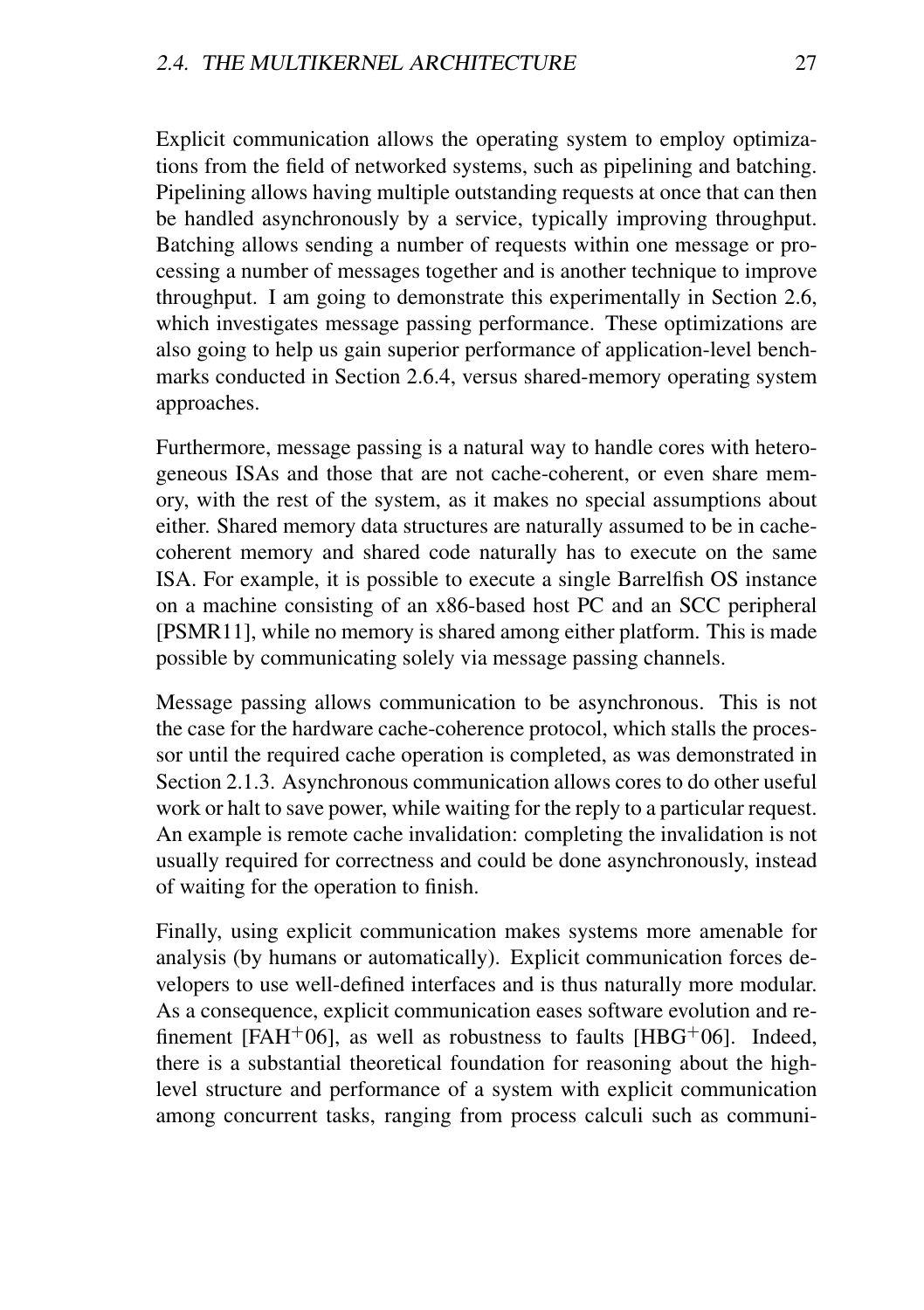cating sequential processes [Hoa] and the  $\pi$ -calculus [Mil99], to the use of queuing theory to analyze the performance of complex networks [Jai91]. The treatment of analysis techniques is outside the scope of this dissertation, but is an important avenue for future work and we will return to it in Section 5.1.

### 2.4.2 Hardware-neutral OS Structure

We design the operating system such that it is not tailored to a specific hardware structure. Instead, we employ a multi-server design that we can restructure according to the underlying hardware configuration. This way, we minimize the reliance on implementation that needs to be written for a particular architecture. Only the message transport mechanisms and device drivers still have to be tailored to the architecture.

This design minimizes the amount of changes that have to be done to the implementation in order to adapt to a new hardware architecture and eliminates feature interactions due to hardware-specific data structure designs and the mechanisms that handle them.

As this dissertation will show in Section 2.6, the performance of an interdomain communication mechanism is strongly dependent upon hardwarespecific optimizations. The separation of low-level messaging and highlevel algorithms that is a natural consequence of the message passing approach allows both of these to evolve without impacting each other, resulting in a cleaner design.

These hardware-neutral design features make the operating system agile with the changing hardware landscape. For example, I will show in Section 4.1.4 how Barrelfish supports the same application performance as manually tuned operating systems on different multicore platforms.

A final advantage is that both the protocol implementation and message transport can be selected at run-time. For example, different transports may be used to cores and devices on IO links, or the implementation may be fitted to the observed workload by adjusting queue lengths or polling frequency.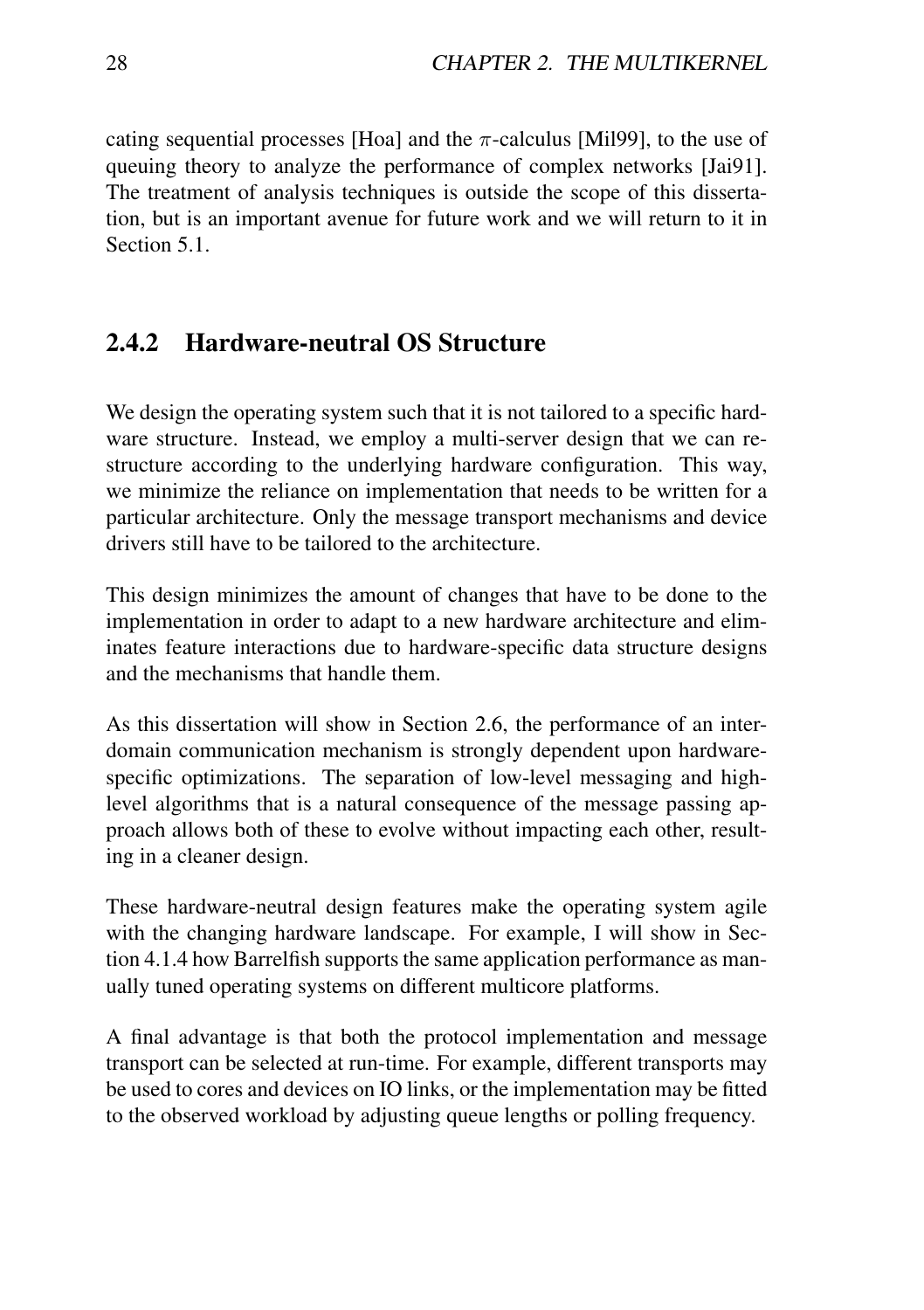### 2.4.3 State Replication

For some operating system state, it is necessary that it be accessed by multiple processors. Traditionally, this is done via shared data structures protected by locks. In a Multikernel, explicit message-passing among cores that share no memory leads to a model where global operating system state is replicated instead of shared.

Replication is a well-known technique for improving the scalability of operating systems [GKAS99,  $ADK<sup>+</sup>07$ ], but is generally employed as an optimization to an otherwise shared-memory kernel design. In a Multikernel, all potentially shared state is replicated and accessed or updated using message passing. Depending on consistency requirements, state updates can be longrunning operations to keep all replicas coherent and depend strongly on the workload. The scheduler presented in Chapter 3 is one example operating system service that employs replication to facilitate scalability.

Replicating data structures can improve system scalability by reducing load on the system interconnect, contention for memory, and overhead for synchronization. Also, bringing data nearer to the cores that process it will result in lower access latencies and reduce processing times. Replication is required to support processing domains that do not share memory and is inherent in the idea of specializing data structures for particular core designs. Making replication of state a design requirement for the Multikernel makes it easier to preserve operating system structure and algorithms as underlying hardware evolves.

Replication is also useful to support changes to the set of available, running cores, as we can apply standard mechanisms from the distributed systems literature. This can be used, for example, upon a CPU hot-plug or shut down in order to save power.

What we gain in performance through replication comes at the cost of replica maintenance. This means higher latency for some operations, depending on the workload, and means an increased burden for the developers who must understand the data consistency requirements, but allows them to precisely control the consistency policy. For example, a TLB flush can be achieved by a single multicast, as it has no requirements on the ordering of flush operations over cores. Other operations might require more elaborate agreement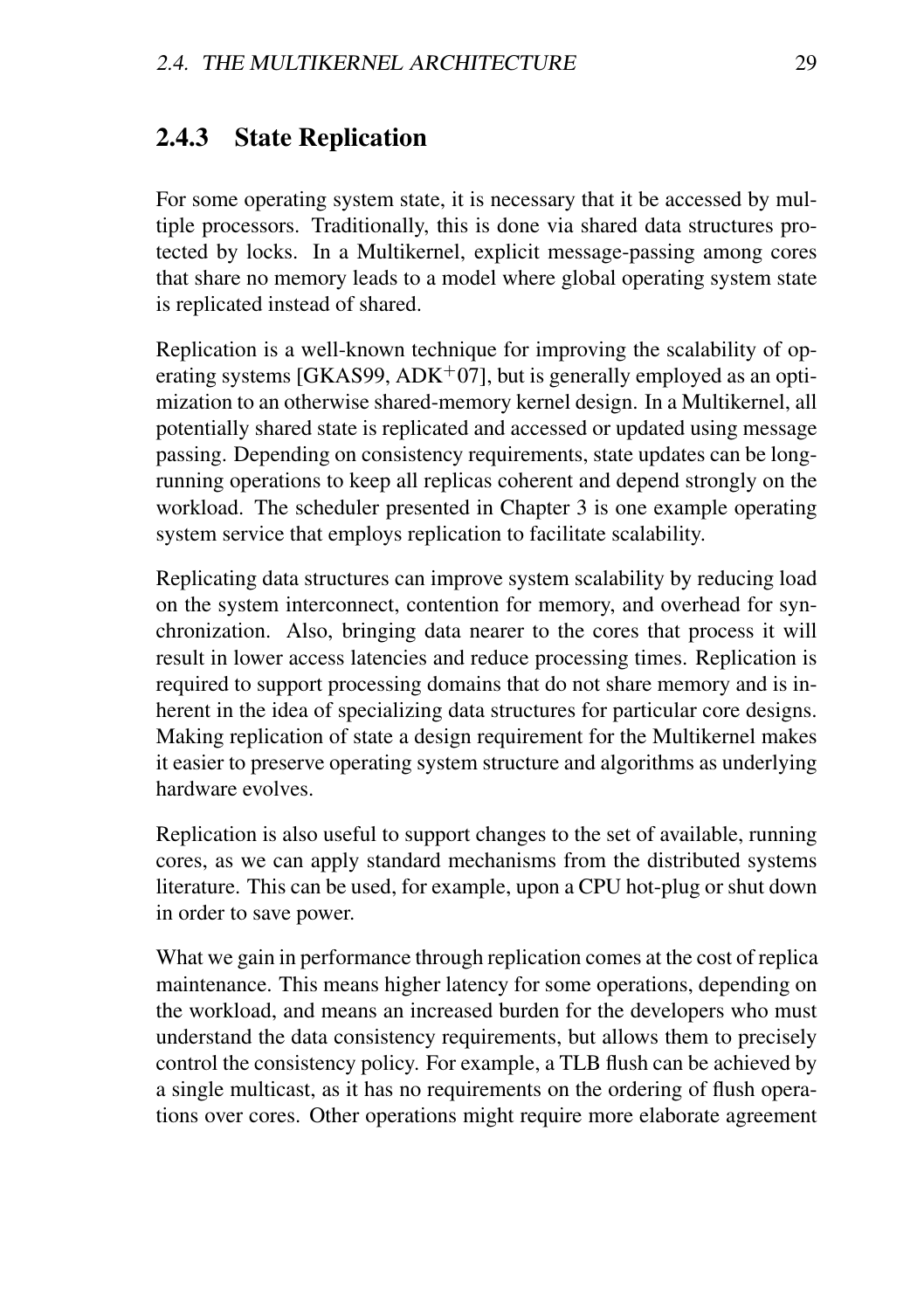protocols.

Several replication techniques and consistency schemes exist in the literature and I briefly discuss here their applicability to the Multikernel:

- 1. *Transactional replication* is used for transactional data, such as found within database management systems and is typically described along with a strict set of restrictions, called the *ACID properties* [HR83], that define a valid transaction. The predominant consistency scheme for transactional replication is *one-copy serializability* [Kem09]. File systems most closely resemble transactional systems and thus transactional replication is an adequate fit. However, in many cases, the full ACID properties are too restrictive for adequate performance and are often relaxed, for example in replication for the Network File System version 4 [Pet06].
- 2. *State machine replication* is used predominantly within distributed systems and relies on the assumption that these systems can be modeled as state machines and reliable broadcast of state transitions to replicas is possible. Maintaining consistency is modeled as a *distributed consensus* problem and algorithms, such as Paxos [PSL80], exist to achieve it. State machine replication is used in distributed services, such as Google's Chubby lock service[Bur06]. Mutual exclusion is an integral part of an operating system and thus this replication model is useful in implementing it in a Multikernel.
- 3. *Virtual synchrony* [BJ87] is a replication technique used in *group communication systems*, such as Transis [DM96]. Maintaining group membership, as well as efficient, but reliable multicast of operations carried out within a group, especially with regard to message order, are the main focus of consistency schemes in this area.

Within a Multikernel, virtual synchrony can be used for services that involve event notification, such as publish-subscribe. In such services, applications can subscribe to messages of a given topic and an event callback is invoked whenever a new message of that topic is published to the group.

Examples of such systems within a Multikernel include the name and coordination service, Octopus [Zel12], as well as file system buffer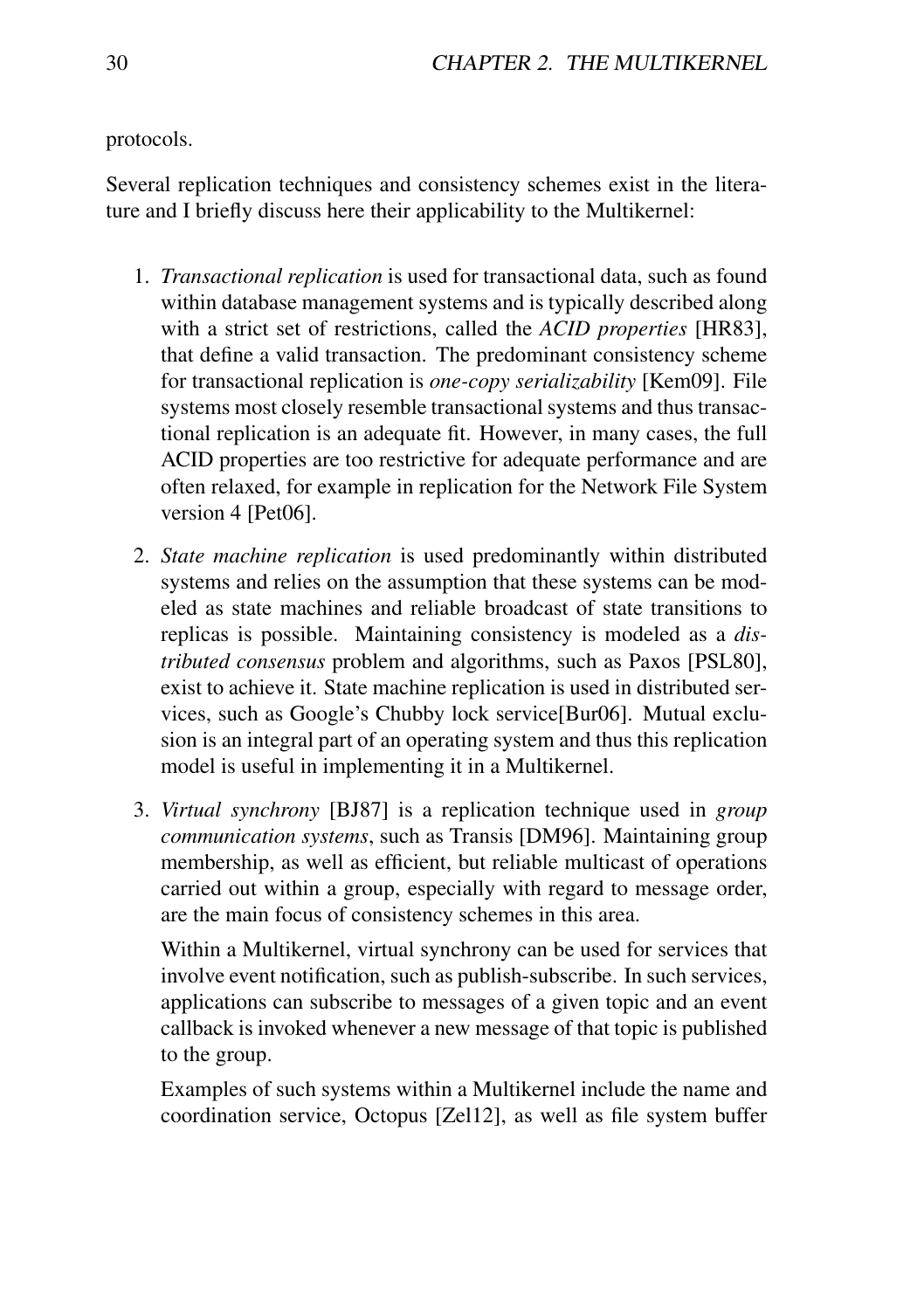caches. Octopus supports creation of named information records that can be subscribed to by applications. Update events are delivered to subscribers whenever a record is updated. This service is useful, for example, in the creation of the terminal subsystem, which is used by multiple applications at the same time. Information about terminal line discipline is stored in an Octopus record and can be updated by applications with access to the terminal. Upon an update, all applications using the same terminal are informed to use the new line discipline.

File system buffer caches can use group communication to cooperatively cache buffers among cores. Per-core lists of cached blocks can be kept and group communication can be used to avoid fetching blocks from cores that are distant or overloaded.

Other consistency schemes, such as *eventual consistency* [Vog09], relax the time constraints on when replicas have to be consistent and can be applied to any of the replication techniques presented above. As within distributed systems, these schemes can be important within a Multikernel to improve the performance of replicated operations at the cost of system consistency.

# 2.5 System Structure

A drawback of an operating system model relying solely on message passing is that certain hardware performance optimizations may not be applicable, such as making use of a shared cache between cores. Messages might still be transported with lower latency on cores that share a cache, but laying out shared data structures in shared cache memory requires a shared-memory model.

To explore to what extent the Multikernel architecture can be applied in practice, Barrelfish, a prototype Multikernel operating system, was developed. This section describes the structure of the Barrelfish implementation of the Multikernel model, as well as the implementation of vital system components.

Specifically, the goals for Barrelfish are that it: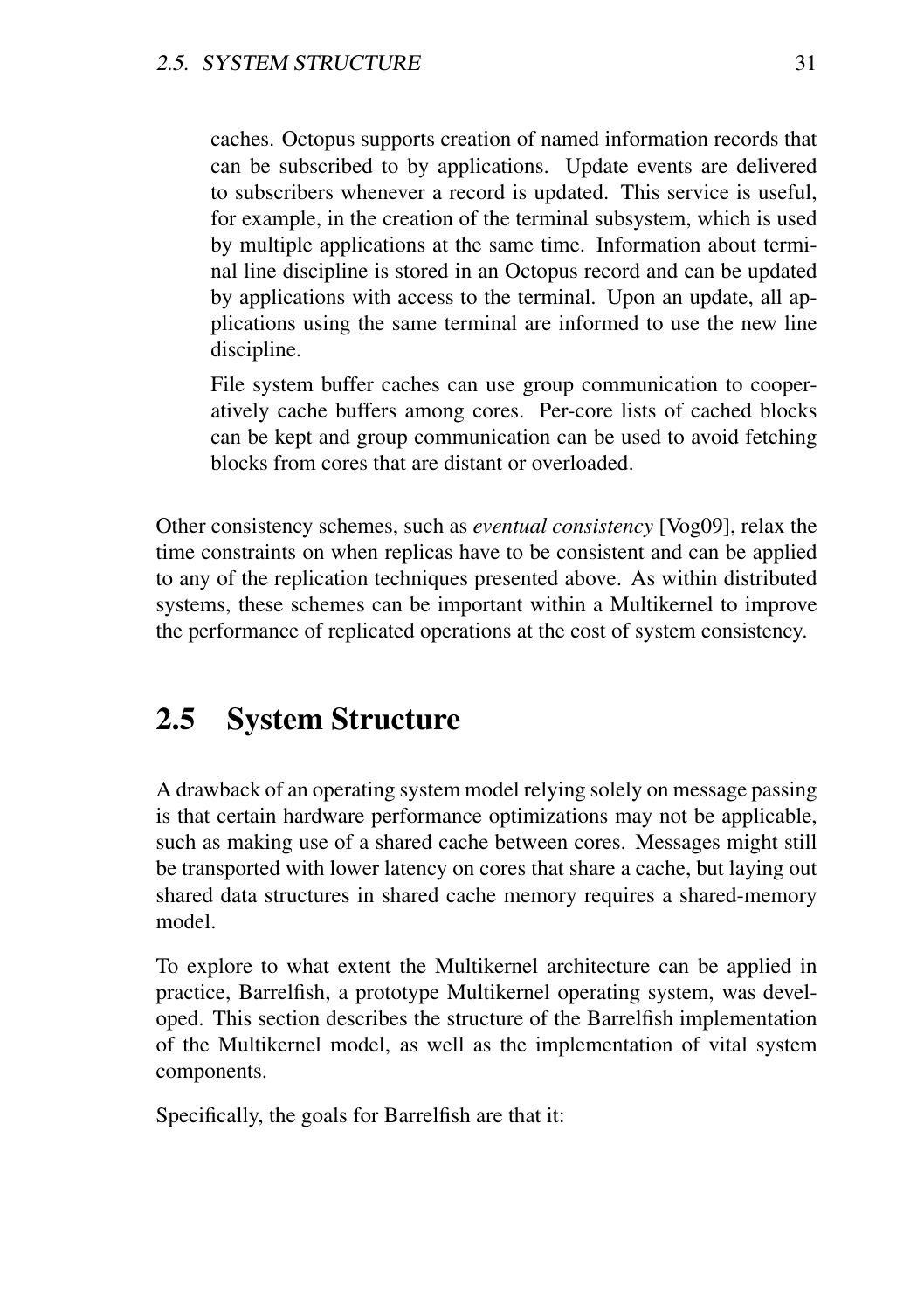

Figure 2.8: Barrelfish structure on the x86-64 hardware architecture. User-space monitor processes, which implement OS services, communicate via user-mode remote-procedure calls. Inter-processor interrupts might be employed for notification of message arrival at destination cores and are handled by privileged CPU drivers. Finally, both messages and interrupts are delivered on the cache-coherent interconnect between cores. On top of this run the applications, which utilize OS services.

- gives comparable performance to existing commodity operating systems on current multicore hardware;
- demonstrates evidence of scalability to large numbers of cores, particularly under workloads that stress global operating system data structures;
- can be re-targeted to different hardware, without refactoring;
- can exploit the message-passing abstraction to achieve good performance by pipelining and batching messages;
- can exploit the modularity of the operating system to place operating system functionality according to the hardware topology or load.

In Barrelfish, we place independent low-level operating system instances on each core and have them communicate via messages. The low-level instances consist of a privileged-mode CPU driver and a user-mode monitor process, as shown in Figure 2.8. CPU drivers are structured such that they execute completely core-locally. All inter-core messaging necessary for low-level operating system service operation is carried out by the monitors.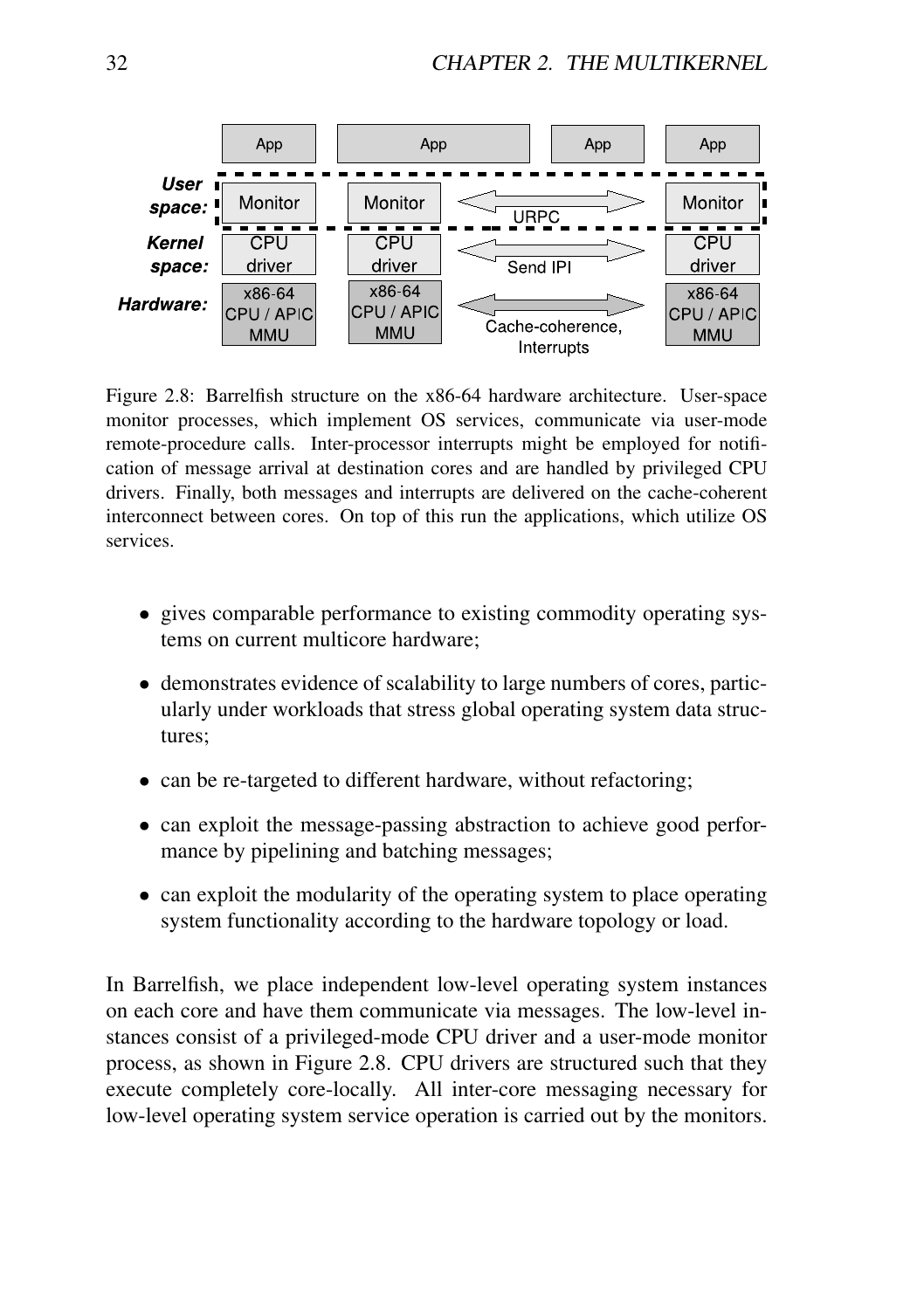CPU drivers might only be involved in delivering inter-processor interrupts as a means of notifying remote cores. As a distributed system, monitors and CPU drivers represent the functionality of a typical Microkernel: Scheduling, inter-domain communication, and low-level resource management are all implemented within these two components.

The rest of Barrelfish consists of device drivers and other system services (such as network stacks, memory allocators, etc.), which run in user-level processes. Device interrupts are routed in hardware to the appropriate core, demultiplexed by that core's CPU driver, and delivered to the driver process as a local message.

### 2.5.1 CPU Drivers

CPU drivers in Barrelfish are responsible for managing the per-core lowlevel hardware features, such as context switching of processor register state, system calls, traps, device interrupts and core-local timers. CPU drivers run in privileged mode and it is in our interest to make them as simple as possible, such that the risk of bugs impacting arbitrary system state is reduced, akin to the design of Microkernels. Thus, we do not incorporate any highlevel functionality into the CPU driver, in particular dynamic allocation of memory. As such, it is possible for us to design the CPU driver in a completely event-driven, non-preemptable, single-threaded manner, using only a single, pre-allocated stack that is not retained upon a return to user mode. OS state is managed by manipulating capabilities, which user-mode passes to the CPU driver upon a system call. Capabilities are explained in Section 2.5.3. This makes it easier to write and debug CPU drivers, compared to classical monolithic kernels, where all services, including device drivers are executing in privileged mode and state of multiple threads has to be kept simultaneously. In Barrelfish, we disable interrupts upon entry to the CPU driver and carry out only one driver operation at a time, before leaving the CPU driver with interrupts enabled.

The CPU driver is small. Including platform-specific code for all seven supported architectures, it is comprised of only 22,133 lines of code, out of which 2,981 lines are in Assembly. To compare, the x86-64 specific code has a volume of 5,455 lines of code. Resident CPU driver code has a size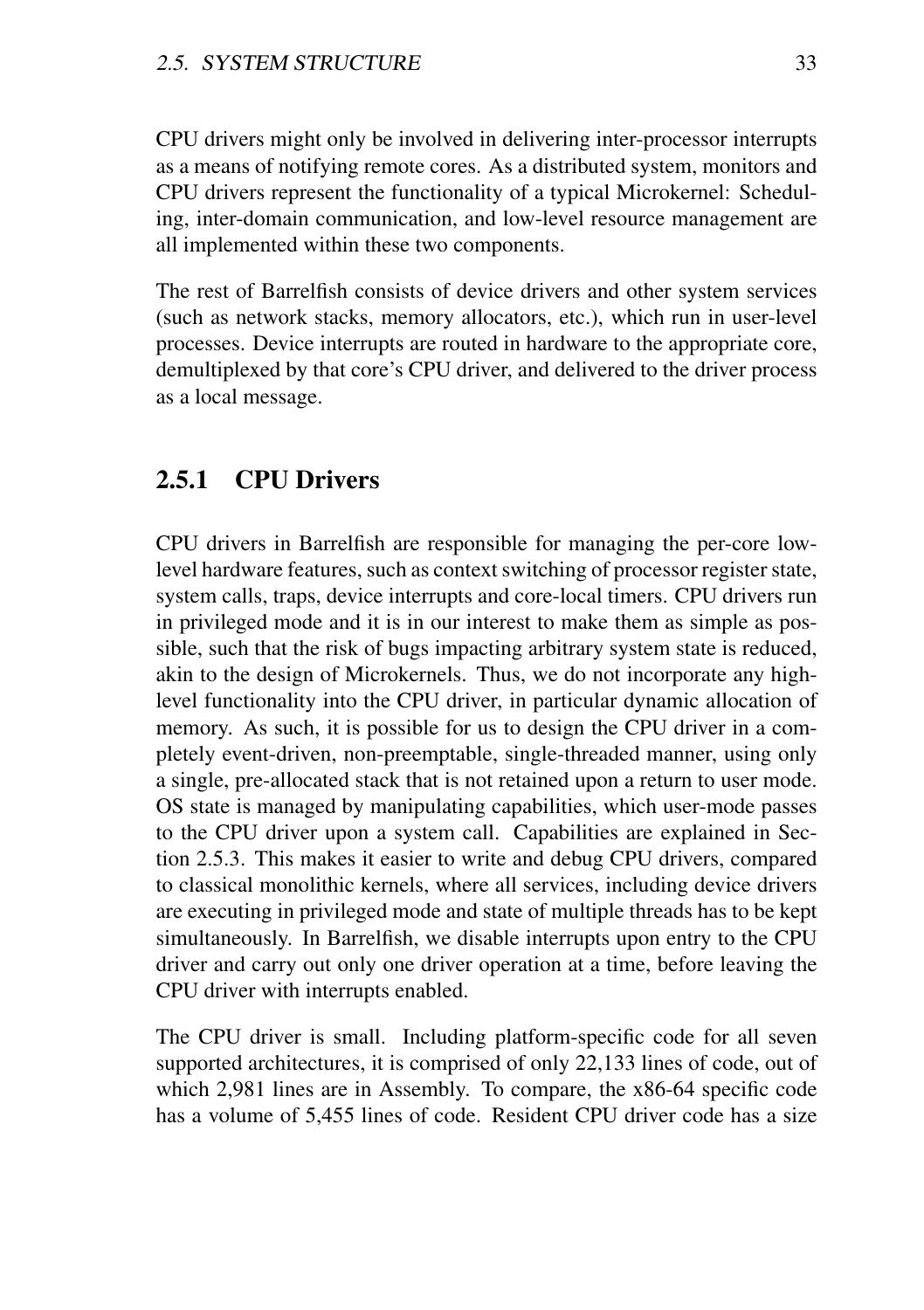of 185kB and data has a size of 4.7MB. This allows us to replicate CPU driver code and data to core-local memory on a NUMA system, which can improve performance as the frequently used CPU driver is always loaded from memory close to the executing core.

As with an Exokernel [EKO95], a CPU driver abstracts very little from the underlying hardware. Instead, it performs dispatch and fast local messaging between processes on the core. It also delivers hardware interrupts to userspace drivers, and core-locally schedules user-space processes. The CPU driver is invoked via standard system call instructions with a cost comparable to Linux on the same hardware.

As with Microkernels, CPU drivers are heavily specialized for the hardware architecture they execute on, including data structure layout and system call calling conventions. This improves execution time of its low-level services, which are invoked frequently.

In contrast to Microkernels, CPU drivers execute entirely local to a core and do not share data or exchange messages with other cores. Thus, interprocessor communication is not offered as a service by CPU drivers. Also, CPU drivers are not responsible for scheduling application threads.

The CPU driver interface to user-space consists of only three system calls:

- 1. A call to invoke a capability, which can contain a parameter to choose a capability type-specific command,
- 2. a call to yield the CPU either to a specific or any other runnable process, and
- 3. a call to conduct local message passing (LMP), which is described and evaluated in Section 2.6.

Only the capabilities that describe CPU driver objects can be invoked with the first system call. These objects manage the CPU-local interrupt dispatch table, create and destroy processes on the CPU, map and unmap pages and page tables, send inter-processor interrupts to other cores, and manipulate a domain's capability address space.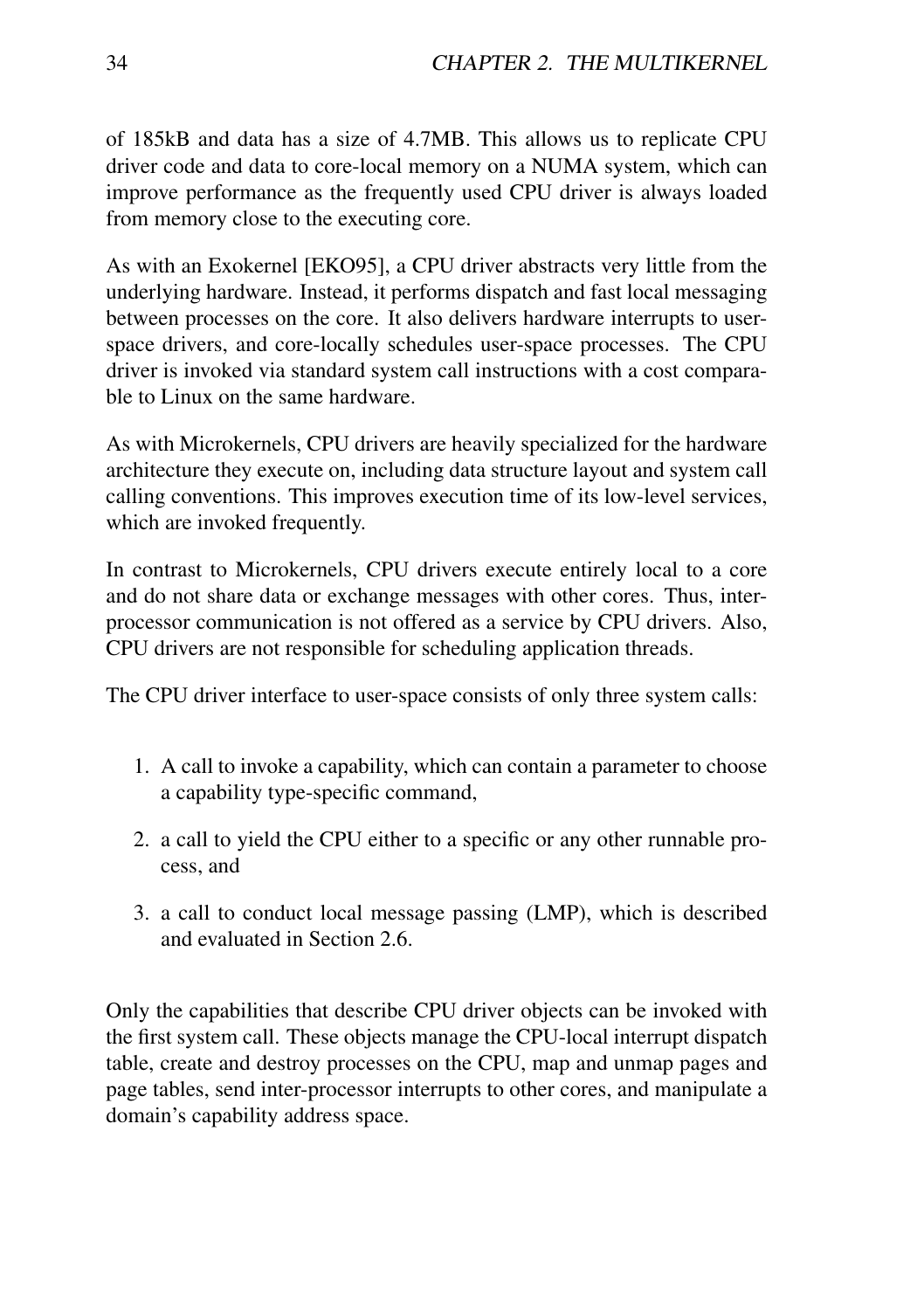### 2.5.2 Process Structure

The Multikernel model leads to a different process structure than in a typical monolithic multiprocessor operating system. A process in Barrelfish is represented by a collection of *dispatcher* objects, one on each core on which it might execute, instead of a single shared process control block.

Within Barrelfish, we also refer to such a collection of dispatchers as a *domain* and throughout this dissertation, the terms domain and process will be used interchangeably. Strictly speaking, a domain is more general than a process, as it describes any collection of co-operating dispatchers. For example, a domain does not necessarily need to share a common virtual memory address space. Within the work treated by this dissertation, however, there was no need to go beyond using domains in an identical fashion to processes.

Dispatchers on a core are scheduled by the local CPU driver, which invokes an up-call interface that is provided by each dispatcher to resume execution. This mechanism is similar to the one used in Psyche [MSLM91] and to scheduler activations [ABLL91], and contrasts with the Unix model of simply resuming execution. Above this up-call interface, a dispatcher typically runs a core-local user-level thread scheduler. The upcall interface allows information to be passed from the operating system to the application and I am going to describe it in more detail in Section 3.5.2.

A dispatcher consists of code executing at user-level and a data structure located in memory, split into two regions. One region is only accessible from the CPU driver, the other region is shared in a read and write accessible fashion between dispatcher and CPU driver. Protection is realized by mapping the two regions on pages with different access rights (recall that the CPU driver executes in privileged mode). The fields of the structure that are relevant for scheduling are listed in Table 2.3 and described below. Beyond these fields, the user may define and use their own data structures. For example a stack for the dispatcher code to execute on, thread management structures, and so forth.

Barrelfish's process structure is a direct result of the distributed nature of the system and serves to improve scalability and agility. Dispatchers are corelocal entities that hold all of their own code and data on memory close to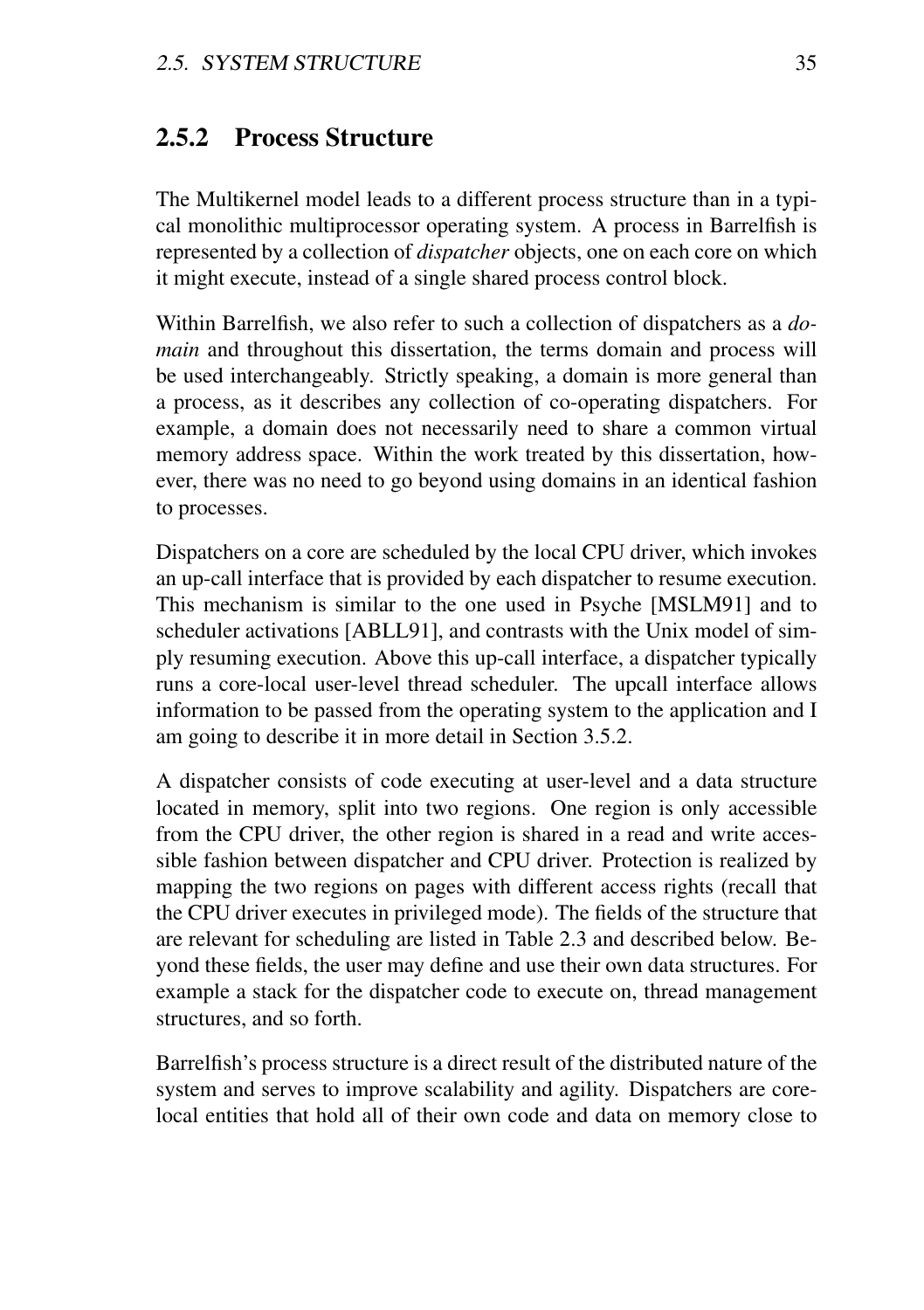Table 2.3: Fields in the CPU driver-defined part of the dispatcher control structure. The R/W column designates read-only or read-write access rights from the user-level dispatcher.

| Field name         | Type       | R/W | Short description                                                                            |
|--------------------|------------|-----|----------------------------------------------------------------------------------------------|
| disabled           | word       | R/W | If non-zero, the CPU driver will<br>not up-call the dispatcher, except<br>to deliver a trap. |
| haswork            | pointer    | R   | If non-zero, the CPU driver will<br>consider this dispatcher eligible to<br>run.             |
| crit_pc_low        | pointer    | R   | Address of first instruction in<br>dispatcher's critical code section.                       |
| crit_pc_high       | pointer    | R   | Address immediately after last<br>instruction of dispatcher's critical<br>code section.      |
| entry points       | 5 pointers | R   | Functions at which the dispatcher<br>code may be invoked, described<br>helow.                |
| enabled save area  | word array | W   | Area for the CPU driver to save<br>register state when enabled                               |
| disabled_save_area | word array | R/W | Area for CPU driver to save<br>register state when disabled                                  |
| trap_save_area     | word array | W   | Area for the CPU driver to save<br>register state when a trap or a<br>page-fault occurs      |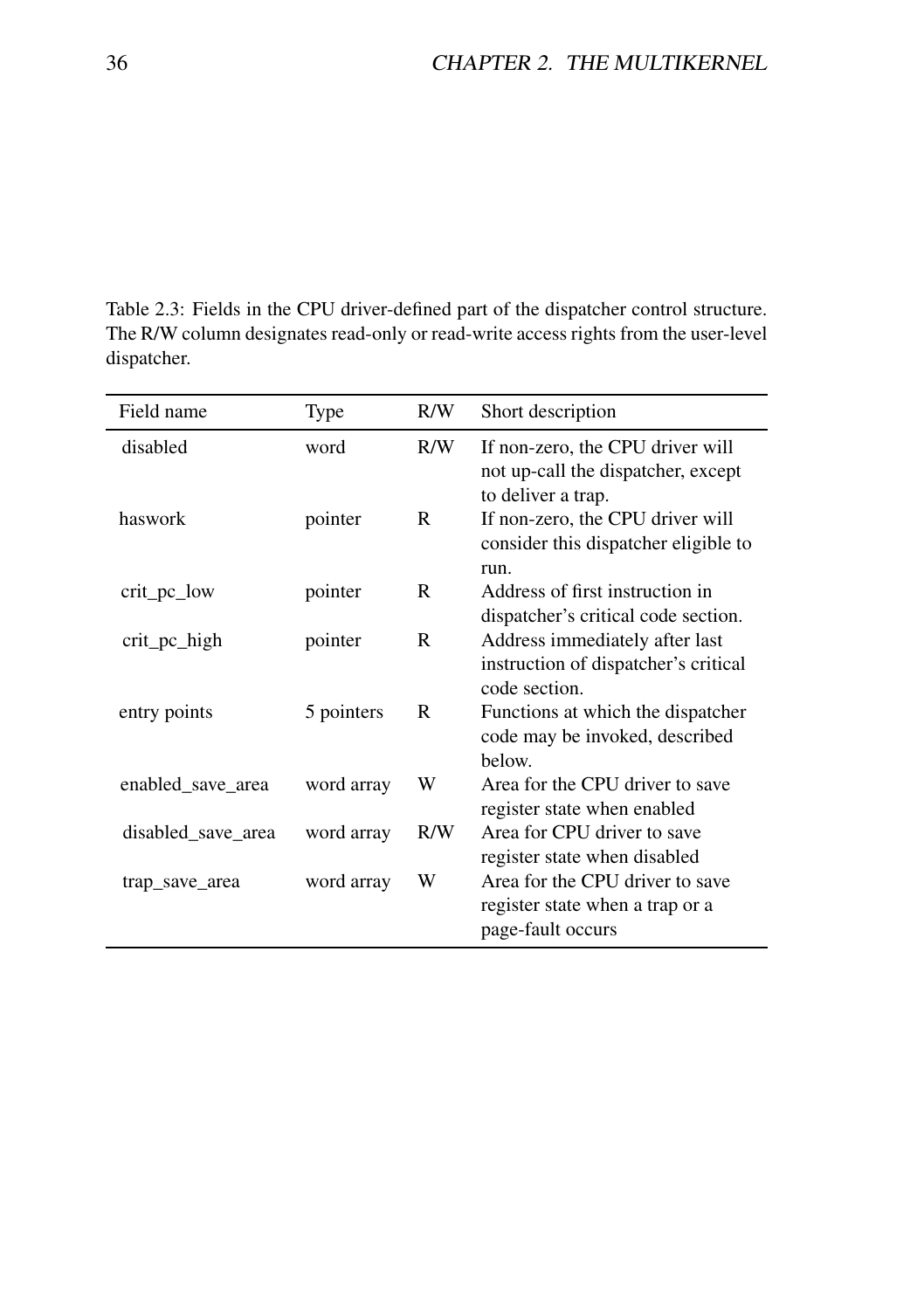the local core. Dispatchers can be placed arbitrarily on cores, based on the underlying hardware topology. Domains spanning a heterogeneous set of cores are supported, as dispatchers can be specially compiled for the cores' ISA and communicate via message passing.

Also, the process structure is a result of the vertical structure of the operating system. The vertical structure aids in application agility, by giving applications more control over resource allocation policies. Arbitrary implementations of such policies can be realized in a library OS, according to application structure. The assumption being that the application has better knowledge about how its algorithms map to the underlying hardware topology. A number of data structures and mechanisms result from this vertical process structure, namely *disabled* and *enabled* modes, *register save areas*, and *dispatcher entry points*. I am describing them in the following subsections.

### Disabled and Enabled Modes

A dispatcher can operate in one of two modes: enabled or disabled. We use these modes to facilitate user-level thread scheduling, described in Section 2.5.5. Enabled mode is the normal operating mode when running a program's thread. Disabled mode is used to execute the user-level thread scheduling code. This allows applications to implement their own thread scheduling policies, according to application structure.

The modes control where the CPU driver saves application register state and how it resumes a dispatcher. When the CPU driver resumes a dispatcher that was last running while disabled, it restores its machine state and resumes execution at the saved instruction, rather than up-calling it at an entry point and requiring the dispatcher to restore machine state itself.

A dispatcher is considered disabled by the CPU driver if either of the following conditions is true:

- The disabled word is non-zero.
- The program counter is within the virtual address range specified by the crit\_pc\_low and crit\_pc\_high fields.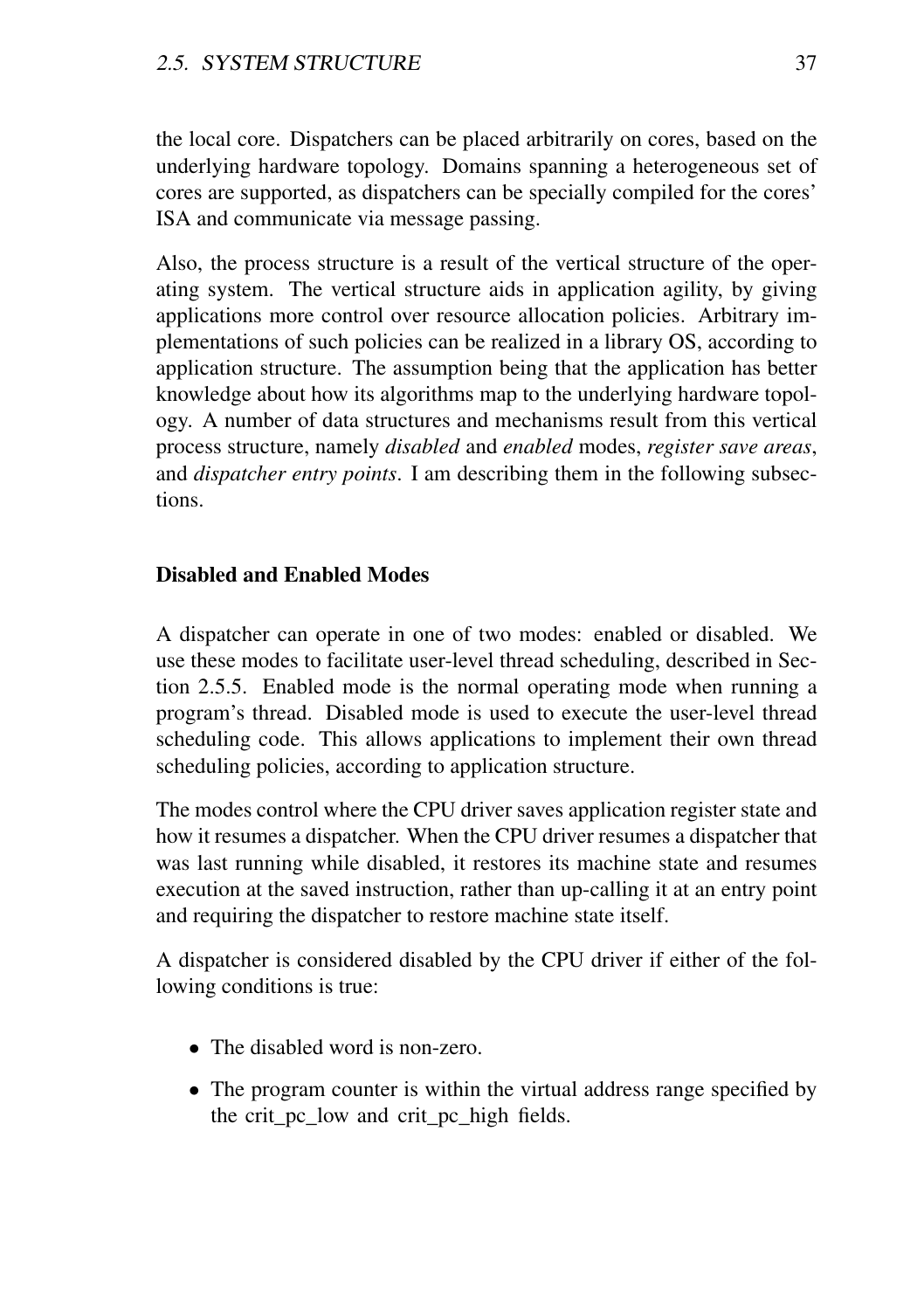The range specified by the crit pc low and crit pc high fields is required to allow a dispatcher to restore a thread context and transition to enabled mode in one atomic operation. Within the critical region, the dispatcher sets the enabled flag before it resumes the state and continues execution of a thread. If these two operations were not atomic, a dispatcher could be preempted by the CPU driver while restoring the thread context and the restore operation would not be resumed by the CPU driver, as the dispatcher is already enabled.

### Register Save Areas

The dispatcher structure contains enough space for three full copies of the machine register state. The CPU driver stores the register state to one of these areas upon the following conditions:

- 1. The trap\_save\_area is used whenever the program maintained by the dispatcher or the dispatcher itself takes a trap.
- 2. The disabled\_save\_area is used whenever the dispatcher is disabled, and
- 3. the enabled\_save\_area is used in all other cases.

Figure 2.9 shows important domain execution states and into which register save area state is saved or restored from, upon a state transition (Trap and PageFault states have been omitted for brevity). The starting state for a domain is "notrunning" and depicted with a bold outline in the figure.

Register save areas were also used in the Nemesis  $[LMB<sup>+</sup>96]$  and K42 [IBM02] operating systems. In contrast to Nemesis, Barrelfish domains do not contain an array of save slots and cannot direct the CPU driver to store to specific save slots. It is thus more similar to the model used in K42.

#### Dispatcher Entry Points

Unless restoring it from a disabled context, the CPU driver always enters a dispatcher at one of five entry points. Whenever the CPU driver invokes a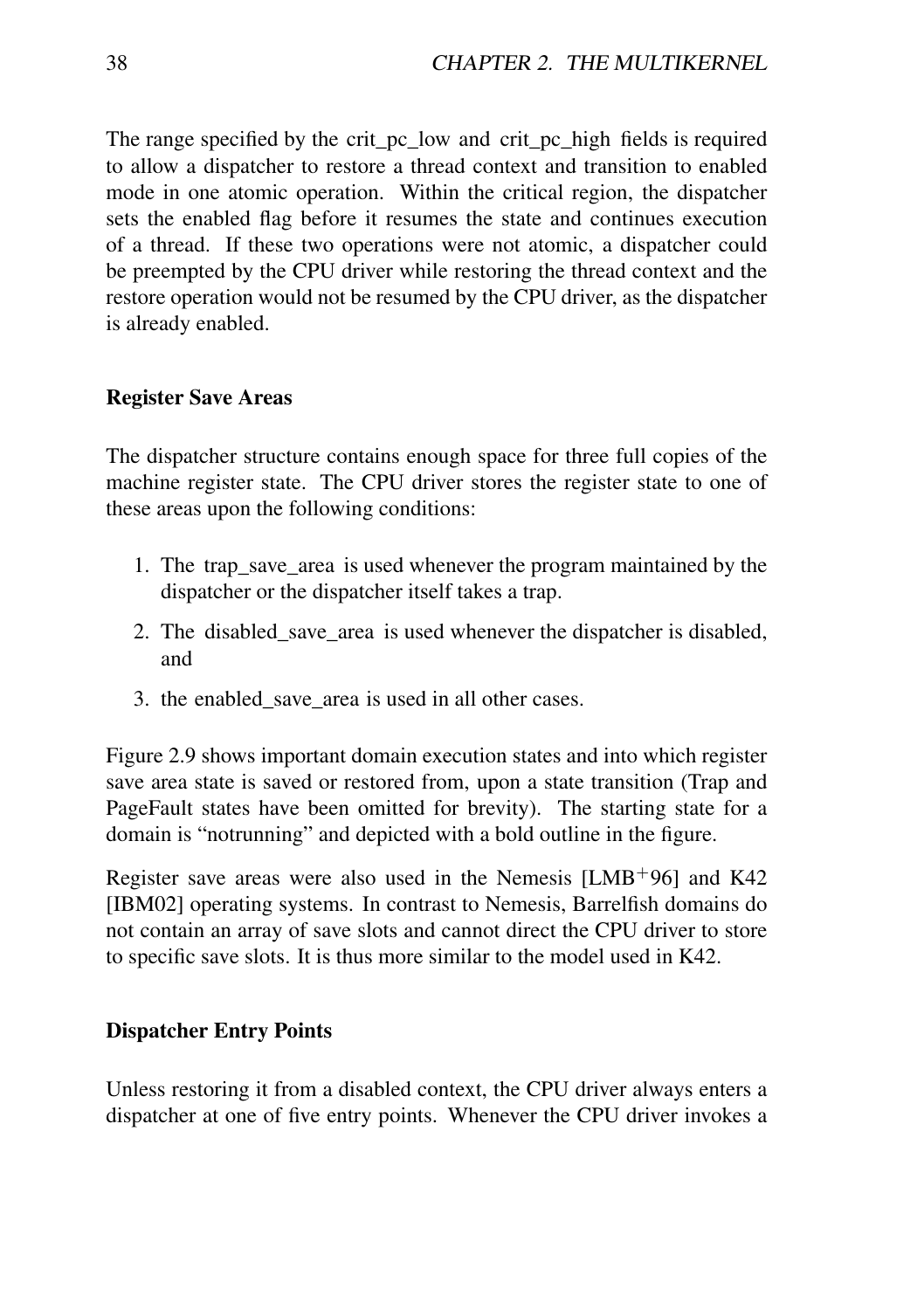

Figure 2.9: Dispatcher state save areas are used when transitioning among domain execution states. Arrows from right to left involve saving state into the labeled area. Arrows from left to right involve restoring state from the labeled area. Regular text and lines denote state changes by the CPU driver. Dashed lines and italic text denote state changes by a user-space dispatcher. The state save area used is denoted in square brackets on the transition label. The bold node denotes the starting state. No state is modified upon a transition from the notrunning disabled state to the running disabled state.

dispatcher at any of its entry points, it sets the disabled bit. Upon entering, one machine register always points to the dispatcher structure. The value of all other registers depends on the entry point at which the dispatcher is invoked, and is described here.

The entry points are:

- Run A dispatcher is entered at this entry point when it was previously preempted. The last time it ran it was either enabled or yielded the CPU. Other than the register that holds a pointer to the dispatcher itself, all other registers are undefined. The dispatcher's last machine state is stored in the enabled save area.
- PageFault A dispatcher is entered at this entry point when it receives a page fault while enabled. On entry, the argument registers contain information about the cause of the fault. Volatile registers are saved in the enabled save area. All other registers contain the user state at the time of the fault.
- PageFault\_Disabled A dispatcher is entered at this entry point when it receives a page fault while disabled. On entry, the argument registers contain information about the cause of the fault. Volatile registers are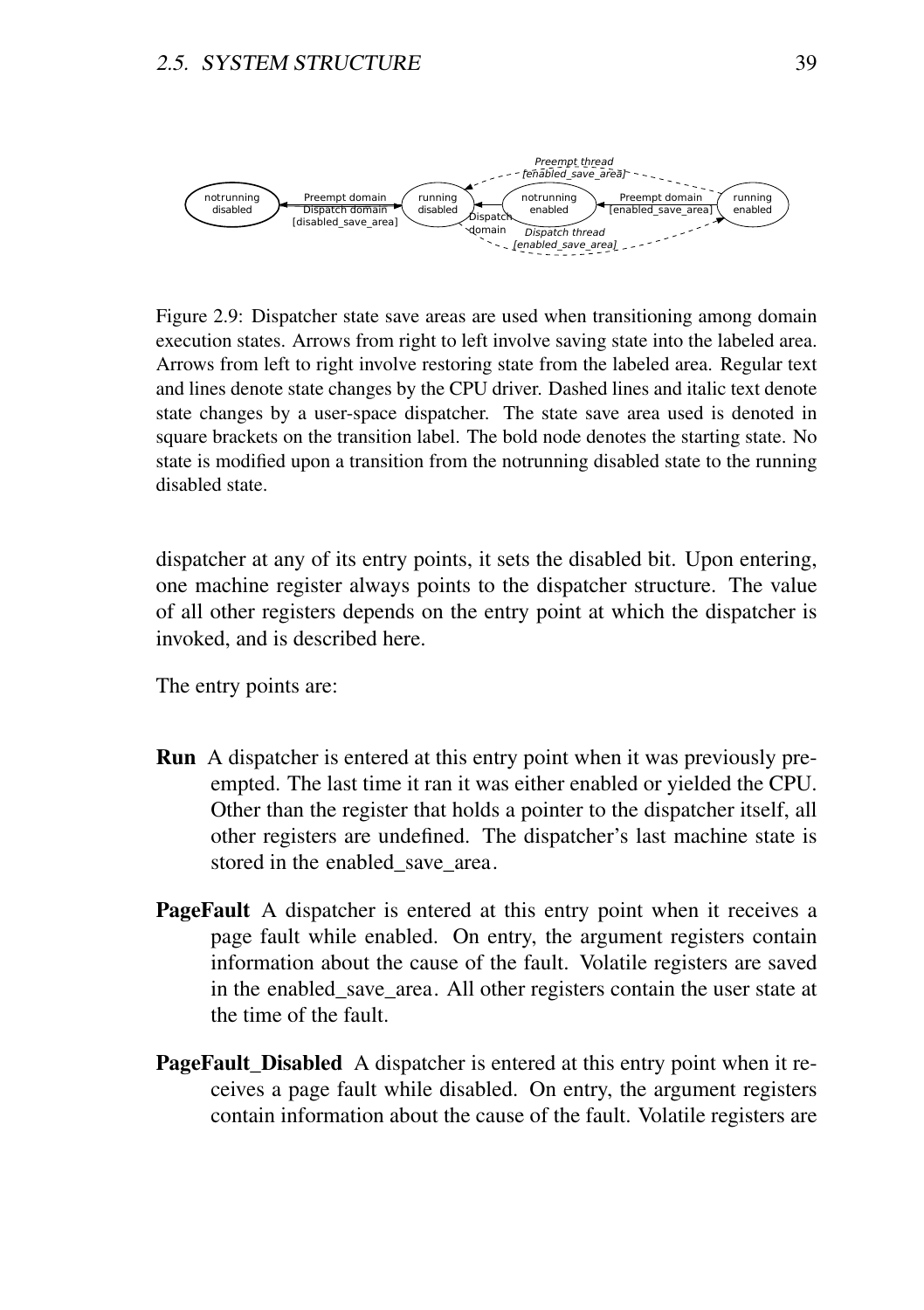saved in the trap save area. All other registers contain the user state at the time of the fault.

- Trap A dispatcher is entered at this entry point when it is running and it raises an exception (for example, illegal instruction, divide by zero, breakpoint, etc.). The machine state at the time of the trap is saved in the trap save area, and the argument registers convey information about the cause of the trap.
- LMP A dispatcher is entered at this entry point when an LMP message is delivered to it. This can happen only when it was not previously running, and was enabled. On entry, four registers are delivered containing the message payload. One register contains a pointer to the receiving endpoint data structure, and another contains the dispatcher pointer.

The diagram in Figure 2.10 shows the states a *dispatcher* can be in and how it transitions among states. The exceptional states Trap and PageFault have been omitted for brevity. We can see that preemption always returns the dispatcher to the notrunning state. When not running, a dispatcher can be entered by the CPU driver either by being scheduled (via the schedule() function) or if an LMP is received (via the idc local() function). The dispatcher can then decide to dispatch a thread (via its resume() function) and transitions to the running state. When a system call is made (via the syscall() function), the dispatcher stays in the running state.

Dispatcher entry points are a core mechanism to make explicit to user-space the occurrence of certain events, such as a dispatch or a pagefault. This is necessary to achieve the goal of multiplexing hardware efficiently in time and space, by allowing user-space applications full control over the scheduling of threads within their timeslice.

While dispatch of a dispatcher is made explicit via the Run entry point, de-scheduling is made explicit by the CPU driver scheduler incrementing a per-dispatcher de-allocation count. This allows a language runtime to determine whether a given dispatcher is running at any instant and, for example, allows active threads to *steal* work items from a preempted thread via a lock-free queue, as done in work-stealing systems, such as the Cilk multithreaded runtime system [FLR98]. In this case, dispatcher entry points are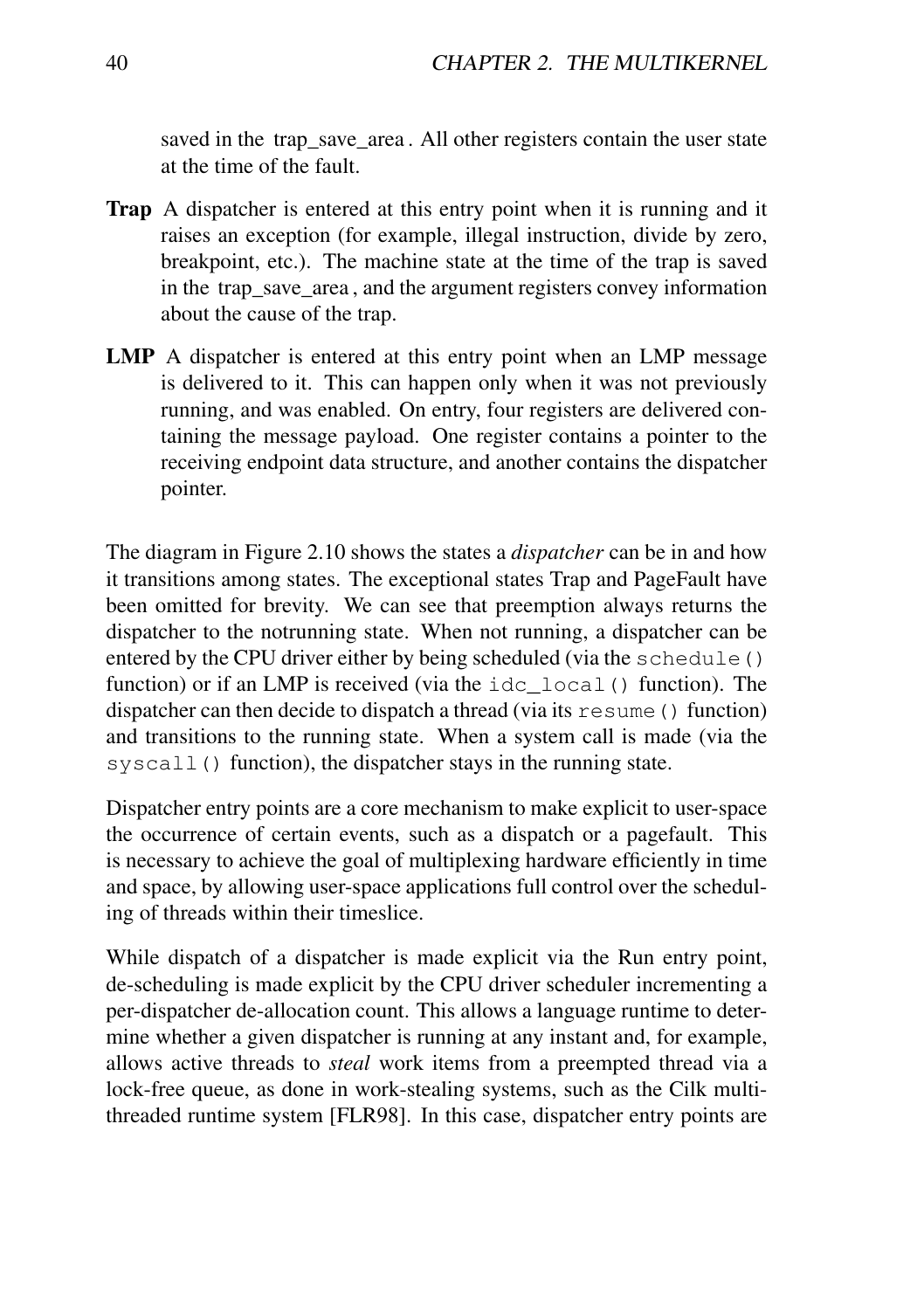

Figure 2.10: Typical dispatcher states. Trap and PageFault states omitted for brevity. Regular text and lines denote state changes by the CPU driver. Dashed lines and italic text denote state changes by user-space. The starting state is in bold.

used in achieving the goal of reacting quickly to ad-hoc workload changes. In a similar fashion, dispatcher entry points also help achieve the goal of allowing resource negotiation between applications and the operating system, by providing a path for the operating system to communicate core allocation changes to applications, by communicating when a time slice starts and when it ends.

# 2.5.3 Protection Model

We utilize capabilities [Lev84] for protection and access control. In particular, we build upon the seL4 capability model [DEE06], which we have ported to Barrelfish. I briefly describe the model here.

Capabilities are a protection mechanism where access is granted to a particular resource if the access requesting party holds the corresponding capability referencing the resource. Capabilities themselves cannot be forged and are protected by the privileged CPU driver, which is the sole entity allowed to create new capabilities.

In Barrelfish, capabilities are stored in a special capability address space,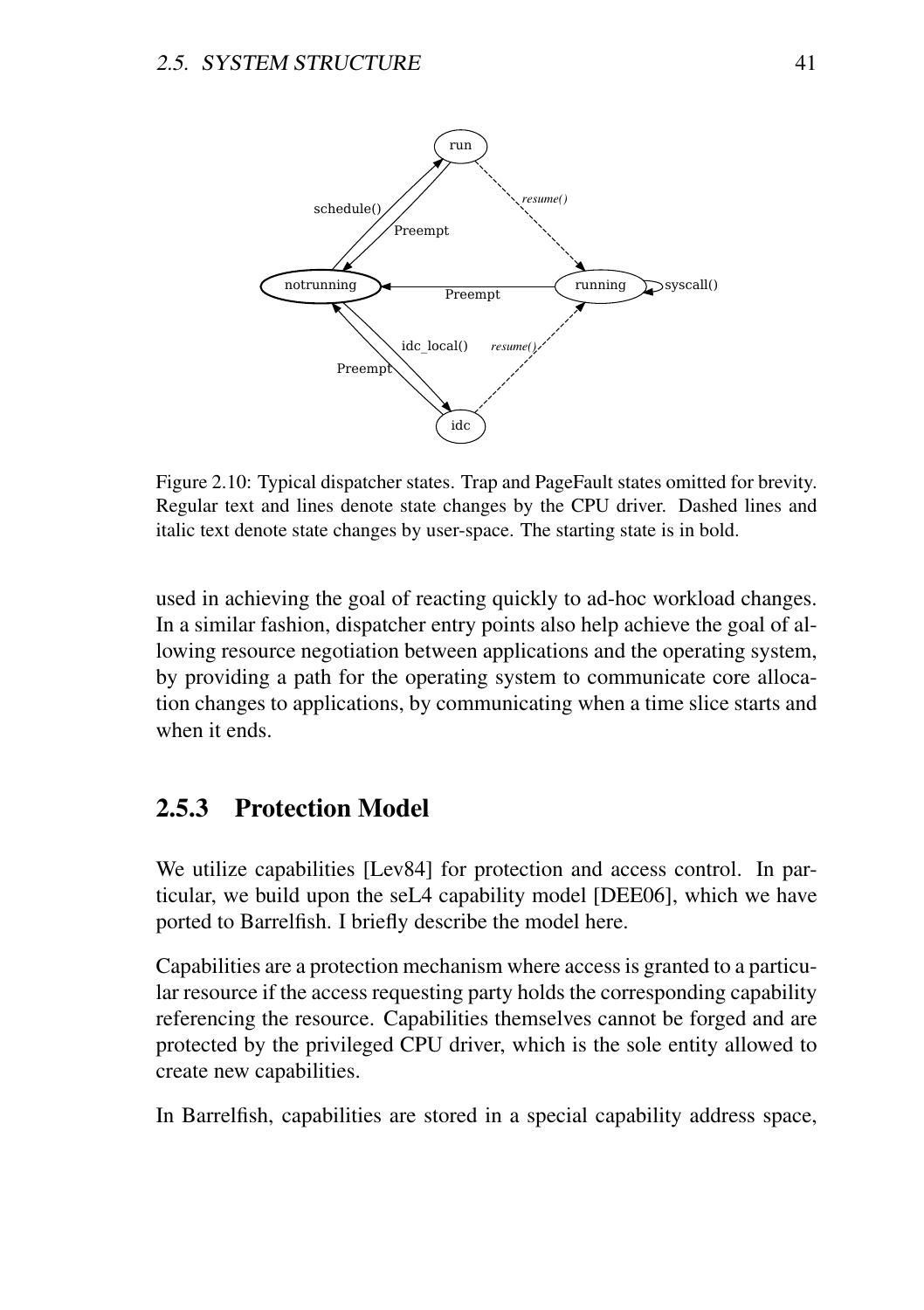of which one exists per dispatcher. Processes refer to capabilities by their address and capabilities are stored in a special CPU driver-protected and managed page table data structure.

In order to incur an action to be performed on an object, the corresponding capability needs to be *invoked* by the incurring process. Invocation is realized by a system call in Barrelfish to enforce protection. To ensure integrity, a type system enforces compatible capability invocations. For each capability type, a distinct set of invocations exists. For example, a page table capability possesses invocations to add and delete entries to and from the table. Compatible page table entry capabilities are page frame and other page table capabilities, depending on the allowed nesting of page tables supported by the hardware architecture.

Capability types exist for raw memory, page tables, page frames, dispatchers, as well as capability page tables. Page tables and frames make up the virtual address space of a domain, while capability page tables define the capability address space. All of these can be allocated by means of casting, or *retyping*, of a raw memory capability to the desired type. Once a raw memory capability has been retyped, the type system ensures that no further retyping of the same raw memory capability is possible. The Barrelfish specification  $[BPR+11]$  contains an overview of all capability types and their relationships.

The CPU driver offers invocations on capability page tables to support copying and revoking of capabilities within the same address space. It is also possible to send a capability as part of a message among domains. For messages on the local core, this is carried out by the CPU driver. When sending capabilities on messages across cores, the monitors are involved: The corelocal monitor will serialize the capability and send it to the destination core's monitor. That monitor will deserialize the message and send it via a local message to the destination dispatcher.

The model cleanly decentralizes resource allocation in the interest of scalability. However, it also complicates the implementation of resource allocation, which now has to happen entirely in user-space and it is no more efficient than per-processor service instances implemented via other means. In fact, all cores must still keep their local capability lists consistent to avoid situations such as user-level acquiring a mapping to a protected object, like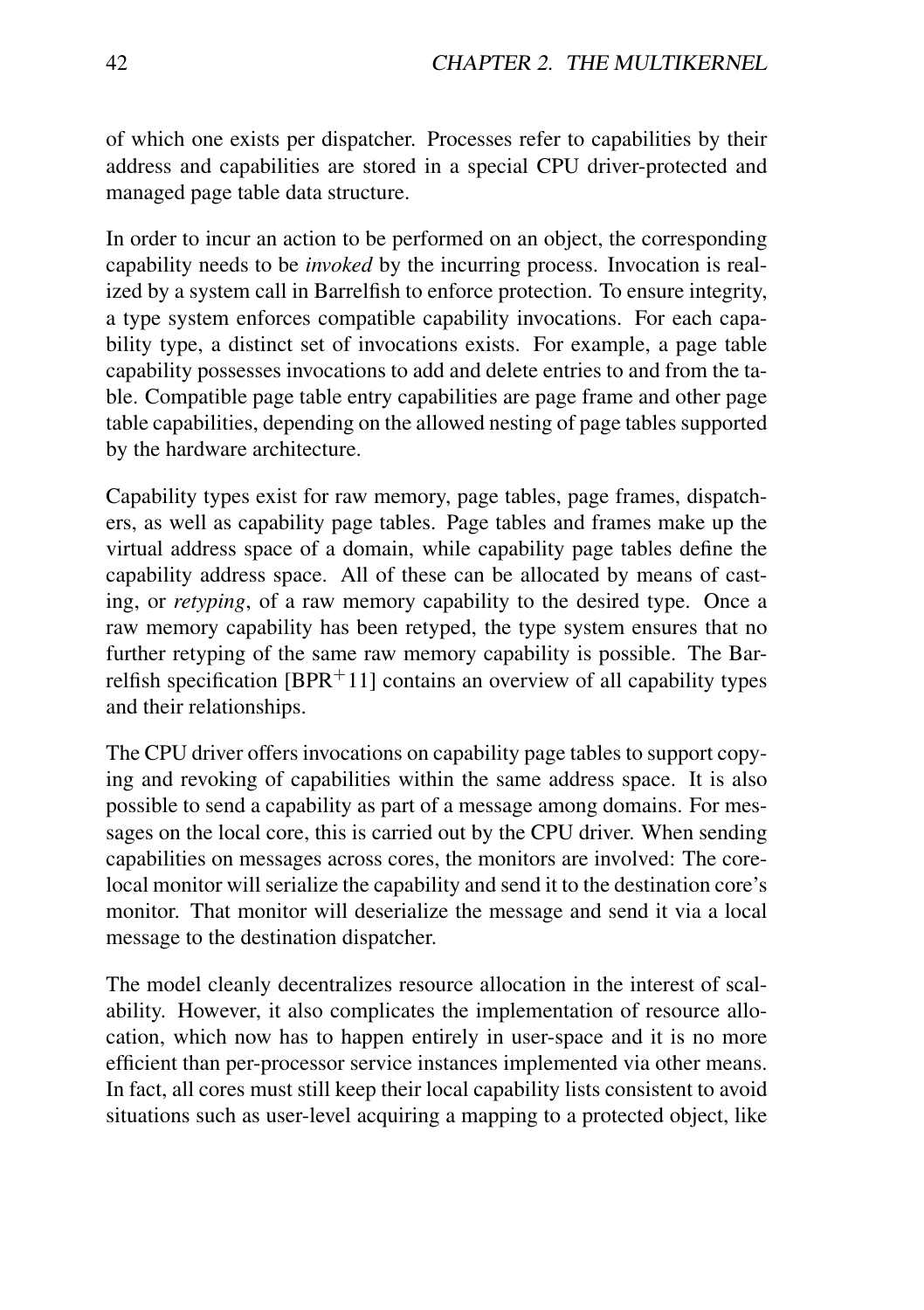a page-table, by leveraging an inconsistent capability table view.

### 2.5.4 Monitors

Monitors are responsible for managing the potentially replicated global operating system state and include most of the core functionality usually found in the kernel of a traditional operating system, such as a global scheduling policy. The monitors are user-space processes and therefore schedulable. Hence they are well suited to the split-phase, message-oriented inter-core communication of the Multikernel model, in particular handling queues of messages, and long-running remote operations.

As will be described in Section 2.6, monitors are responsible for interprocess communication setup, and for waking up blocked local processes in response to messages from other cores if this is supported by the underlying messaging protocol. A monitor can also idle the core itself (to save power) when no other processes on the core are runnable, by invoking special CPU driver functionality. Core sleep is performed either by waiting for an interprocessor interrupt (IPI) or, when supported by the hardware architecture, the use of appropriate monitor instructions to wait for incoming messages from other cores, such as MONITOR and MWAIT on the x86 architecture.

In the current implementation, monitors communicate within a fully connected network, requiring  $n^2$  connections, with n being the number of monitors in the system. A more space-efficient way to communicate could be realized by a multi-hop routing layer. This layer could also facilitate communication to programmable peripherals, which typically require a proxy connection and cannot be directly communicated with, as a direct connection from host PC processors to peripheral processors is typically not available. Such a layer was demonstrated to be feasible by Alexander Grest [Gre11].

The CPU driver is heavily specialized for the core architecture, whereas the monitor has very little hardware-specific functionality. Only code handling processor boot-up and special message channel signaling protocols are architecture-specific. The downside of the monitor/CPU driver separation is that invocations from processes to the operating system are now mostly local RPC calls (and hence two context switches) rather than system calls,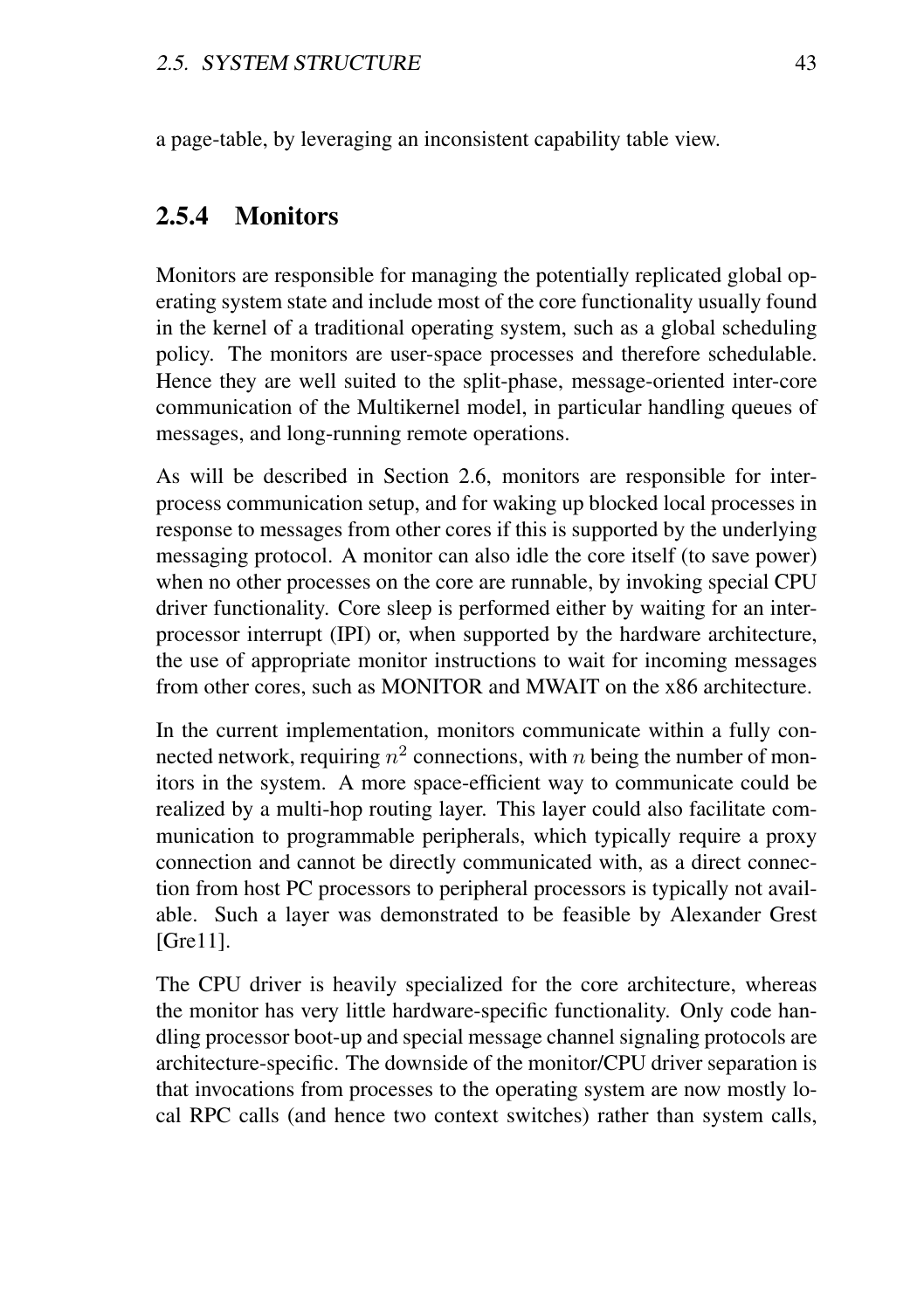adding a constant overhead on current hardware of several thousand cycles. Executing the monitor in privileged mode would remove this penalty, at the cost of a more complex privileged code base.

### 2.5.5 Threads and Shared Address Spaces

Threads in Barrelfish are implemented entirely in user-space, by a particular dispatcher implementation. The dispatch up-call from the CPU driver scheduler facilitates scheduling threads at user level. Most current programs use shared memory data structures and multi-threading for parallelism. Thus, the threads package in the default Barrelfish library OS provides an API similar to POSIX threads, which provides support for implementing the traditional model of threads sharing a single address space across multiple dispatchers (and hence cores) by coordinating runtime libraries on each dispatcher. This coordination affects three operating system components: virtual address spaces, capabilities, and thread management, and is an example of how traditional operating system functionality can be provided over a Multikernel.

We call a process that shares the virtual address space across multiple cores a *spanned domain*. Standard synchronization primitives, such as mutexes, condition variables, semaphores and spin-locks are provided and a roundrobin thread scheduling scheme is implemented. I anticipate that language run-times and parallel programming libraries will take advantage of the ability to replace the default threads package with a custom one.

In the default Barrelfish library OS, thread migration and inter-core communication necessary to implement synchronization mechanisms is carried out via messages passed by the normal inter-core message passing facilities between dispatchers involved in a threaded operation. For example, when a thread on one dispatcher releases a mutex upon which a thread of another dispatcher is blocked, a *wake up* message is sent to that dispatcher to resume execution of that thread, so it can acquire the mutex.

When sharing a virtual memory address space, capabilities also need to be shared as they protect access to the shared pages and other associated CPU driver objects. The Barrelfish user-space library operating system is responsible for keeping the capability space consistent across cores. At the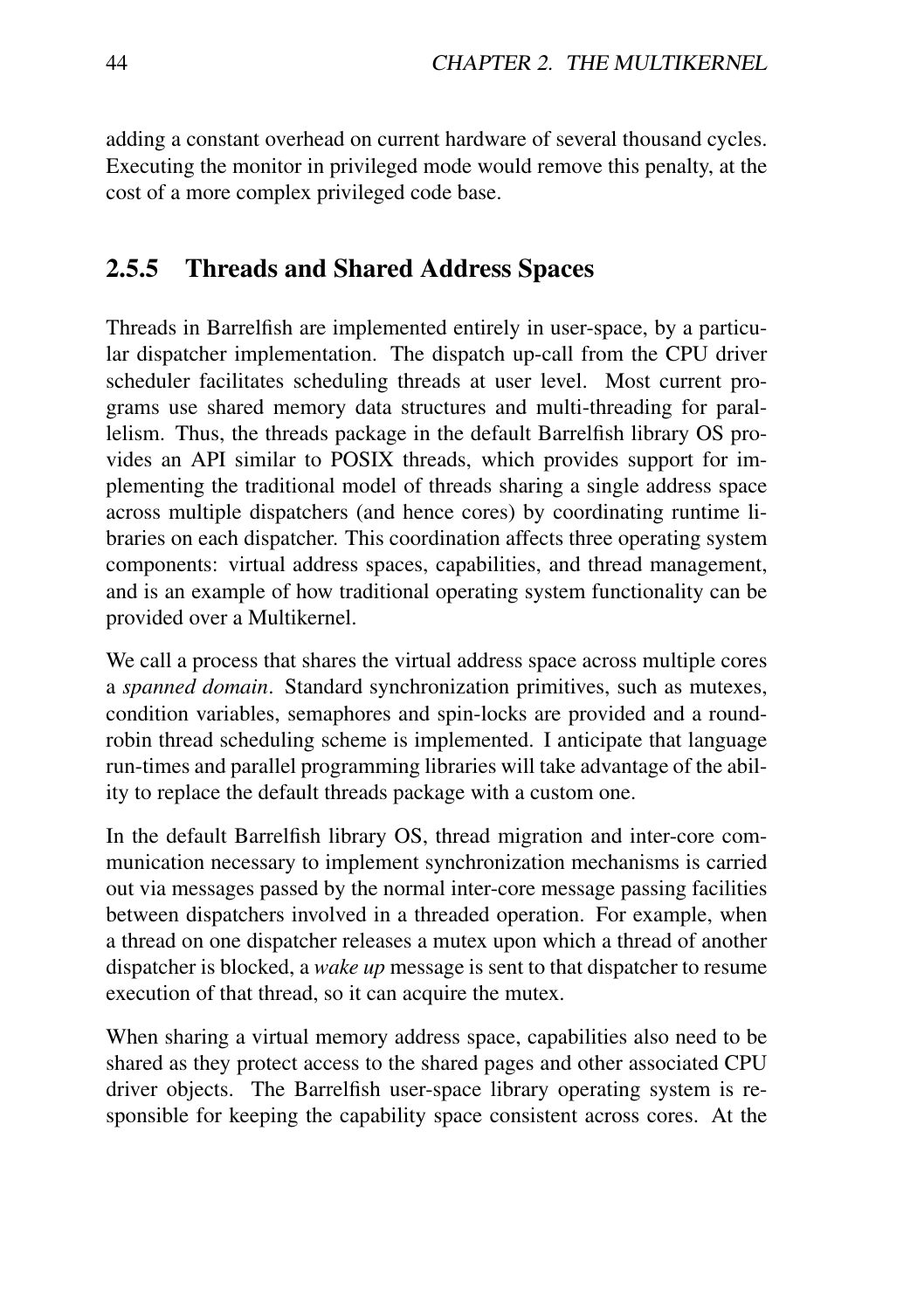moment, only an initial replication of all capabilities is accomplished and subsequent memory allocation is forced to be core-local and non-sharable. Mark Nevill is currently investigating more appropriate capability replication strategies [Nev12]. These will presumably vary among capability types. Also, an appropriate virtual memory subsystem that builds upon capability replication is currently being designed by Simon Gerber [Ger12].

Implementing threads in user-space has the advantage of light-weight context switch among threads, by not requiring a crossing to privileged mode, and helps in achieving the goal of multiplexing hardware efficiently in time and space. Also, it allows a user-space application full control over the scheduling of its threads, a means to achieve the goal of reacting quickly to ad-hoc workload changes.

Implementing threads in user-space has the disadvantage of a more complicated context switch. We can see this especially when lazily switching context of the FPU: FPU state has to be saved and restored at various points during context switch, both in privileged mode and in user mode. While this happens, we have to be careful not to touch the FPU while a lazy context switch is being carried out. For example, in the steady state of the system, the CPU driver is responsible for saving FPU state of a preempted thread and the dispatcher is responsible for restoring the FPU state of the next runnable thread. This makes sense, as it is the dispatcher that knows which thread to dispatch next. However, FPU state may not change while a dispatcher is manipulating it. That means the CPU driver has to transparently save and restore FPU state for a dispatcher while it switches FPU context. To simplify the implementation in Barrelfish, the CPU driver thus eagerly saves and restores FPU state for a disabled dispatcher and lazily saves FPU state for an enabled dispatcher.

Another disadvantage is that user-level threads require an asynchronous system call interface. We support this in Barrelfish, but it complicates the implementation of system services, by making each call split-phase.

# 2.5.6 Knowledge and Policy Engine

Barrelfish employs a user-mode service called the *system knowledge base*  $(SKB)$  [SPB<sup>+</sup>08], which collects and maintains information about the un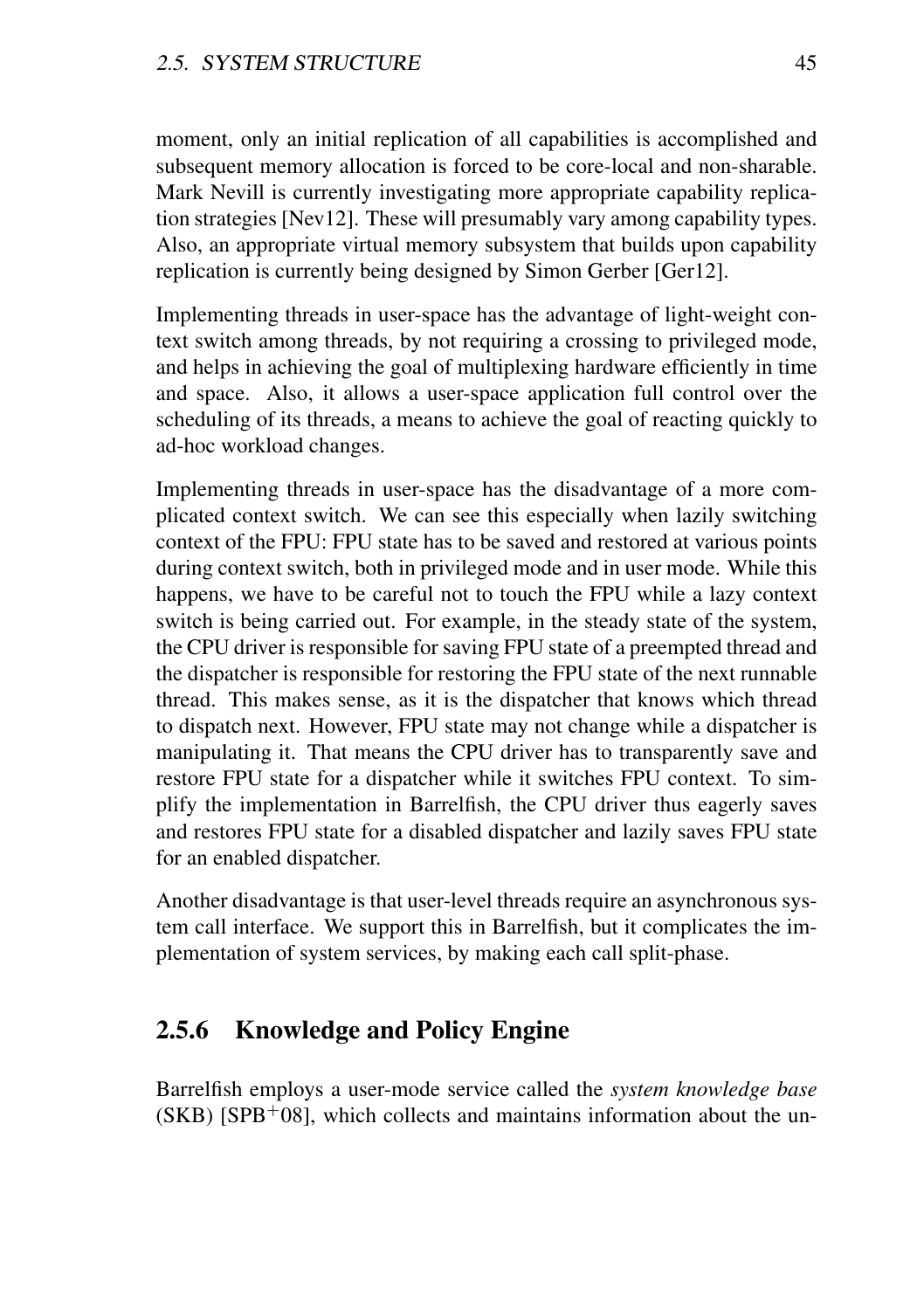derlying hardware topology in a subset of first-order logic. The current implementation of the SKB is based on the ECL<sup>i</sup>PS<sup>e</sup> constraint programming system [AW07], which has been ported to Barrelfish by Adrian Schüpbach and is described in his dissertation [Sch12].

The SKB is populated with information from the ACPI subsystem, PCI bus probes, and CPUID data. It is also updated from online measurements, such as UMP communication latency and bandwidth between all core pairs of the system. Finally, a priori information that cannot be discovered or measured (such as the interconnect topology of various system boards, and quirks that correct known flaws in discovered information, such as ACPI tables) is statically inserted into the SKB.

This information can be queried both by the operating system and application software in order to lay out threads optimally on the non-uniform system architecture and to choose appropriate inter-core synchronization algorithms, for example replication strategies. This aids operating system and application agility. The SKB is used by and has an interface to the scheduler, which I describe in Chapter 3.

# 2.6 Inter-domain Communication

In this section, I describe the implementation of the inter-domain communication mechanisms, both on the same, as well as across distinct cores. All inter-domain communication is structured into three layers:

- *Interconnect drivers* realize hardware message passing primitives, such as messaging via cache-coherent shared memory among cores or a directed, light-weight context switch on the same core on x86.
- *Notification drivers* implement low-level receiver notification mechanisms upon message arrival, such as inter-processor interrupts on x86. This avoids the need for polling for incoming messages.
- A marshaling *state machine* is responsible for providing a unified API between users of the message passing facility that deal with high-level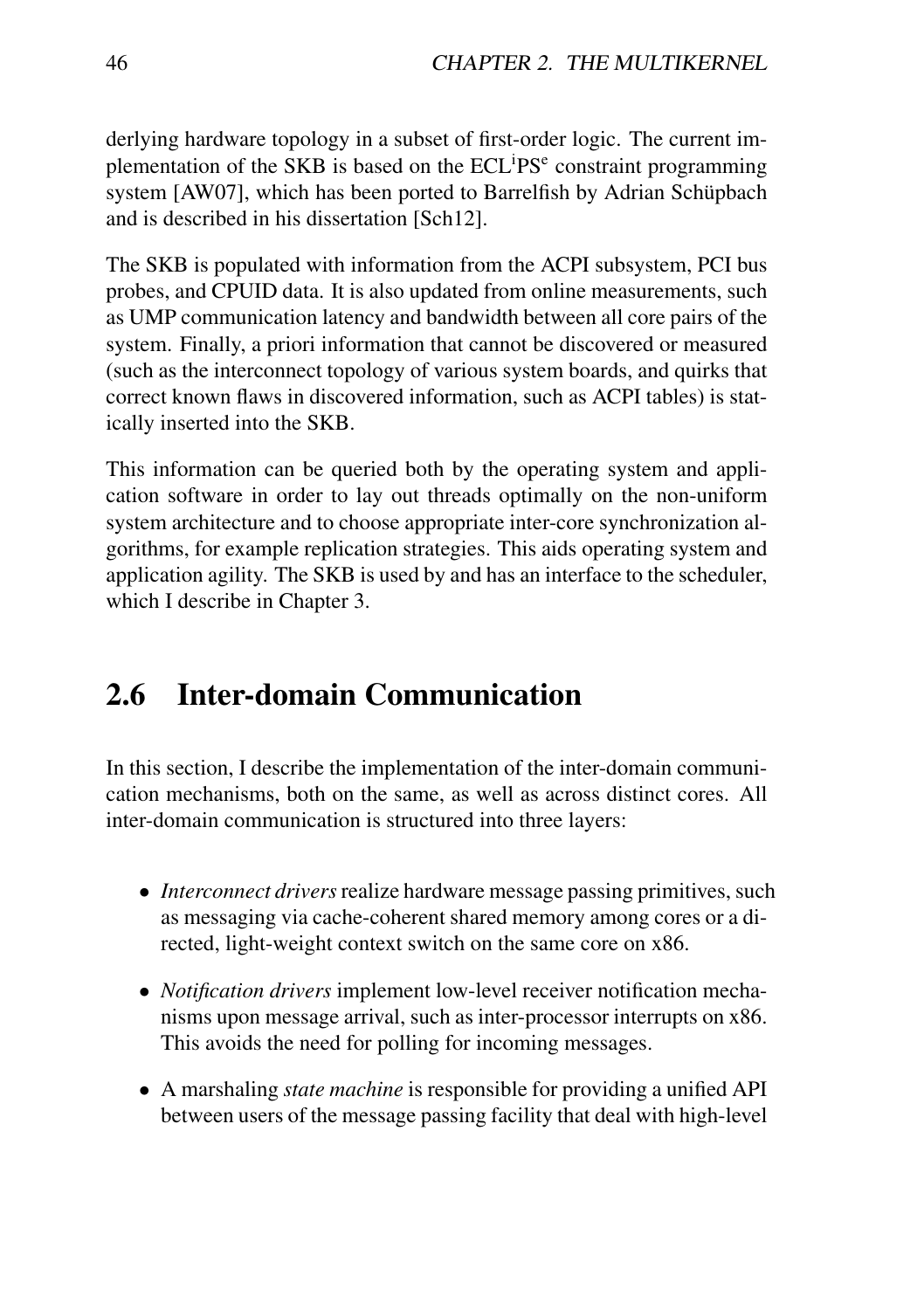abstract message types and the low-level interconnect and notification driver implementations.

The marshaling state machine is automatically synthesized from an abstract description of valid message types and parameters for a particular protocol. A domain-specific language called Flounder and corresponding compiler have been developed for this purpose [Bau10], but will not be described in further detail in this dissertation.

Communication channels are established and torn down via interconnect driver-specific means implemented in the monitor. The following subsections describe what is required for each particular interconnect driver.

We start this section with an overview of how naming is realized in Barrelfish, so that channels among domains can be established via a process called *binding*.

# 2.6.1 Naming and Binding

Before a channel can be established among two distinct domains, we have to provide a means for the two domains to identify each other. In Barrelfish, this is done by giving them names. Furthermore, to discriminate among different services a domain might be offering, names are given not to domains, but to services they *export*.

Exporting of a service is done by making it known to other domains. The canonical way to do this in Barrelfish is to register the service with the *name service*, which has a fixed identifier that is known by every domain. In the current implementation of Barrelfish, the name service is a centralized service that executes on the bootstrap processor of the system.

The name service resolves a human-readable character string containing the name of a service to an *interface reference* (IREF). An IREF is a unique identifier specifying a particular service of a particular dispatcher on a particular core. New IREFs are allocated via requests to the core-local monitor. Every domain has a pre-existing, dedicated channel to the local monitor for this purpose. Monitors thus know all IREFs for their local cores and can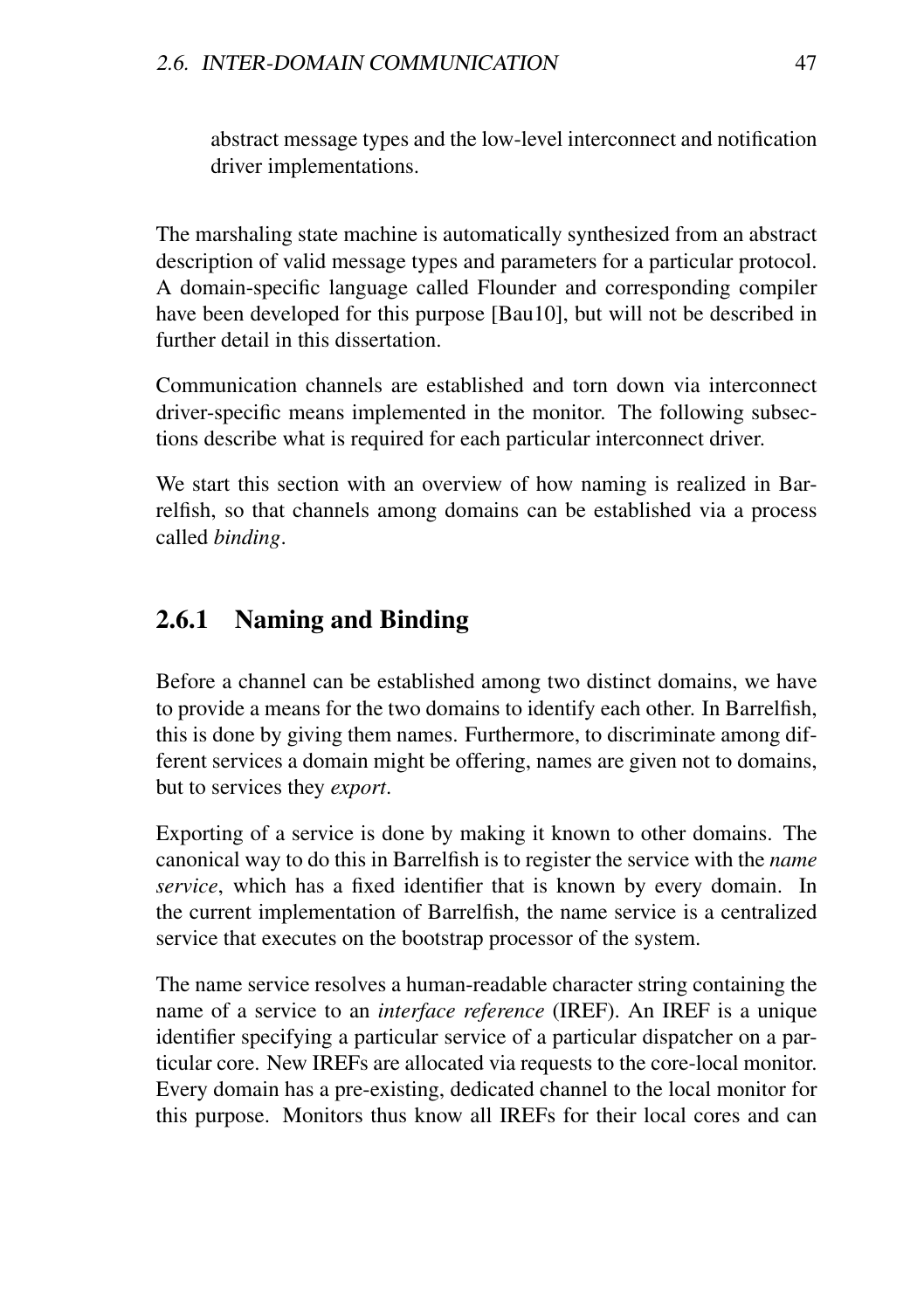forward channel *bind* requests to a dispatcher of the appropriate domain, based on this information. If an IREF does not specify a service on the local core, the local monitor will forward the bind request to the appropriate core, based on the core's identifier stored in the IREF. IREFs are of appropriate size to store the complete information necessary to route a bind request.

The destination domain can respond to the bind request via its monitor channel to send an endpoint object back to the requesting domain, which will be forwarded by the monitors. The nature of this endpoint object is interconnect specific and described in the following subsections.

### 2.6.2 Same-core Communication

The CPU driver implements a lightweight, asynchronous same-core interprocess communication facility, which delivers a fixed-size message to a process and if necessary unblocks it. More complex communication channels are built over this using shared memory. As an optimization for latencysensitive operations, we also provide an alternative, synchronous operation akin to LRPC [BALL90] or to L4 IPC [Lie95], not further described here.

To setup a channel using this primitive, which we call *local message passing* (LMP), the corresponding LMP interconnect driver will request an endpoint capability of the destination domain via the monitors as part of the bind process. The endpoint capability identifies the endpoint of a new channel to a particular destination dispatcher, chosen by the destination domain. To make the channel bi-directional, the initiator of the bind will send an endpoint capability in return. Once both endpoint capabilities are delivered, they can be invoked directly by the respective domains to send messages on the LMP channel.

Message payload is delivered directly via a directed context switch, which keeps all payload in processor registers. Only in the case of the destination dispatcher not being ready to receive is the payload stored by the CPU driver in a pre-allocated buffer in the dispatcher data structure of the receiving dispatcher that is identified by the endpoint capability. In this case, message receipt is signaled via a special flag in that memory range, which has to be polled by the receiving dispatcher.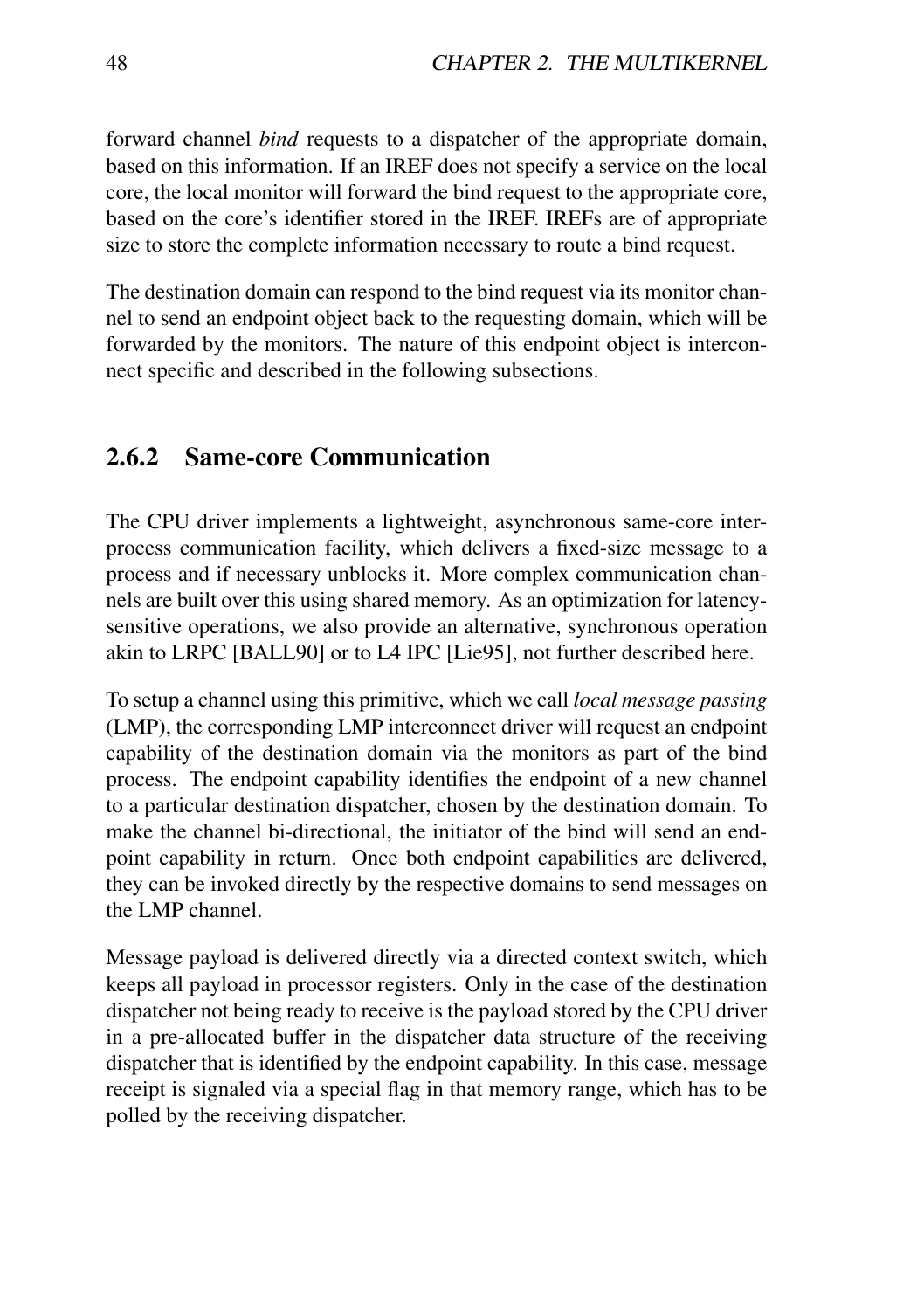| System                 | cycles $(\sigma)$ | ns  |
|------------------------|-------------------|-----|
| $2\times$ 4-core Intel | 845 (32)          | 318 |
| $2\times2$ -core AMD   | 757 (19)          | 270 |
| $4\times4$ -core AMD   | 1463 (21)         | 585 |
| $8\times4$ -core AMD   | 1549 (20)         | 774 |

Table 2.4: One-way LMP latency on the  $2\times2$ -core AMD system.

Table 2.4 shows the one-way (program to program) performance of LMP on the  $2\times2$ -core AMD system. To compare, L4 performs a raw IPC in about 420 cycles on the same system. Since the Barrelfish figures also include a scheduler activation, user-level message dispatching code, and a pass through the thread scheduler, we can consider this performance to be acceptable.

## 2.6.3 Inter-core Communication

Inter-core interconnect drivers among the systems evaluated in this dissertation vary by architecture. I describe the interconnect and notification drivers for the x86 and SCC architectures in the following subsections.

The channel binding mechanism is identical among the inter-core communication mechanisms described in this section: a region of shared memory is allocated by the destination domain upon a bind request. This shared region is identified by a page frame capability, which is sent back on a bind reply message via the monitors. When the page frame is delivered, both domains split the memory region into two halves, each one containing a distinct messaging endpoint.

#### x86 User-mode Message Passing

On the x86 platform, Barrelfish uses a variant of user-level RPC (URPC) [BALL91] between cores, which we call user-mode message passing (UMP): a region of shared memory is used as a channel to transfer cache-line sized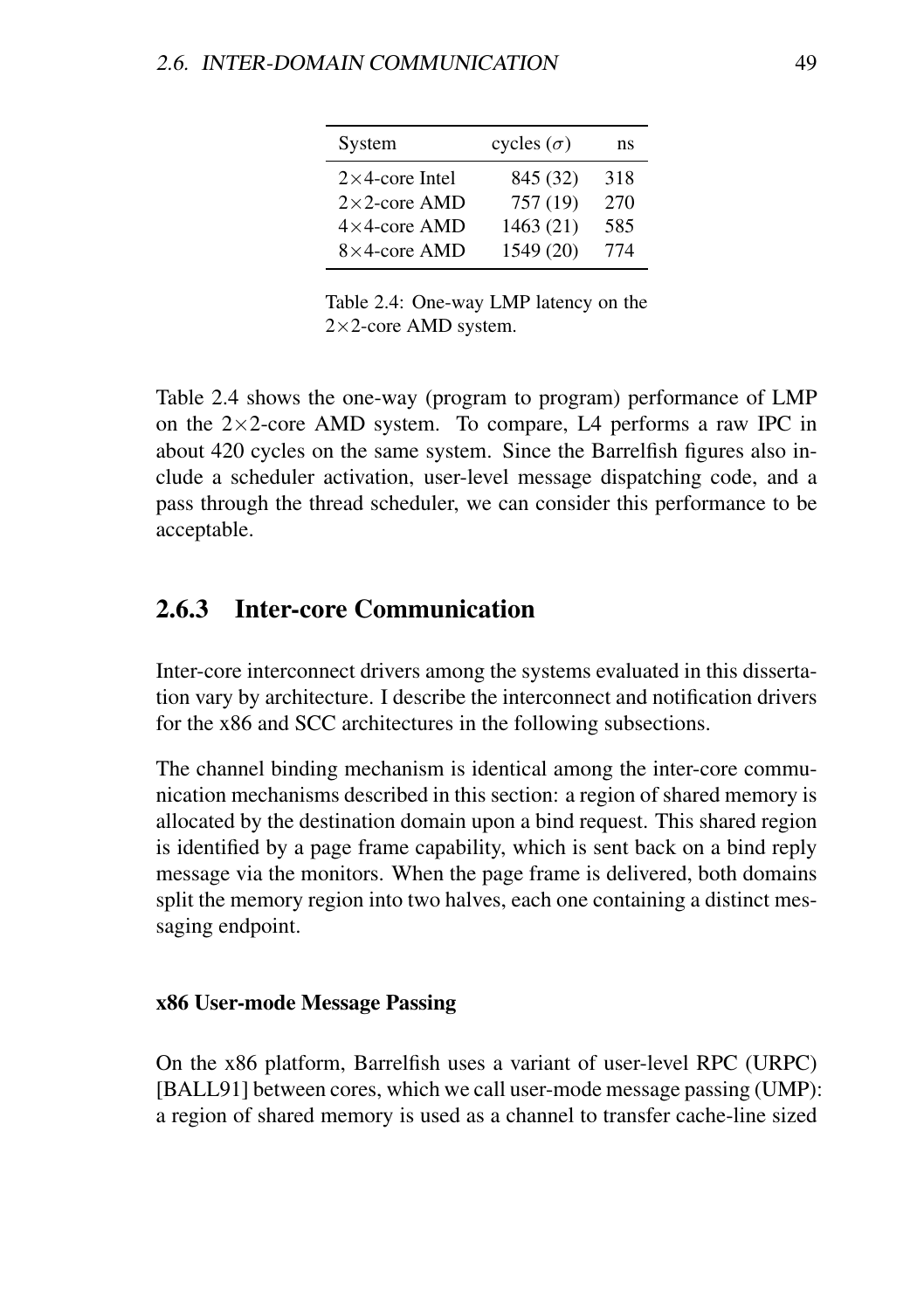messages point-to-point between a writer and a reader core. On the x86 based evaluation machines, the size of a cache line is 64 bytes. In contrast to URPC, UMP is not a procedure call, but instead an asynchronous, splitphase communication mechanism.

Inter-core messaging performance is critical for Multikernel performance and scalability, and the implementation is carefully tailored to the cachecoherence protocol to minimize the number of interconnect messages used to send a message. For a HyperTransport-based system, the shared region of memory contains two circular buffers of cache line-sized messages, each representing a uni-directional endpoint. Writer and reader core maintain their respective buffer position for each endpoint locally.

For each message, the sender writes sequentially into a free cache line in the buffer, while the receiver polls on the last word of that line, thus ensuring that in the (unlikely) case that it polls the line during the sender's write, it does not see a partial message. In the common case, this causes two round trips across the interconnect: one when the sender starts writing to invalidate the line in the receiver's cache, and one for the receiver to fetch the line from the sender's cache. The technique also performs well between cores with a shared cache and on systems using Intel's QuickPath interconnect.

Both parties need to know how many messages are in the buffer. This is communicated by acknowledging the receipt of messages via special acknowledgement messages that are sent on the other endpoint of a channel. The acknowledgement message simply contains the number of messages received thus far and messages are implicitly numbered sequentially. This way, any sequence of messages may be acknowledged as a batch, but earlier messages may not be omitted from being acknowledged. This is possible as the transport is lossless. As long as a message has not been acknowledged, it is assumed to be still in the buffer and may not be overwritten.

As an optimization, pipelined UMP message throughput can be improved at the expense of single-message latency through the use of cache prefetching instructions. This can be selected at channel setup time for workloads likely to benefit from it.

Receiving UMP messages is done by polling memory. Polling is cheap because the line is in the cache until invalidated. However, it is unreasonable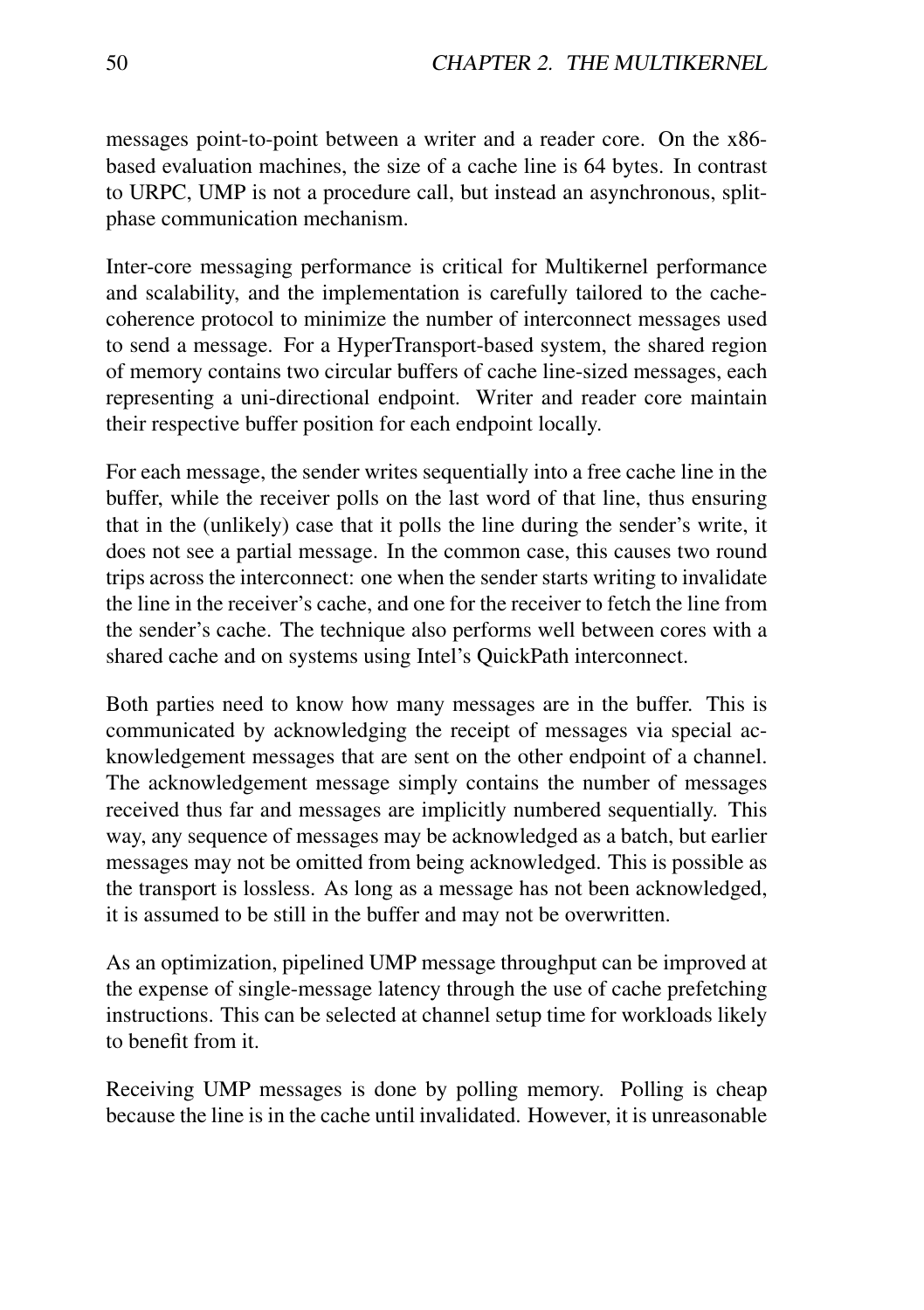| System                 | Cache      | Latency           |     | Throughput  |
|------------------------|------------|-------------------|-----|-------------|
| (Clock speed)          |            | cycles $(\sigma)$ | ns  | msgs/kcycle |
| $2\times$ 4-core Intel | shared     | 180 (34)          | 68  | 11.97       |
| (2.66GHz)              | non-shared | 570 (50)          | 214 | 3.78        |
| $2\times 2$ -core AMD  | same die   | 450 (25)          | 161 | 3.42        |
| (2.8GHz)               | one-hop    | 532 (26)          | 190 | 3.19        |
| $4\times4$ -core AMD   | shared     | 448 (12)          | 179 | 3.57        |
| (2.5GHz)               | one-hop    | 545 (11)          | 218 | 3.53        |
|                        | two-hop    | 558 (11)          | 223 | 3.51        |
| $8\times4$ -core AMD   | shared     | 538 (8)           | 269 | 2.77        |
| (2GHz)                 | one-hop    | 613(6)            | 307 | 2.79        |
|                        | two-hop    | 618(7)            | 309 | 2.75        |

Table 2.5: UMP performance.

|                    | Latency<br>cycles | Throughput<br>msgs/kcycle Icache Dcache | Cache lines used |    |
|--------------------|-------------------|-----------------------------------------|------------------|----|
| UMP                | 450               | 3.42                                    | 9                | x  |
| L <sub>4</sub> IPC | 424               | 2.36                                    | 25               | 13 |

Table 2.6: Messaging costs on  $2\times 2$ -core AMD.

to spin forever, as this wastes too many CPU cycles that can be utilized by other runnable dispatchers. Instead, a dispatcher awaiting messages on UMP channels will poll those channels for a short period before blocking and sending a request to its local monitor to be notified when messages arrive. At present, dispatchers poll incoming channels for a predetermined amount of time before blocking. This can be improved by adaptive strategies similar to those used in deciding how long to spin on a shared-memory spinlock [KLMO91].

Table 2.5 shows the UMP single-message latency and sustained pipelined throughput (with a queue length of 16 messages) on the x86 evaluation machines; hop counts for AMD refer to the number of HyperTransport hops between sender and receiver cores.

Table 2.6 compares the overhead of the UMP implementation with L4's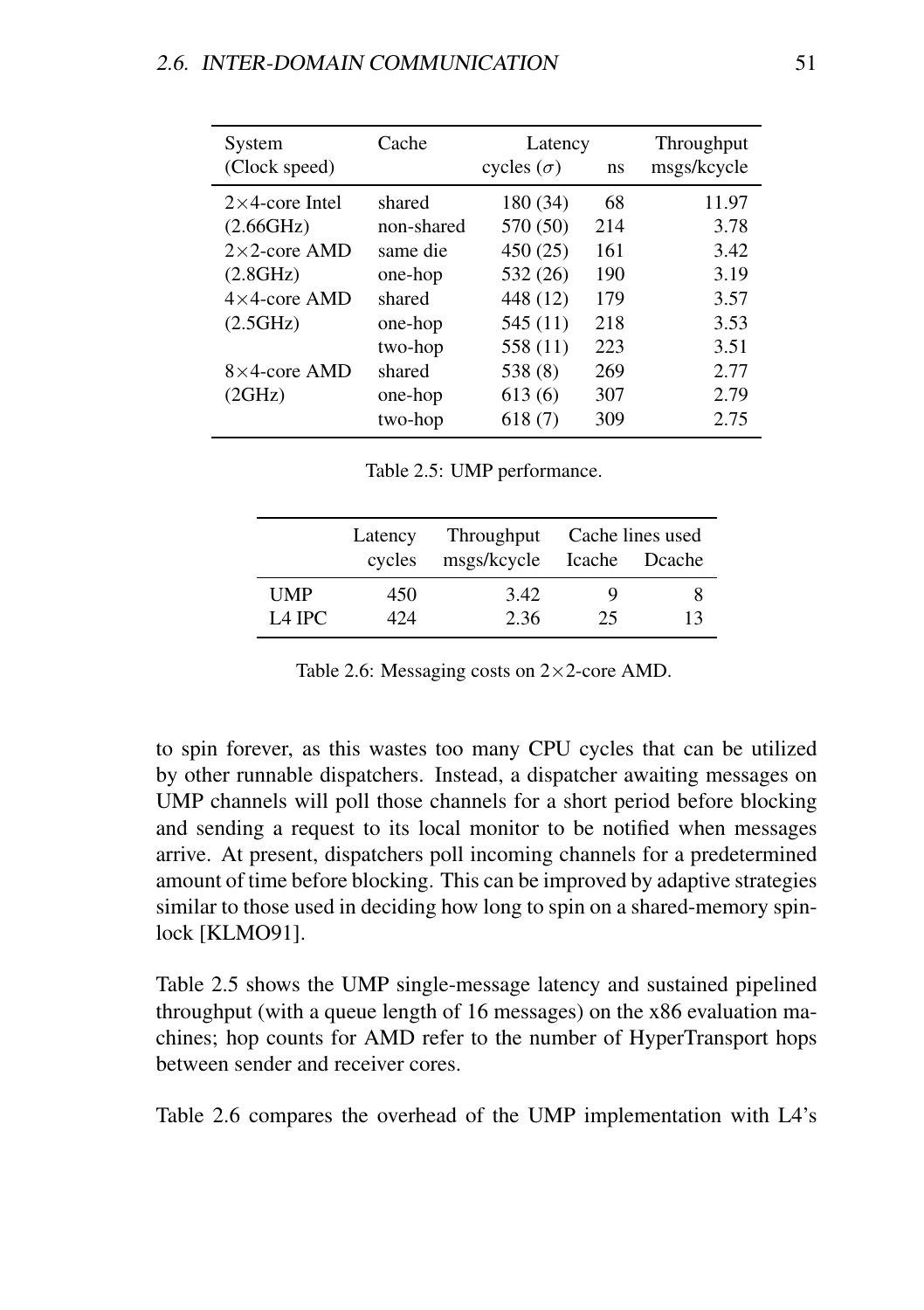IPC on the  $2\times2$ -core AMD system<sup>3</sup>. We see that inter-core messages are cheaper than intra-core context switches in direct cost, and also have less cache impact and do not incur a TLB flush. They can also be pipelined to trade off latency for throughput.

### SCC Message Passing

This section describes what is needed to implement message passing for the rather different SCC architecture. The SCC does not have coherent caches, but a hardware-accelerated message passing infrastructure based on fast SRAM. I refer the reader back to Section 2.3.2 for an overview of the architecture. We will find that relatively few modifications are required and that they are confined to a small part of the system, namely the interconnect and notification drivers.

The inter-core interconnect driver for the SCC is based on the cache-coherent user-level message passing (UMP) driver used on x86 systems. With some modifications this mechanism reliably transports cache-line sized messages via non-coherent shared memory on the SCC.

The modifications are:

- The size of a message, according to the hardware cache-line size, is 32 bytes.
- Memory for both the send and receive message channel is allocated in the core's region of shared RAM that is initiating a connection to another core. Additional message-passing experiments, not shown here, have shown this to be more performant than allocating the memory close to the receiver core.
- Memory for the message channel is mapped as cacheable, message passing buffer type, enabling the use of the write-combining buffer for faster memory writes.

<sup>3</sup>L4 IPC figures were measured using L4Ka::Pistachio of 2009-02-25.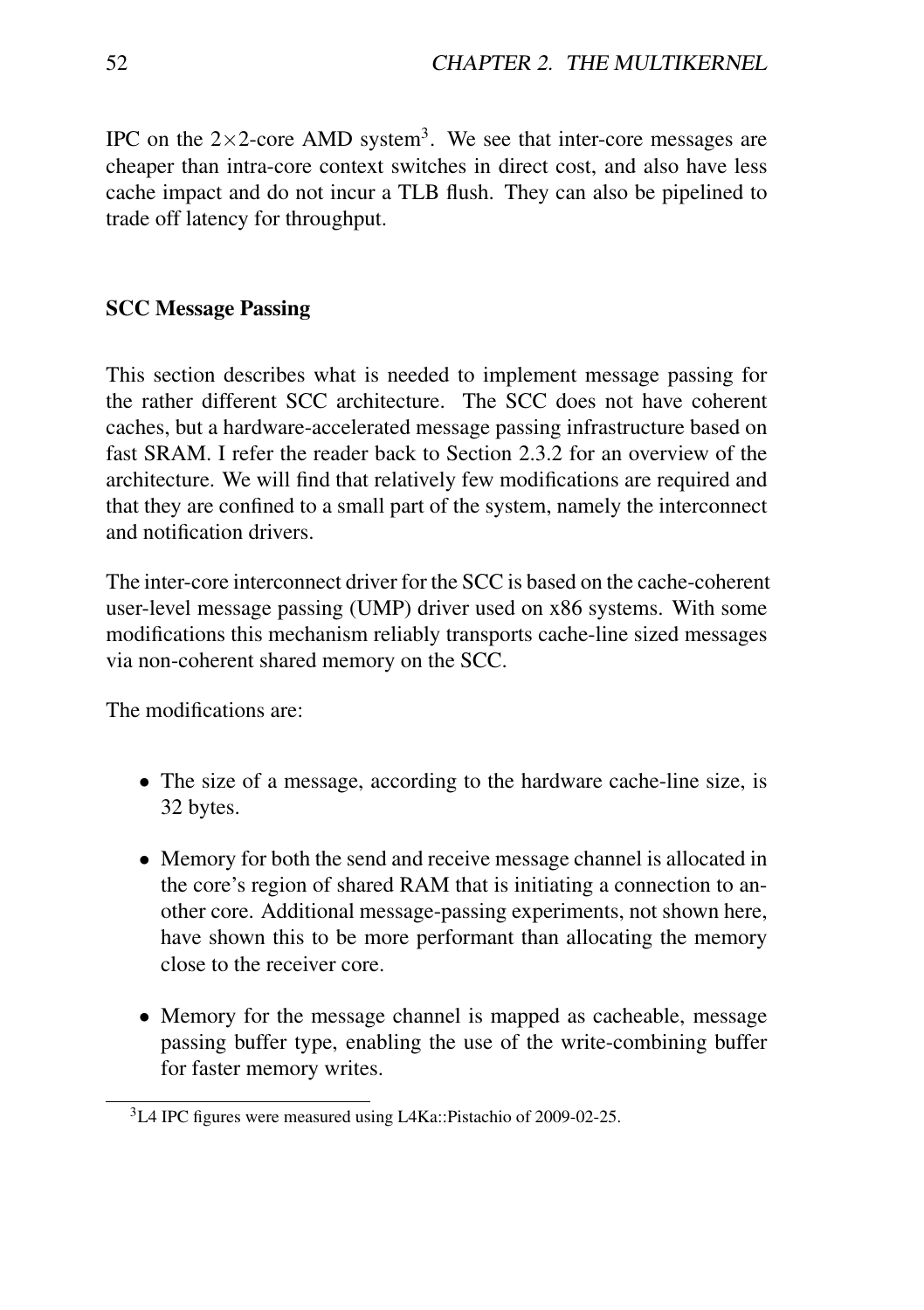While UMP was originally optimized for cache-coherent transports, these optimizations do not hurt performance on the SCC and these modifications suffice to use the interconnect driver on the SCC.

The polling approach used by UMP on x86 to detect incoming messages is inappropriate on the SCC, since each poll of a message-passing channel requires a CL1INVMB operation followed by a load from DDR3 memory, which is costly. Consequently, an additional SCC notification driver augments the UMP driver with notification support.

The notification driver uses the on-tile message-passing buffer memory (MPB) for efficiently communicating the identifiers of active UMP message channels, and an inter-core interrupt as the notification mechanism. It is implemented within the CPU driver on each core, as follows:

One ring-buffer of IDs of those channels containing unread payload is held statically in the receiver's MPB. The buffer is written only by senders and read only by the receiver. However, there are two read-shared cache lines before the buffer, holding the current write and current read position, respectively.

A buffer entry spans a cache-line (32 bytes). Currently, only a 16-bit channel ID is written to that cache-line, limiting the number of distinct notifiable channels to 65,536. The rest of the space is unused. Using a cache-line per ID allows a sender to write new channel IDs to the buffer without having to read the cache line for already existing IDs first, which was found to be too costly.

A special notification capability is used on the sender side, holding the core ID and channel ID of the receiver core of the notification. When invoked, the sender's CPU driver

- 1. acquires the test-and-set lock for the receiving core,
- 2. reads the current write position from the receiver's MPB,
- 3. writes the channel ID into the next slot in the receiver's MPB,
- 4. updates the current write position in the receiver's MPB, and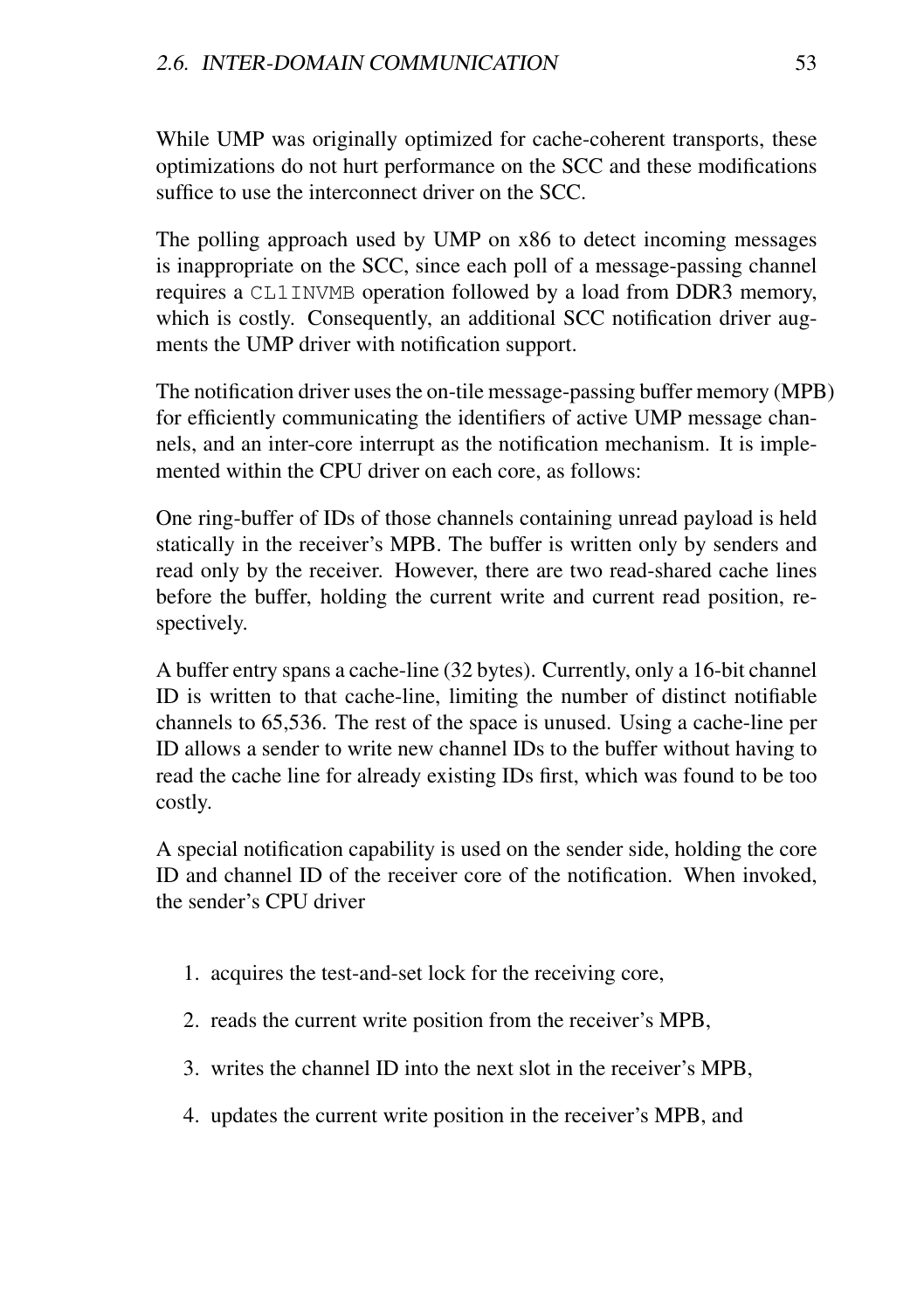- 5. reads the receiver's interrupt status.
- 6. If no inter-core interrupt is pending, it writes the status word with the interrupt bit set to trigger a remote interrupt, and
- 7. clears the test-and-set lock for the receiving core.

On the receiver, a core-local message passing endpoint capability is registered in a special notification table inside the CPU driver. This table maps channel IDs to local endpoints that will be signaled on notification. When the receiver core is interrupted, it looks up all pending channel IDs present in the MPB ring-buffer, and dispatches an empty message on each registered endpoint in the table. If no endpoint is registered, the notification is ignored. In user-space, the notification driver triggers the thread used to wait on incoming messages for the corresponding message channel, which can then read the message.

In case of the receiver ring buffer being full when the sender tries to write a new channel ID, the sender aborts the process and returns with an error code to the sending user-space application, indicating a failed notification. The user-space application will try to notify the receiver again at a later point in time (currently unimplemented as this case was not reached during any benchmarks). Rolling back the entire message send operation is not easily possible, as the receiver might have been actively polling for a message and might already be reading it, without seeing the notification first.

Allocation of new channel IDs is managed by the monitor of the receiving core as part of the bind process. The CPU driver does not allocate channel IDs.

#### Discussion of SCC Message Passing Design

At first sight, it may seem odd to use main memory (rather than the on-tile MPB) for passing message payloads, and to require a trap to the CPU driver to send a message notification. This design is motivated by the need to support many message channels in Barrelfish and, furthermore, more than one isolated application running on a core. The SCC's message-passing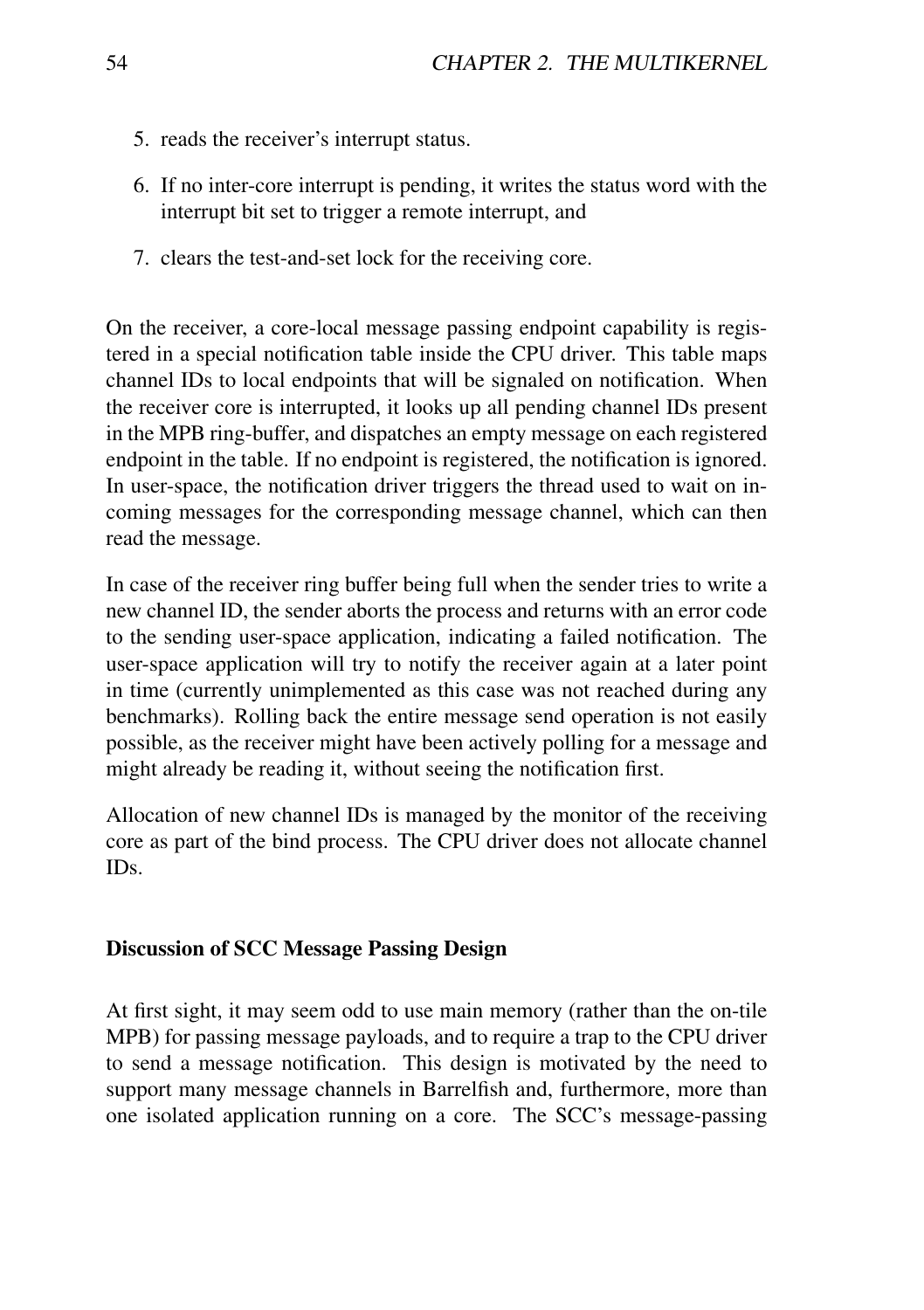functionality does not appear to have been designed with this use-case in mind [PRB10].

Two further design alternatives were considered: *notification trees* and *payload in MPB*. The former was implemented and benchmarked, but it turned out to have worse performance than the ring buffer implementation presented above. I am going to describe it briefly here, for reference.

Notification trees use the same notification scheme as ring buffers, but employ a bitmap of channel IDs, represented as a two-level tree in the receiver's MPB. One bit for every distinct channel that can be notified. Tree nodes are of the size of one cache-line (256 bits). The tree's layout in the ring buffer is such that the root node occupies the first cache-line. All other nodes are leaves and are stored in left-to-right order after the root node. There are 255 leaves which contain a bit for each notifiable channel, yielding 65,280 notifiable channels. A bit set in the root node indicates that the corresponding leave contains set bits and should be considered when the tree is traversed. In this scheme, sending a notification can never fail: A bit can either be set or is already set, in which case no further notifications need to be sent for the respective channel ID.

Sending a notification for a given channel ID in this design requires the sender to

- 1. acquire the test-and-set lock for the receiving core,
- 2. read the root node from the receiver's MPB,
- 3. set the bit for the corresponding leaf node of the channel ID in the root node,
- 4. write the root node to the receiver's MPB,
- 5. read the leaf node from the receiver's MPB,
- 6. set the bit for the corresponding channel ID in the leaf node,
- 7. write the leaf node to the receiver's MPB, and
- 8. read the receiver's interrupt status.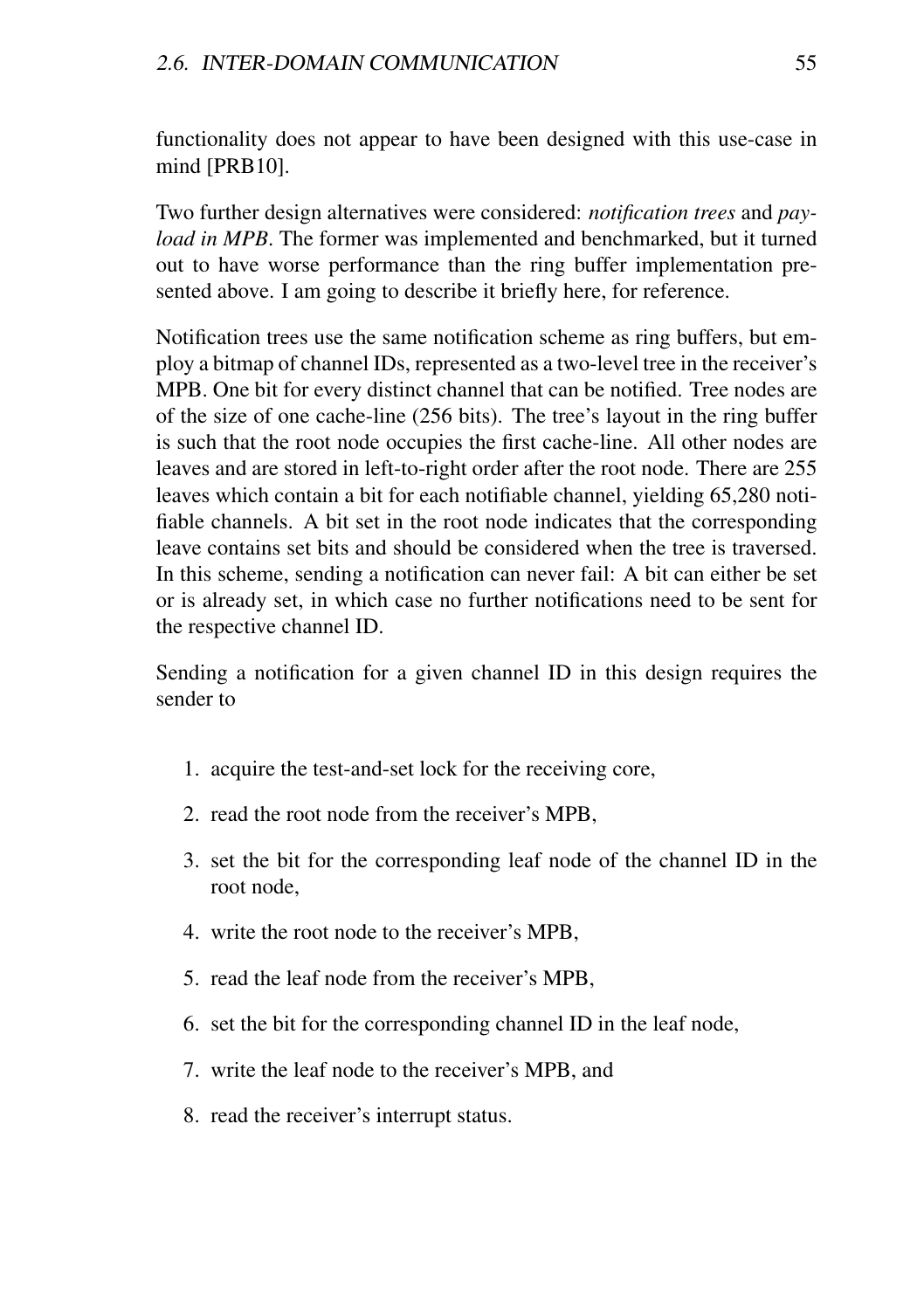- 9. If no inter-core interrupt is pending, write the status word with the interrupt bit set to trigger a remote interrupt, and
- 10. clear the test-and-set lock for the receiving core.

This mechanism requires two full cache-line reads and two full cache-line writes from/to the receiver's MPB and two bit operations as opposed to only two 32-bit reads and two full cache-line writes in the ring buffer scheme. We originally proposed notification trees, assuming the cost to access remote MPBs would be an order of magnitude lower, as well as cheaper bit operations on full cache-lines. After implementing and benchmarking this scheme, it turned out not to be the case. I assume the slow bit operations to be due to the size of the operands. Holding a full cache-line would require 8 integer registers on the Pentium. With only 7 present, we always have to go to memory in order to execute a bit-scan. An expensive operation, especially when the cache does not allocate on a write miss.

The final design devised is *payload in MPB*. In this scheme, instead of notifying the receiver of a message in shared RAM, the message payload itself is written to the MPB, obviating the need for shared RAM. The drawback of this scheme is that it requires complicated book-keeping, as messages are variable size and might not fit into the rather small 8KB receive buffer. It also complicates managing quality of service, as multiple applications now compete for the same receiver MPB. This forbids receiving applications the use of the payload inside the MPB directly, as the MPB has to be freed up as quickly as possible to allow other competing applications to make progress. This requires copying the message out of the MPB into private RAM of the receiver, which makes this scheme more expensive than the two previous ones, especially as SCC caches do not allocate on a write miss.

We conclude, firstly, that relatively few modifications are required to implement operating system message passing primitives for the rather different SCC architecture. Also, we conclude that care has to be taken to implement the right primitives for the hardware at hand in order to keep adequate messaging performance, based on the hardware's features and capabilities.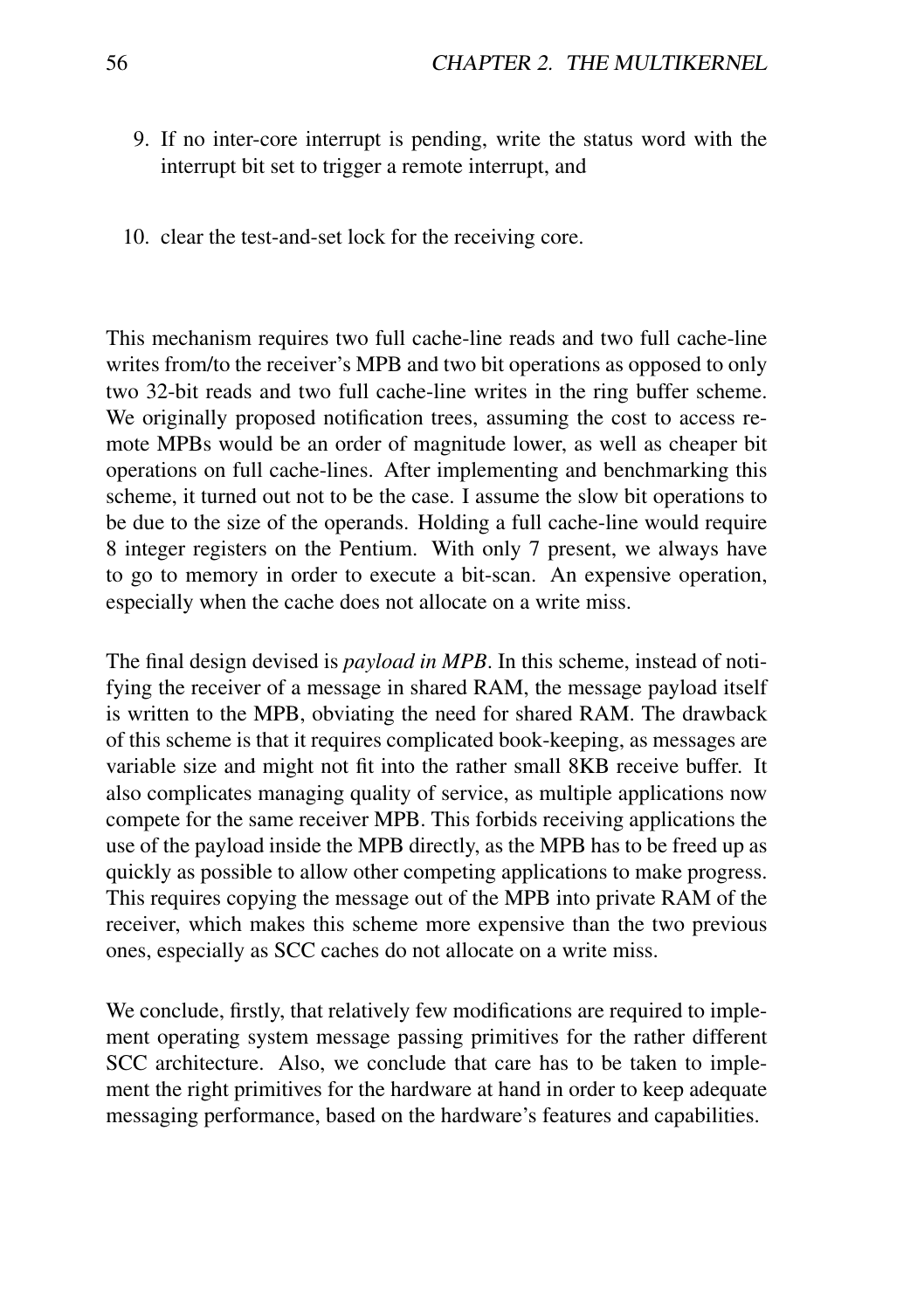|                                                              | Barrelfish Linux |       |
|--------------------------------------------------------------|------------------|-------|
| Throughput (Mbit/s)                                          | 2154             | 1823  |
| Deache misses per packet                                     | 21               | 77    |
| source $\rightarrow$ sink HT traffic <sup>*</sup> per packet | 467              | 657   |
| $\sin k \rightarrow$ source HT traffic $*$ per packet        | 188              | 550   |
| source $\rightarrow$ sink HT link utilization                | 8%               | 11%   |
| $\sin k \rightarrow$ source HT link utilization              | 3%               | $Q\%$ |

*\** HyperTransport traffic is measured in 32-bit dwords.

Table 2.7: IP loopback performance on 2×2-core AMD.

### 2.6.4 Application-level Messaging Performance

We evaluate higher-level messaging performance by carrying out a messaging experiment on the IP loopback service provided by Barrelfish. Applications often use IP loopback to communicate on the same host and thus this benchmark stress-tests an important communication facility, involving the messaging, buffering and networking subsystems of the operating system. IP loopback does not involve actual networking hardware and thus exposes the raw performance of the operating system primitives.

Shared-memory commodity operating systems, such as Linux, use in-kernel network stacks with packet queues in shared data structures. On Barrelfish, IP loopback involves a point-to-point connection between two user-space domains that each contain their own IP stack. This design has the benefit that it does not require kernel-crossings or synchronization of shared data structures. By executing a packet generator on one core and a sink on a different core, we can compare the overhead induced by an in-kernel sharedmemory IP stack compared to a message-passing approach.

Our experiment runs on the  $2\times2$ -core AMD system and consists of a UDP packet generator on one core sending packets of fixed 1000-byte payload to a sink that receives, reads, and discards the packets on another core on a different socket. We measure application-level UDP throughput at the sink, and also use hardware performance counters to measure cache misses and utilization of the HyperTransport interconnect. We also compare with Linux, pinning both source and sink applications to individual cores, while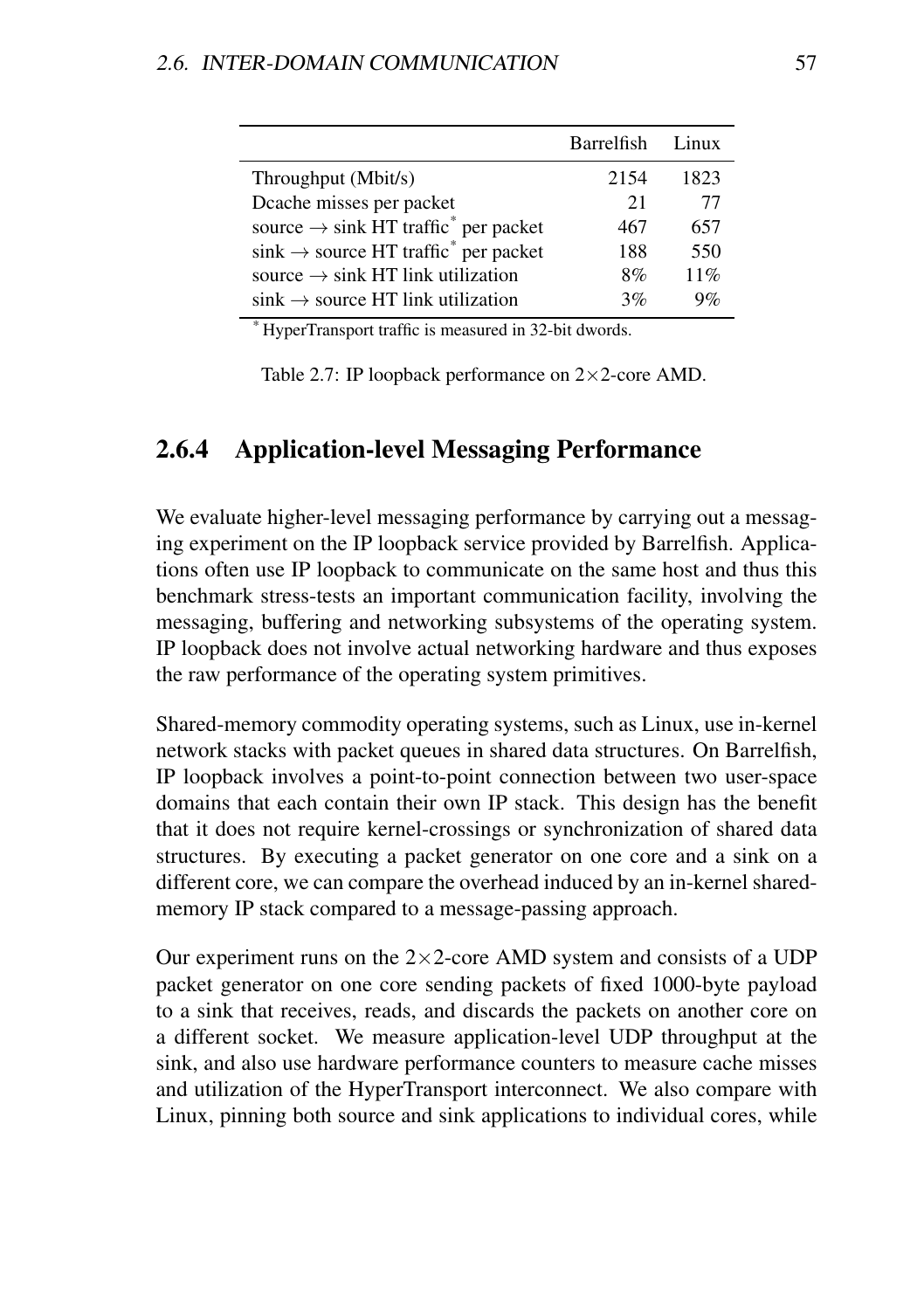the network stack executes in the kernel.

Table 2.7 shows that Barrelfish achieves higher throughput, fewer cache misses, and lower interconnect utilization, particularly in the reverse direction from sink to source. This occurs because sending packets as UMP messages avoids any cache-coherent shared-memory other than the UMP channel and packet payload; conversely, Linux causes more cache-coherence traffic for shared-memory synchronization. Barrelfish also benefits by avoiding kernel crossings.

While it would be easy to take the Barrelfish loopback setup and execute it in Linux, this does not work easily for a setup with an actual network card and driver involved, which will have to execute in privileged mode in Linux and thus require kernel crossings and shared memory data structures.

### Web-server and Relational Database

A more realistic scenario involves a web-server serving both static and dynamic web content from a relational database.

First, we serve a 4.1kB static web page off the  $2 \times 2$ -core AMD machine to a set of clients, and measure the throughput of successful client requests using httperf [MT98] from a cluster of 17 Linux clients.

On Barrelfish, we run separate processes for the web server (which uses the lwIP stack [lwI]), e1000 driver, and a timer driver (for TCP timeouts). Each runs on a different core and communicates over UMP, allowing us to experiment with placement of processes on cores. The best performance was achieved with the e1000 driver on core 2, the web server on core 3 (both cores on the same physical processor), and other system services (including the timer) on core 0.

For comparison, we also run lighttpd [lig] 1.4.23 over Linux 2.6.26 on the same hardware; we tuned lighttpd by disabling all extension modules and logging, increasing the maximum number of connections and file descriptors to 1,500,000, using the Linux epoll event handler mechanism, and enabling hardware check-summing, scatter gather and TCP segmentation offload on the network interface.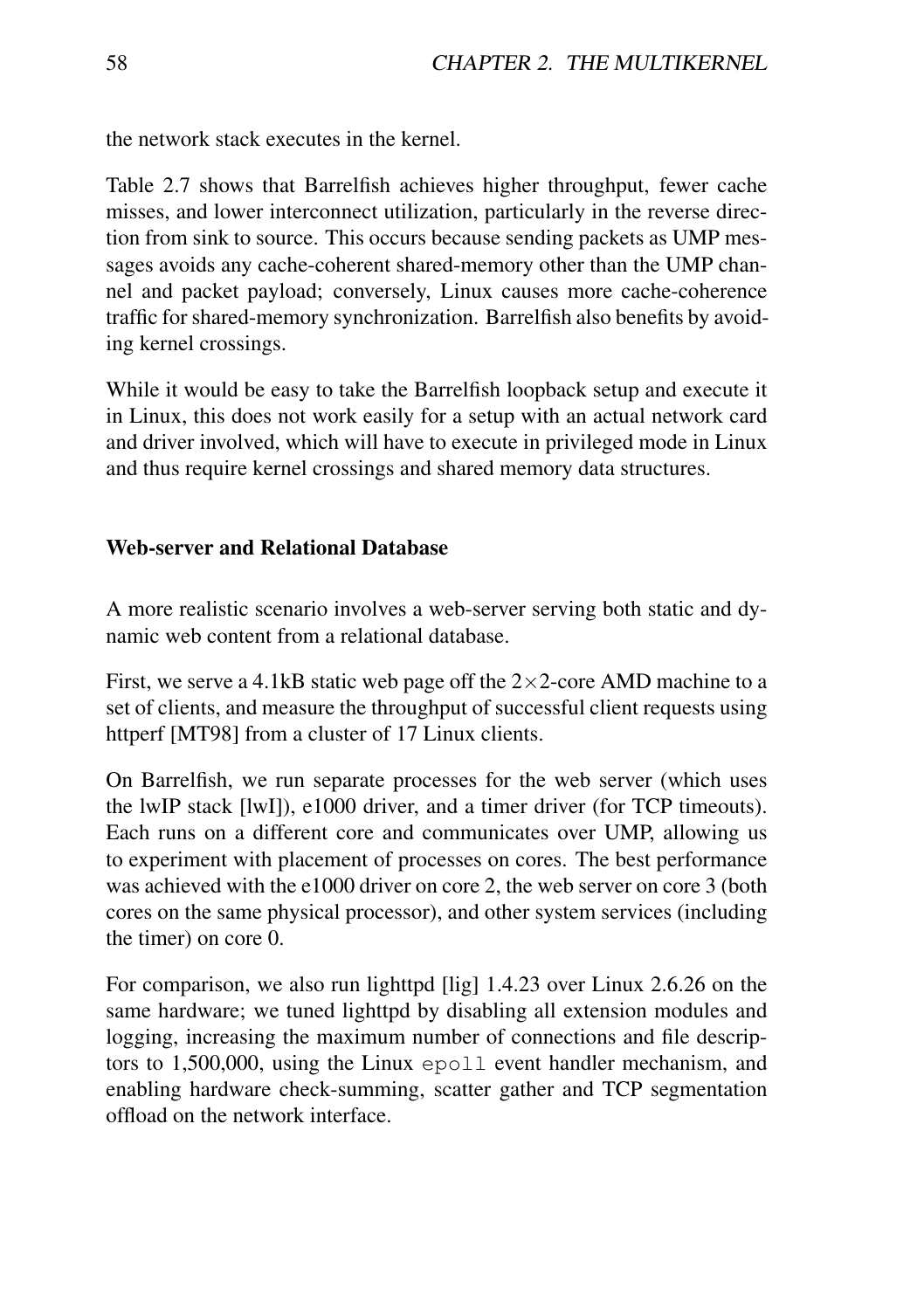| Test-case          | Request throughput | Data throughput |
|--------------------|--------------------|-----------------|
| Barrelfish-static  | 18697 requests/s   | $640$ Mbit/s    |
| Linux-static       | 8924 requests/s    | $316$ Mbit/s    |
| Barrelfish-dynamic | 3417 requests/s    | $17.1$ Mbit/s   |

Table 2.8: Static and dynamic web server performance on Barrelfish versus static performance of lighttpd on Linux.

Table 2.8 presents the results of this experiment in the Barrelfish-static and Linux-static rows. The Barrelfish e1000 driver does not yet support the offload features, but is also substantially simpler. The performance gain is mainly due to avoiding kernel-user crossings by running entirely in user space and communicating over UMP.

Finally, we use the same load pattern to execute web-based SELECT queries modified from the TPC-W benchmark suite on a SQLite [SQL] database running on the remaining core of the machine, connected to the web server via UMP. Table 2.8 shows the result of this experiment in the Barrelfishdynamic row. In this configuration we are bottlenecked at the SQLite server core.

### 2.6.5 Summary

One should not draw quantitative conclusions from the application-level benchmarks, as the systems involved are very different. Furthermore, enormous engineering and research efforts have been put into optimizing the Linux and Windows operating systems for current hardware. On the other hand, Barrelfish is inevitably more lightweight, as it is less complete. Instead, the benchmark results should be read as indication that Barrelfish performs *reasonably* on contemporary hardware, satisfying the goal of giving comparable performance to existing commodity operating systems from this section.

For the message-passing microbenchmarks, I make stronger claims. Barrelfish can scale well with core count for these operations and can easily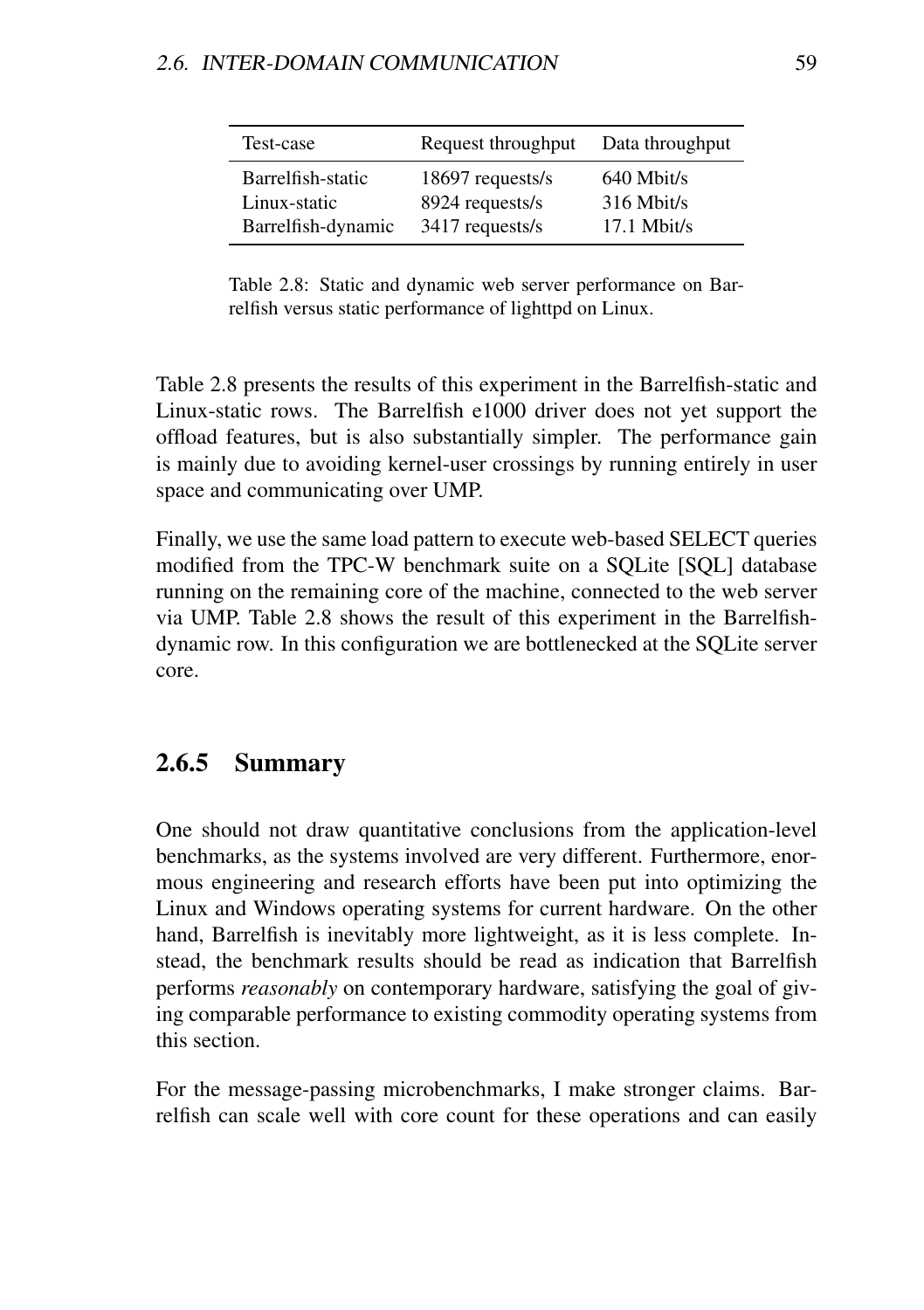adapt to use more efficient communication primitives if the hardware provides these, as in the case of the SCC, satisfying the goals of scalability and agility. Finally, I also demonstrate the benefits of pipelining and batching of messages without requiring changes to the OS code performing these operations.

Bringing up a new operating system from scratch is a substantial task and limits the extent to which one can fully evaluate the Multikernel architecture. In particular, the evaluation presented in this dissertation does not address complex application workloads or higher-level operating system services, such as a storage system.

# 2.7 Related Work

Most work on operating system scalability for multiprocessors to date has focused on performance optimizations that reduce sharing. Tornado and K42 [GKAS99, ADK<sup>+</sup>07] introduced clustered objects, which optimize shared data through the use of partitioning and replication. However, these systems do not employ message passing to keep replicas coherent and shared memory remains the norm.

Similarly, Corey  $[BWCC^+08]$  advocates reducing sharing within the operating system by allowing applications to specify sharing requirements for operating system data, effectively relaxing the consistency of specific objects. As in K42, however, the base case for communication is shared memory. In the Multikernel model, the operating system is constructed as a sharednothing distributed system, which may locally share data (transparently to applications) as an optimization and no specific assumptions are made about the application interface.

The Nemesis  $[LMB<sup>+</sup>96]$  operating system, designed to ensure quality-ofservice for multimedia applications, also used an approach around finegrained OS services and message passing, but on uniprocessors and also does not take a variety of different hardware architectures into account. Similarly, the Tessellation operating system  $[LRB<sup>+</sup>09]$  explores spatial partitioning of applications across cores for isolation and real-time quality-ofservice purposes. Real-time quality-of-service is not considered in this the-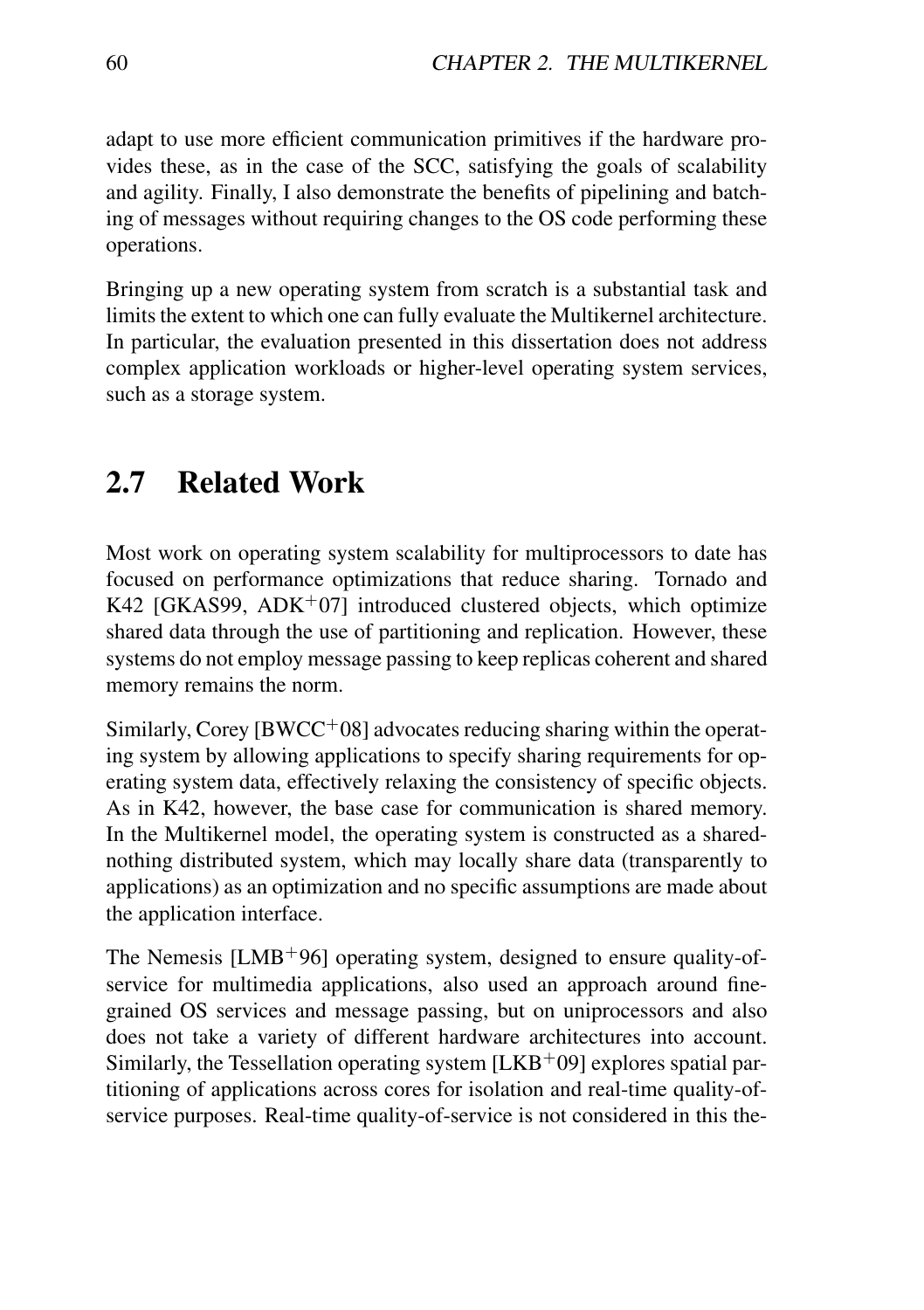sis, while applications that are both parallel and interactive are not considered in Tessellation.

More closely related to the Multikernel approach is the fos system [WA09] which targets scalability through space-sharing of resources. The main argument of the fos system is that splitting operating system resources across cores, and even across machines, provides better scalability in multicore and cloud computing scenarios. Only little has been published about the performance and structure of the fos system.

Finally, Cerberus  $[SCC^+11]$  presents an approach to scale UNIX-like operating systems to many cores in a backward-compatible way that mitigates contention on shared data structures within operating system kernels by clustering multiple commodity operating systems on top of a virtual machine monitor, while maintaining the familiar shared memory interface to applications.

These systems focus on scaling, rather than addressing the diversity challenges that also accompany the trend toward multicore processors. An exception is Helios [NHM+09], which extends the Singularity operating system to support heterogeneous multiprocessors and provides transparent pointto-point inter-process communication using a specifically designed channel abstraction [FAH<sup>+</sup>06], but does not tackle the problem of scheduling parallel or interactive applications.

Prior work on "distributed operating systems" [TvR85], such as Amoeba [vRT92] and Plan 9 [PPD+95], aimed to build a uniform operating system from a collection of independent computers linked by a network. There are obvious parallels with the Multikernel approach, which seeks to build an operating system from a collection of cores communicating over memory links within a machine, but also important differences: firstly, a Multikernel may exploit reliable in-order message delivery to substantially simplify its communication and improve inter-core communication performance. Secondly, the latencies of intra-machine links are lower (and less variable) than between machines and require different optimization techniques. Finally, much prior work sought to handle partial failures (i.e. of individual machines) in a fault-tolerant manner. This dissertation treats the complete system as a failure unit and is thus able to exploit performance optimizations that are not possible when also considering fault-tolerance, such as eliminat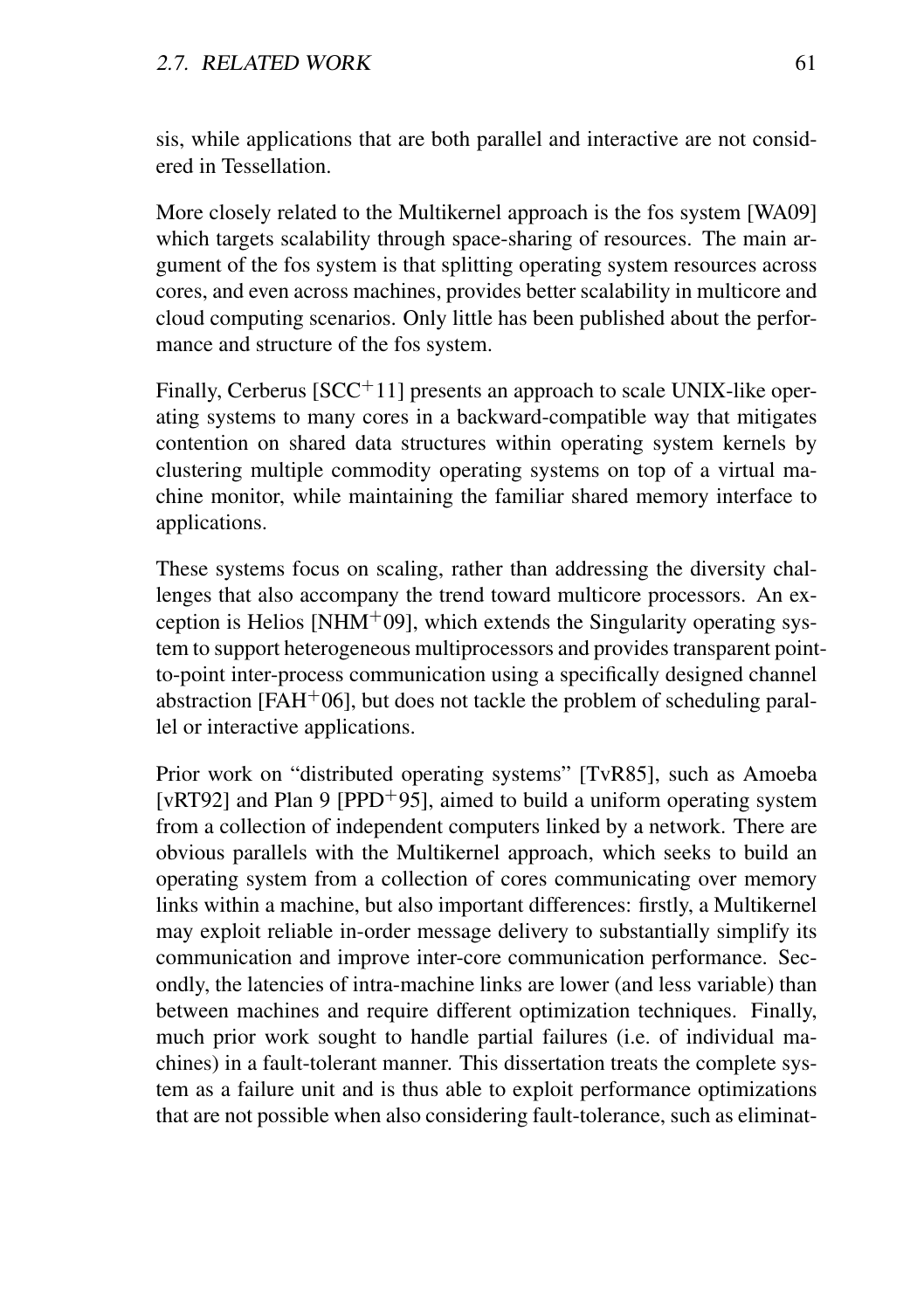ing timeouts on message delivery and being able to send using an arbitrarily large message buffer, without needing additional messages to acknowledge a smaller window of messages that might otherwise be lost.

Several alternative user-space inter-core message passing implementations exist. For example, the FastForward cache-optimized concurrent lock-free queue is optimized for pipeline parallelism on commodity multicore architectures [GMV08]. FastForward is able to enqueue or dequeue pointer-sized data elements in 28.5 to 31 nanoseconds on an AMD Opteron 2218 based system, clocked at 2.66 GHz. The one-way latency of a cache-line sized message on that machine would thus amount to 456 nanoseconds, approximately 2.8 times slower than Barrelfish on the fastest performing AMDbased system considered in this dissertation. However, FastForward provides a proof of correctness, which was not done for Barrelfish's message passing facilities. Similarly, the Kilim [SM08] message-passing framework for Java provides fast and safe message passing among threads of a single protection domain. Unfortunately, nothing precise could be found about Kilim's performance.

## 2.8 Summary

An enormous engineering effort has been made in optimizing present day commodity operating systems, such as Linux and Windows, for current hardware, and it would be wrong to use the large-scale benchmark results for comparison between these operating systems and Barrelfish. Instead they serve as indication that Barrelfish performs reasonably well on contemporary hardware, indicated by our first goal in Section 2.5.

Since the Barrelfish user environment includes standard C and math libraries, virtual memory management, and subsets of the POSIX threads and file IO APIs, porting applications is mostly straightforward. However, this evaluation does not address complex application workloads, or higherlevel operating system services such as a storage system. Moreover, I have not evaluated the system's scalability beyond currently-available commodity hardware, or its ability to integrate heterogeneous cores.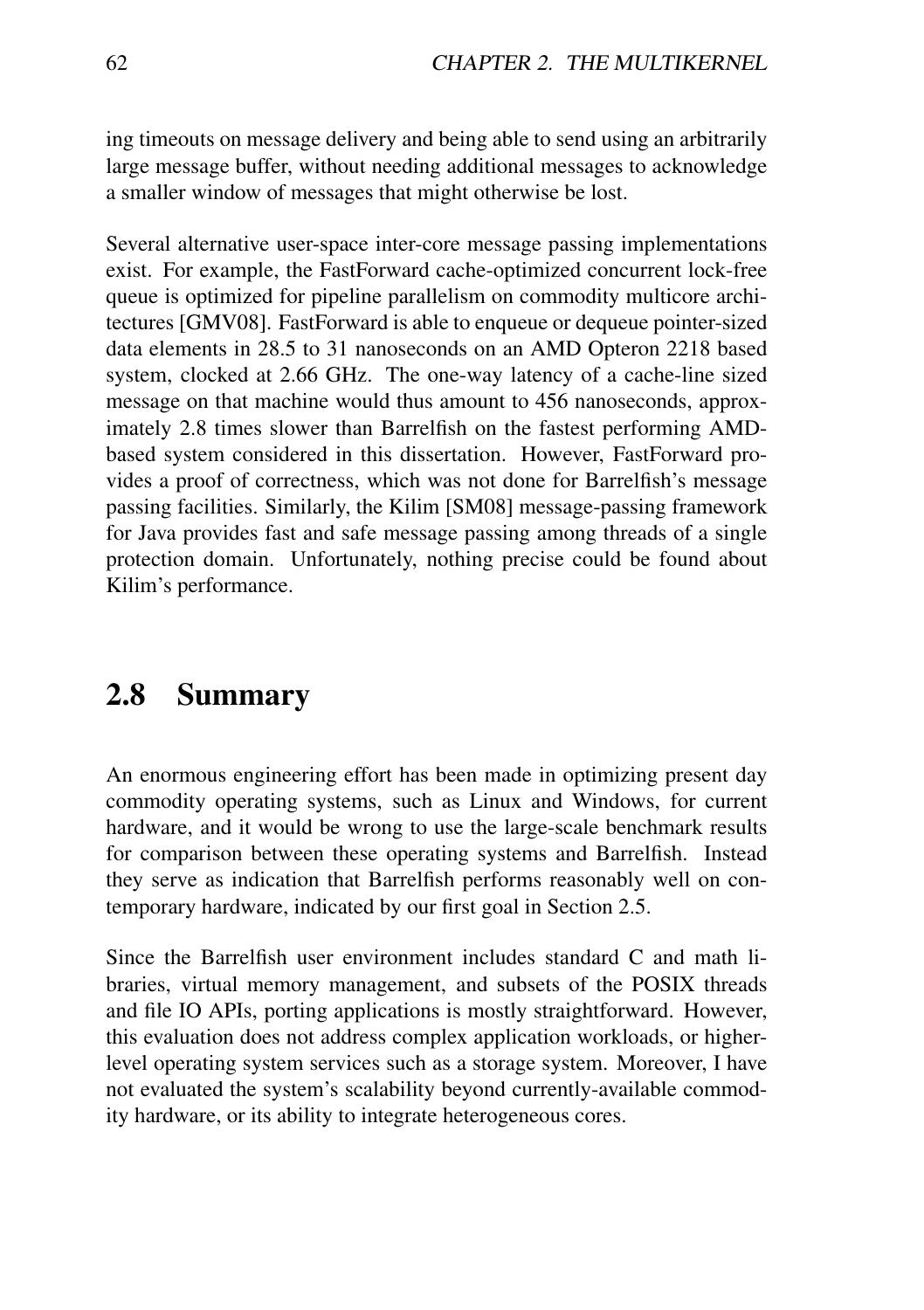Computer hardware is changing faster than system software, and in particular operating systems. Current operating system structure is tuned for a coherent shared memory architecture with a limited number of homogeneous processors, and is poorly suited to efficiently manage the diversity and scale of future hardware architectures.

Since multicore machines increasingly resemble complex networked systems, I have proposed and described the Multikernel architecture as a way forward. I view the operating system as, first and foremost, a distributed system which may be amenable to local shared-memory optimizations, rather than a centralized system which must somehow be scaled to the network-like environment of a modern or future machine. By basing the operating system design on replicated data, message-based communication among cores, and split-phase operations, one can apply a wealth of experience and knowledge from distributed systems and networking to the challenges posed by hardware trends.

Barrelfish, an initial, relatively unoptimized implementation of the Multikernel, already demonstrates many of the benefits, while delivering performance on today's hardware competitive with existing, mature, sharedmemory kernels.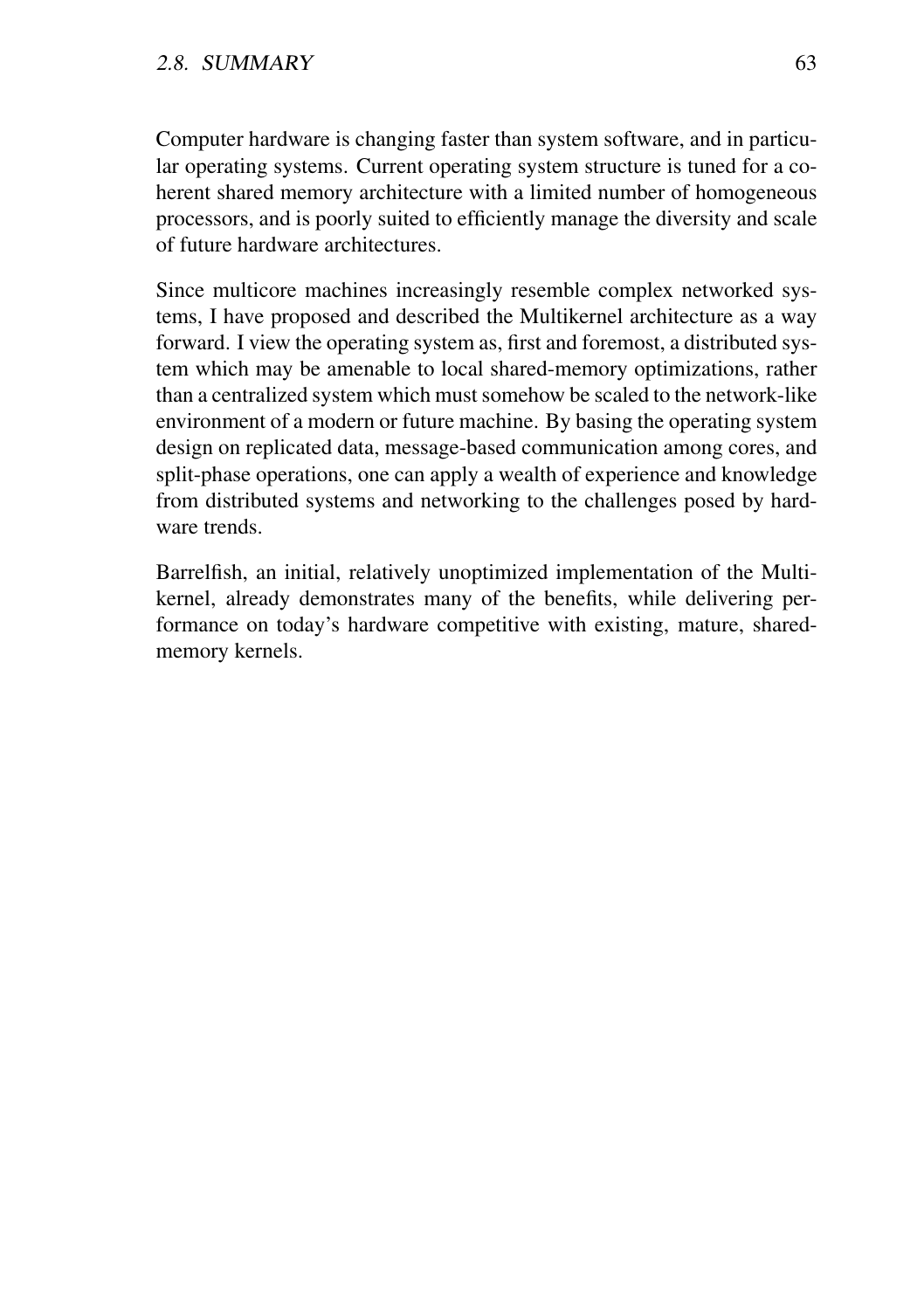## Chapter 3

# Scheduling in a Multikernel

This chapter describes the design principles and implementation of the Barrelfish process scheduler architecture. Scalable and agile process scheduling that is able to respond at interactive timescales is a requirement for the execution of a dynamic mix of interactive, parallel applications on a multicore operating system.

Finally, I describe how to apply a particular idea from the HPC literature, namely that of *gang scheduling* within the Barrelfish scheduler architecture to schedule a mix of interactive, parallel applications on commodity machines. I call the resulting technique *phase-locked gang scheduling*, which reduces the amount of inter-core communication required to synchronize per-CPU schedules.

This chapter is structured as follows:

Section 3.1 motivates the Barrelfish scheduler design. System diversity, performance when scheduling multiple parallel applications concurrently, and interactive workloads are discussed.

Section 3.2 surveys scheduling background. Covered topics are parallel scheduling in high-performance computing, scheduling with information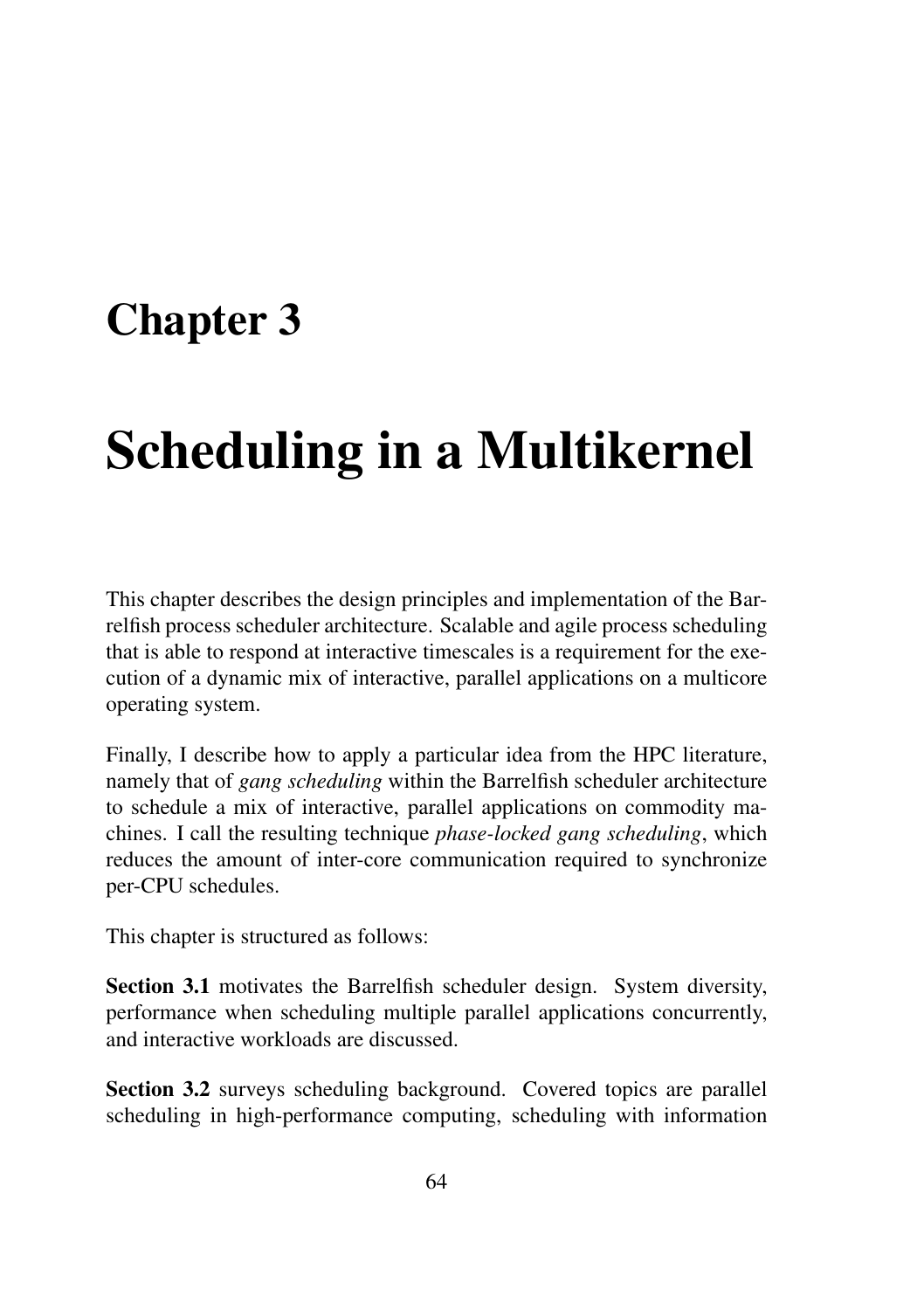from applications, traditional scheduling in commodity operating systems, as well as recent studies in multicore scheduling.

Section 3.3 motivates why gang scheduling is an important technique to enable parallel interactive applications, by putting the properties of these applications in context with previous HPC applications that benefitted from gang scheduling and showing how an example such application can achieve better response time over best-effort scheduling in the Linux operating system.

Section 3.4 describes the design principles of the Barrelfish scheduler architecture. Time-multiplexing of cores, scheduling at multiple timescales, reasoning online about the hardware, reasoning online about each application, and communication between OS and applications are discussed as the main principles.

Section 3.5 presents five concepts used within the scheduler to achieve the design principles presented in Section 3.4. Deterministic per-core scheduling, scheduler manifests, dispatcher groups, scheduler activations, and phaselocked scheduling are discussed.

Section 3.6 presents the implementation of the scheduler within the Barrelfish operating system.

Section 3.7 surveys related work relevant to the scheduling ideas presented in this chapter.

Section 3.8 summarizes this chapter.

## 3.1 Motivation

We start by observing that the trend towards multicore systems means that commodity hardware will become highly parallel. Based on past trends, we can assume that mainstream applications will increasingly exploit this hardware to increase productivity. I characterize three key programming models that make use of hardware parallelism: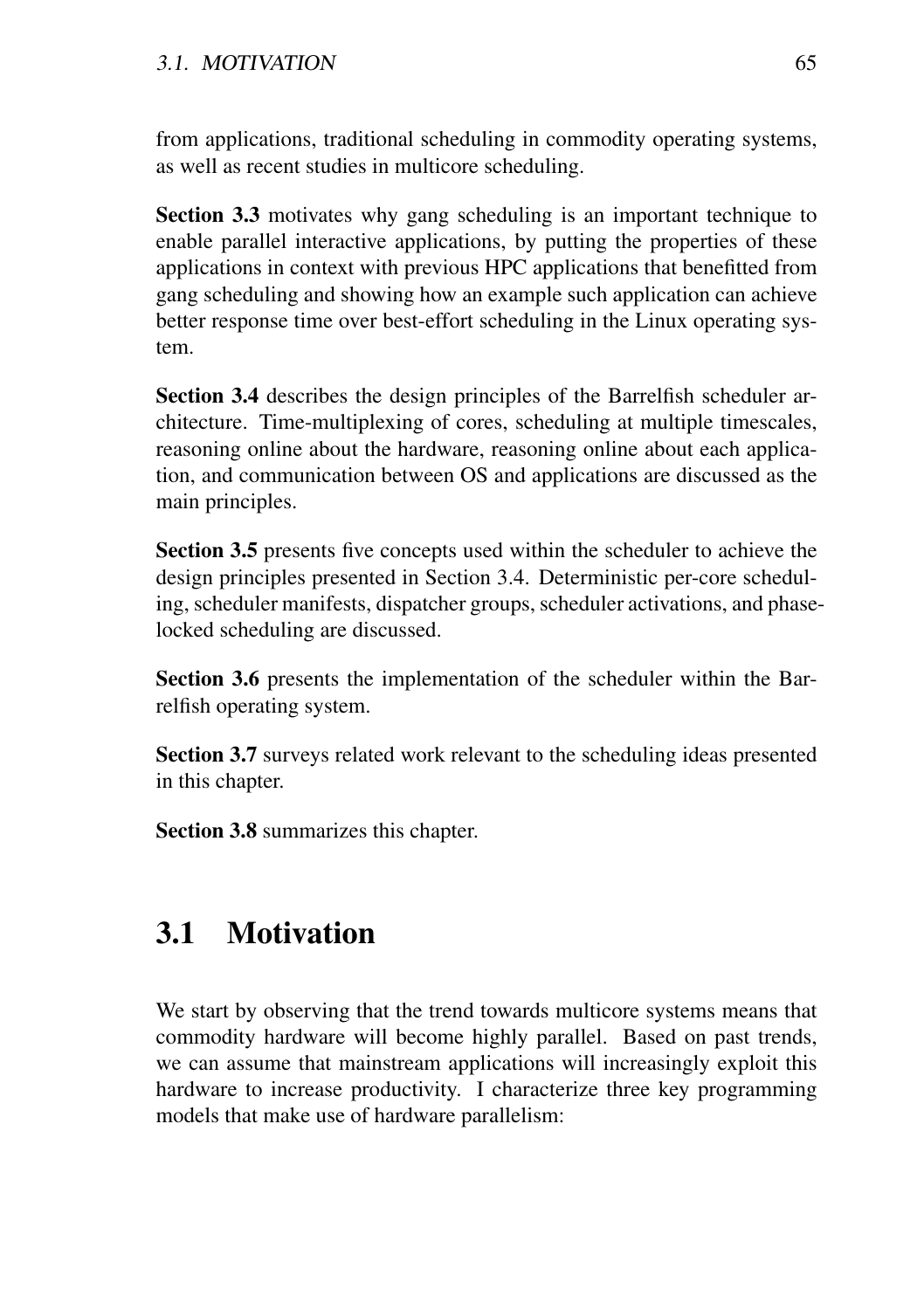- 1. Concurrency. The program executes several concurrent tasks that each achieve a part of the overall goal *independently*. For example, an audio player application typically executes one thread to drive the user interface and another thread to play back and decode a music stream. These threads can execute on independent cores.
- 2. Parallelism. The program partitions the overall task into many smaller ones and executes them *in parallel* to achieve a common goal. For example, a 3D graphics drawing program partitions the rendition of an image into a mosaic of smaller images that each core can then process.
- 3. Asynchrony. The program executes a long-running operation as part of a task, but has more work to do. It can execute the long-running operation on one core and execute another task on another, while waiting for the first core to return the result. For example, a web server can process one user's request on one core and already start the next request on another core, while waiting for the operation on the first core to complete.

This dissertation is concerned with *parallel programming*. Within this area, a new class of "recognition, mining, synthesis" (RMS) workloads is anticipated by many to yield attractive applications on commodity platforms  $[Dub05, LV03, SATG<sup>+</sup>07, ABC<sup>+</sup>06]$ . These workloads have the property that they are both computationally intensive, as well as easily parallelizable. They thus can benefit tremendously from parallel speed-up, while having the potential to run within an end-user scenario.

In the past, highly-parallel machines were generally the domain of highperformance computing (HPC). Applications had long run times, and generally either had a specialized machine to themselves or ran in static partitions thereof; the OS was often more of a nuisance than an essential part of the system. A diversity of hardware architectures, dynamically changing workloads, or interactivity are not the norm in high-performance computing. In contrast, commodity computing has dealt with a variety of asynchronous and concurrent programming models, but parallel computing was not the norm.

Recently, with the rise of RMS workloads and parallel run-time systems, such as OpenMP [Ope08], Intel's Threading Building Blocks [Rei07], and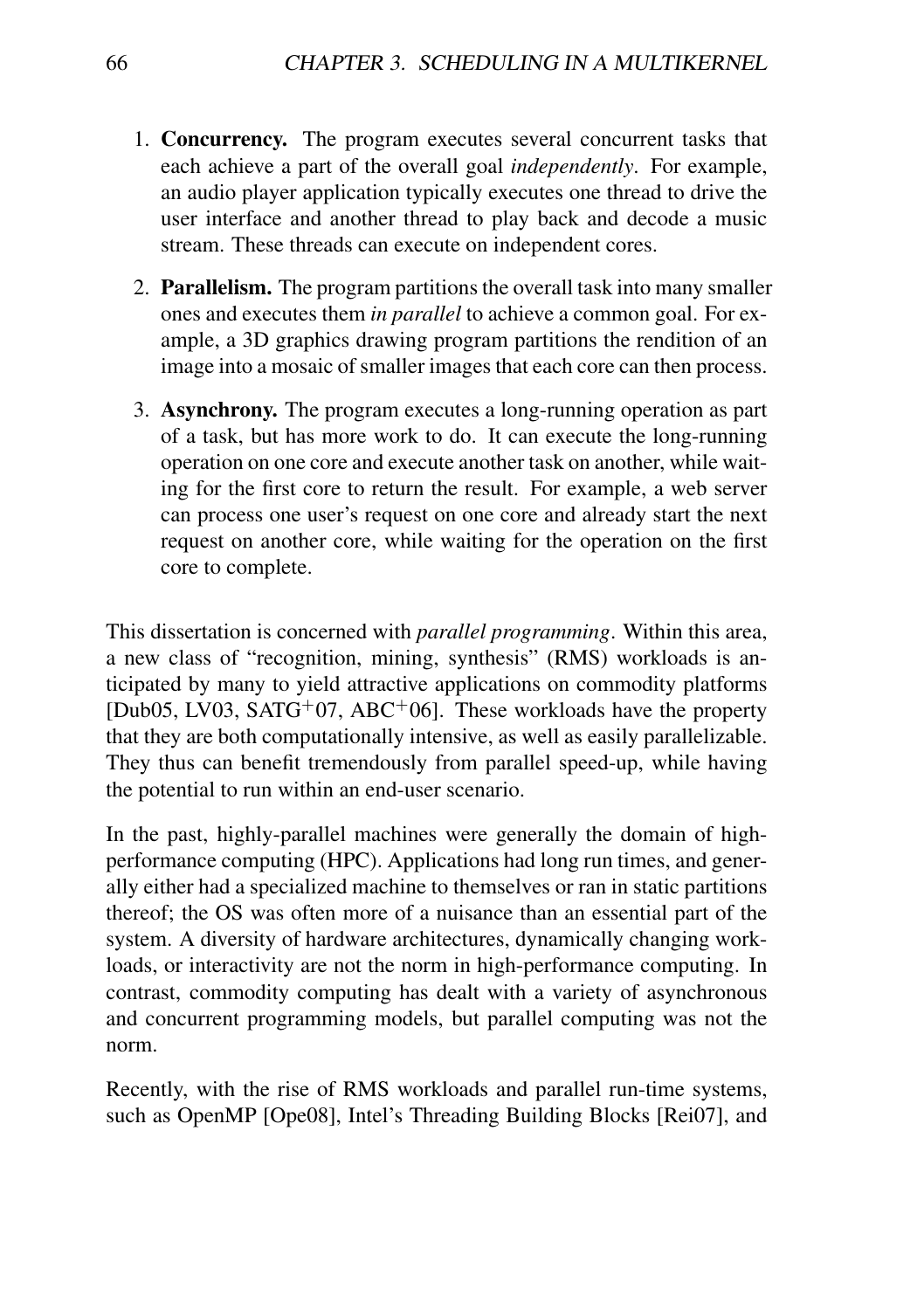Apple's Grand Central Dispatch [App09], general-purpose machines increasingly need to handle a dynamic mix of parallel programs with interactive or soft real-time response requirements. This implies that the scheduling machinery will be invoked more frequently than in HPC, as we have to deal with ad-hoc workload changes induced by user input and be able to produce a new schedule within a reasonable time span on the order of milliseconds to be responsive to the user.

Furthermore, the scheduler has to be scalable with an increasing number of cores, as well as agile with the frequently changing hardware architecture. This is in line with the Barrelfish design principles as presented in Chapter 2.

In the following subsections, I am going to address the aspects of agility with a diversity of systems, scheduling multiple parallel applications, and interactive workloads in more detail and point out how current approaches fail in delivering all three of them together.

## 3.1.1 System Diversity

Parallel application performance is often highly sensitive to hardware characteristics, such as cache structure [ZJS10]. As systems become more diverse, manual tuning for a given machine is no longer an option as it becomes too much effort.

The HPC community has long used *autotuners* like ATLAS [WPD01] to effectively specialize code for a specific hardware platform. However, their usefulness in a general-purpose scenario is limited to the subset of applications amenable to offline analysis, which are dominated by scientific computing workloads [PSJT08].

Dynamic adaptation at run-time still is an option and is in fact made easier by run-time programming models like OpenMP [Ope08], Grand Central Dispatch [App09], ConcRT [Mic10] and MPI [Mes09], which make the communication and synchronization aspects of a program explicit. Such runtimes can improve performance, for example, by dynamically choosing the best thread count for a parallel code section, or accounting for hardware characteristics like whether two cores are on the same package.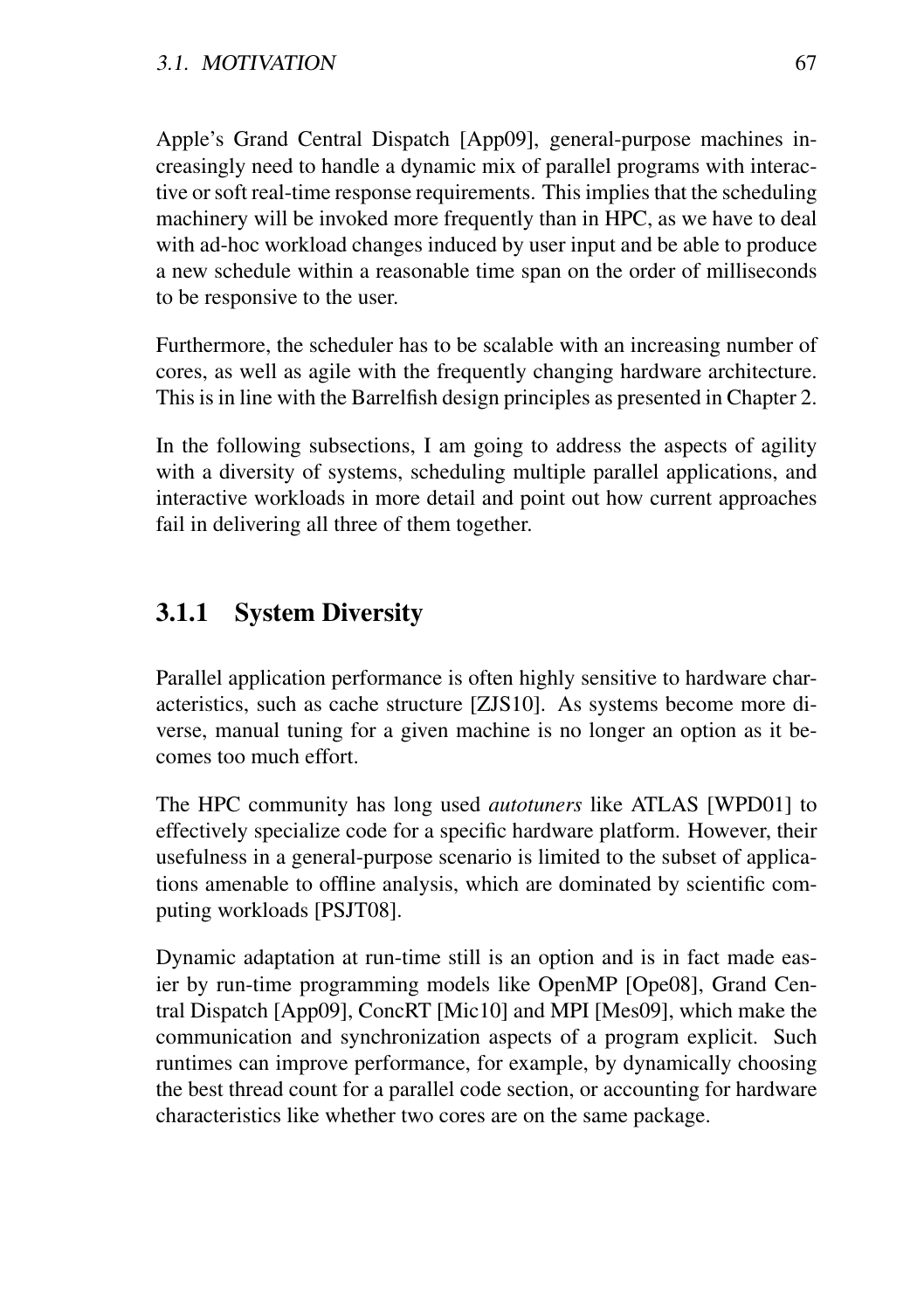

Figure 3.1: Relative progress for 2 concurrent OpenMP jobs on the  $4\times4$ -core AMD system. Mean, minimum, and maximum observed over 20 runs of 15 seconds each are shown.

While applying such heuristics within the run-time can work well for batchoriented HPC jobs on a small range of machines, it may not work across all architectures, and may not be suited for more complex interactive, multiphase applications which mix parallel and sequential components. They may not even reflect all program requirements, such as a need for some threads to be scheduled simultaneously [Ous82, FR92].

## 3.1.2 Multiple Applications

HPC workloads have generally enjoyed exclusive use of hardware, or a static partition thereof. However, in a general-purpose system multiple simultaneous parallel programs can interfere significantly.

I show this by example. The main workload for this example (and through-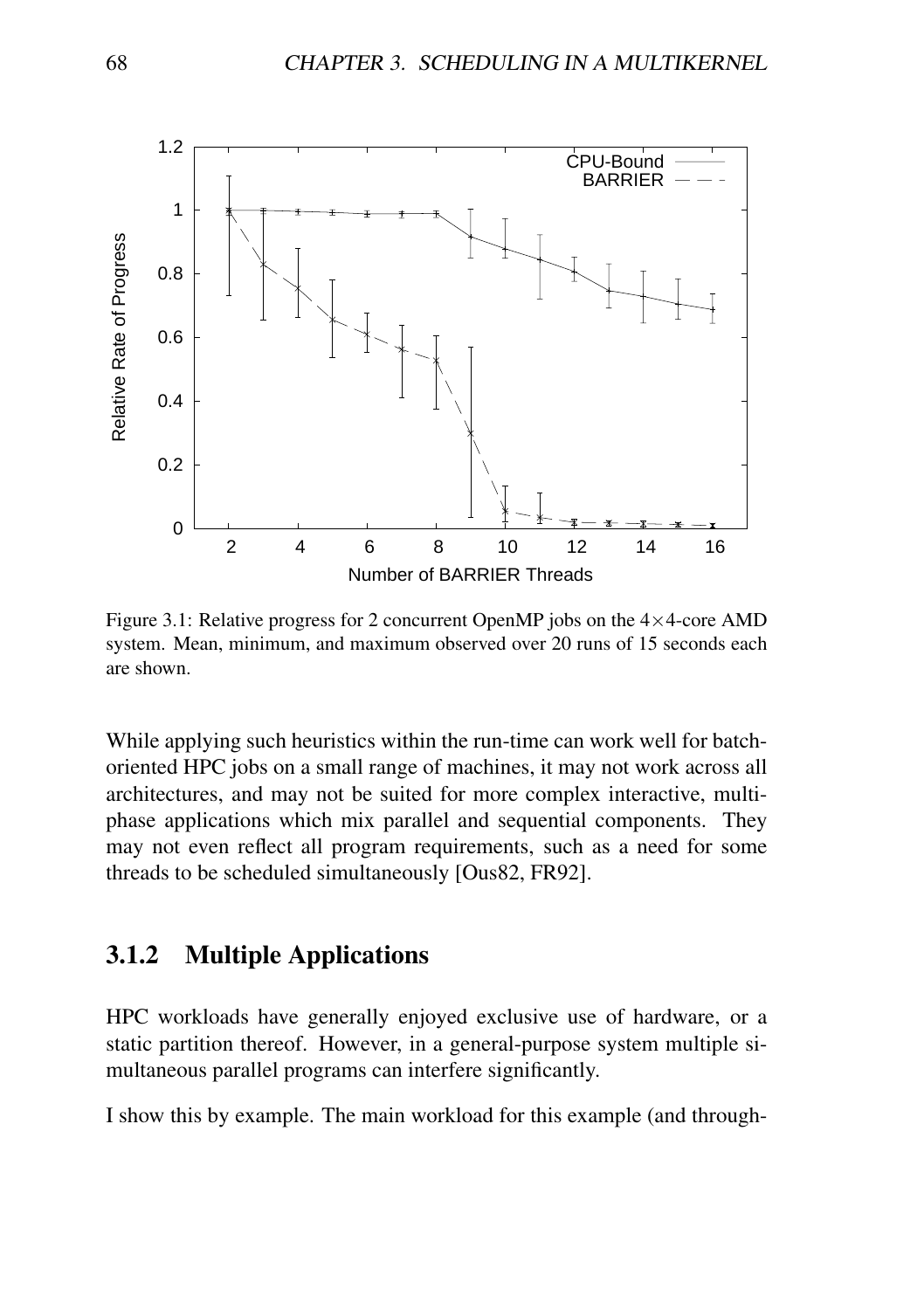out the chapter) are two synthetic parallel programs that use the OpenMP [Ope08] runtime system. OpenMP allows programs to control parallelism and synchronization via *directives*. These directives can, among other things, start a parallel region of a program, or synchronize among several threads. I use the Intel OpenMP run-time that ships with the Intel C++ compiler version 11.1 and execute the programs on the Linux operating system version 2.6.32. I found this combination of run-time and operating system to be the most performant. I also examined the GNU OpenMP run-time that ships with the GNU Compiler Collection on the Linux operating system and the Sun OpenMP run-time that ships with the Sun Studio Compiler on the Solaris operating system, but neither of these combinations outperformed the combination of Intel run-time on the Linux operating system.

The first OpenMP program is synchronization-intensive and called *BAR-RIER*. BARRIER executes a small amount of computation (incrementing a variable in an array) and then executes the OpenMP BARRIER directive to synchronize with all threads in the program. It does so in a tight parallel loop, using the PARALLEL directive, such that it synchronizes with all threads on each loop iteration. The other program simply executes the same computation in a tight loop, without the BARRIER directive and is called *CPU-Bound*.

The Intel OpenMP library uses spin-then-block primitives to implement the barrier operation, where the run-times will spin on a shared variable for a while before relinquishing the CPU to the operating system to make room for another runnable application. This is a reasonable technique for any parallel program executing in a time-shared environment [KLMO91] and dramatically reduces the time taken to execute a barrier operation when the synchronizing threads are executing all at the same time.

Figure 3.1 shows these two OpenMP applications interfering on the  $4\times4$ core AMD system. I measure the progress of each program by the number of loop iterations executed over 15 seconds. I vary the total number of threads demanded by the BARRIER program between 2 and 16 and use a different value for each run of the experiment. The CPU-bound application always uses 8 threads in this example.

When there are fewer *total* threads than cores, BARRIER's progress depends both on the number of threads and how the OS places them on cores.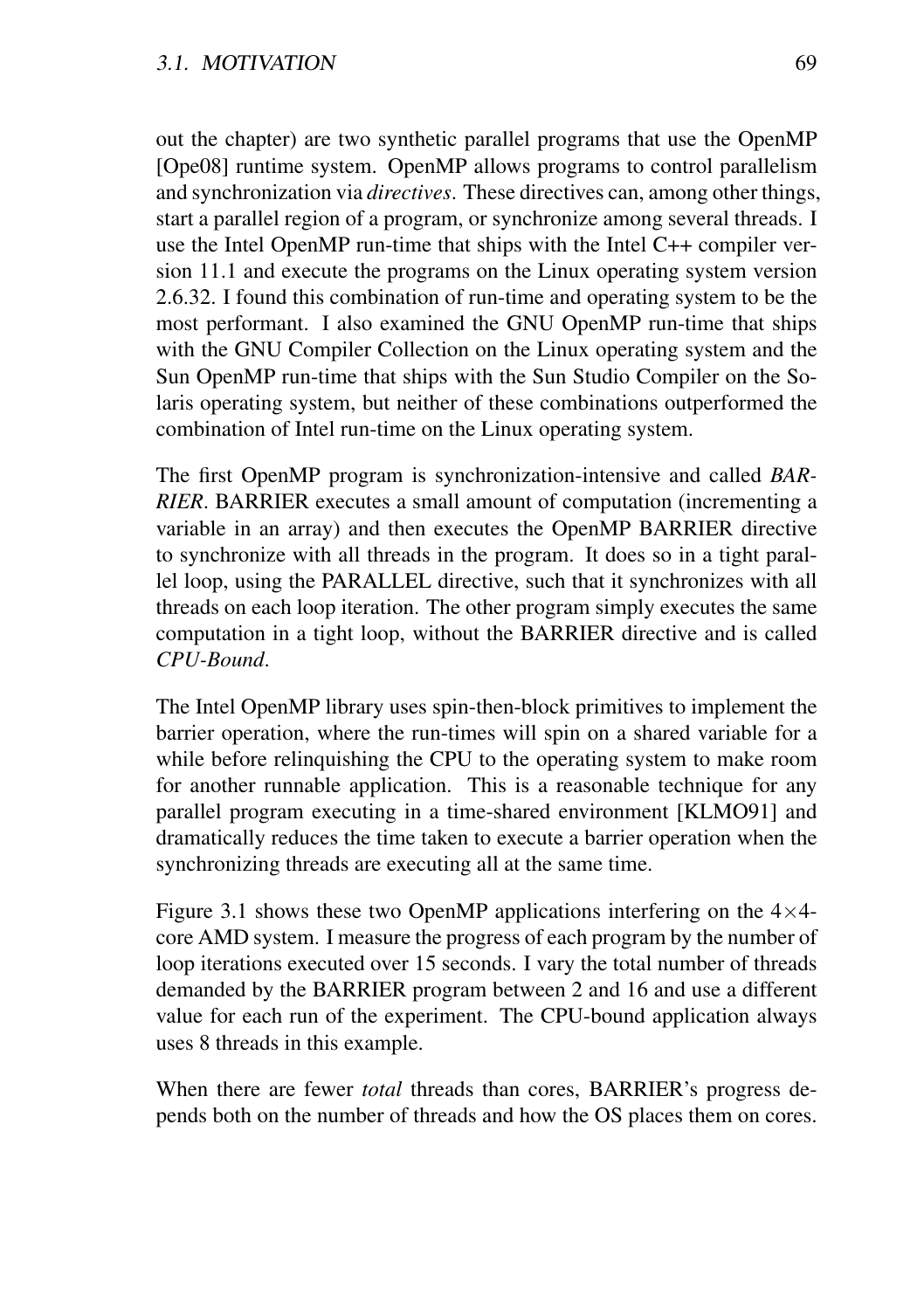This is due to two factors:

- 1. a barrier among threads on the same package costs approximately half as much in terms of execution time as one among different packages. This is due to the inter-core communication latency, which, on the  $4\times4$ -core AMD machine, was measured to be 75 cycles between two cores within the same package and 160 cycles between two cores on different packages.
- 2. The overall cost to execute a barrier rises with the number of threads involved in the barrier operation. This is simply due to the fact that more threads need to be communicated with.

Linux' scheduler is oblivious to the fact that inter-core synchronization is cheaper on the same package and will randomly place BARRIER's threads on cores each time the experiment is executed. This accounts for the high performance variance for BARRIER with low thread counts, even though enough cores are available to schedule all threads simultaneously.

When the applications contend for cores, their performance degrades unequally: CPU-bound slows down linearly, but BARRIER's progress rate collapses. This is due to the fact that preemption of any thread by the CPU bound program can cause synchronization within the BARRIER program to take orders of magnitude longer. This, in turn, is due to the CPU bound program executing for an entire time slice (it does not block) before control is given back to the BARRIER program.

The UNIX adaptive feedback scheduling mechanism that is also employed in Linux and which is supposed to boost the priority of blocking applications, does not provide the desired benefit in this case, as the BARRIER application also spins to execute the barrier operation. There is no simple solution around this problem. For example, we cannot modify the amount of time spent spinning, since we would like to retain the property of being able to execute barriers quickly in the uncontended case and there is no simple way for an application to learn about or influence contention for cores.

This simple study shows the pitfalls of scheduling a mix of workloads on multicore systems. Smart runtimes such as McRT  $[SATG<sup>+</sup>07]$  were not de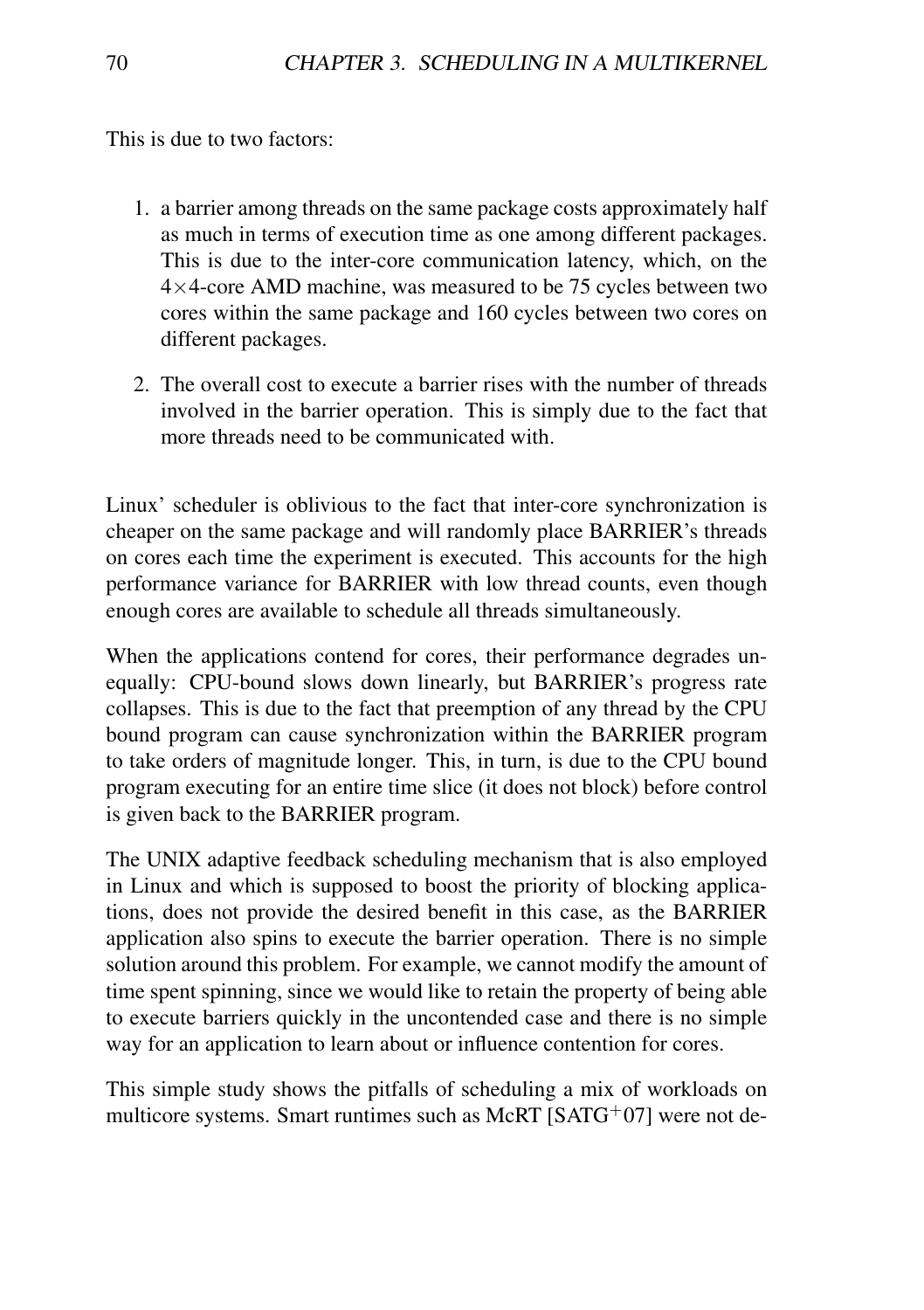signed to solve this problem, since it is one of lack of coordination *between* runtimes.

## 3.1.3 Interactive Workloads

Desktop and other interactive workloads impose real-time requirements on scheduling not usually present in HPC settings. Applications often fall into one of three categories:

- Firstly, there are long-running, background applications which are *elastic*: they are not sensitive to their precise resource allocation, but can make effective use of additional resources if available. One example is a background process indexing a photo library and using vision processing to identify common subjects. This is a common example of an RMS workload.
- In contrast, some background applications are *quality-of-service sensitive*. For example, managing the display using a hybrid CPU-GPU system should take precedence over an elastic application using GPUlike cores. While these applications require some quality of service, their requirements change rarely.
- Thirdly, we must handle bursty, interactive, latency-sensitive applications such as a web browser, which may consume little CPU time while idle but must receive resources promptly when it receives user input, leading to ad-hoc changes in resource requirements.

Moreover, multicore programs *internally* may be more diverse than most traditional HPC applications. The various parts of a complex application may be parallelized differently – a parallel web browser  $[JLM+09]$  might use data-parallel lexing to parse a page, while using optimistic concurrency to speculatively parallelize script execution.

Traditional work on scheduling has not emphasized these kinds of workloads, where the resource demands may vary greatly over timescales, which are much shorter ( $\approx$  10ms) than found in traditional HPC scenarios.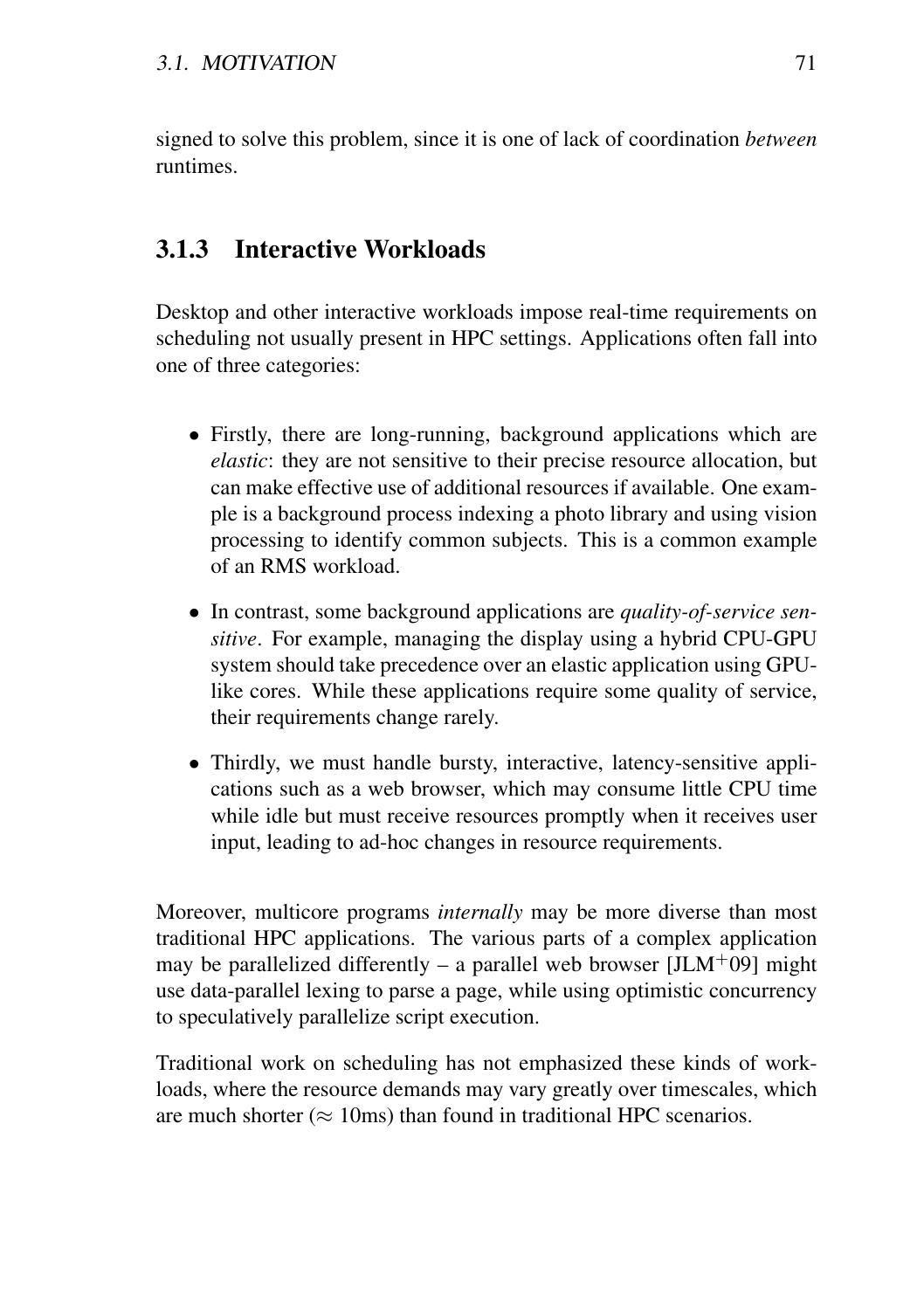## 3.2 Background

This section introduces the scheduling concepts used in this chapter and provides an overview of past work in this area. Parallel scheduling in highperformance computing and traditional commodity OS scheduling are covered here, as well as using application information to manage resources in HPC and grid computing, and recent studies in multicore scheduling. At the very end of this section, I conduct a short study of blocking cost versus busy waiting cost on synchronization primitives to highlight the problems faced in scheduling parallel applications.

## 3.2.1 Parallel Scheduling in High-Performance Computing

Work on parallel scheduling in high-performance computing is mainly concerned with batch and gang scheduling of long-running, non-interactive programs. Nevertheless, the HPC community is concerned with multicore architectures, as they present a viable and cheap alternative to Supercomputers. In this section, I survey briefly the parallel scheduling work in HPC.

Originally introduced as *coscheduling* by Ousterhout [Ous82], the class of techniques that I collectively refer to as *gang scheduling* includes several variants [FR92, AD01, FFPF05, FFFP03]. All are based on the observation that a parallel job will achieve maximum overall progress if its component serial tasks execute simultaneously, and therefore aim to achieve this through explicit control of the global scheduling behavior. Compared to uncoordinated local scheduling on each processor, gang scheduling is particularly beneficial for programs that synchronize or communicate frequently, because it reduces the overhead of synchronization in two ways.

First, gang scheduling ensures that all tasks in a gang run at the same time and at the same pace. In parallel programs that use the single program, multiple data (SPMD) model, work is typically partitioned equally among threads. This allows threads to reach synchronization points at the same time.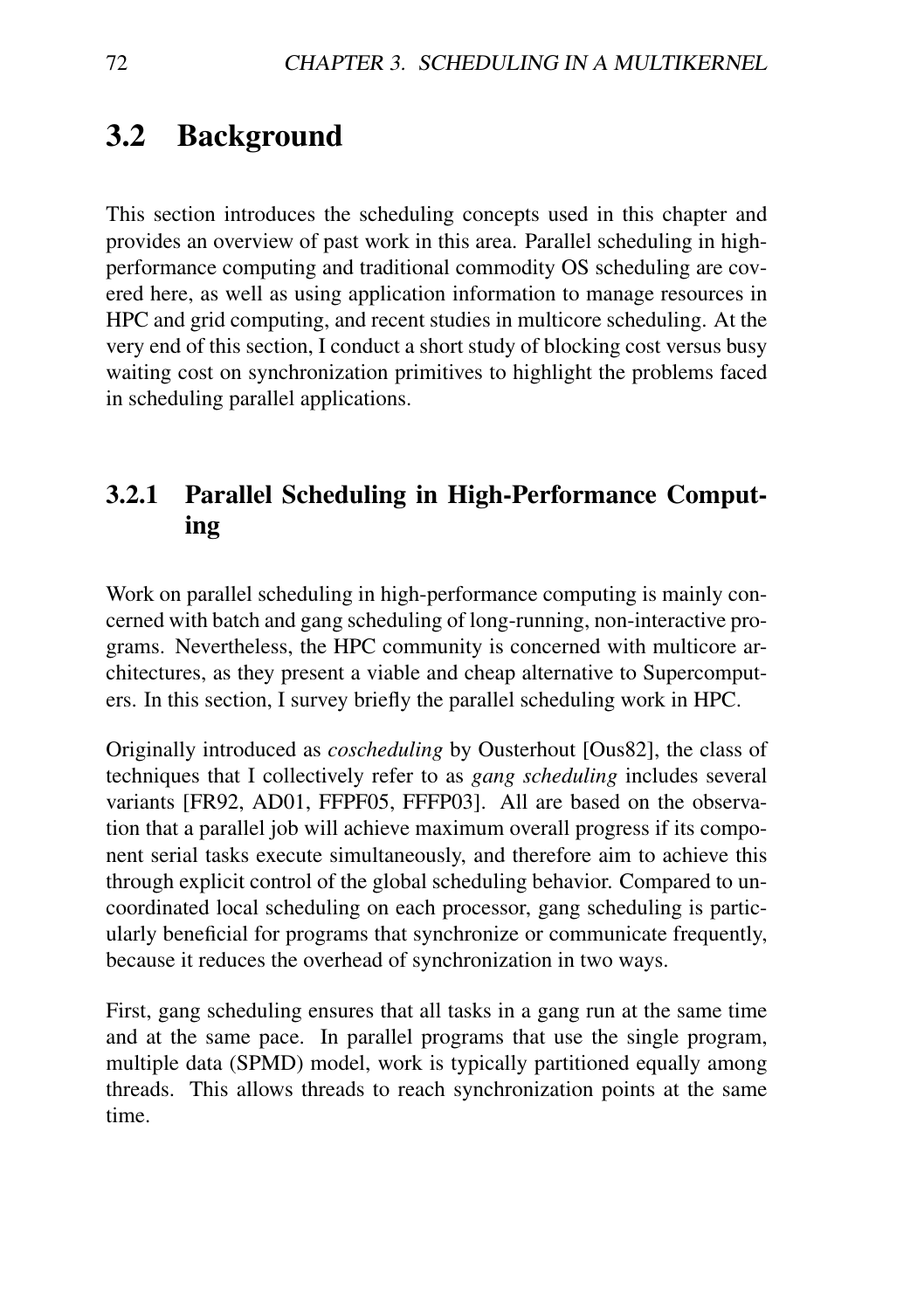Second, it is typically cheaper for a running task to resume from a period of *busy waiting*, in which it remains active without releasing the processor by *spinning*, than from *blocking* and voluntarily relinquishing control to the local scheduler, allowing another task to execute while it waits. I am going to examine this trade-off more closely in Section 3.2.5. However, if the task spins for a long time, it wastes processor cycles that could be used by other applications. Gang scheduling enables busy-waiting synchronization by reducing average wait times, and thus the time wasted in spinning.

The claimed benefits of gang scheduling include better control over resource allocation, and more predictable application performance by providing guaranteed scheduling of a job across all processor resources without interference from other applications. It achieves this without relying on other applications to altruistically block while waiting. Gang scheduling has also been proposed to enable new classes of applications using tightly-coupled fine-grained synchronization by eliminating blocking overheads [FR92].

Gang scheduling also has drawbacks. Typical implementations for HPC systems rely on centralized coordination for each gang dispatch, leading to problems such as higher context switching cost and limited scalability, compared to local scheduling policies. In the HPC space, these are mitigated through the use of long time slices (on the order of 100 milliseconds or more), or hardware support for fast dispatch synchronization [FPF<sup>+</sup>02]. For example, the STORM resource manager is able to sustain gang scheduling on a supercomputer with special hardware support at a time quantum of 2 milliseconds  $[FPF+02]$  and is able to scale up to at least 64 nodes. The authors claim the possible support of interactive applications, but do not present an evaluation.

Other downsides of gang scheduling include underutilization of processors due to fragmentation when tasks in a gang block or the scheduler cannot fit gangs to all available cores in a time slice. The problem of *backfilling* these processors with other tasks is complex and much researched [Ous82, FFPF05, CML01, WF03].

The first thorough examination of the tradeoffs of gang scheduling performance benefits was conducted by Feitelson et al. [FR92] on a supercomputer with dedicated message passing hardware, and reports that gang scheduling improves application performance when application threads synchro-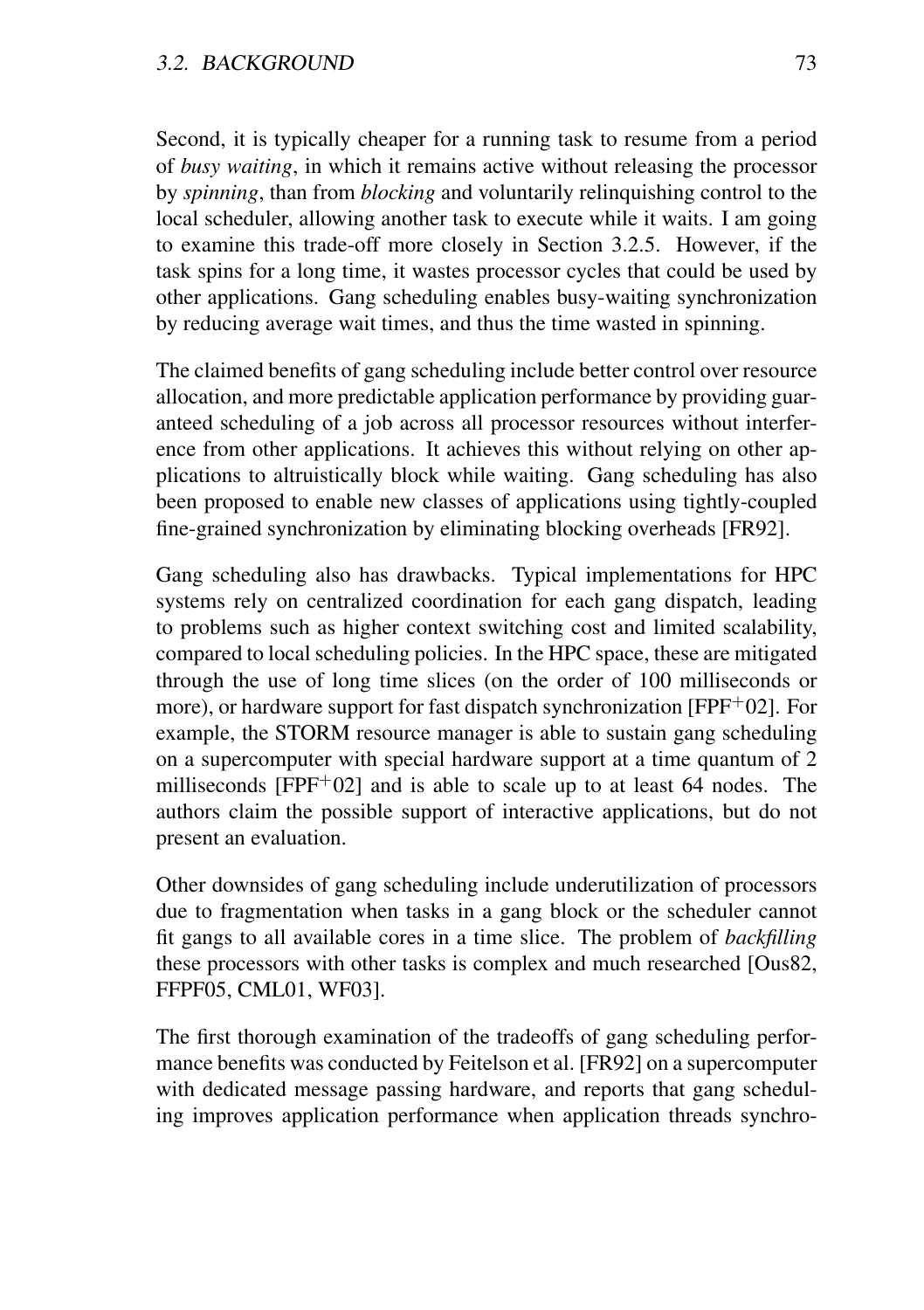nize within an interval equivalent to a few hundred instructions on their system. Otherwise, gang scheduling slows down overall progress due to the rigid scheduling policy, requiring each thread of an application to be scheduled concurrently, even when they wait on synchronization primitives, which defies opportunities to schedule other activities in their place. I find that these tradeoffs still hold, albeit at a time scale equivalent to a hundred thousand cycles on the systems examined in this thesis, and thus the space has widened considerably.

A more recent evaluation of gang scheduling appears as a case study [FE06], which uses a similar synthetic workload to ours, and compares to schedulers in several versions of Linux and Tru64 UNIX. It shows that shorter time slices aid synchronization-oblivious schedulers, and shows that parallel applications tend to self-synchronize.

A study evaluating gang scheduling on clusters shows that spin-then-block mechanisms have performance within 35% of gang scheduling, but lack the scheduler synchronization overhead [DAC96]. This is evidence of the common assertion that gang scheduling has high dispatch overhead.

Another study evaluates several gang scheduling optimizations for dynamic workloads on a cluster [FFFP03]. Using synthetic workloads, the authors find that gang scheduling improves application response time and reduces slowdown and that backfilling fragmented timeslices is only useful within a limited multiprogramming level, which can be improved by using applications that do not benefit from co-scheduling to backfill [FFPF05].

This dissertation is not investigating the effects of bulk program IO under gang scheduling. To an extent, this has been researched in the past. For example, conventional gang scheduling has the disadvantage that when processes perform IO or blocking communication, their processors remain idle because alternative processes cannot run independently of their own gangs. To alleviate this problem, Wiseman *et al.* suggest a slight relaxation of this rule: match gangs that make heavy use of the CPU with gangs that make light use of the CPU (presumably due to IO or communication activity), and schedule such pairs together, allowing the local scheduler on each node to select either of the two processes at any instant [WF03]. As IO-intensive gangs make light use of the CPU, this only causes a minor degradation in the service to compute-bound jobs. This degradation is offset by the overall im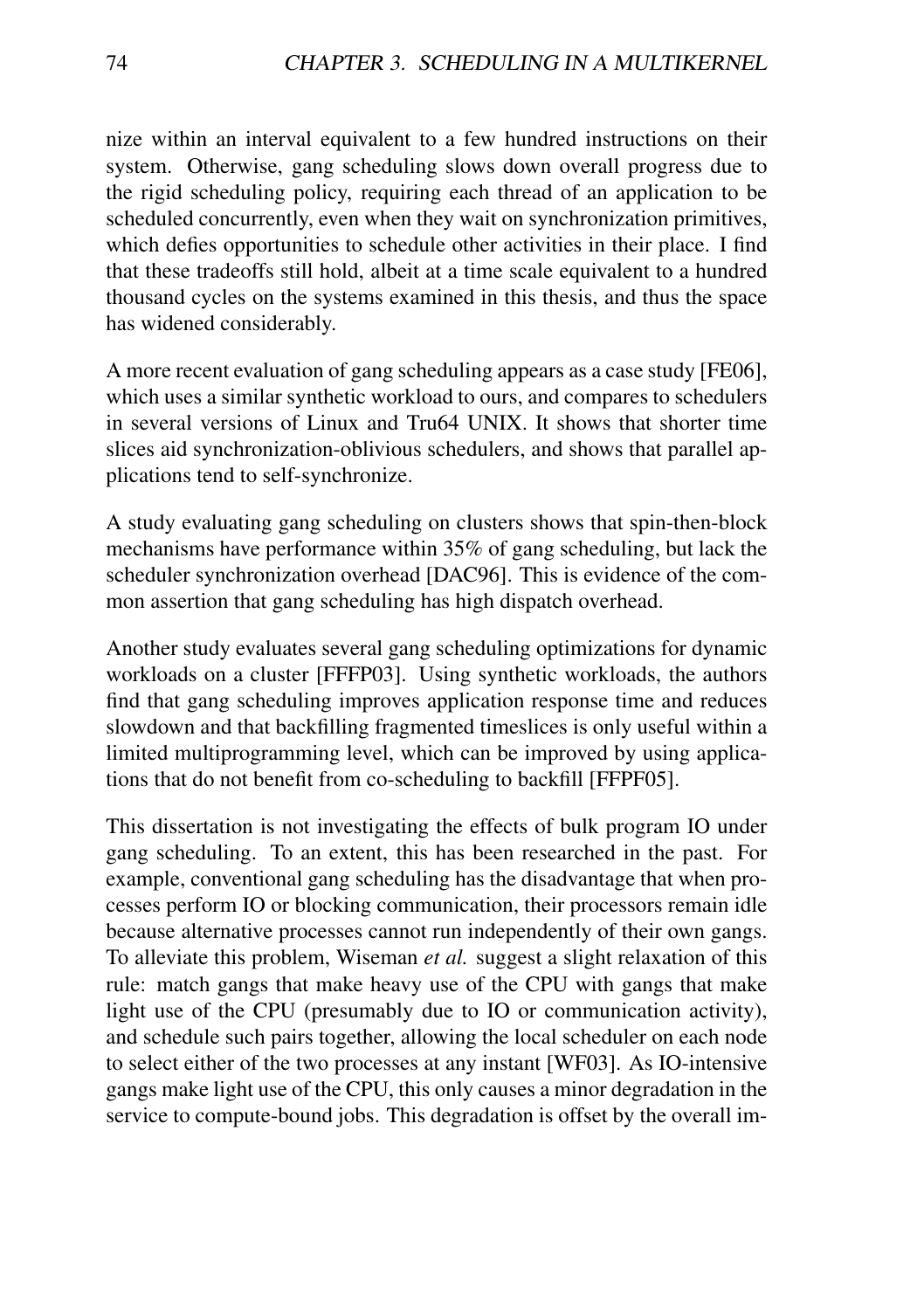provement in system performance due to the better utilization of resources. Similar techniques can be employed when gang scheduling on Barrelfish.

## 3.2.2 Scheduling with Information from Applications

Recent work in HPC uses resource demand specifications to take heterogeneous and performance-asymmetric multicore architectures into account. For example, a scheduling method for heterogeneous multicore processors that projects a core's configuration and a program's resource demand into a multi-dimensional Euclidean space and uses weighted distance between demands and provision to guide the scheduling [CJ09] was shown to improve energy and throughput in throughput-oriented scenarios.

A non-work-conserving scheduler has been designed for throughput-oriented scientific workloads executing on simultaneous multi-threading (SMT) processors [FSS06]. Executing several threads concurrently on these processors can often degrade performance, as many critical resources are shared, such as memory access units. The scheduler uses an analytical performance model to determine when to apply a non-work-conserving policy and thus improves performance.

In grid computing, the environment is more heterogeneous, distributed, and has to deal with more constraints, such as ownership and usage policy concerns and thus scheduling happens at a higher level and is mainly concerned with matching tasks to appropriate processing nodes. Grid computing is relying largely on the Matchmaking [RLS98] algorithm. Matchmaking introduces the notion of *classified advertisements*, which contain resource requirement specifications submitted to the grid computing system along with applications. The matchmaking algorithm tries to match these requirements in the best possible way with offered resources, by splitting the problem of resource allocation into matching and claiming phases and scheduling resources opportunistically. This, again, benefits throughput-oriented applications, but does not work well for applications requiring quick service for short time intervals.

Finally, techniques from quality of service architectures, such as Q-RAM [RLLS97], that allow the specification of minimum and optimum required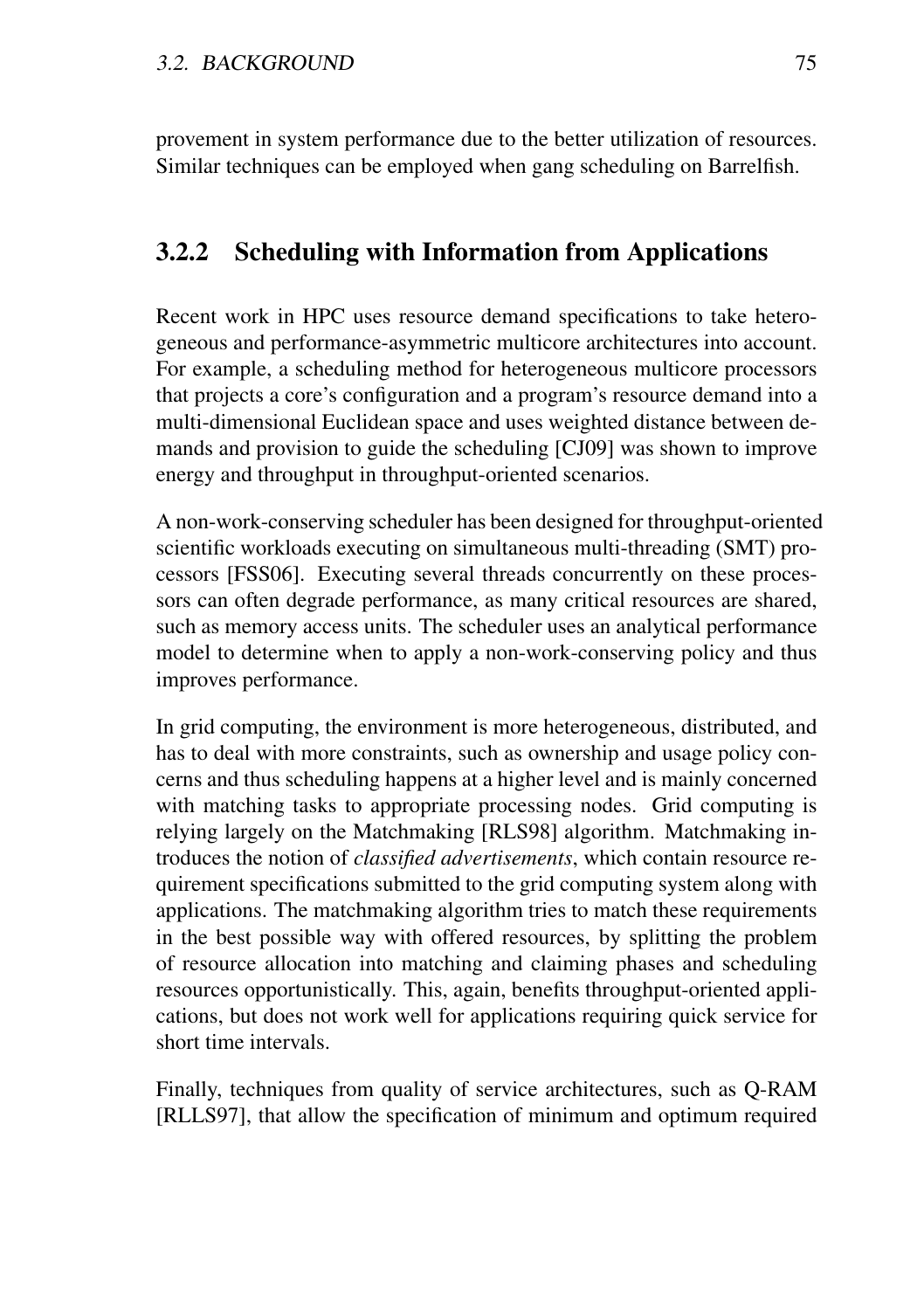resources of hardware components from an application as constraints to the system use a similar approach to the previous two.

None of the work presented in this section is concerned with interactive workloads and thus only applies in limited ways to this dissertation. However, we observe that a lot of factors from application workloads have to be taken into account when scheduling parallel applications within multicore and multi-node scenarios. Otherwise, only limited parallelism can be provided to applications.

## 3.2.3 Commodity Multicore OS Scheduling

Commodity operating systems running on multicore machines are confronted with the problems of dynamically changing workloads, scalability, and the necessity of interactive response times.

The schedulers of mature commodity operating systems, such as Linux, Windows, and Solaris have evolved from uniprocessors. In the Linux kernel, prior to version 2.6.23, per-CPU run-queues and priority arrays were used that provided adequate scalability for small multicore machines [Sid05]. From version 2.6.23, the *completely fair scheduler* (CFS) was used to combat the problem that the old scheduler was unable to correctly predict which applications were interactive and which ones were CPU-intensive background tasks [lina]. In either case, the schedulers were not designed with the specific needs of multicore processors in mind. For example, the CFS scheduler can exert bad cache effects on multicore machines [And]. Linux introduced *scheduling domains* that can be used to provide better performance on NUMA and shared cache systems, by treating closely-coupled components as a unit, which encourages thread migration and thus optimizes load balancing within the unit, but they have to be configured manually [linb].

Windows has similar scheduling features to those of Linux, but also supports cache-locality for threads and tries to keep threads on the core with highest locality to minimize cache miss effects [win].

Solaris also explicitly deals with the fact that parts of a processor's resources might be shared among several of its cores. A *processor group* abstraction is available that allows to model the system processor, cache, and memory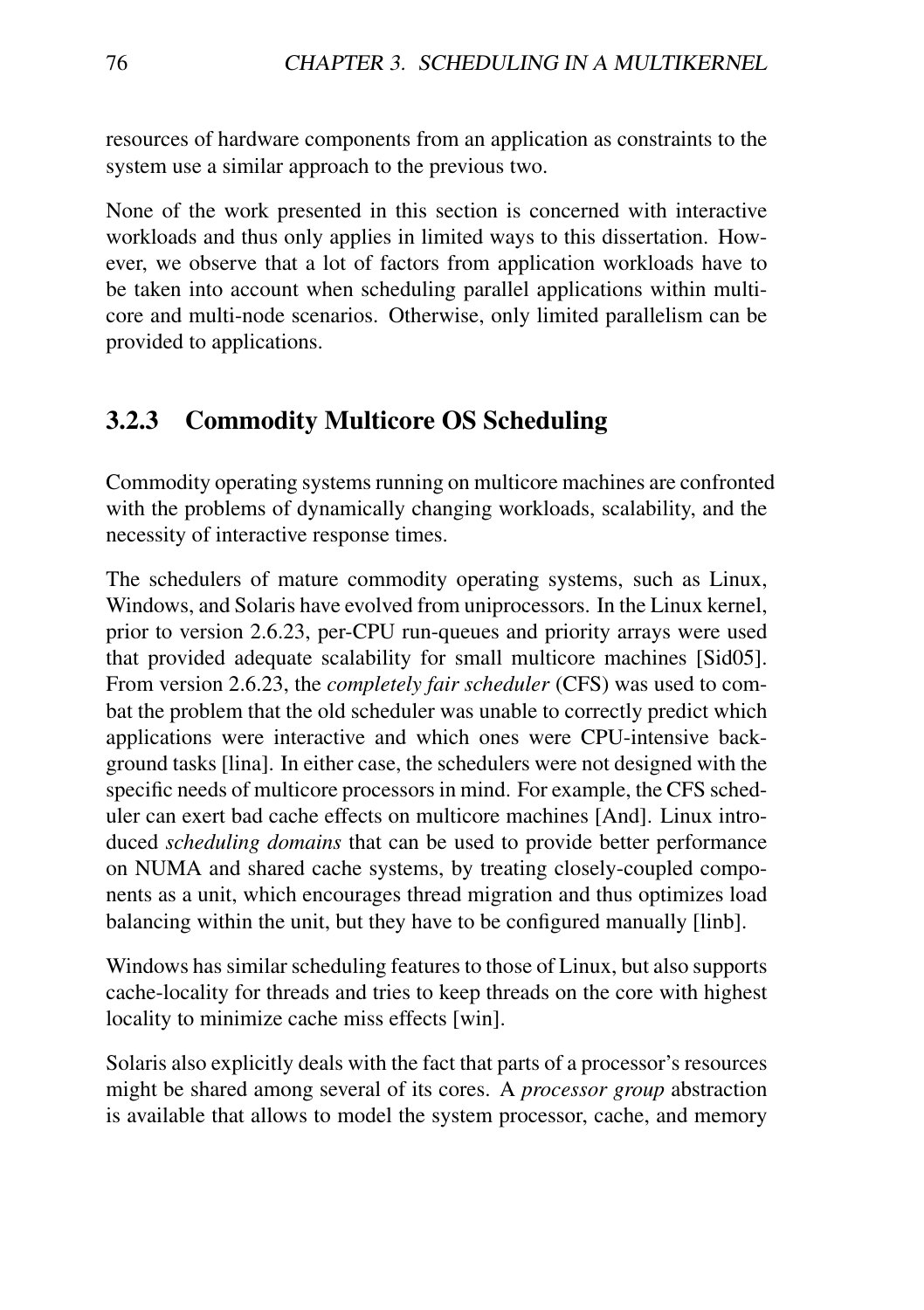topology to treat closely coupled components as a scheduling unit [Sax05], similar to Linux's scheduling domains.

Gang scheduling has not yet achieved uptake in general-purpose computing, where time slices generally have to be short in order to guarantee good latency, and parallel synchronization-intensive applications are a niche, though notable exceptions include IRIX [BB95], which supported gang-scheduled process groups as a special application class. Unfortunately, there is no evidence whether this feature found great support among users of the IRIX operating system. Finally, some user-level resource managers for cluster environments [YJG03, Jet98] support gang scheduling, but are used predominantly for HPC.

Commodity OS schedulers are good at providing prompt best-effort service to individual threads. This is good for single-threaded applications and those that use threads for concurrency, the current common workload of these systems. However, when presented with multiple parallel workloads that need fine-grain coordination among threads, these schedulers run into pitfalls, like the one presented in Section 3.1.2. These pitfalls stem from the fact that each thread is treated in isolation, while threads involved in parallel computation might require service as a unit.

## 3.2.4 Studies in Commodity Multicore Scheduling

Several application workload studies have been conducted to shed light on the impact of multicore architectures on the performance of parallel and desktop workloads and to what extent these workloads can be tuned to benefit more from multicore processors.

A study conducted by Bachthalter *et al.* in 2007 suggests that desktop application workloads, as of then, had little parallelism and suggests that more work needs to be done in parallel programming run-time design and speculative parallelism before workloads will truly emerge [BBF07]. A number of parallel run-times have emerged since then and this is a sign that work in parallel programming language run-time design has indeed occurred, suggesting that the desktop application landscape is rapidly changing towards parallelism.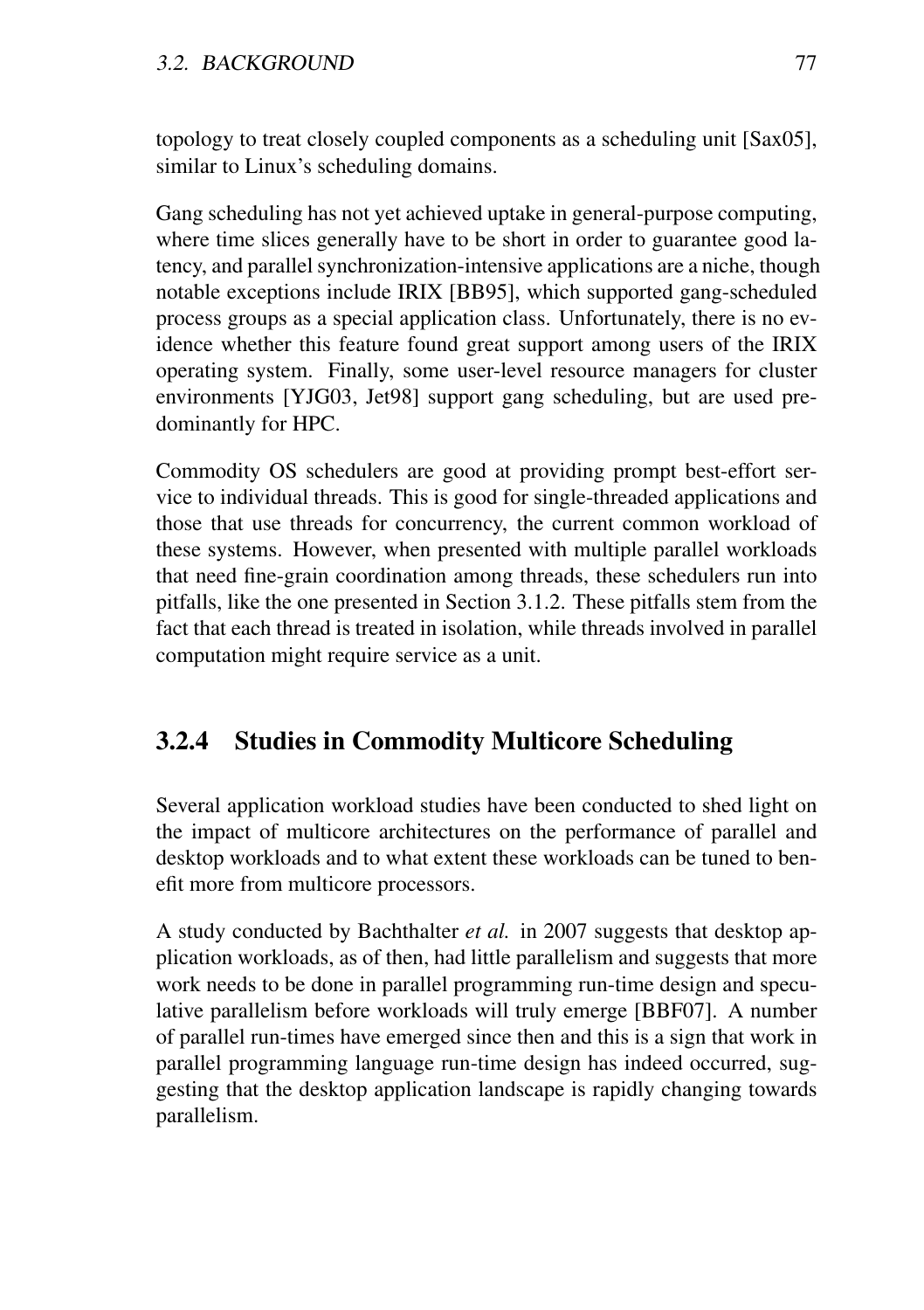A study on cache sharing within RMS application workloads finds that current RMS algorithms are not optimized for shared caches and cannot leverage performance benefits when two or more cores share a cache [ZJS10]. The authors transform some of these algorithms to make better use of shared caches and observe up to 36% performance increases. This is evidence that RMS workloads can benefit from shared caches in multicore machines when appropriately tuned, but that care needs to be taken when scheduling multiple of these workloads, such that caches are not over-utilized.

Studies on the effectiveness of informing multicore OS scheduling by performance counters found that considering only a single or a small number of per-core metrics, such as instructions per cycle or cache miss rate, are not sufficient to characterize multi-application workloads [ZUP08]. Another study in contention aware scheduling finds that threads in multicore machines do not only contend for cache space, but also on other shared resources, such as memory controllers, memory bus and prefetching hardware [ZBF10].

These studies suggest that a holistic solution to the scheduling problem is required that takes multiple hardware parameters into account. Also, this is evidence that simply trying to infer an applications' requirements by the operating system via the analysis of simple performance metrics is insufficient. Instead, an integrated approach that directly takes into account the application's resource requirements could be a better solution.

## 3.2.5 Blocking Cost Evaluation

Synchronization-agnostic scheduling can provide good overall system performance by relying on the ability of applications to sacrifice some of their resources by altruistically blocking execution. Blocking and resuming execution, however, takes time as well and as such incurs a cost to the application.

Gang scheduling eliminates this cost by ensuring all threads of an application always execute at the same time, allowing the application to busy-wait instead. This is another significant benefit of gang scheduling. In this section, I examine this tradeoff.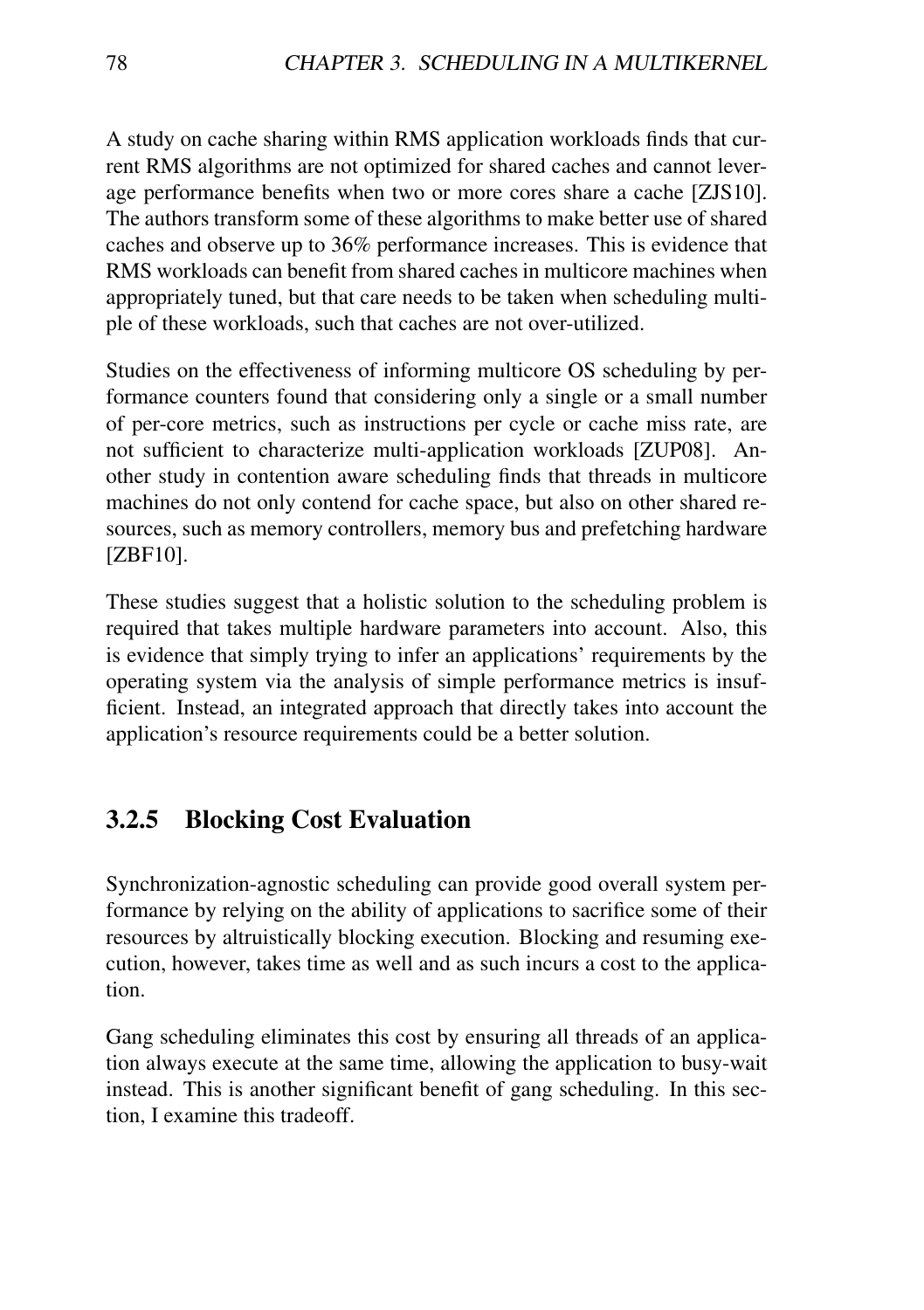The measurement of blocking overhead includes managing the kernel queues of blocked threads to block and unblock, which involves system calls on Linux, and the context switch to and back from another runnable application (in another address space), but does not include any time spent waiting while blocked.

The measurement of the cost for busy-waiting is the cost of one wait iteration used to acquire a contended spinlock. This includes the cost to read and modify the memory containing the spinlock, which usually involves fetching a cache line from another core that previously held the lock.

I developed two separate benchmarks, one to measure the cost of blocking, the other to measure busy-waiting. For busy-waiting, I pin two threads to two distinct cores on the same die. Both try to acquire the same spinlock in a tight loop. Whenever the lock is acquired, it is released immediately. On one thread, I measure the time taken to acquire the lock by reading the CPU's time-stamp counter once before trying to acquire the lock and, upon successful lock acquisition, once after. I ignore the cases where the lock could not be acquired.

To measure the overhead of blocking, I employ two processes that synchronize via a Linux futex, which is the only reliable mechanism to block a thread on that OS.

For both experiments, I determine the average time over 10,000 individual measurements. On the Linux system, the cost to block is approximately 7.37 microseconds, whereas busy-waiting requires only 40 nanoseconds on average. Blocking thus incurs a substantial additional cost, two orders of magnitude higher than that of busy-waiting.

I thus conclude that gang scheduling can provide performance benefits in current systems, by allowing applications to busy-wait instead of block.

## 3.3 Example Workloads

In this section, I give two examples of current workloads that do benefit from gang scheduling, virtual machine monitors and parallel garbage collection.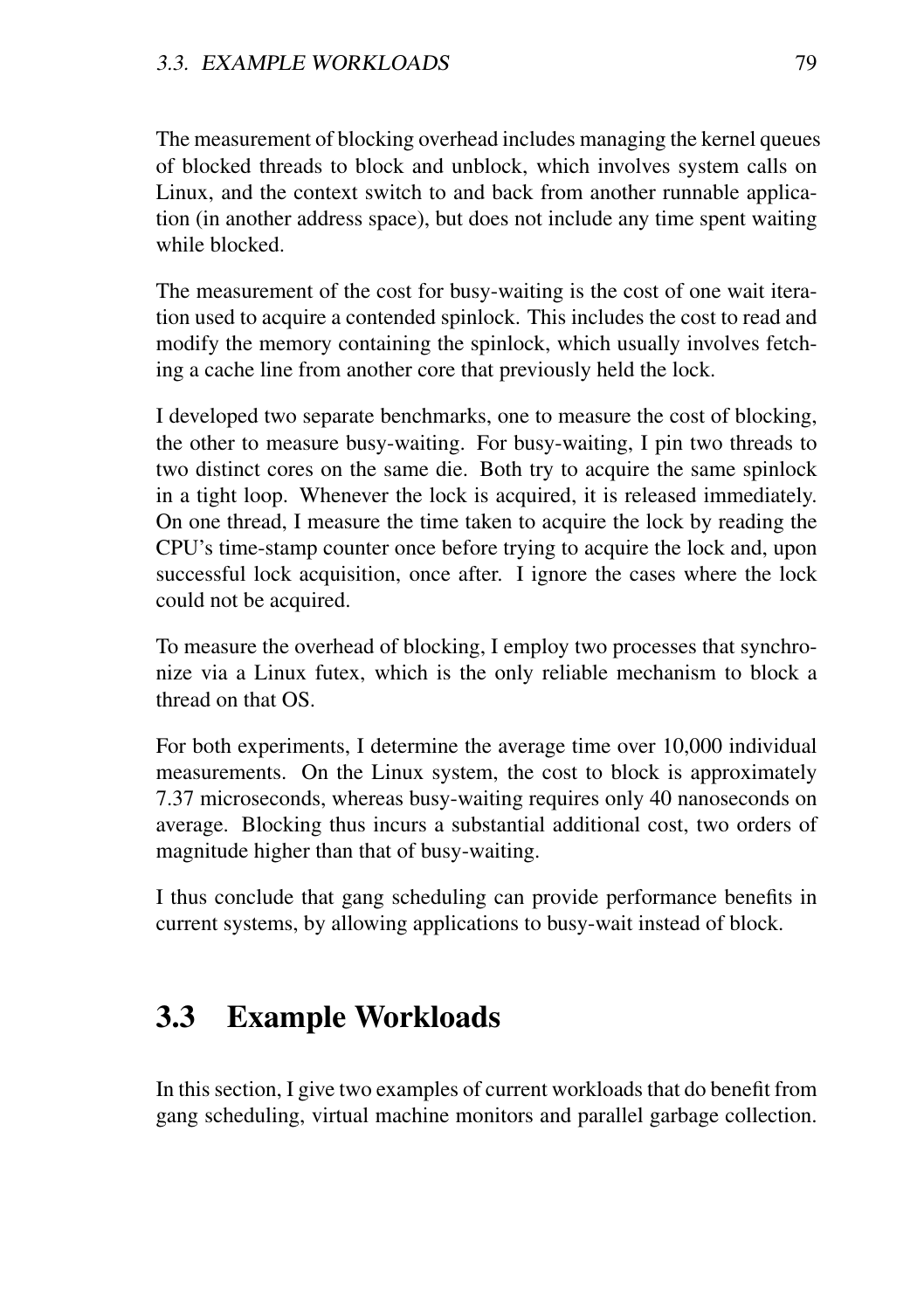Finally, I argue why future workloads might greatly extend this set and give an example such workload.

## 3.3.1 Virtual Machine Monitors

The first example scenario is brought about by virtualization. Virtualization is pervasive today through the wide dispersal of cloud computing platforms that offer compute infrastructure as a service and use virtualization for server consolidation through virtual machine monitors, such as Xen  $[BDF^+03]$ . Typical virtual machine monitors today offer multiple processors to guest operating systems in order to allow them to make use of parallelism and concurrency.

When para-virtualization [WSG02] is not employed, operating systems employ spin-waiting techniques to synchronize cores. While spin-waiting, a synchronizing core is never relinquished to a higher-level executive, such as a hypervisor. This is a reasonable technique when the OS is running on the bare metal and those cores synchronized with are always executing at the same time, leading to fast hand-over of the synchronization primitive to the waiting core.

On the other hand, spin-waiting techniques can slow down an entire system if virtualization is employed: This happens in those cases where the synchronization peer is currently not scheduled and results in spin-waiting for a potentially long time, using up CPU cycles that could otherwise have been spent by another guest operating system running on the same core. Some commodity operating systems even require that all cores are executing at the same time and periodically check for this condition.

Gang scheduling ensures that synchronization peers are always executing at the same time and thus avoids wasted cycles through spin-waiting. For this reason, some virtual machine monitors employ gang scheduling for performance and correctness reasons [GTHR99, WCS06].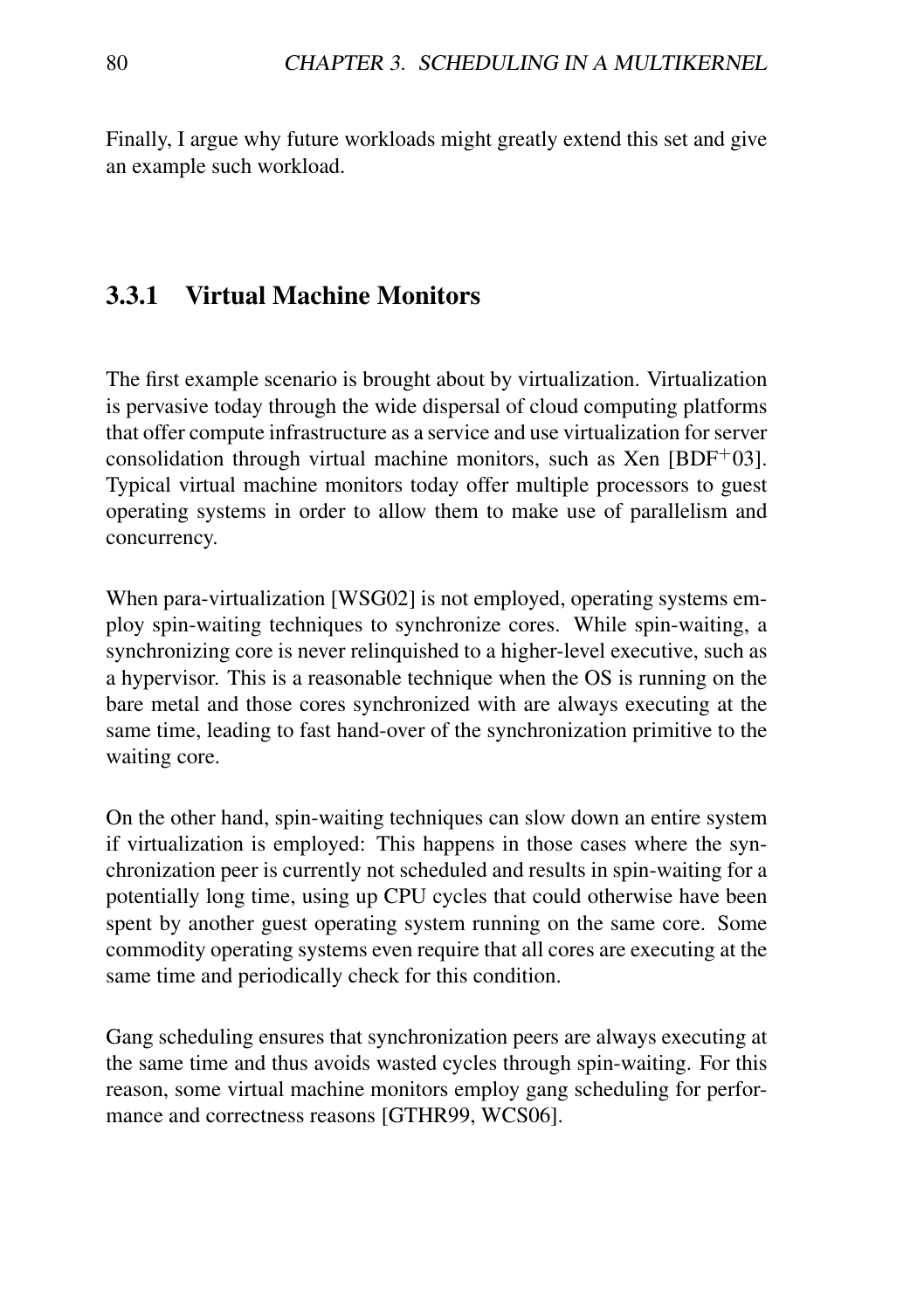## 3.3.2 Parallel Garbage Collection

A second example scenario involves parallel garbage collection in modern programming language runtimes. These garbage collectors are typically implemented in a "stop the world" fashion, where a synchronization barrier is executed at the end of a computation phase, before garbage collection can commence. Another barrier is executed when garbage collection is finished to start the next phase of computation.

Parallel run-times typically employ spin-then-block synchronization primitives to implement barriers that spin for a limited amount of time in order to speed up short synchronization wait times and then relinquish the core to another running task by invoking a blocking system call. While using spinthen-block synchronization typically works well with best-effort scheduling, such as employed by the Linux operating system, it will still incur application slowdown if invoked often enough, due to the overhead of a blocking system call [PBAR11], as we have seen in Section 3.2.5.

The frequency of garbage collection depends on memory pressure and the aggressiveness of the garbage collector. Under memory pressure, collection occurs at a frequency close to or shorter than the time slice length of the scheduler. In this case, barrier synchronization will slow down the program under garbage collection if other threads are running concurrently. Gang scheduling can avoid this slow-down by making sure all threads execute concurrently.

## 3.3.3 Potential Future Workloads

These scenarios are important, but also uncommon, explaining the lack of gang scheduling support in today's general-purpose operating systems. In particular, workloads that combine multiple parallel applications using finegrain synchronization are especially rare.

However, looking forward, emerging computationally-intensive and potentially interactive "recognition, mining, and synthesis" (RMS) workloads are widely anticipated [SATG<sup>+</sup>07, ABC<sup>+</sup>06, BKSL08]. These workloads are attractive to run in an interactive setting. Parallelization allows their use on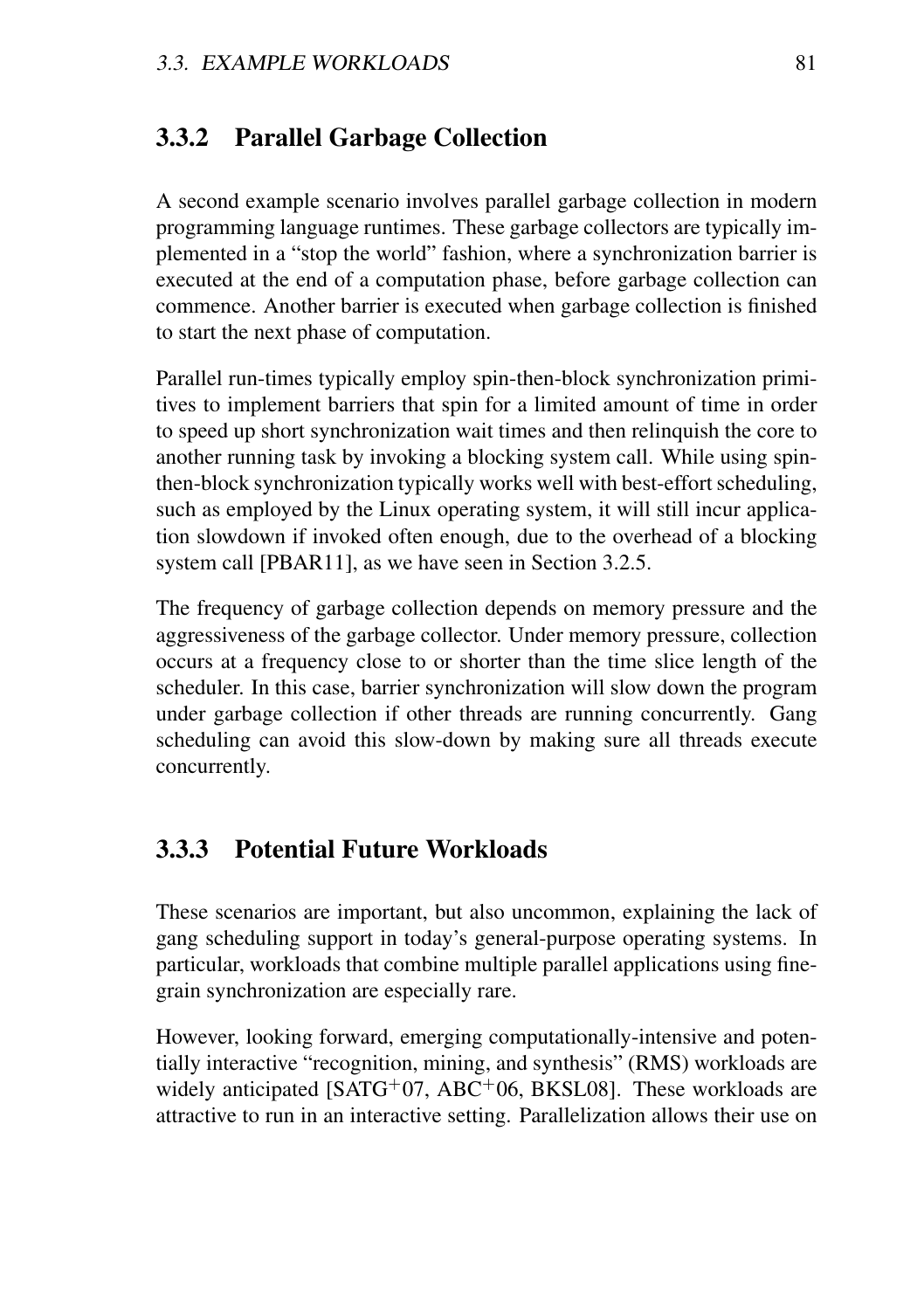ever broader sets of data, while keeping run-time within the attention span of the user.

As an example of a potentially important future workload, I investigate applications employing data stream clustering algorithms. Data stream clustering is considered an important aspect of future RMS workloads, and a version of such an algorithm is included in the PARSEC benchmarking suite [BKSL08], which is designed to be representative of next-generation applications for multicore computers. In particular, I consider an interactive network monitoring application that employs data stream clustering to analyze incoming TCP streams, looking for packets clustered around a specific attribute suggesting an attack. I argue that such workloads will become increasingly important and useful.

Such an interactive application will use a small workload size, which it will try to process quickly using the parallel clustering algorithm to update an interactive display of attack patterns. This leads to more fine-grained synchronization. I confirmed this experimentally on the  $4\times4$ -core AMD machine: When run for 3 seconds on a small workload (specifically, the "simlarge" dataset) using 16 threads, the benchmark executes 16,200 barriers with an average processing time of 403 microseconds, and average barrier wait time of 88 microseconds. In this case, synchronization occurs frequently enough to benefit from gang scheduling.

The stream clustering algorithm uses mainly barriers to synchronize. Less than 1% of all synchronization is carried out using locks and condition variables. A good barrier implementation is key to performance in this case. I use a preemption-safe, fixed-time spin-block competitive barrier [KWS97]. While it is suggested to ignore competitive spinning and always block on a barrier synchronization primitive when there is no information about other runnable processes—a feasible technique under synchronization-oblivious schedulers, such as in Linux—it obviates all benefits of gang scheduling. This is why gang scheduled systems typically pick a value that is somewhat larger than the expected average thread arrival time at a barrier. For example, in flexible co-scheduling [FFPF05] a spin time of 120 microseconds is chosen. Scheduler-conscious barrier implementations could potentially further improve performance, but are outside the scope of this dissertation.

I fine-tuned the implementation to use a spin time of 50 microseconds,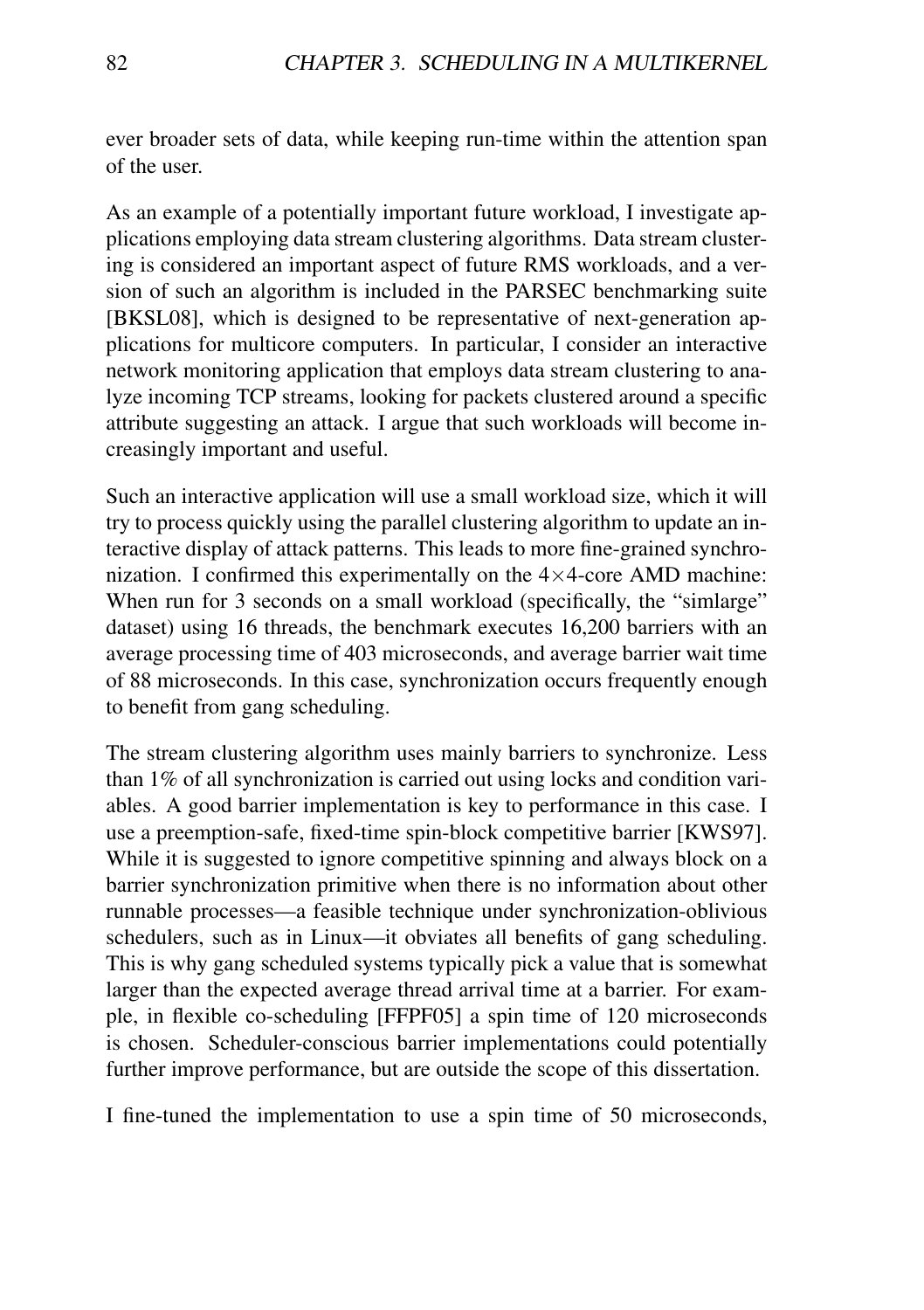which is enough for 16 threads to pass the barrier without having to block on an otherwise idle system at equal barrier arrival times.

To show application performance achieved under gang scheduling, I developed a simple gang scheduler for Linux. This runs as a user-space application in the real-time scheduling priority class, ensuring that it is always scheduled when runnable. It raises gang dispatched processes into the realtime class and lowers de-scheduled processes into the time-sharing class in a round-robin manner. Between dispatches, it sleeps for 15 milliseconds, the effective time slice duration, which I determined to be equal to the average Linux time slice duration. When threads block, the Linux scheduler will pick a process from the time-sharing class—including threads of another gang—to fill the time until the thread becomes runnable again. This approach is similar to cluster gang scheduling solutions previously implemented for Linux [YJG03].

Application performance under this scheduler is below the achievable performance of a kernel-space gang scheduler due to the overhead of running in user-space and using system calls to control program execution, but suffices for comparisons with other scheduling strategies. I have measured the overhead of the gang scheduler indirectly as less than 1%, by measuring iterations of a tight loop composed of two identical processes executing once under Linux and once under gang scheduling.

I compare the response time of the parallel network monitoring application under the default Linux scheduling and under the gang scheduling regime under different rates of network packet burst. Burst in this case refers to the amount of packets arriving in quick succession on a stream. For the purpose of this benchmark, I simplify the metric and send a number of random TCP packets in multiples of 16,000 from a client machine via a Gigabit Ethernet connection to the  $4\times4$ -core AMD machine, using a separate port for each stream. I call this multiple the *burst factor*. Each TCP packet contains a random payload of size 64 bytes. The client packet generator will iterate in a round-robin fashion through the streams and send 16,000 packets for each TCP stream. This means that after 16,000 packets have been generated for the first stream, it will generate 16,000 packets for the next, and so on. These bursts, according to the burst factor, are sent out within a fixed interval of 10 seconds to give the packet processor on the  $4 \times 4$ -core AMD machine time to process the clusters.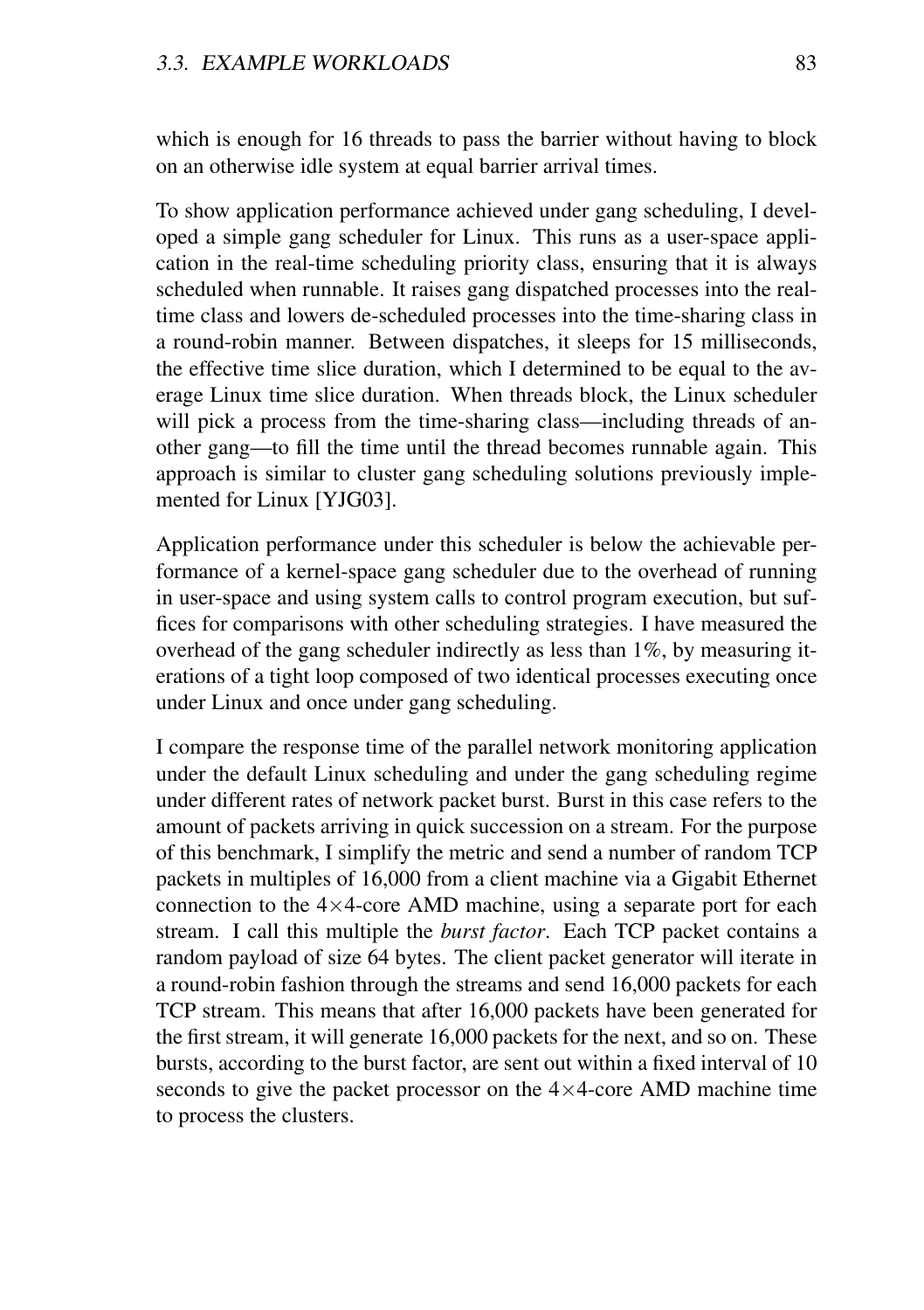

Figure 3.2: Parallel network monitoring under default Linux scheduling vs. gang scheduling and space partitioning over a total run-time of 50 seconds under different rates of packet burst. Error bars show min/max measured over 10 runs.

In this workload, for each of 4 TCP streams, cluster centers are updated every 16,000 packets using a parallel computation. 8 threads are used for each parallel computation, leading to a maximum of 32 threads under full load. When no parallel computation is being executed for a TCP stream, only one thread is being used to collect packets on the stream. When enough packets are collected, this thread will start the 8 other threads for the parallel computation and then wait for all of them to finish computing before continuing to collect packets.

I also compare against a static space partitioning of the workload over the cores of the machine, where only 4 cores can be provisioned for parallel cluster computation of each packet stream, filling up all 16 cores of the 4×4-core AMD machine.

The results of this application benchmark are presented in Figure 3.2. The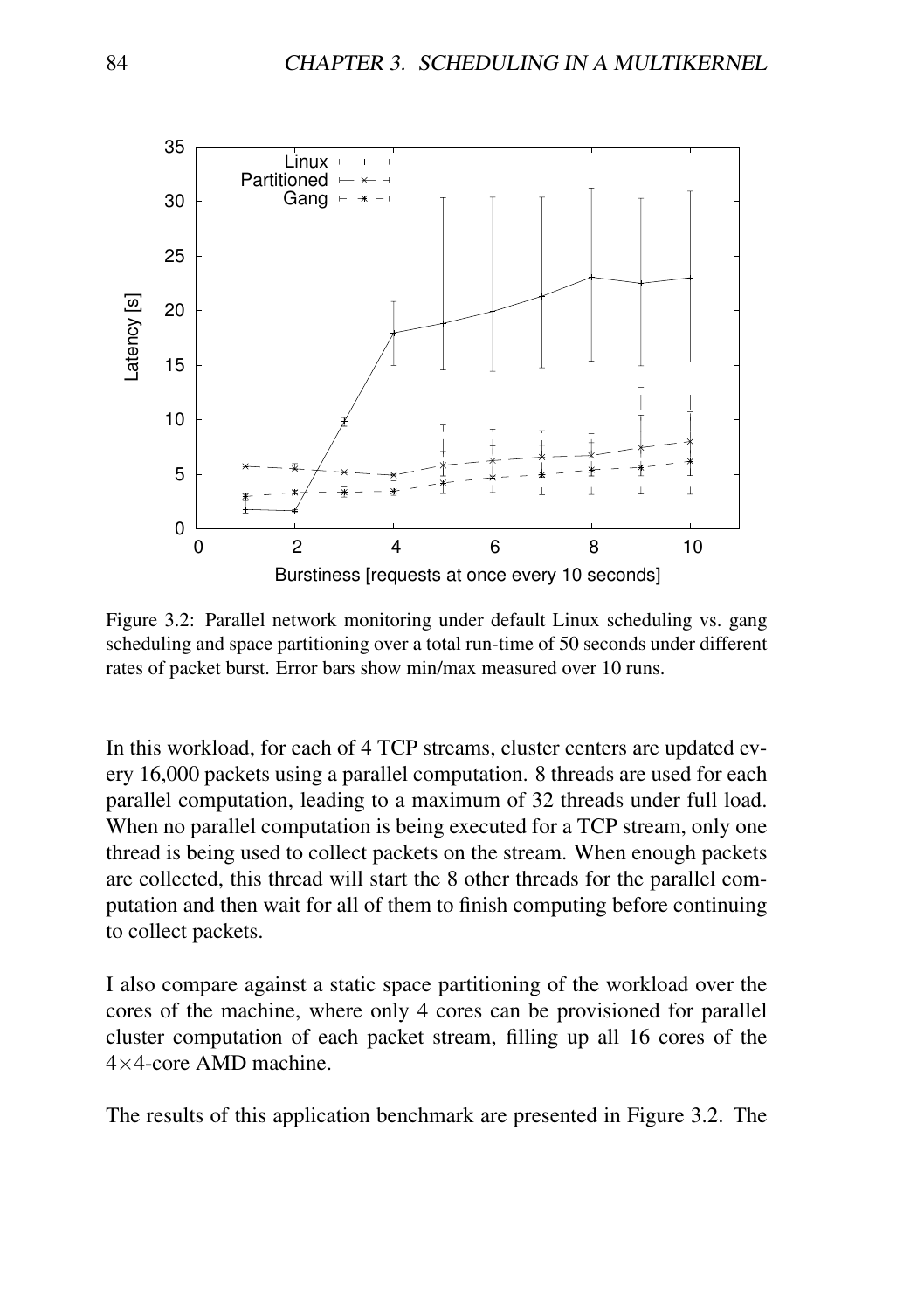graph shows the latency between the arrival of all 16,000 packets on a stream, and the update of the stream's clusters as the burstiness of requests increases. Gang scheduling allows the application to cope with increased burstiness, maintaining an average compute time of 5 seconds with a small variance. Performance under the Linux scheduler degrades as burstiness increases. Furthermore, variance in performance increases considerably. Gang scheduling also outperforms a static partitioning of the machine, because in order to handle the maximum burst rate, only 4 cores could be provisioned for each stream, which slows down the parallel computation of cluster centers.

We conclude that gang scheduling is an viable technique to enable parallel interactive applications with response times adequate of user attention spans. While static space partitioning of a machine might provide similar response times in some cases, it is not elastic enough to provide equivalent response times in bursty scenarios, as it exerts the problem of underutilization when partitions are not used as allocated.

## 3.4 Design Principles

In this section I present five scheduler design principles that are important for supporting the mix of interactive, parallel workloads we envision to find on a general-purpose multicore OS. While the principles are independent of particular scheduling algorithms, policies or performance metrics, and are applicable to any viable approach which aims at addressing all the layers of the scheduling stack, they were conceived to be implemented in the Barrelfish OS and thus also serve to achieve the design goals presented in Chapter 2.

#### 3.4.1 Time-multiplexing Cores is Still Needed

It is plausible that hardware resources will continue to be time-multiplexed, rather than using spatial partitioning on its own. There are three reasons for this: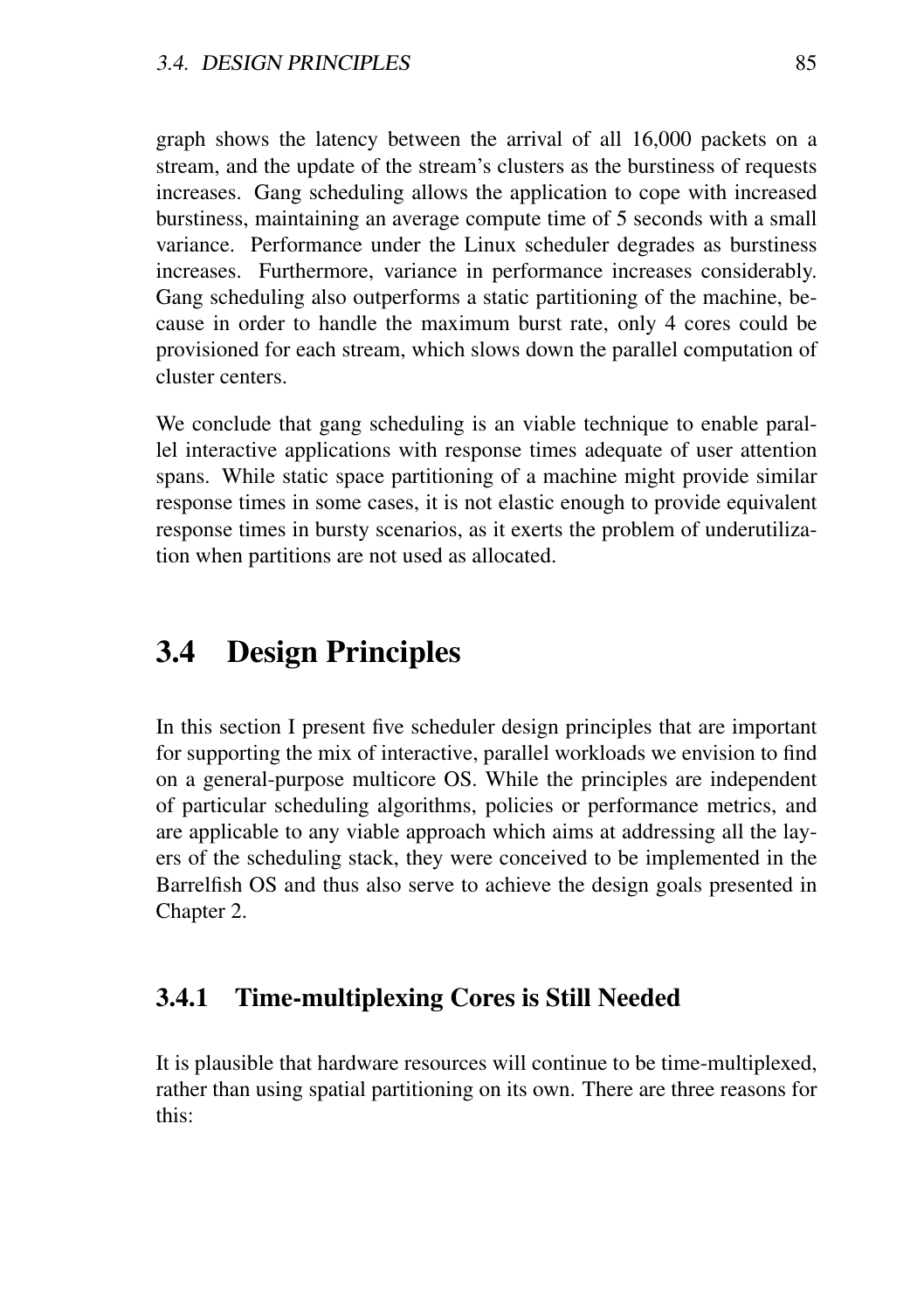First, unlike many HPC and server systems, machines will not be dedicated to individual applications. A desktop computer may run a parallel web browser alongside an application that uses a managed runtime system (such as the Java virtual machine). If parallel programming models are successful, then any of these applications could potentially exploit all of the resources of the machine.

Second, even if a machine contains a large number of cores in total, these may vary greatly in capabilities. Hill and Marty's analysis [HM08] suggests that future multicore architectures might consist of a small number of "big" cores that are useful to allow sequential phases of an application to execute as quickly as possible (and reduce the Amdahl's-law impact of these phases), while a large number of "small" cores can facilitate executing the parallel parts of a program. Access to the big cores will need to be time-multiplexed.

Third, the burstiness of interactive workloads means that the ability to use processing resources will vary according to the user's behavior. Time multiplexing gives a means of providing real-time quality of service to these applications without needlessly limiting system-wide utilization. For instance, an interactive application may use a set of cores in a short burst in response to each piece of user input (say, updating the world in a game), otherwise consuming only a fraction of that much CPU.

Just as in current commodity operating systems, the need to time-multiplex cores means that resource management cannot solely operate by partitioning the resources of a machine at the point when a new application starts. The scheduling regime should be sufficiently nimble to react to rapidly changing resource demands by applications. At the same time however, it must reconcile short-term demands, such as by interactive applications, with coarser-grained requirements, for example a virtual machine monitor needing to gang-schedule the virtual CPUs of a multicore VM. This principle thus serves to achieve the goal of being able to support interactive applications, while being able to respond within short, interactive attention spans.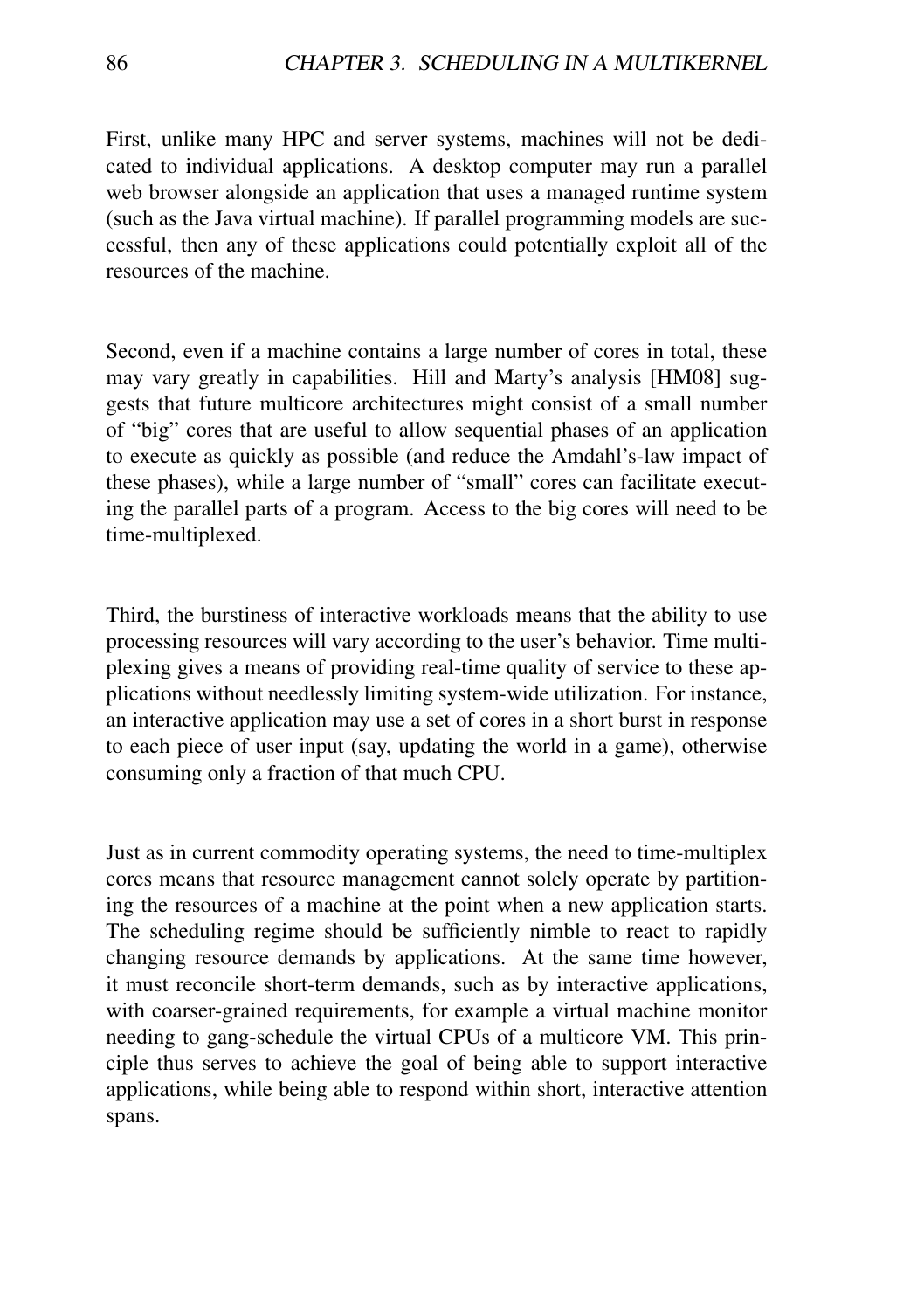#### 3.4.2 Schedule at Multiple Timescales

The Multikernel model calls for designs that eschew globally-shared data in favor of decentralized communication. Due to the distributed nature of the system, scheduling in Barrelfish should involve a combination of techniques at different time granularities, much as in grid and cluster scheduling [RLS98]. I argue that scheduling will involve:

- *long-term* placement of applications onto cores, taking into account application requirements, system load, and hardware details – this is where global optimizations and task migration decisions occur;
- *medium-term* resource reallocation, in response to unpredictable application demands, subject to long-term limits;
- *short-term* per-core (or hardware thread) scheduling, including gangscheduled, real-time and best-effort tasks.

The mix of workloads and the need for interactivity in general-purpose systems means that, in contrast to prior work in HPC systems, gang scheduling will need to occur over timescales typical of interactive timeslices (on the order of milliseconds) to be able to respond to the user promptly. As a result, the overhead and synchronization accuracy of dispatching a gang of threads across decoupled cores becomes much more significant than in the past. Firstly, we would like to avoid costly synchronization mechanisms such as inter-processor interrupts. Secondly, because gangs will be dispatched more frequently and for shorter durations, any penalty from "wasted" overlap time in which some but not all threads in the gang are running will be multiplied, leading to wasted processing time for all cores in the gang.

#### 3.4.3 Reason Online About the Hardware

New processor and system architectures are appearing all the time [Int09]: portability as hardware evolves is as critical as portability across different processor architectures. Both OS and applications must be able to adapt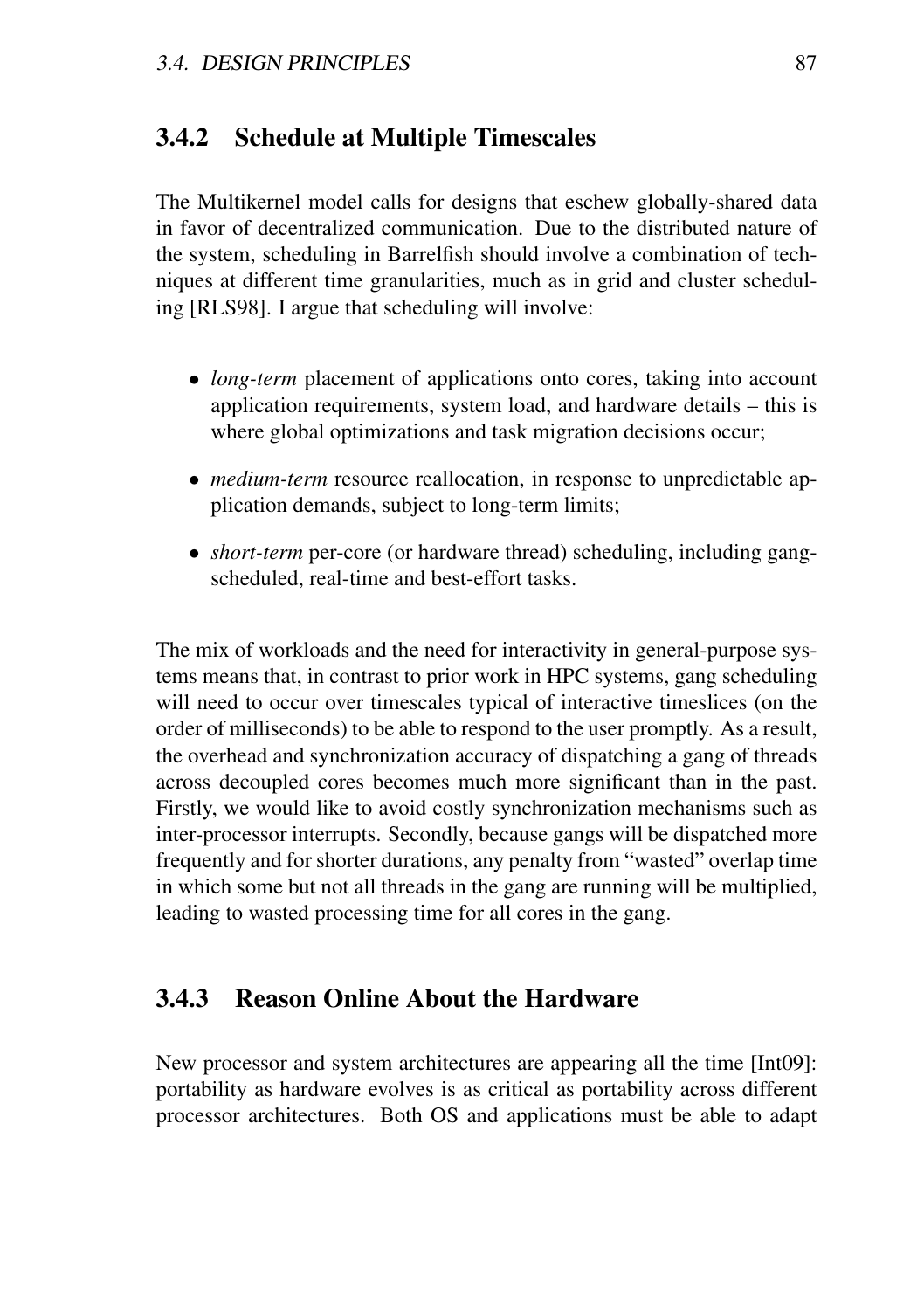well to diverse hardware environments. This requires reasoning about complex hardware, beyond what can be achieved by offline autotuners or careful platform-specific coding.

The performance of parallel software is closely tied to the structure of the hardware, and different hardware favors drastically different algorithms (for example, the performance of Dice and Shavit locks [DS09] depends critically on a shared cache and the placement of threads on distinct cores, as opposed to other options [HSS05, SS01]). However, the appropriate choice at runtime is hard to encode in a program.

Adapting scheduling policies to diverse hardware, whether across applications or among threads in a single program, requires

- 1. extensive, detailed information about the hardware in a usable form, and
- 2. a means to reason about it online in the scheduler, when system utilization changes. For example, whenever applications are started or stopped.

Limited versions of such functionality exist, e.g. the proc and sys file systems on Linux, and the CPUID instruction on x86 processors. However, these APIs are complex and specific to particular hardware and OS components, making it non-portable to process their contents. Although performance models such as Roofline [WWP09] and LogP [CKP<sup>+</sup>93] help by capturing some performance characteristics of available hardware, we would like to explicitly address the broader problem.

## 3.4.4 Reason Online About Each Application

In addition to the need for applications to exploit the structure of the hardware on which they are running, the OS should exploit knowledge of the structure of the applications which it is scheduling. For example, gang scheduling can eliminate the problems shown in Section 3.1.2 by avoiding preemption of synchronized threads. However, simple gang scheduling of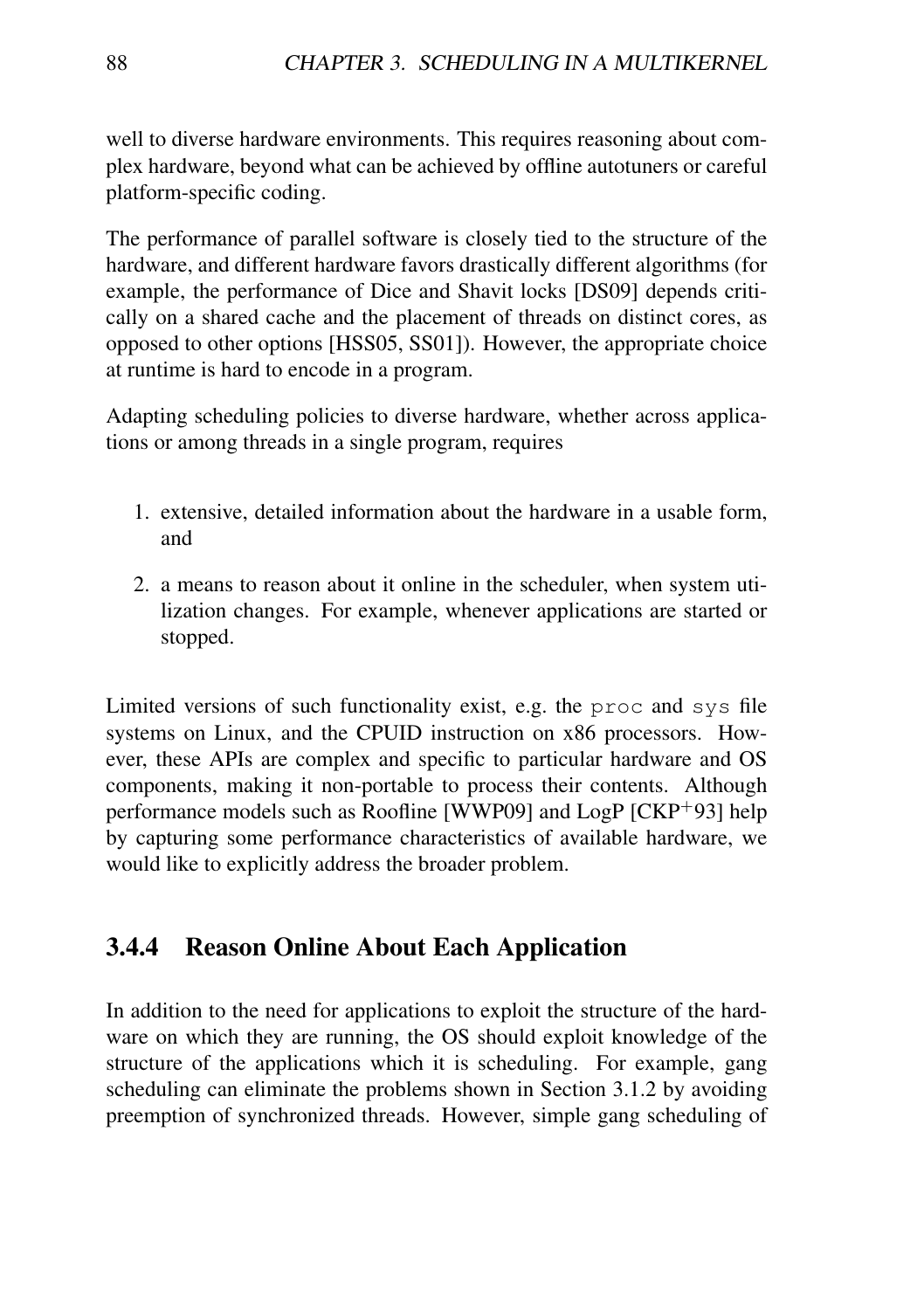all threads within applications is overly restrictive. For instance, OpenMP typically only benefits from gang scheduling threads within each team. Similarly, threads performing unrelated operations would favor throughput (allocation of as much time to all threads as possible) over contemporaneous execution. Finally, a single application may consist of different phases of computation, with changing scheduling and resource requirements over its lifetime. The optimal allocation of processor cores and memory regions thus changes over time.

An application should expose as much information about its current and future resource requirements as possible to allow the OS to effectively allocate resources. This especially concerns information about the possible phases of parallel execution they might go through and the resources they project to require within each phase. For example, MapReduce applications follow fixed data-flow phases with different resource requirements and can project these requirements to some degree of accuracy at program start  $[ZKJ^+08]$ . It is also possible to determine this information at compile-time for programming paradigms like OpenMP [WO09].

## 3.4.5 Applications and OS Must Communicate

The allocation of resources to applications requires re-negotiation while applications are running. This can occur when a new application starts, but also as its ability to use resources changes (in an extreme example, when a sequential application starts a parallel garbage collection phase), and in response to user input or changes in the underlying hardware (such as reducing the number of active cores to remain within a power budget).

Hints from the application to the OS can be used to improve overall scheduling efficiency, but should not adversely impact other applications, violating the OS scheduler's fairness conditions.

Efficient operation requires two-way information flow between applications and OS. First, applications should indicate their ability to use or relinquish resources. For instance, an OpenMP runtime would indicate if it could profitably expand the team of threads it is using, or if it could contract the team. Secondly, the OS should signal an application when new resources are allocated to it, and when existing resources are preempted. This allows the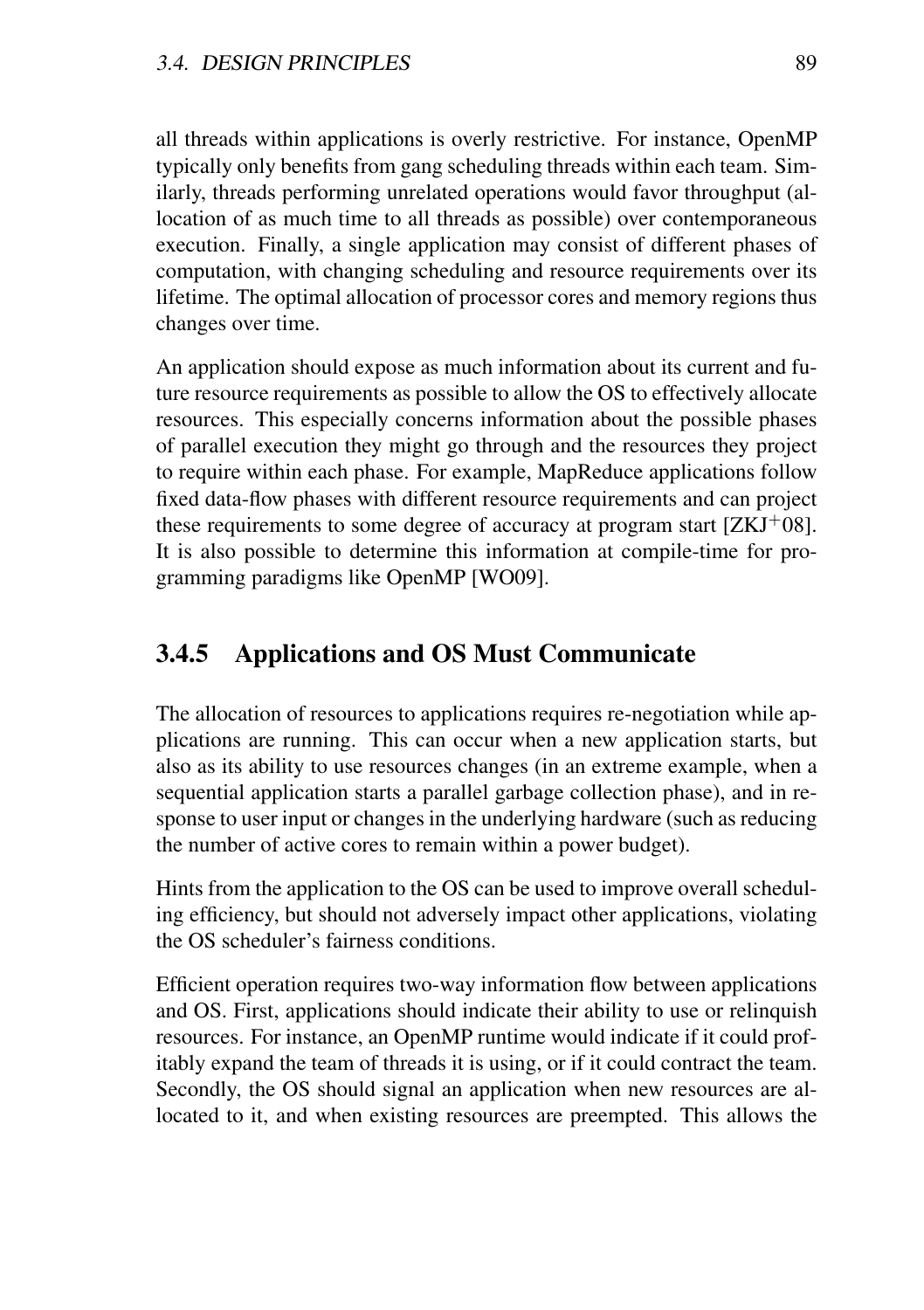application's runtime to respond appropriately; for instance, if the number of cores was reduced, then a work-stealing system would re-distribute work items from the work queue of the core being removed.

De-allocation is co-operative in the sense that an application receives a deallocation request and is expected to relinquish use of the resources in question. If this is not done promptly then the OS virtualizes the resource to preserve correctness at the expense of performance. For example, if an application is asked to reduce the size of a gang scheduled OpenMP team from 4 threads to 3, but does not respond, then it would find the team being multiplexed over 3 hardware threads rather than gang scheduled.

The need for communication between application and operating system has also been called for in the database community, where database management systems traditionally go to great lengths to second-guess and replace OS functionality, because they have more information about their workload requirements. This does not function well when other applications are executing concurrently in the system, and systems, like Cod [GSAR12], have been proposed to allow for more communication among databases and operating systems to alleviate this problem.

## 3.4.6 Summary

Due to the interactive environment and heterogeneous workload mix, generalpurpose multicore computing faces a different set of challenges from traditional parallel programming for HPC. To tackle these challenges, this dissertation advocates for a principled approach which considers all layers of the software stack. I have outlined a general set of such principles.

## 3.5 Scheduler Concepts

In this section, I present five scheduler concepts employed in Barrelfish:

1. Dispatcher groups,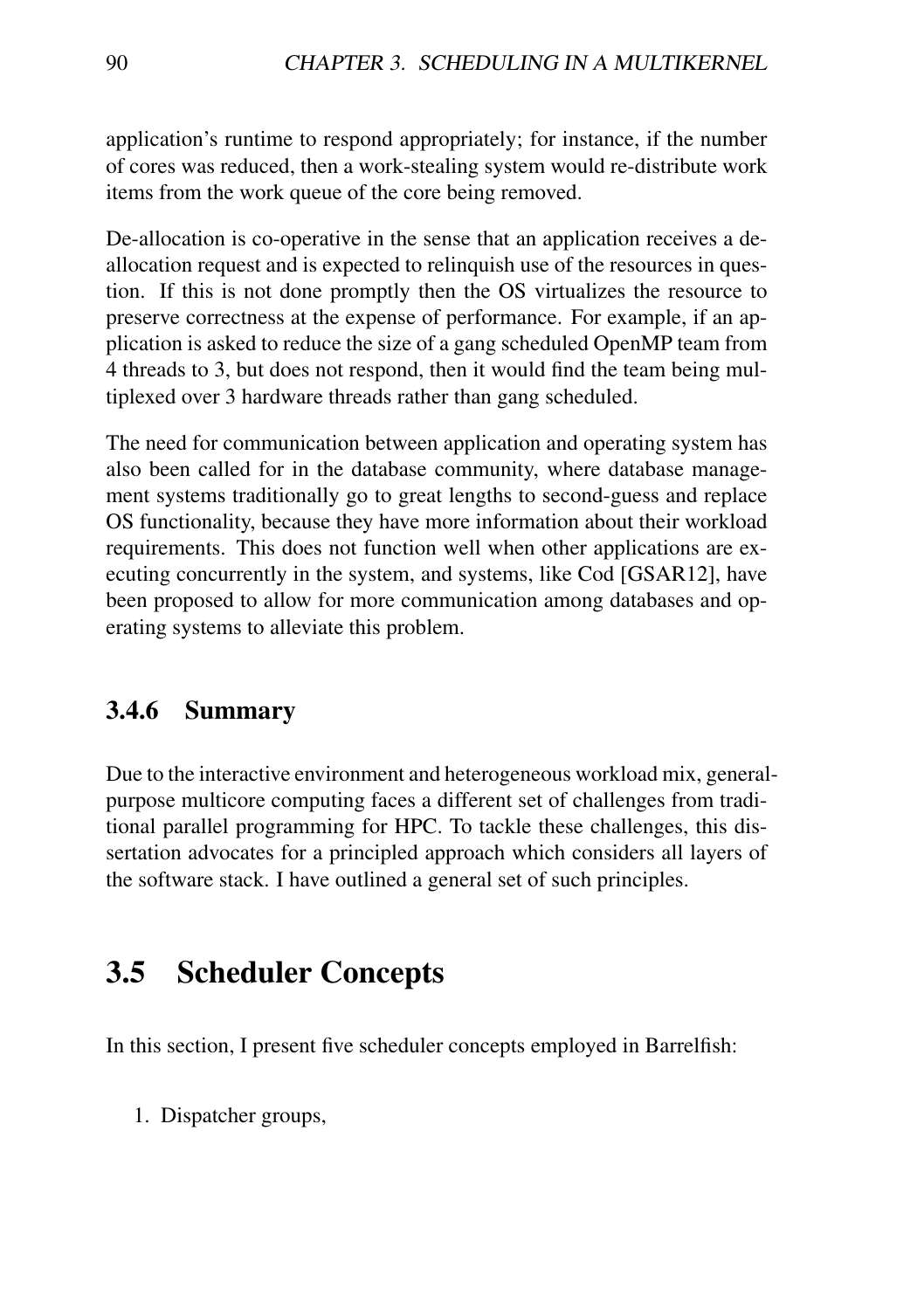- 2. scheduler activations,
- 3. deterministic per-core scheduling,
- 4. phase-locked scheduling, and
- 5. scheduler manifests.

Together these concepts realize the design goals presented in the previous section. Some of these concepts serve to realize spatial scheduling, such as scheduler manifests and dispatcher groups. Deterministic per-core scheduling serves to realize temporal scheduling. Scheduler activations are needed in support of both temporal and spatial scheduling. Finally, phase-locked scheduling serves to support spatio-temporal scheduling at fine-grained time slices.

## 3.5.1 Dispatcher Groups

Dispatchers implement a user-space mechanism to multiplex a time fraction of a single physical core among multiple threads of an application. The upcall mechanism is used to notify dispatchers of the start of a timeslice to facilitate user-level thread scheduling and dispatchers can communicate directly to block and unblock threads within an application. Parallel applications typically have many dispatchers, at least as many as physical cores have been allocated to the application and an application is able to control how its threads are scheduled on each core. To facilitate this process, dispatchers can form groups that jointly submit resource requests to the operating system.

For example, in the parallel network monitoring application shown in Section 3.3.3, we have a phase of synchronization-intensive parallel processing and thus can create a dispatcher group for all threads used to execute a new round of this phase and request threads to be gang scheduled across the group. Other threads that are active to collect network packets are running within a different dispatcher group.

Dispatcher groups extend the notion of RTIDs [RLA07] that were conceived in the McRT  $[SATG<sup>+</sup>07]$  parallel run-time system and aggregate requirements such as real-time, gang scheduling and load-balancing parameters.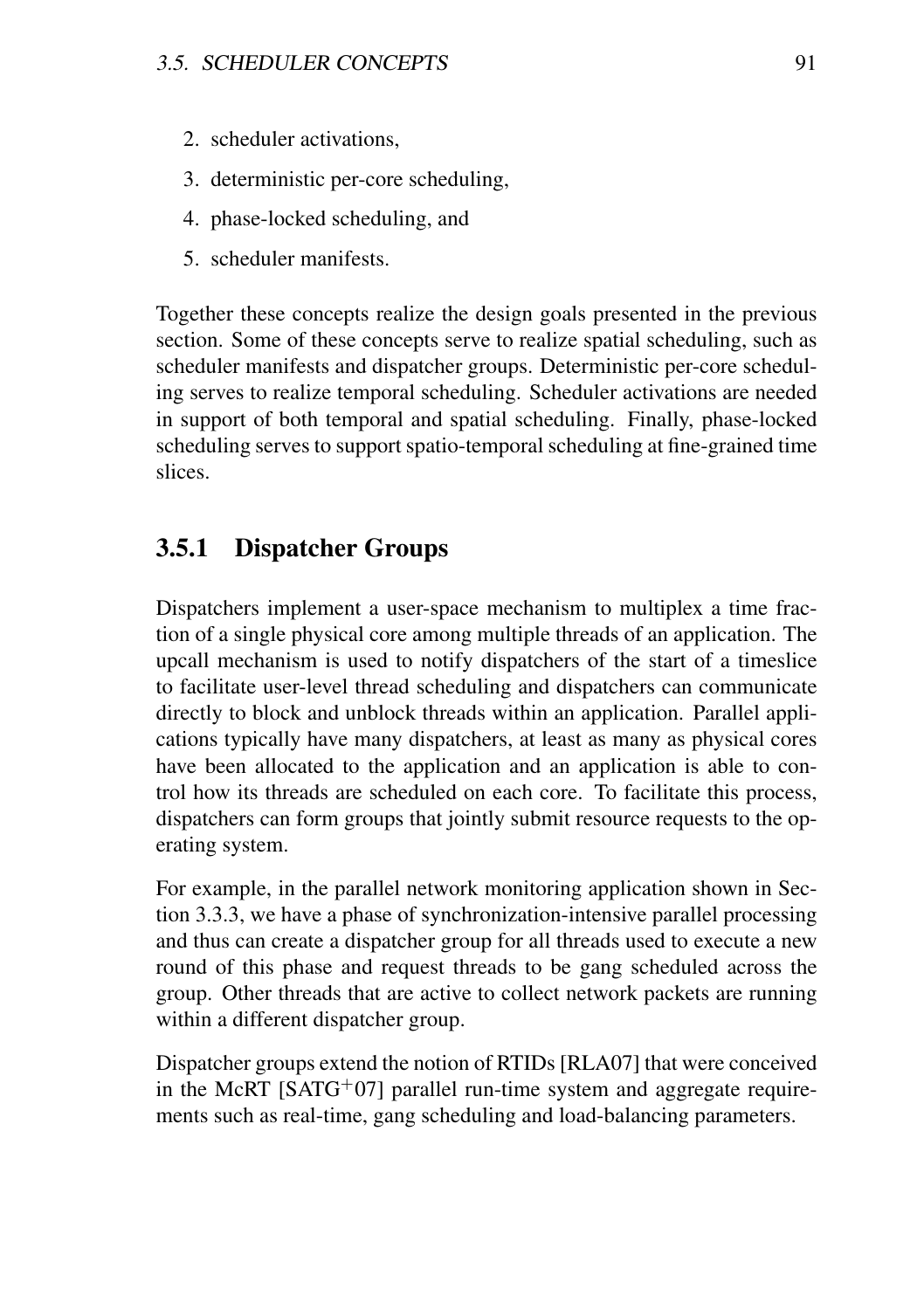Membership of dispatcher groups may vary dynamically with workload. For instance, a managed runtime using parallel stop-the-world garbage collection would merge *all* its dispatchers into one group during collection, and then divide them into several groups according to the application's work once garbage collection completes.

Dispatcher groups are an important concept to minimize communication overhead when conducting application execution phase changes and thus serve to aid in fast baseline scheduler response time and scalability.

#### 3.5.2 Scheduler Activations

Scheduler activations [ABLL91] are used to inform applications of changes to resource allocations made by the operating system scheduler and serve to achieve the goal of OS-application communication. Scheduler activations can readily be implemented using Barrelfish's schedule upcall mechanism, as described in Section 2.5. Historically, scheduler activations are employed to inform applications of resource allocation changes and several operating systems had a similar notification mechanism, such as Psyche [SLM<sup>+</sup>90].

Currently, a data structure in shared memory that is mapped read-only into application domains is employed. There is one such structure for each dispatcher of the domain. The structure is updated by the core-local CPU driver scheduler to show the current core allocation in terms of real-time scheduling parameters, such as scheduling period and allocated CPU time within that period. The application can make use of this information to determine how much service it receives on each core and decide to manage internal resources based on this information.

#### 3.5.3 Deterministic Per-core Scheduling

Deterministic per-core schedulers in the CPU drivers that schedule userspace dispatchers form the basis of the Barrelfish scheduling system. They are required to realize phase-locked scheduling and facilitate the specification of processor requirements within scheduler manifests, as described in the next sections.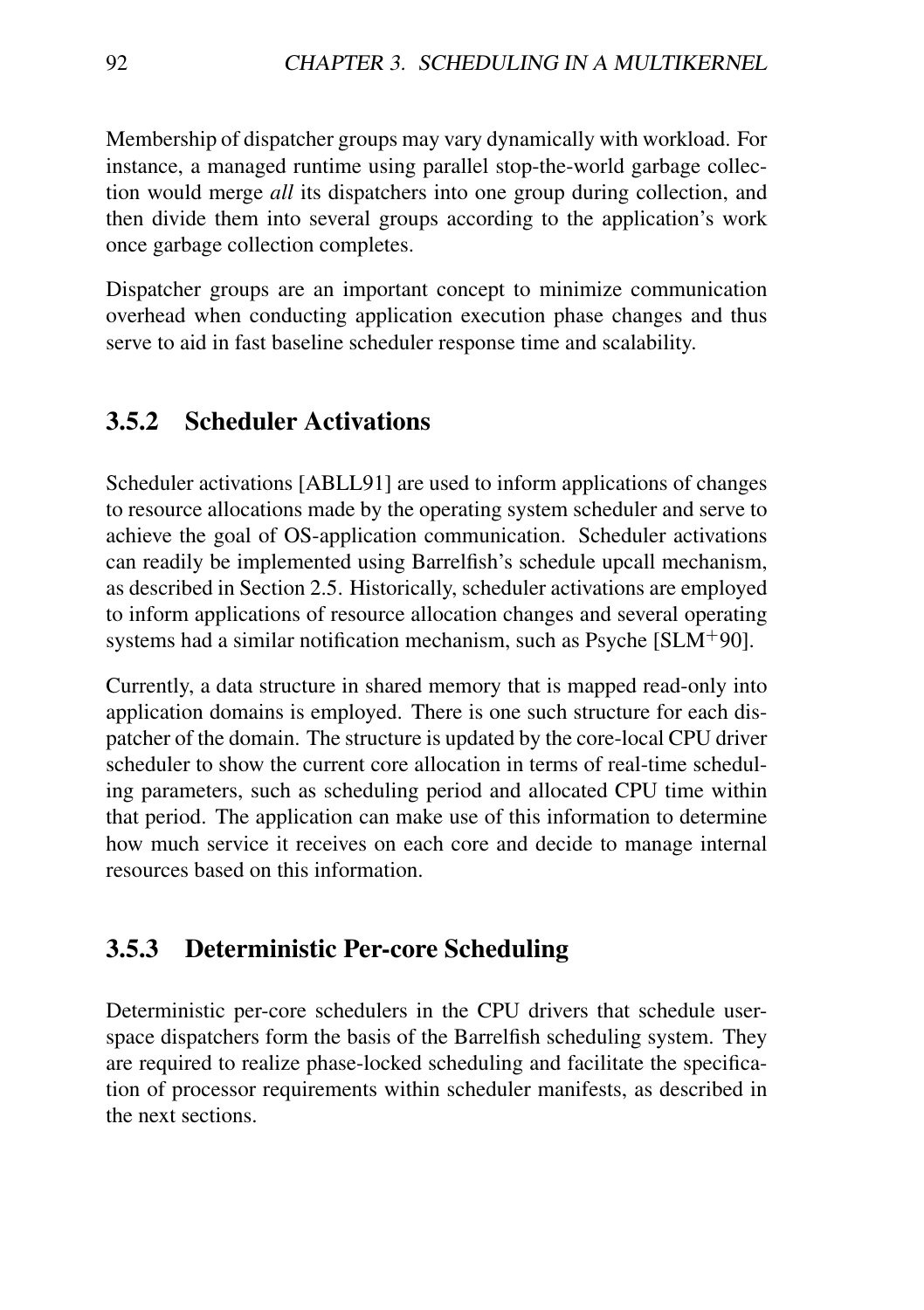A deterministic per-core scheduler ensures that, in the long run, a once defined schedule is being followed deterministically and can be predicted, even when outside events might change it. For example a deterministic scheduler can ensure that a thread is generally scheduled at a fixed rate and with a fixed execution time. This may happen along with deterministically scheduled threads on other cores. Real-time schedulers typically fulfill this requirement and we will use one such scheduler within Barrelfish.

The benefit of deterministic scheduling is that it can reduce inter-core communication overhead by allowing us to specify one longer term schedule for a core that we know it will follow without needing any further communication. This serves to achieve the goals of scalability and the support of efficiently time multiplexing cores.

#### 3.5.4 Phase-locked Scheduling

Phase-locked scheduling is a technique whereby we use the deterministic property of the per-core schedulers to achieve a coherent global schedule without steady inter-core communication requirements. With phase-locked scheduling, cores need to agree on a deterministic schedule only once, at the start of that schedule. It thus serves to achieve the goal of scheduler scalability.

For this to work, all cores need to see the same time. In addition, to support preemptive multi-tasking, all cores need to produce timer interrupts at the same time. Many systems include a system-wide global timer, but it might be too expensive to read when scheduling at fine time granularities. For example, reading the *real-time clock* (RTC) or the *programmable interval timer* (PIT) on the x86 architecture takes ten thousands of cycles. The *highprecision event timer* (HPET) improves read time, but is not ubiquitously available on x86 platforms. The x86 core-local *time-stamp counter* (TSC) is cheap to read (25 cycles were measured on the evaluation systems of this dissertation), but is not always synchronized among cores and can drift if cores go into lower power modes. These issues, for example, were the cause for numerous deadlock problems in the Linux kernel [New]. In addition, the TSC cannot be programmed to interrupt the processor, which is required for preemptive scheduling. Finally, global timers may not always be available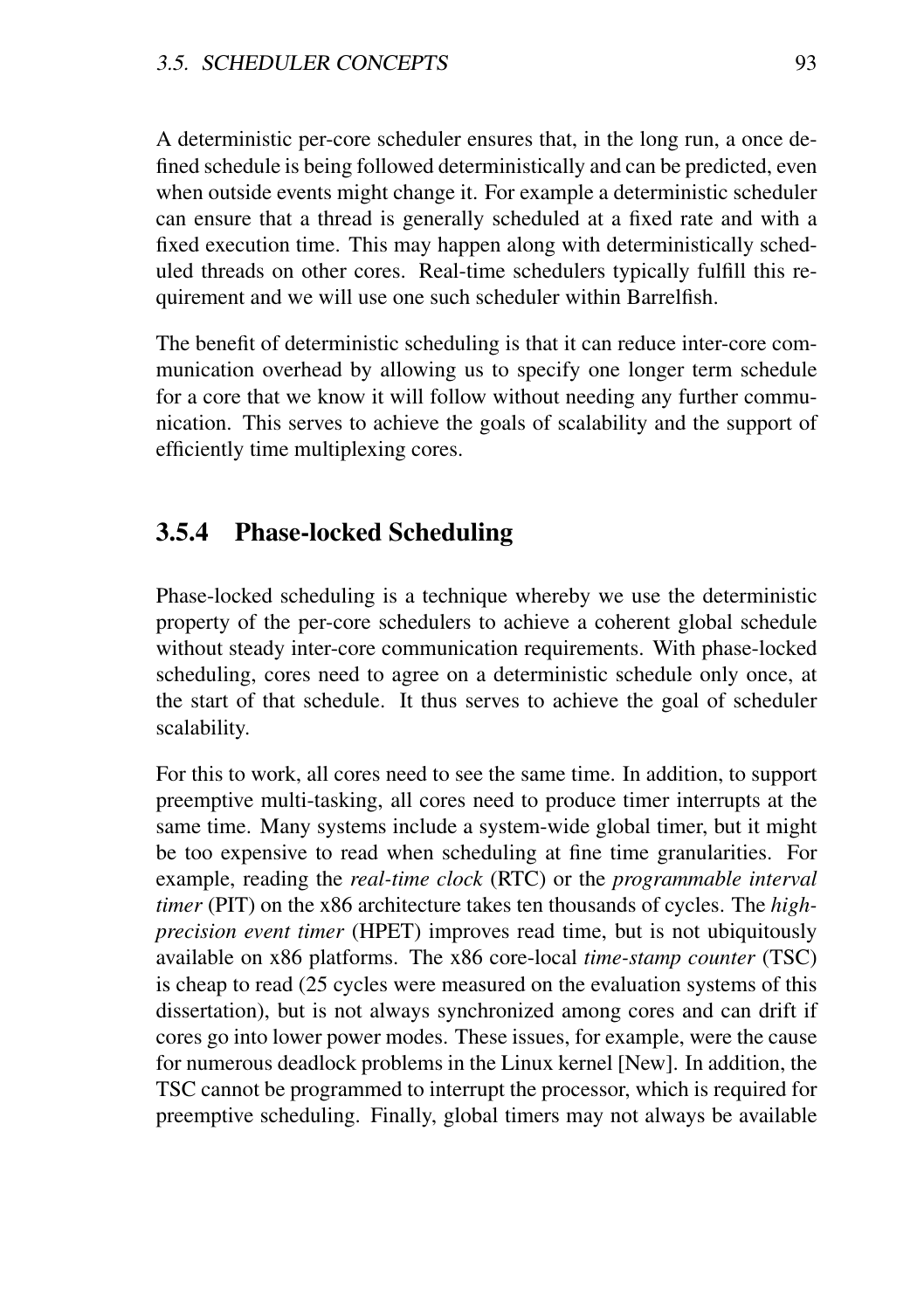in every system. For example, the SCC does not have such a timer. The core-local APIC timers remain as a source of interrupts. However, these are not synchronized.

We thus synchronize the scheduler timer sources of all cores involved in phase-locked scheduling and set up scheduling parameters, such that a coherent global schedule is achieved. Once a schedule has been agreed upon, no further inter-core communication is required, except for (infrequent) timer re-synchronization if scheduler timer sources experience drift. In the following subsection, I evaluate timer drift and synchronization overheads for the x86 architecture.

#### Timer Drift

Phase-locked scheduling critically relies on cores always reading identical timer values and getting timer interrupts at the same time. On the test platforms, cores have local timers that need to be synchronized. It is thus reasonable to ask whether these timers exert drift over time, in which case they would need to be periodically re-synchronized when they drift too far apart.

I ran experiments on the  $2\times2$ -core AMD and  $4\times4$ -core AMD systems to examine whether their core-local APIC timers experience drift over time. In the experiments, I synchronize the core-local APIC timers once, using the scheme presented in Section 3.6.3, set them into periodic mode with a divisor of 1, without interrupts, and then measure APIC timestamps every second on each core.

In this benchmark, cores are organized into a ring. Each timestamp measurement is initiated from a core designated at benchmark start to be the measurement coordinator, which signals a new measurement by flipping a shared bit on an individual cache line in memory, which the next core in the ring polls. Once the bit has changed, the next core will read its local APIC timer and then set another shared bit for the next core in the ring and so on. Each core stores each timestamp measurement individually in a private array in memory. Once the benchmark is stopped, each core will print out its timestamp values and they can be compared after the experiment, checking whether their difference grows over time.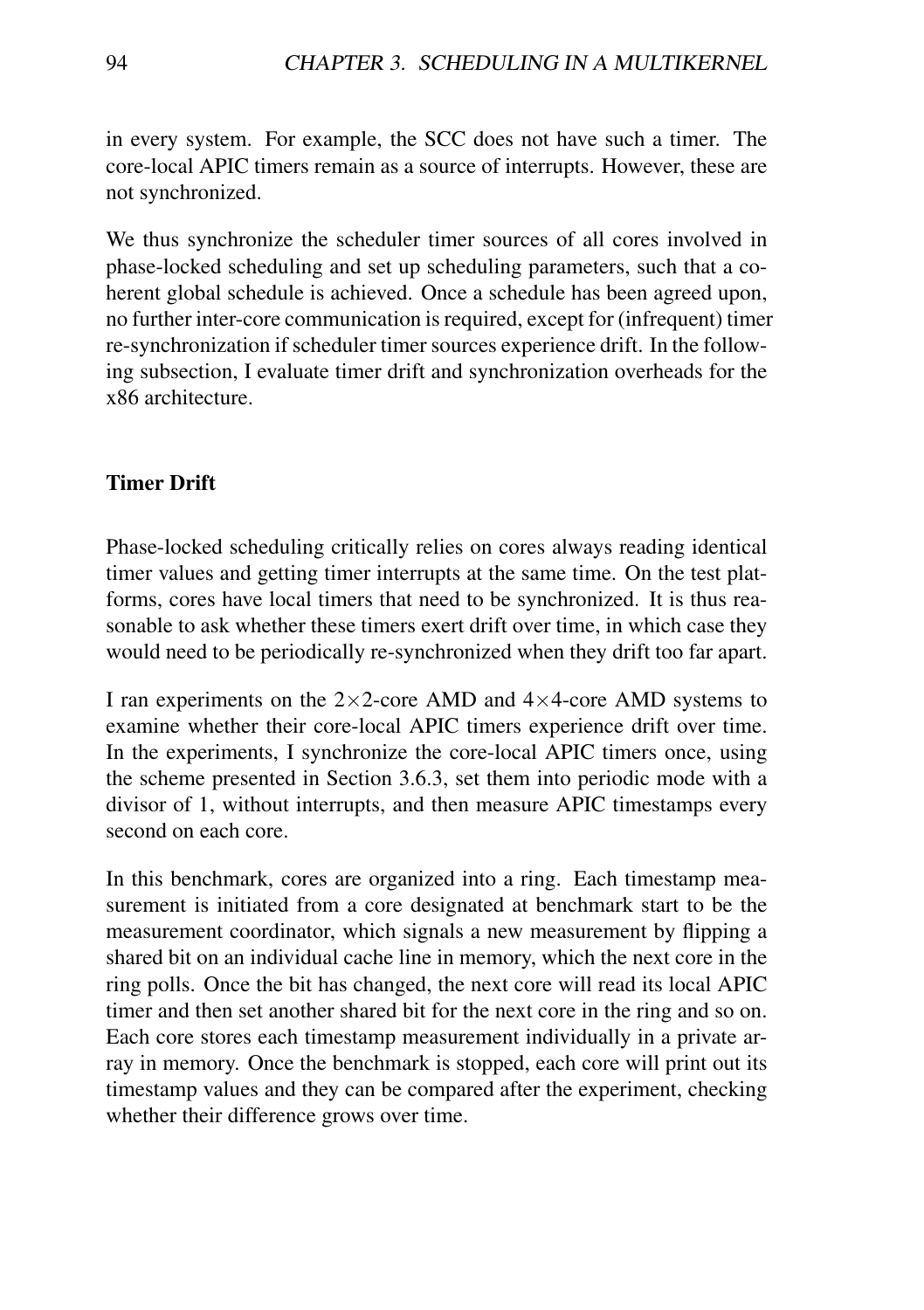#### 3.5. SCHEDULER CONCEPTS 95

Note that with this method, each core's reading naturally will have an offset of the previous core's reading due to the ring organization of read-outs. I have made sure that this difference is constant over time and can be removed when comparing timestamp values.

I conducted these experiments for a day on each machine and did not encounter an observable growth in difference among APIC timer values, signifying that timers do not drift within this time span. All timestamp values stayed within the baseline fluctuation of measured values and no trend of drift away from this baseline was observable.

If timers do drift over larger time spans, then they have to be re-synchronized periodically. The overhead for an APIC timer sync is currently on the order of several hundreds of milliseconds, a very low overhead if timers need to be synchronized less frequently than daily.

I conclude that, while a global, interrupt-generating timer that can be read with low overhead is required for scalable scheduling of parallel workloads on multicore machines, it is possible to simulate this global timer with low overhead by periodically synchronizing local timers, such as APIC timers, as long as they can be read with low overhead and generate interrupts. This is due to the fact that local timers do not (or, if at all, rarely) drift in a multicore system and the effort required to re-synchronize them is minimal if a global reference clock is available, even if it is expensive to read or does not generate interrupts.

#### Phase-locked Gang Scheduling

Phase-locked scheduling can be used to realize a variety of different parallel schedules without the need for constant communication among cores to synchronize the same. Here, I describe how phase-locked scheduling can be used to realize gang scheduling. I make use of the phase-locked scheduling capabilities of the Barrelfish scheduler architecture, as follows:

• I synchronize core-local clocks out-of-band of scheduling decisions that must occur with low latency,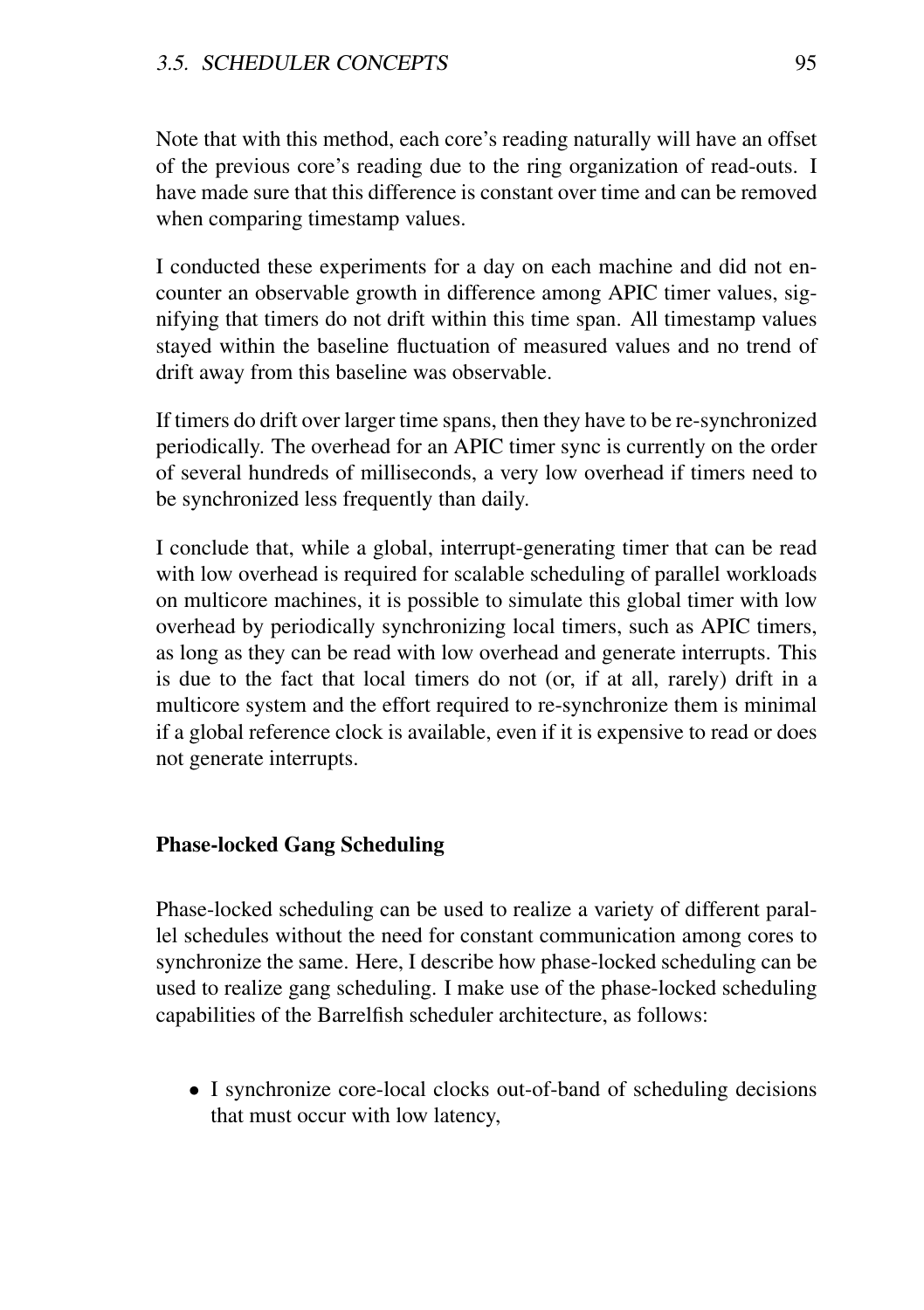

Figure 3.3: Two Aquarium traces of a phase change conducted by the BARRIER (red) application, once into best-effort scheduling and once into gang scheduling, while the CPU-Bound (blue) application that is not gang scheduled is executing concurrently. The x-axis shows time (cycles). The y-axis shows cores. Lines depict messages being sent and received among cores. Black diamonds depict the end of a timeslice.

- I coordinate core-local schedules only at times required by workload changes, and
- I deterministically and independently schedule processes locally on the cores.

This ensures that gangs are co-scheduled without the need for potentially expensive inter-core communication on every dispatch.

When the application switches into a dispatcher group configuration that employs fine-grain synchronization, the involved core-local schedulers communicate to conduct a scheduler requirement phase change to start gang scheduling the affected dispatcher groups.

To illustrate how phase-locked gang scheduling works and how it compares to synchronization-oblivious scheduling, I show an execution trace taken using the Aquarium trace visualization framework [Isa10] and shown in Figure 3.3. Fine-grain execution tracing is a feature in Barrelfish that is able to record system execution events with CPU cycle accuracy through all layers of the system stack (applications and operating system). Aquarium is a program that is able to visualize these traces, by displaying them on a graph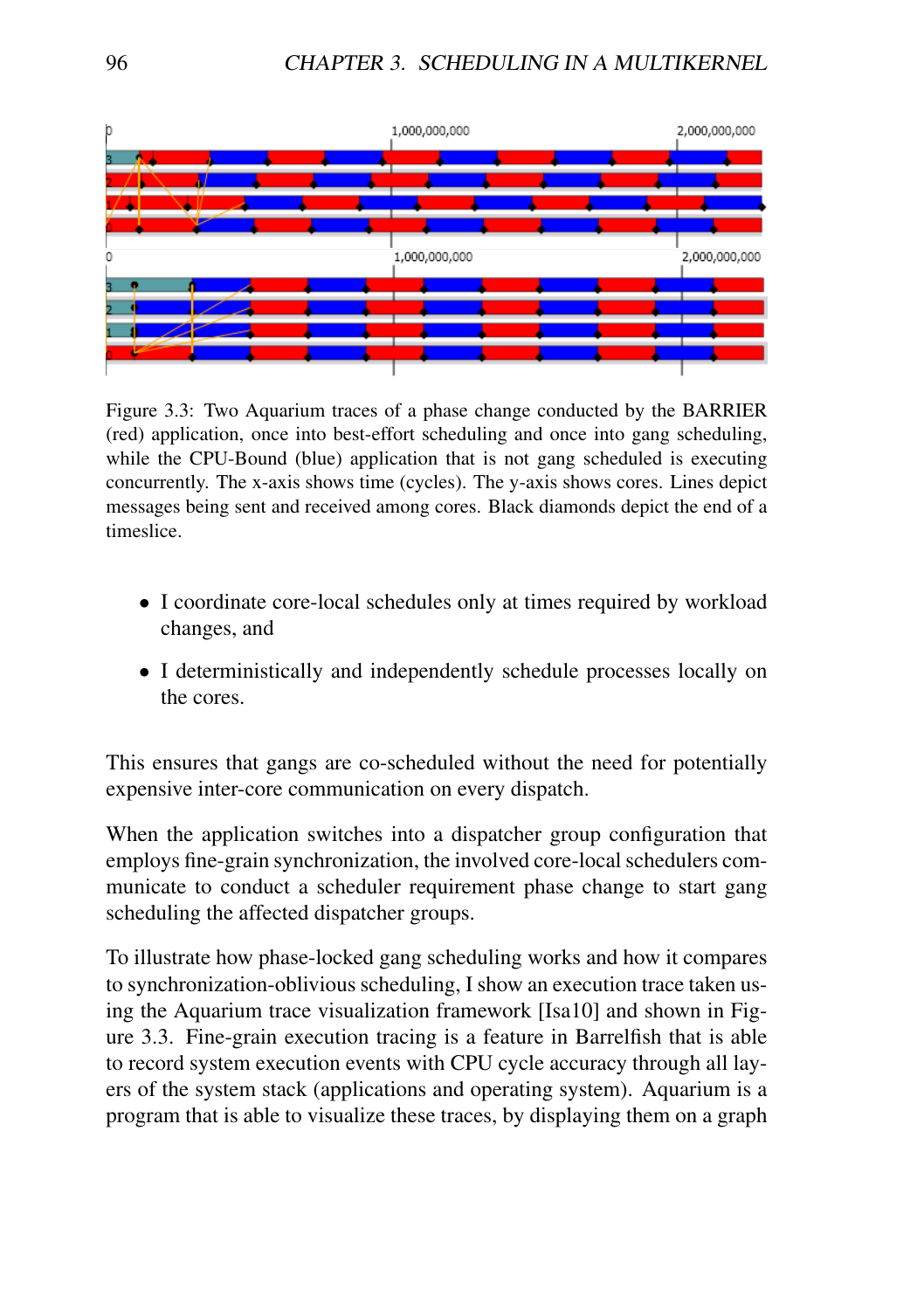that represents time on the x-axis and cores on the y-axis. Colored boxes in the graph represent the execution of a particular program (according to the color) at the point in the graph and lines represent messages being sent among cores. Finally, diamonds depict the end of a timeslice.

In this example, I use again the BARRIER and CPU-Bound applications described in Section 3.1.2. I show a phase change conducted by the BAR-RIER application (red), once into best-effort scheduling (upper trace) and once into gang scheduling (lower trace), while the CPU-Bound application (blue) that is not gang scheduled is executing concurrently. Both applications use 4 cores in this case and the phase change is conducted across all cores of the  $2\times2$ -core AMD machine, on which this trace was taken. The lines at the left-hand side of the graph show communication among schedulers to conduct the phase change on behalf of the requesting application.

The solid lines in the trace show inter-core communication. We can see that, after the phase change is conducted, no more communication is necessary and local APIC timers are synchronized. In a conventional implementation of gang scheduling (not shown in the Figure), communication would be required at the end of every timeslice (that is, at every row of diamonds in the figure).

#### 3.5.5 Scheduler Manifests

At startup, or during execution, Barrelfish applications may present a *scheduler manifest* to the scheduler to allow the OS to infer information about the applications' resource requirements. A scheduler manifest contains a specification of predicted long-term processor requirements over all cores, expressed as real-time scheduling parameters. In particular, worst-case execution time, scheduling period, deadline and task release time can be specified. This allows the expression of the placement of synchronization-intensive threads on gang scheduled cores. For example, in order to provide a phaselocked gang scheduling policy, we set up identical release time, deadline, worst case execution time and period of all cores involved in gang scheduling a particular process.

Release time is an absolute time value that designates when a particular task in the schedule is to be considered schedulable. If the current time is less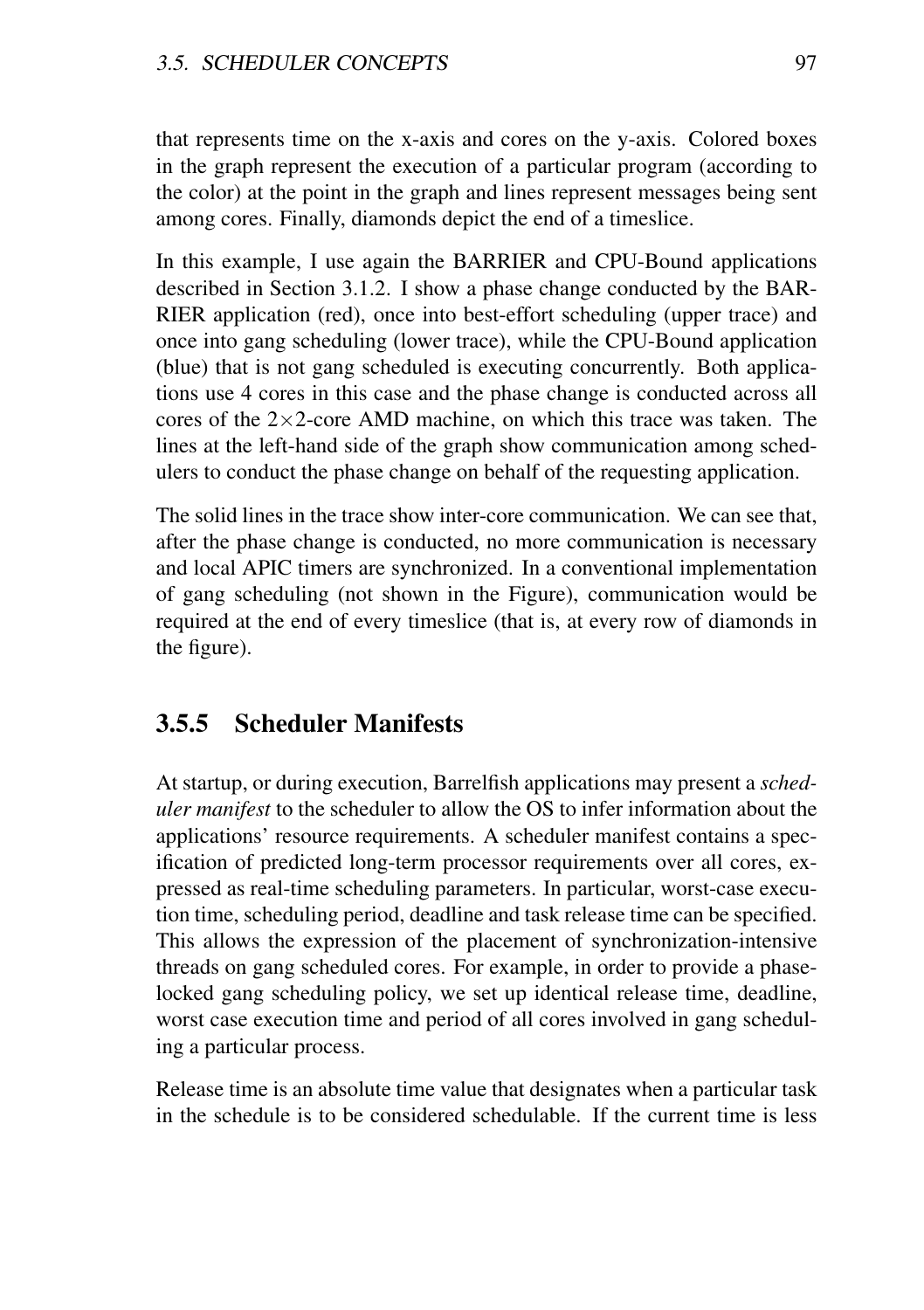than the release time, the scheduler will ignore the task. Release time allows us to submit tasks to the run-queue early and time precisely when they start being scheduled. This is a requirement for phase-locked scheduling, where it is important that all tasks start their period precisely at the same time.

Scheduler manifests are divided into a number of dispatcher groups, its member dispatchers, and resource requirement specifications divided into several *phases* of execution, which may have different resource requirements. Despite the name, phases do not have to be iterated in any fixed sequential order by applications. Instead, applications can switch between phase configurations at any time using a call to the scheduler API.

Phases are useful for applications that have different execution states and require different processor resources therein. For example, a web browser might use a best-effort thread to manage each web page it is displaying. Some of these web pages might display a video stream when clicked on, in which case they require guaranteed periodic service and can be put in a special real-time scheduling phase for this. Finally, a web page might start a script that uses a parallel algorithm and requires gang scheduling of all threads executing that algorithm. A phase can be allocated for this and the threads be put into that phase.

Figure 3.4 shows an example manifest with two phases: The first phase is a regular best-effort scheduling phase, useful for those threads of applications without special requirements. The second phase specifies deterministic scheduling at a period of 160 milliseconds, a timeslice length of 80 milliseconds (specified by identical worst-case execution time and deadline), and a release time of 480 milliseconds in the future from activation of the phase.

These parameters have to be picked by hand in the current version of the system. In particular, this means that a reasonable value for the release time has to be picked, such that all planners have executed the phase change until the future release time is reached, which is system dependent. In the future, the system should determine the release time automatically and spare the user from specifying this parameter. In order to do so, the planners need a fixed priority in the system to guarantee phase changes to be executed within a certain maximum time span, which should be the lower bound of the release time. We leave this issue for future work.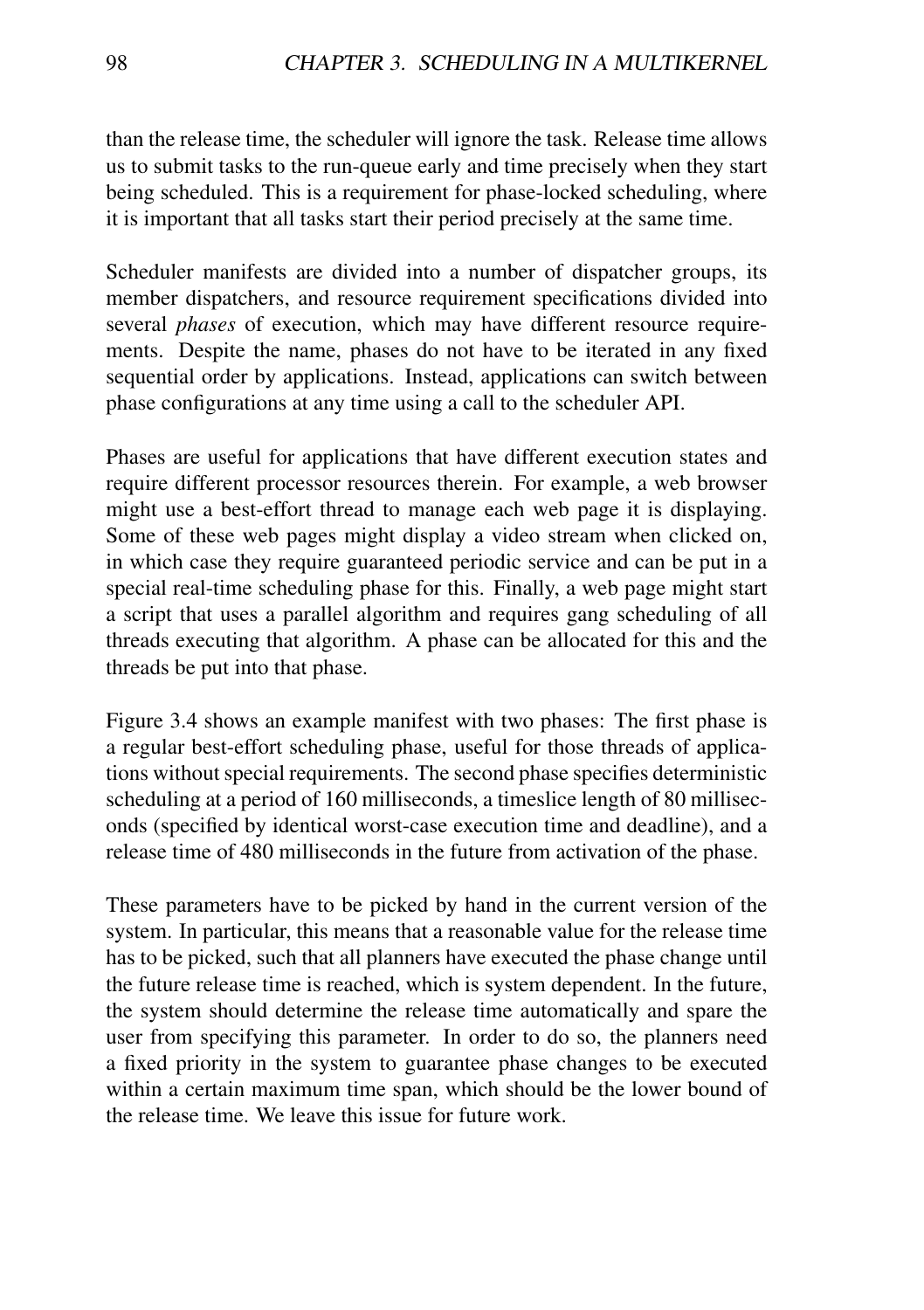```
# Best-effort phase with scheduling priority of 1
B 1
# Deterministic scheduling
# WCET period deadline release time
H 80 160 80 480
```
Figure 3.4: Example manifest specifying one single-threaded, best effort phase and one gang scheduled phase. A B specifies best-effort scheduling with the scheduling priority as parameter. An H specifies deterministic scheduling with worst-case execution time (WCET), period, deadline and release time as parameters, all specified in milliseconds, in that order. Hash characters introduce comments.

Applications will not receive more than best-effort resources if a scheduler manifest is not presented to the operating system. Currently, these manifests are written by application developers. However, I expect that much of the information in manifests could be inferred by compile-time analyses or provided by language runtimes instead, such that application developers would not need to be involved in their specification.

Scheduler manifests resemble similar manifests submitted by applications to grid computing systems or process manifests in the Helios operating system  $[NHM+09]$ . Some current commodity operating systems provide scheduler hints, which allow the application to impact OS scheduler policy and are thus related to scheduler manifests. For example, similar to a technique known as "preemption control" in the Solaris scheduler [Mau00], a Barrelfish dispatcher with a thread in a critical section may request to receive more slack in order to finish the section as quickly as possible.

Another alternative to scheduler manifests is embodied by the Poli-C system [And12], which presents a more dynamic way of negotiating resources, by allowing programs to request resources via program annotations that are submitted when reached in the execution. This has the benefit of more dynamism, but also the drawback of less time when calculating a new schedule for the system. I conjecture that it would be possible to replace scheduler manifests with this mechanism and get the same trade-off.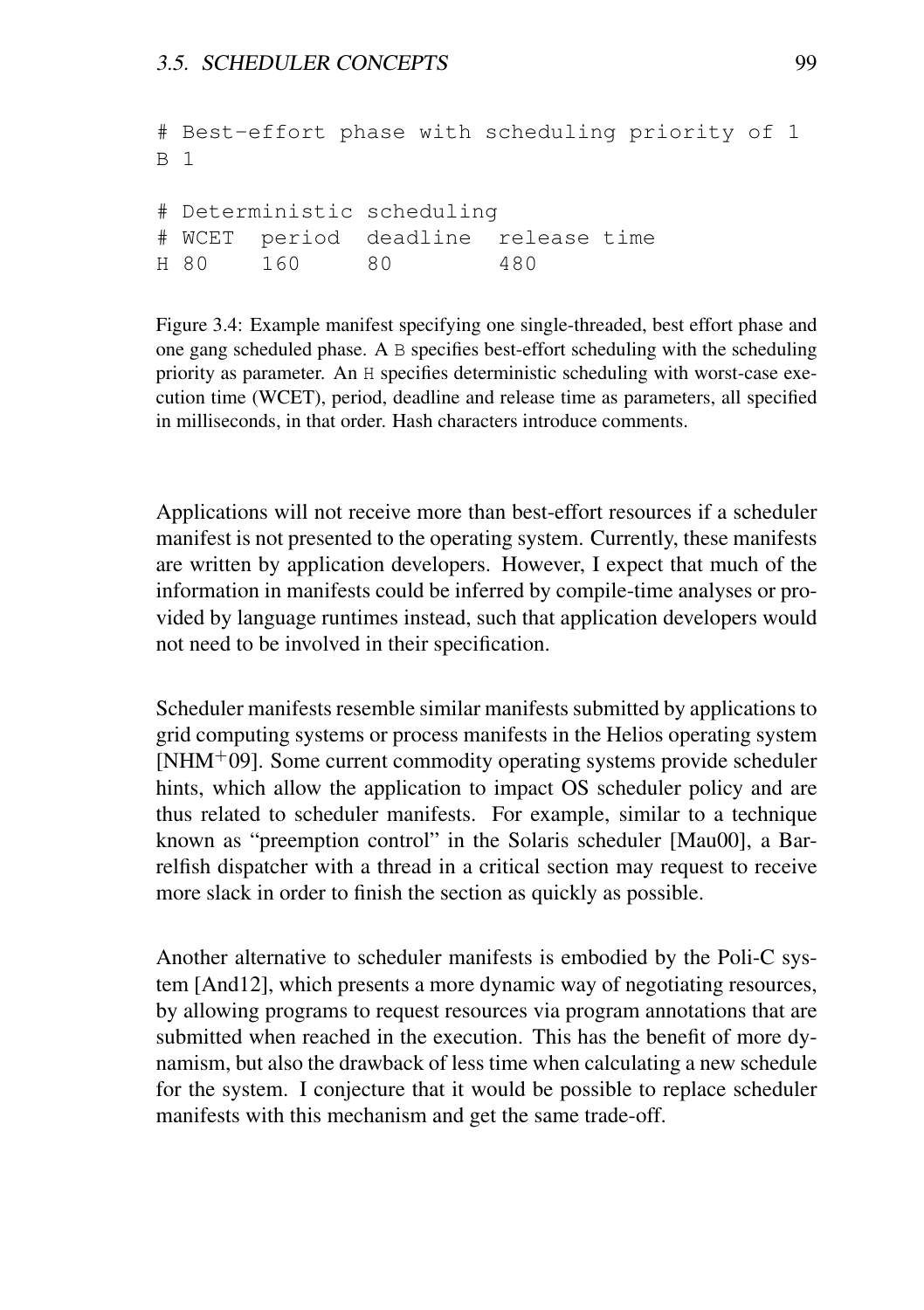

Figure 3.5: Barrelfish scheduler architecture. Arrows represent communication paths among the components. Swirled arrows represent threads and dashed arrows represent multicast communication among planners. *ntp* is short for node time protocol, which is the protocol used to keep timers in sync among cores.

# 3.6 Barrelfish Scheduler Architecture

In this section, I present the implementation of the processor scheduler subsystem within the Barrelfish general-purpose operating system, applying the concepts introduced in the previous section.

Figure 3.5 illustrates the scheduler architecture on Barrelfish for reference. Two components of the OS run on each core: the CPU drivers in privileged mode, and the monitors in user mode. Also, application domains run dispatchers on every core on which they are executing (labeled 'Disp' in the diagram), and these provide core-local, application-specific, user-level thread scheduling functionality. Dispatchers are scheduled, in turn, by schedulers executing in the CPU drivers via a two-level scheduling hierarchy.

The diagram shows three hypothetical user-application domains: the domain D1 is shown as running on four cores (hence having four dispatchers),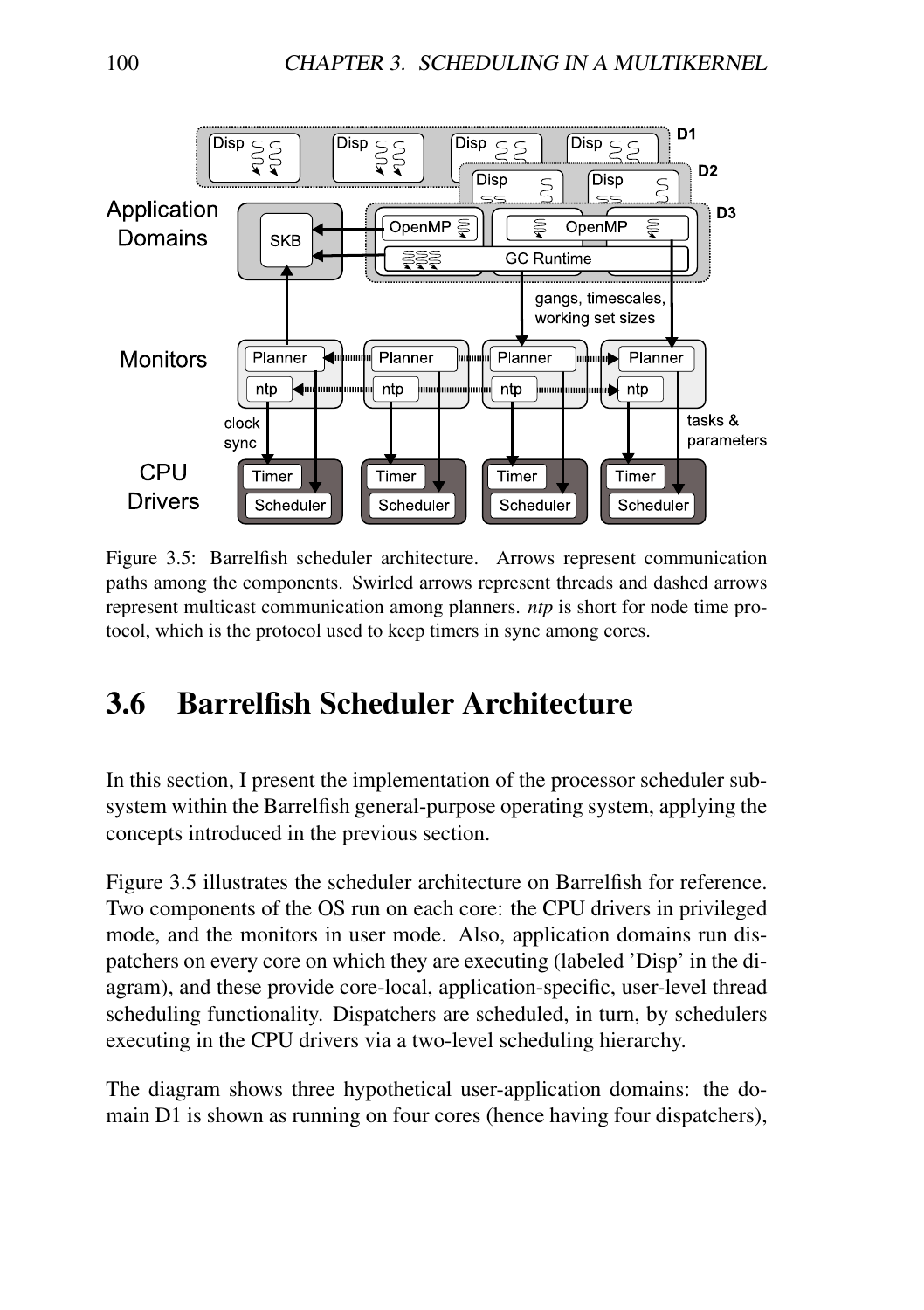D<sub>2</sub> on two cores, and D<sub>3</sub> on three. D<sub>3</sub> is using two OpenMP parallel sections and a shared garbage-collected run-time. The SKB, shown alongside the other user-level applications, is both queried and populated by user domains as well as by the OS (via the monitors). I will refer back to this diagram as I explain the individual components in the following subsections.

#### 3.6.1 Placement Controller

A centralized placement controller is embedded in the SKB. The placement controller uses the application's scheduler manifest along with knowledge of current hardware utilization to determine a suitable set of hardware resources for the application, which may then create dispatchers and negotiate appropriate scheduler parameters on those cores. In general, an application is free to create a dispatcher on any core, however only by negotiating with the placement controller will it receive more than best-effort resources.

The Barrelfish scheduler API contains a call rsrc\_manifest() to submit a scheduler manifest to the placement controller as plain text within a variable length character array. It returns an identifier for the submitted manifest, which is used in subsequent API calls to refer to this manifest. Once a manifest is submitted, dispatchers of the same domain can join dispatcher groups via a specially provided rsrc\_join() system call. Joining a dispatcher group is always possible. Dispatchers are not in any dispatcher group until they join one. This call assumes two parameters: a manifest identifier and a dispatcher group identifier. Manifest and dispatcher identifiers are encoded as 32-bit integers. One dispatcher group was sufficient to conduct the experiments presented in Chapter 4 and so not more than one group has been tested in the current version of the system.

In the version of the system used for experiments in this dissertation, the placement controller executes a load balancing policy to distribute application load over all available cores, based on utilization information that is communicated with the SKB. When a resource request cannot be fulfilled, the placement controller will reduce allocations of all running processes and the requesting process equally until the request can be fulfilled. This global allocation policy can be changed by the system administrator.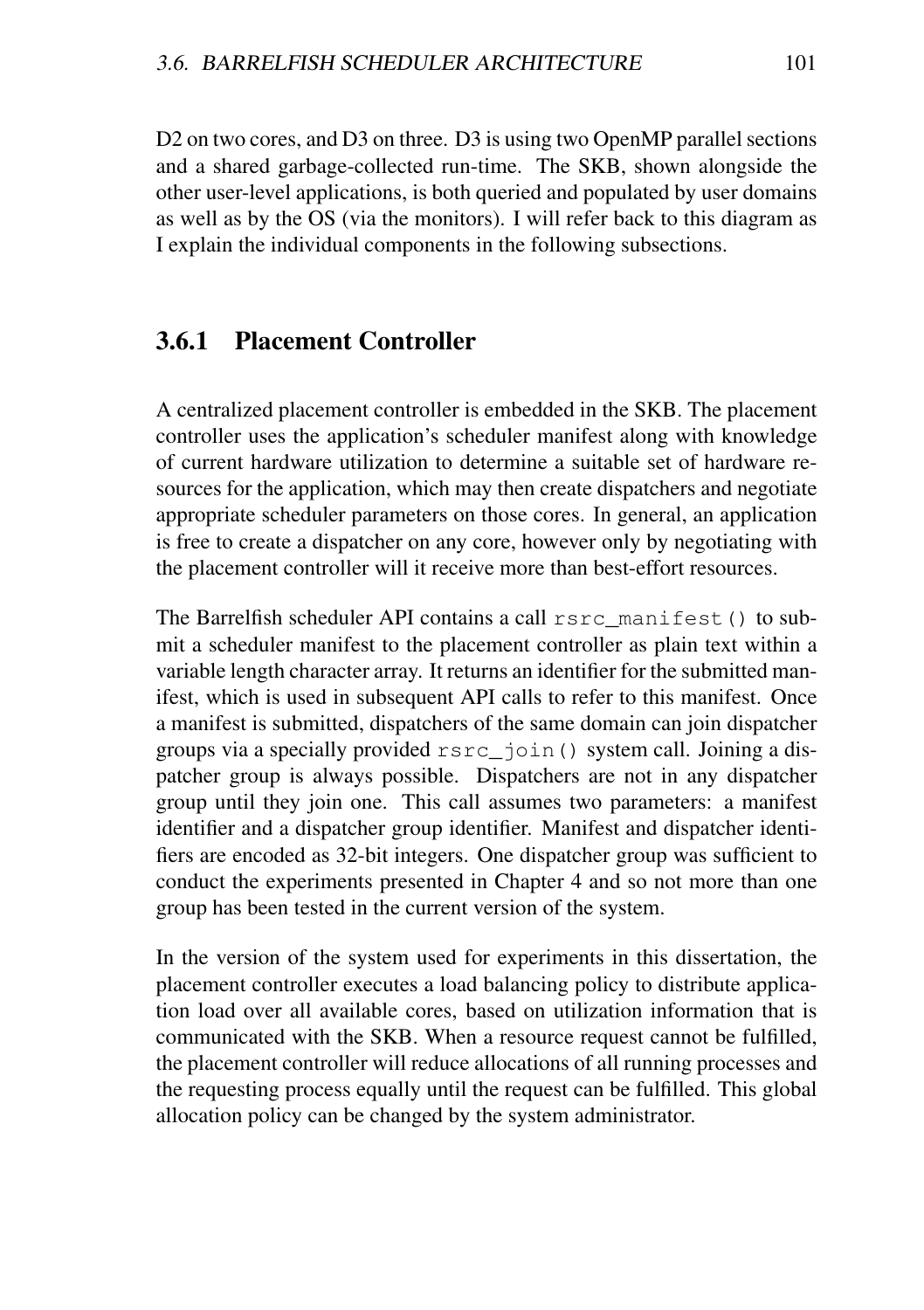The placement controller determines appropriate processor allocations according to the global allocation policy for all different combinations of application phases iteratively and transmits a schedule for each combination separately to the planners, as soon as it is derived. This enables a fast phase change, as all required scheduling information will already be available at the appropriate core-local planners when the phase change occurs and need only be submitted to their respective core-local CPU driver schedulers. It thus serves to achieve the goals of fast scheduler responsiveness and scalability.

#### 3.6.2 Planners

Barrelfish implements per-core user-space *monitors* to implement core operating system services that do not necessarily belong in kernel-space (see Chapter 2 for a description).

I extend this component with a *planner* module that is responsible for the core-local planning of CPU scheduling information for each dispatcher. In vein of the Multikernel design, information about dispatcher groups and gangs is replicated across those planners that are responsible for the percore resource control of the groups and kept up-to-date via message passing instead of sharing state. When dispatchers form groups across cores, planners communicate to replicate the group's scheduling information.

This design allows us to seamlessly draw long-term resource allocation decisions centrally within the placement controller when this has a clear advantage, like the admittance of new allocations and the allocation of CPU time across a number of CPUs, while keeping performance-critical decisions, like whether a dispatcher is currently in a group requiring gang scheduling, decentralized.

Planners receive schedule information for all different combinations of application phases from the placement controller as soon as these new schedules have been derived. Upon dispatcher group phase changes, planners communicate with corresponding peers on other cores to fulfill the phase change quickly. If scheduling information for a particular combination of phases is not yet available, planners will resort to best-effort scheduling until scheduling information is available.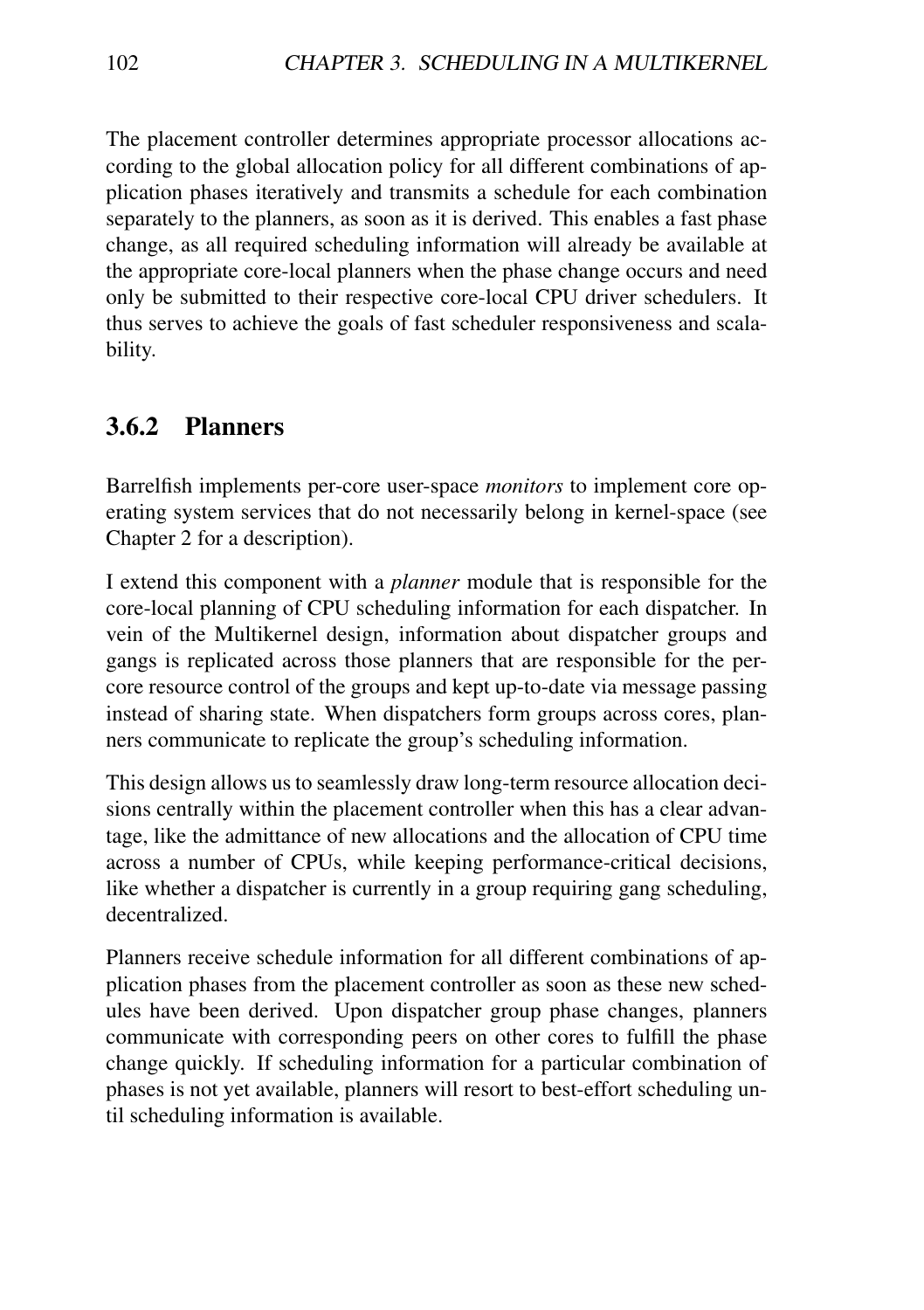A phase change is executed by submitting the required real-time scheduling parameters to the core-local CPU driver scheduler independently on each core that is involved in scheduling a dispatcher group that underwent the phase change. When communicating with peer planners to conduct a phase change, only the phase identifier, which has been previously received from the placement controller, needs to be transmitted. Peer planners already have all information required to schedule the phase available locally and need only look up the phase identifier in a local lookup table, which yields the real-time scheduling and phase synchronization parameters. Again, this serves to achieve fast response times and scheduler scalability.

#### 3.6.3 Core-local Timer Synchronization

I have extended the monitor with another module responsible for synchronizing the core-local APIC timers that exist in the x86 and SCC architectures, across all CPUs in the system. This can be done either by referring to a global reference clock, or by using a time synchronization protocol that uses round-trip time of messages, akin to the network time protocol [Mil91].

I have implemented two timer synchronization algorithms that both use a global reference clock to synchronize. The first refers to the core-local timestamp counters (TSCs) as a global clock source. While TSCs are core-local, they are synchronized on many systems, acting like a global clock. On systems where this is not the case, the programmable interval timer (PIT) is used instead. The PIT is a global clock source in an x86 system, accessible by every CPU core.

In both cases, one core initiates a new *clock synchronization period* by executing the following protocol:

- 1. Read a time-stamp from a suitable reference clock
- 2. Add a constant that allows enough time to finish synchronization among all cores
- 3. Request to synchronize timers by sending the resulting time-stamp to all other cores in the system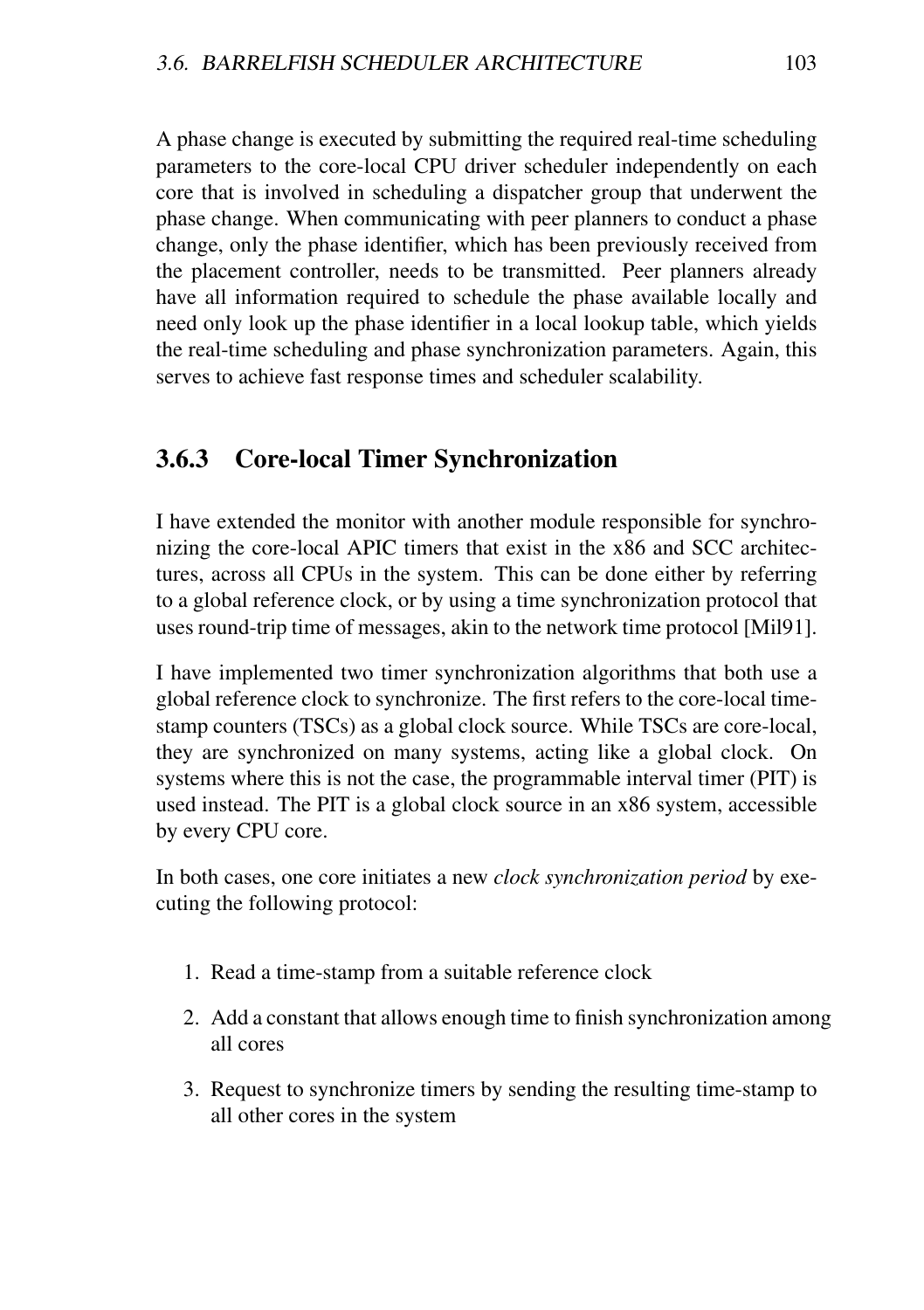Once received, all other cores stop regular system execution, waiting for the reference clock to reach or surpass the transmitted time-stamp. When the time-stamp is reached, all cores synchronously reset their APIC timers, which enforces synchronization.

In the case that the reference clock is already past the time-stamp before the first read-out, some cores will return failure to the initiator of the synchronization period and another period will have to be started by the initiator. In the current system, I start by allowing one timeslice (typically 80ms) to synchronize and use exponential back-off to allow for more synchronization time whenever this is not enough. I stop when synchronization takes longer than one second, upon which I return error to the user and disable phase-locked scheduling.

#### 3.6.4 CPU Driver Scheduler

The CPU driver scheduler is responsible for scheduling dispatchers. Barrelfish supports different types of workloads at the lowest level of CPU allocation. The scheduler in the CPU driver (see Figure 3.5) is based on RBED [BBLB03], a rate-based, earliest deadline first scheduling algorithm, which supports simultaneous scheduling of applications with hard real-time, soft real-time and best effort scheduling requirements, while remaining flexible in distributing the slack (idle CPU time) generated naturally by this scheduling technique back to the tasks it is scheduling. In combination with techniques for scheduling at different timescales this gives the ability to time-multiplex CPUs over a large number of cores while still accommodating for the time-sensitive requirements of some applications.

Within RBED, an earliest-deadline-first scheduling model is used to which all task requirements are fitted. RBED ensures that admitted hard real-time tasks get their requested allocations, while soft real-time tasks get notified about missed deadlines. Finally, best-effort tasks are scheduled equivalent to priority based schedulers. For hard and soft real-time tasks, RBED requires scheduling parameters, such as deadline, worst-case execution time and period. Best-effort tasks are scheduled with priorities identical to UNIX-based schedulers.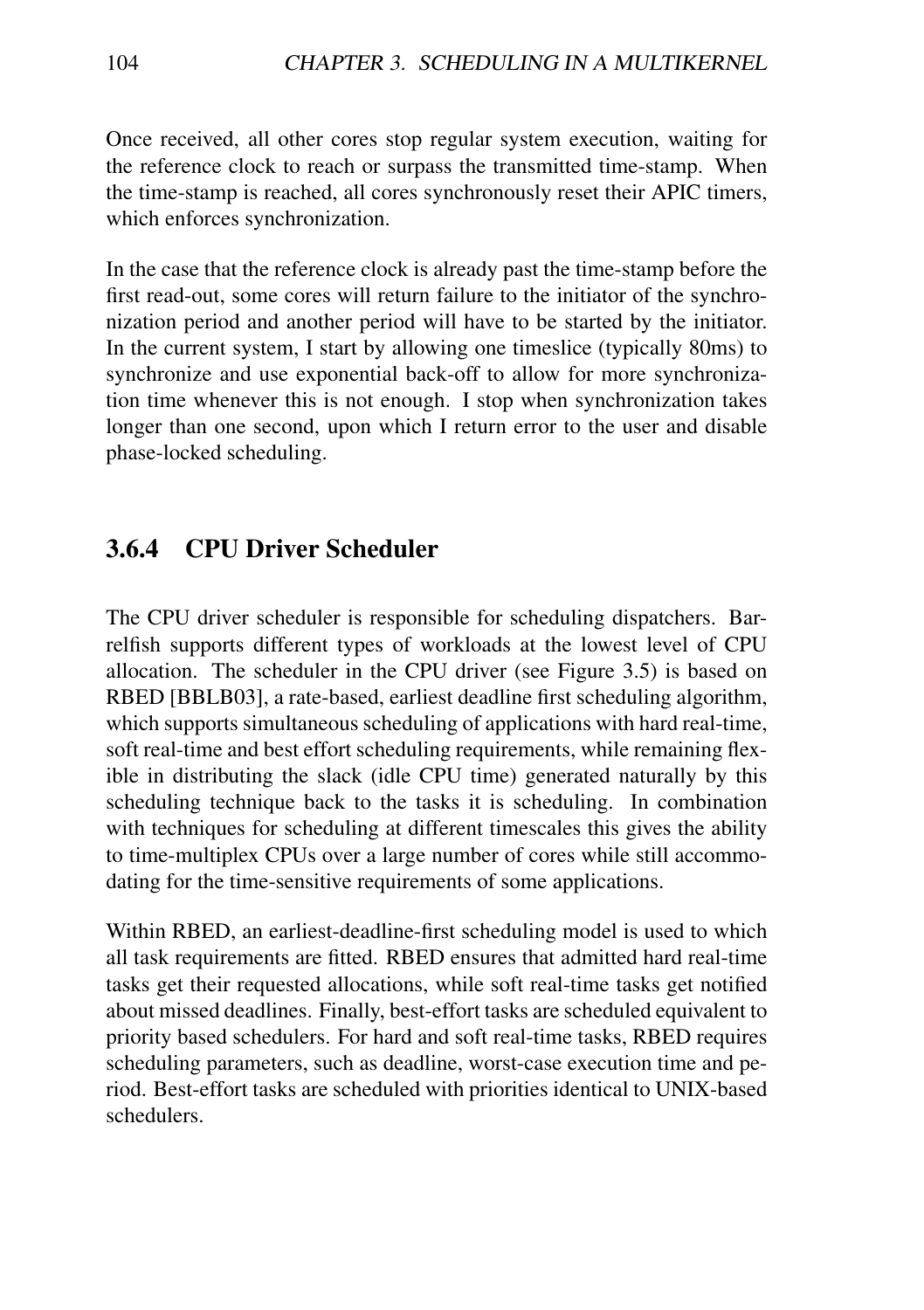I chose RBED for its predictability. RBED produces schedules that repeat periodically under stable resource allocations and is a prerequisite for phaselocked scheduling. For example, gang scheduled tasks are submitted as hard real-time tasks to RBED. For hard real-time tasks, RBED ensures exact service when worst-case execution times, deadlines and periods are adequately chosen. Gang admittance during scheduler manifest submission has already ensured that all gangs are configured so that a combination of gangs that would over-commit the real-time scheduler cannot be submitted.

The Barrelfish implementation of RBED resides entirely within the CPU driver. I have added a release time scheduling parameter, which is not described in the RBED paper. The interpretation of some other scheduler parameters is also different than described in the RBED paper. The execution of a real-time task for a given period ends either if:

- 1. The task runs out of budget. In this case its executed time is larger or equal to its worst-case execution time (WCET). This may happen for any real-time task.
- 2. The task yields the CPU. When this happens the task's executed time is reset to 0, while its release time is increased by its period. This prevents it from being re-scheduled within the same period in case slack time is available and restores its budget for the next period. Real-time tasks specify their worst-case execution time for each period and we interpret yielding the CPU before expiration of that time to indicate that the task is finished processing before its worst-case assumption. Thus, it is not necessary to re-schedule the task within that period. Yielding best-effort tasks are immediately re-released at the current time, which ensures that they are re-scheduled whenever slack becomes available, but after all currently runnable best-effort tasks have had their turn.

Figure 3.6 shows a diagram depicting the two situations. If no real-time task has any budget, idle CPU time is not filled with real-time tasks. This decision was arbitrary through the implementation of RBED within Barrelfish and was left unspecified in the RBED paper.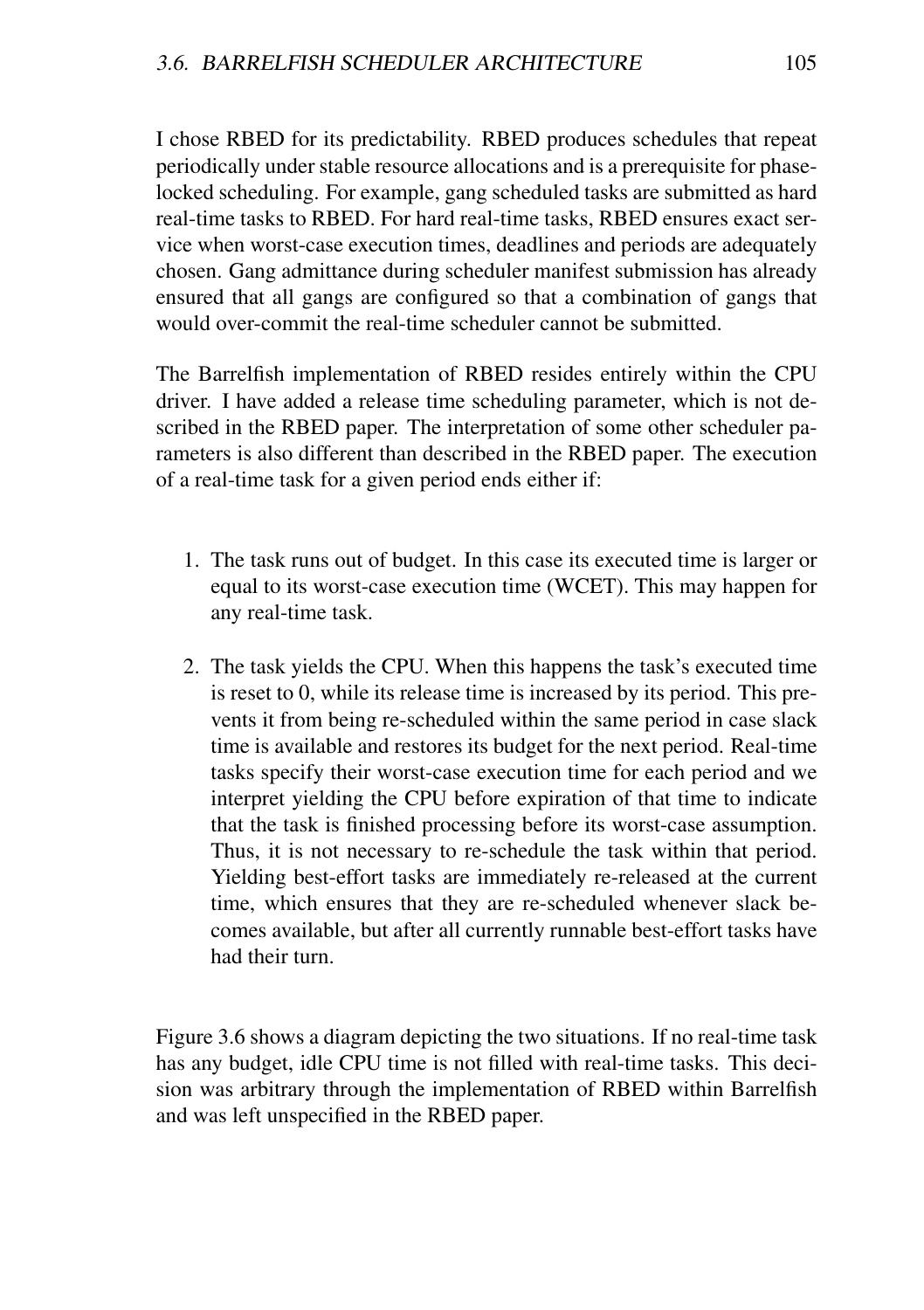

Figure 3.6: RBED scheduling behavior in Barrelfish's implementation. The top graph shows the first case, the bottom graph shows the second case.

#### 3.6.5 User-level Scheduler

Scheduling of application threads is done at user-level via dispatchers that are implemented in the Barrelfish library operating system, which is linked to every application. Dispatchers are put in control of execution via scheduler activations. In particular the Run upcall, first described in Section 2.5.2, at execution resumption from the CPU driver scheduler is used for this purpose.

Upon being entered at the Run entry point, a dispatcher will first poll all its message channels for new messages and keep track of the current timeslice, by incrementing a timeslice counter each time it is entered at the Run entry point. The current timeslice is important in handling yielding threads: It is used for determining when all threads in the current timeslice have yielded, in order to yield the entire dispatcher, instead of switching to the next runnable thread.

After that, the next runnable thread is scheduled using a round-robin policy, by selecting it from the top of a queue of runnable threads. If no threads are runnable, the dispatcher will indicate to the CPU driver that it has no more work to do, by setting the haswork field in the shared data structure to zero, unless there are channels to poll periodically, in which case it will simply yield the CPU to the next dispatcher. The CPU driver will activate the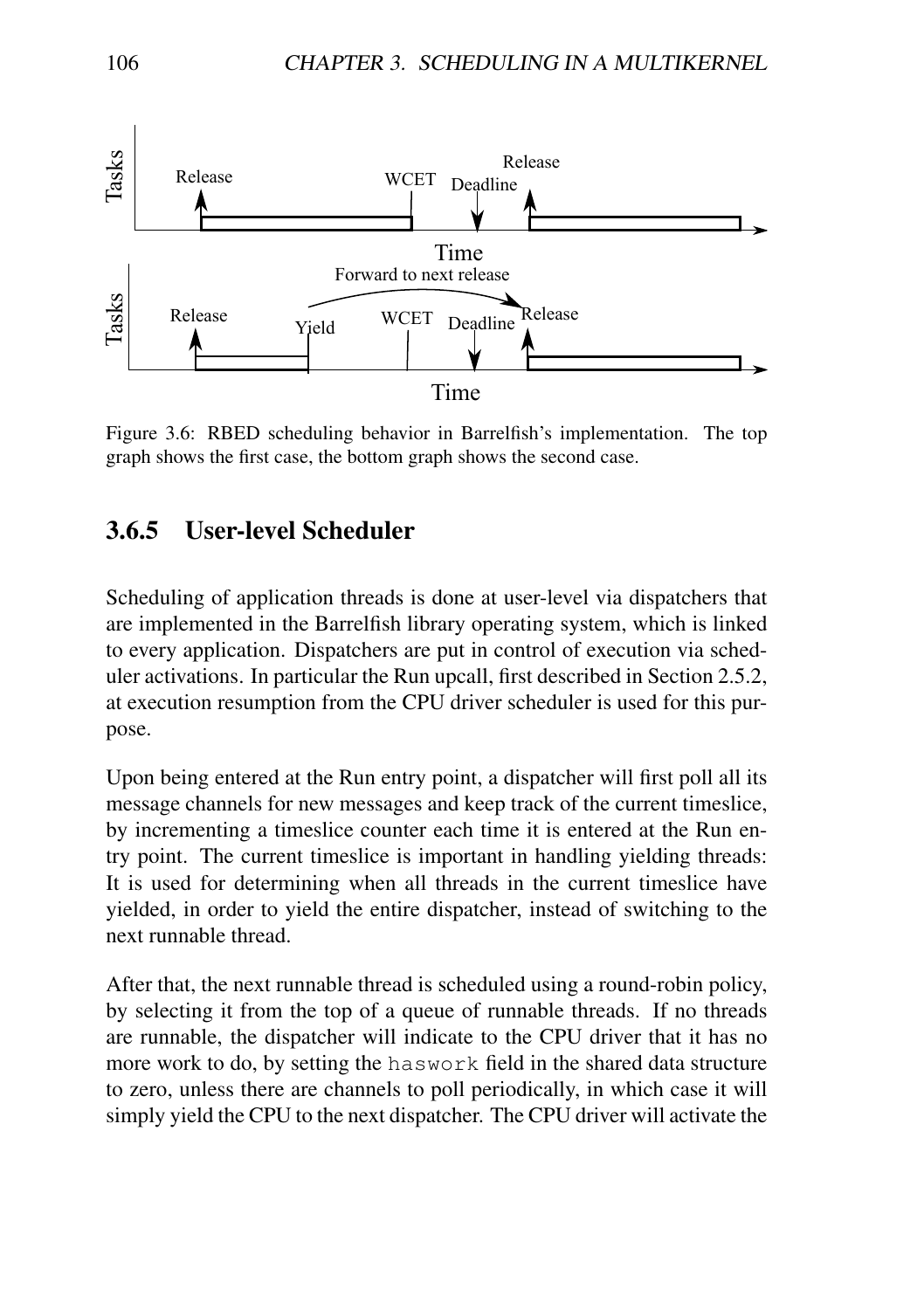dispatcher again when notifications arrive for it and reset the haswork field to one. There are no other scheduling parameters associated with threads in the current version of the system and all threads are treated equally.

Cross-core thread management is also performed in user space. The thread schedulers on each dispatcher exchange messages to create and unblock threads, and to migrate threads among dispatchers (and hence cores). CPU drivers are responsible only for multiplexing the dispatchers on each core.

In order to keep capabilities consistent across cores, a message to send capabilities to a remote dispatcher is implemented. In the current version of the system, capabilities are transferred ad-hoc and only once for those services that need consistent capabilities during setup of the service. A generic service for consistent capabilities does not yet exist and is future work.

# 3.7 Related Work

User-level parallel programming frameworks have investigated using information from applications to facilitate the scheduling of threads at the runtime level. For example, scheduling in the McRT  $[SATG<sup>+</sup>07]$  integrated language run-time system for large-scale multicore machines involves maximizing resource utilization and providing the user with flexible schedule configurability, which is facilitated by McRT's tight integration with the programming language, by allowing application programmers to specify scheduling preferences within their code [RLA07]. McRT shows improved performance and scalability over previous run-times, especially for RMS workloads.

Cache-affine scheduling is used in user-level run-times, such as processoriented programming [RSB12]. The message-passing-based structure of these programs allows analysis of communication patterns and subsequent classification of processes into cache-affine work units.

Lithe [PHA09] is a run-time framework to improve the scheduling of several concurrently executing parallel libraries within a large parallel application. It explicitly schedules threads of all libraries to avoid situations of overcommit or adversarial placement of competing threads onto the same core.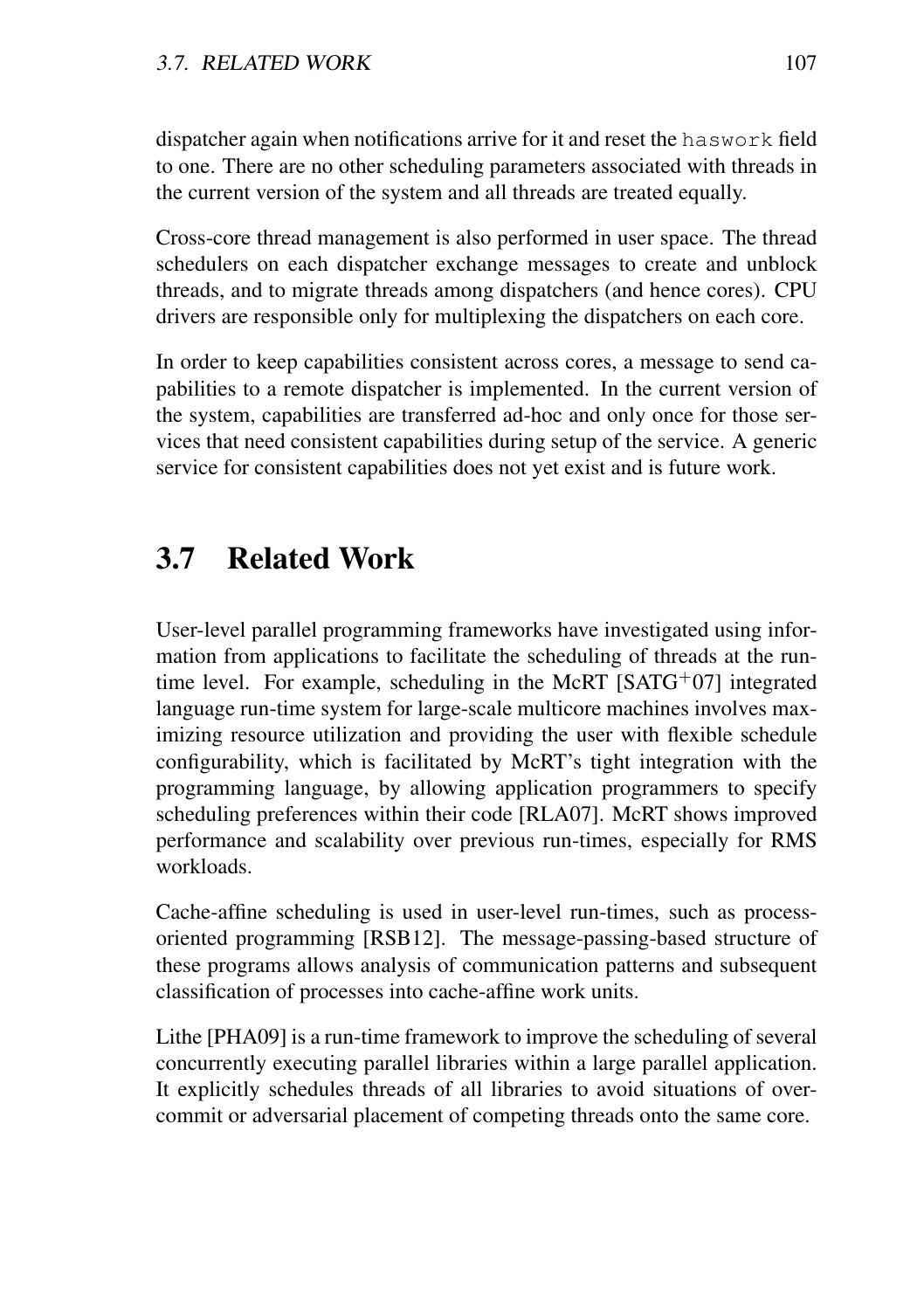These user-level run-times work only from within one application and do not aim to consider the bigger problem of scheduling multiple applications as part of an operating system.

Poli-C [And12] is an exception. Poli-C presents language extensions and a run-time system to allow programmers to specify resource requirements within their program code and enforces these requirements via a central system daemon process among multiple such applications. This is similar to the approach presented in Section 3.5 of this dissertation. However, Poli-C embodies an even more dynamic approach to managing resources that requires information to be negotiated immediately when they are requested by program code, instead of using longer-term reservations to facilitate prompt response upon ad-hoc workload changes. The approach presented in this dissertation allows the OS more time to process resource allocations, but also requires applications to reason in advance about their possible requirements. Nevertheless, Poli-C's ideas can augment the approach presented in this dissertation and should be considered for future work.

Other commodity operating systems, such as Linux, also synchronize their local APIC timers to get synchronized timer interrupts on each core. Linux does this once at boot-up, for each core, by waiting for an HPET or PIT overflow and then resetting the core-local APIC timer. Both the method presented in this dissertation and the one used by Linux are adequate to synchronize local APIC timer interrupt generation. Linux, however, does not use a global clock to synchronize thread release time to conduct phaselocked scheduling.

The Mafia scheduler [Ble10] for the Xen virtual machine monitor uses a similar technique to phase-locked gang scheduling to reduce the overhead of dispatch synchronization among a number of cores. No hard real-time scheduling algorithm is used in the Mafia scheduler. Instead, regular roundrobin scheduling is used for each core and dispatch of a gang is started by inserting each gang member once and at the same time into the schedule on each core. The author finds that parallel applications that frequently use barrier synchronization benefit from the gang scheduling technique, while other applications do not. This underlines that it is important to enable gang scheduling only for applications that benefit from the technique.

Work which has proposed new OS architectures, such as fos [WA09] and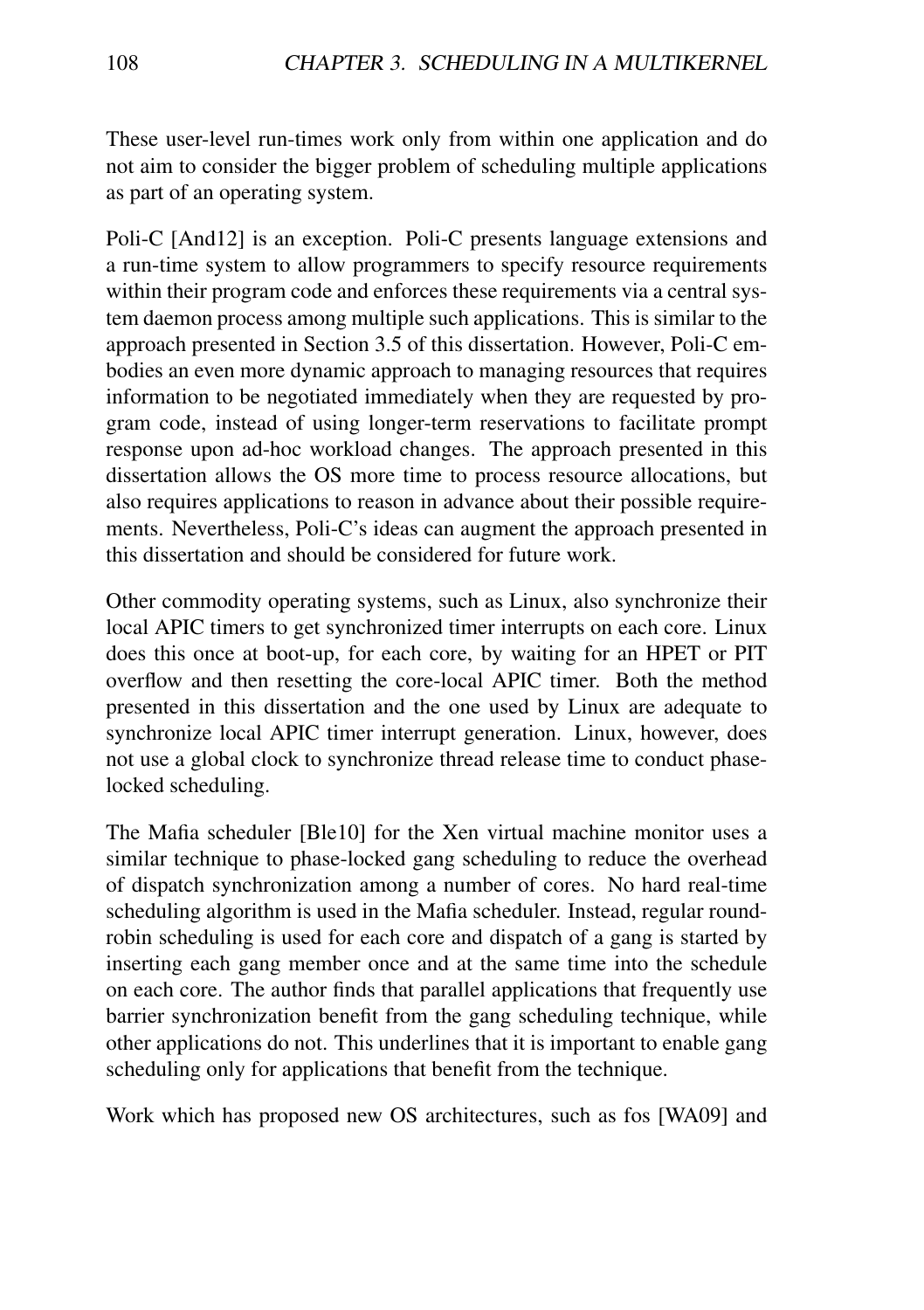Tessellation  $[LKB<sup>+</sup>09]$ , has appealed to co-scheduling applications on partitions of a machine, but with little attention so far to the implementation problems to which such architectures lead. For example, Boyd-Wickizer *et al.* call for schedulers that focus on making efficient use of cache memory to avoid expensive RAM access [BWMK09]. Instead of moving shared data among caches, threads that want to access data are moved to the data. The authors show preliminary evidence that this methodology can improve performance on multicore processors.

### 3.8 Summary

The challenges brought about by multicore commodity computers, namely system diversity, the promise of executing multiple parallel applications concurrently, and interactive workloads have spawned the need for an operating system scheduling architecture that is able to support a dynamic mix of interactive and parallel applications executing concurrently on a multicore machine, all the while being scalable, agile, and able to respond within interactive attention spans.

Scheduling of parallel applications was part of the high-performance computing community historically, where workloads are static and typically receive a dedicated slice of the machine. Hence, this problem was not tackled in that community and the ideas developed there do not apply in a straightforward way to commodity multicore computing.

In order to tackle this mismatch, I have proposed and implemented a scheduler architecture within Barrelfish, a scalable and agile operating system. I find that time-multiplexing of cores is still necessary, despite the number of cores available. Also, I find that scheduling should happen at multiple time scales in order to break down the complex problem of scheduling parallel applications on non-uniform multicore hardware. Additionally, the operating system scheduler should be able to reason online about both the hardware and each application, so to be agile with a changing hardware architecture and to provide applications with the information necessary to achieve the same level of agility. Finally, the operating system and applications should communicate about resource requirements and allocations,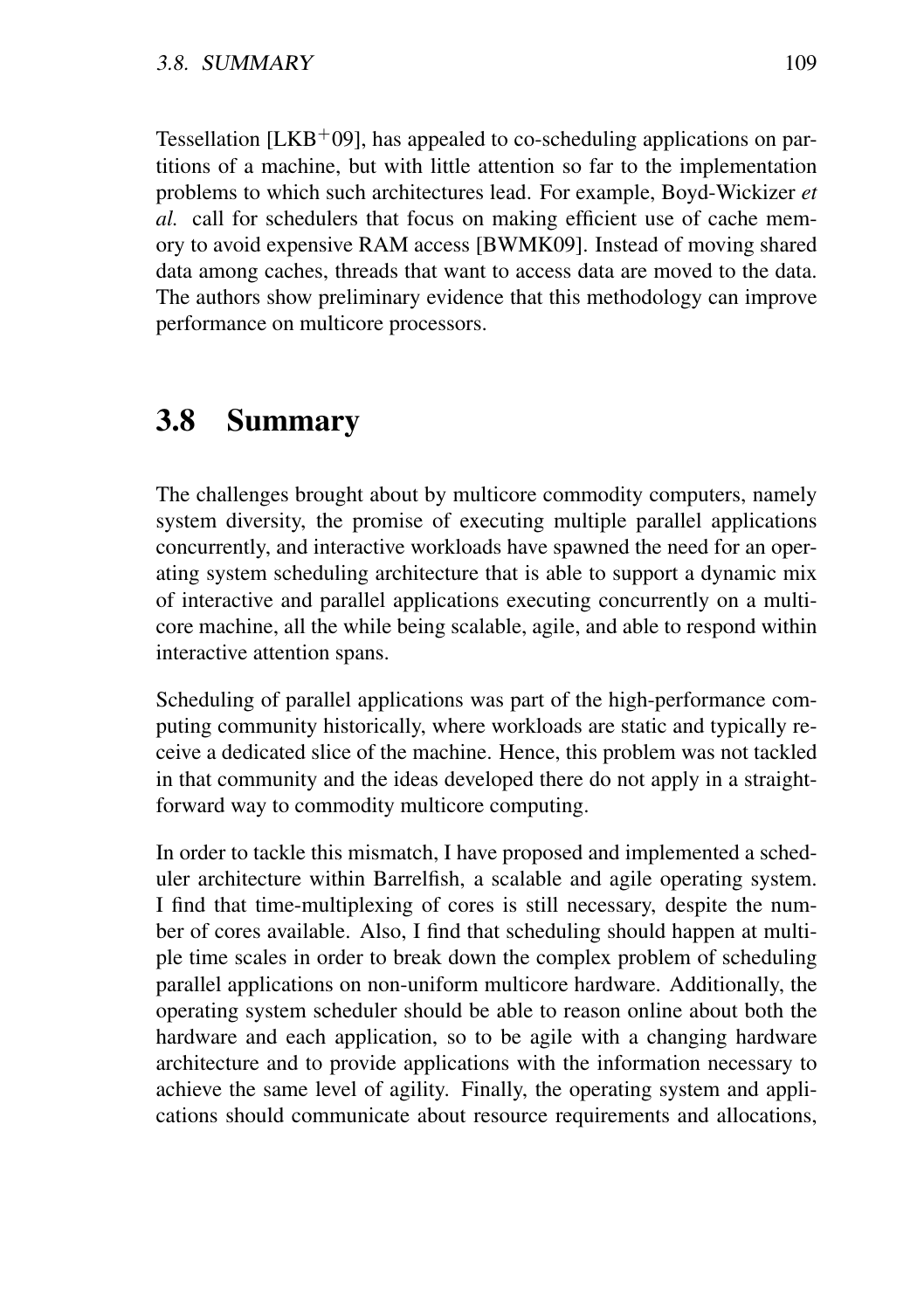such that a changing mix of parallel, interactive applications that requires dynamic re-allocation of resources can be scheduled effectively.

By applying the design principles of the Multikernel, I derived the concepts of deterministic per-core scheduling, scheduler manifests, dispatcher groups, scheduler activations, and phase-locked scheduling. The application of these concepts brings about new challenges that so far were only exposed in the distributed systems community. These problems include timer synchronization and the problem of efficiently maintaining consistency of scheduler state among cores.

Finally, I have demonstrated that gang scheduling as a technique can improve the responsiveness of a hypothetical interactive parallel application by ensuring that all threads are dispatched at the same time and thus lower cost synchronization primitives can be used and threads do not need to be waited for when synchronizing. Gang scheduler implementations in the literature are developed with batch scheduling of high-performance compute applications in mind and support only coarse-grained time slice lengths, which impacts response time negatively in interactive scenarios that have much shorter timeslice lengths. I have shown how gang scheduling can be combined with phase-locked scheduling to derive phase-locked gang scheduling, which requires less synchronization of schedules among cores and thus better supports the short timescales required in interactive scenarios. I will evaluate these ideas in the following Chapter.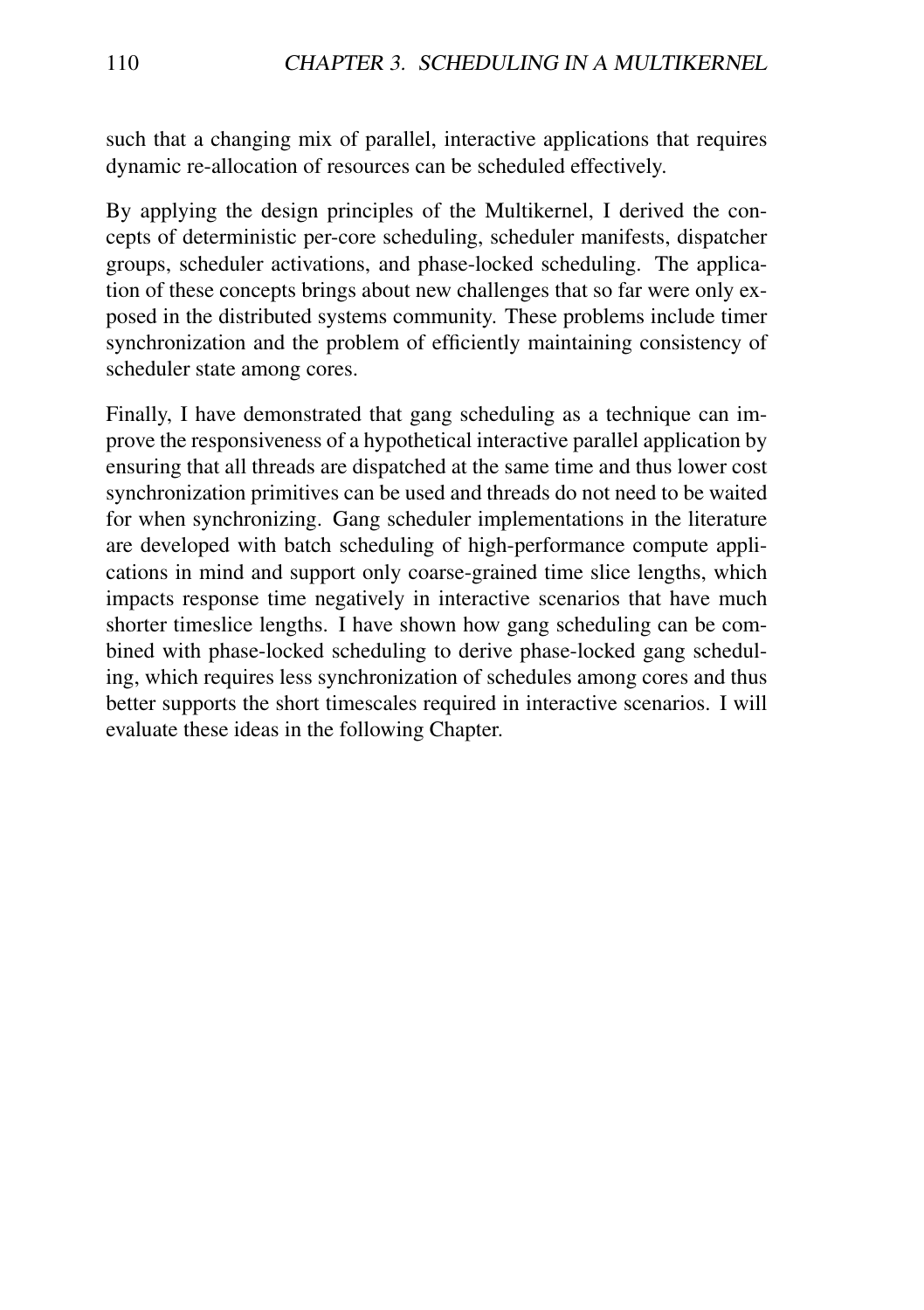# Chapter 4

# Evaluation

In this chapter. I first present in **Section 4.1** the evaluation of the overhead and scalability of individual components of the Barrelfish scheduler architecture through various microbenchmarks, as well as application-level benchmarks showing the performance and agility of the entire scheduling subsystem within Barrelfish.

Then, in Section 4.2, I am evaluating phase-locked gang scheduling, by comparing its overhead both against a traditional user-level implementation of gang scheduling, as well as a customized, low-level implementation.

In Section 4.3, I discuss the results presented in this chapter and conclude.

## 4.1 Barrelfish Scheduler

I first investigate the Barrelfish scheduler subsystem overhead.

In Section 4.1.1, I evaluate the baseline cost and scalability of conducting an application phase change among a number of cores.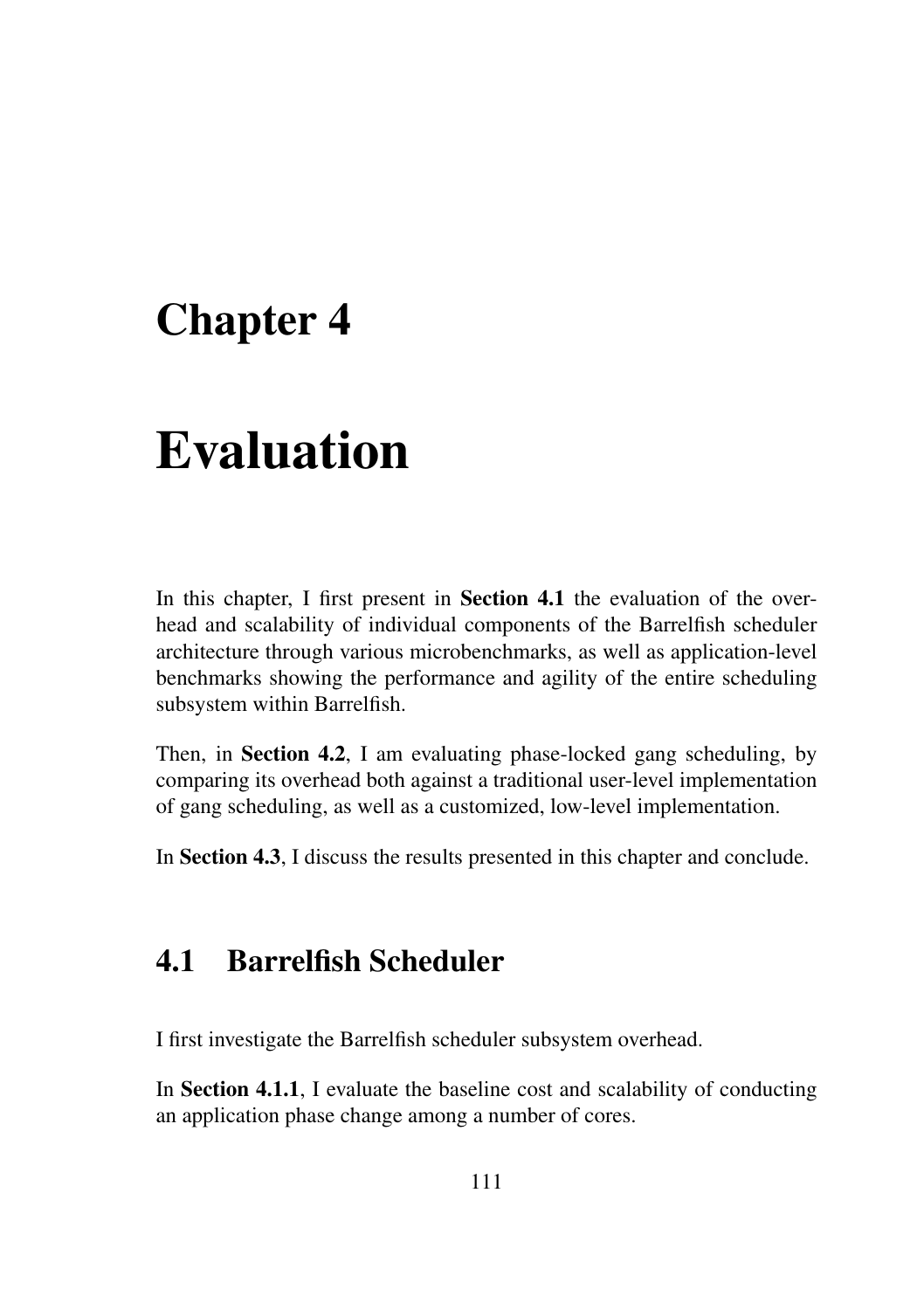In Section 4.1.2, I evaluate the baseline performance and scalability of isolated, compute-bound applications and compare it to the same applications running on the Linux operating system to show that Barrelfish can provide comparable application performance and scalability with an existing commodity operating system.

In Section 4.1.3, I show that the holistic approach to multicore scheduling can indeed improve application performance by revisiting the example given in Section 3.1.2 and comparing to the same applications running on Barrelfish with an appropriate scheduling manifest.

In Section 4.1.4, I show the agility of the Barrelfish scheduler with several different memory architecture layouts, by comparing application performance and scalability with that provided by natively tuned operating systems across a number of different architectures.

#### 4.1.1 Phase Change Cost and Scalability

I measure the average cost of a single application phase change, changing all scheduling parameters, over an increasing amount of cores. Phase changes are expected to take place during program execution, at the boundary of parallel sections with different scheduling requirements; we do not expect them to occur more frequently than on the order of hundreds of timeslices (several seconds). Resetting scheduling parameters more frequently would not result in noticeable performance gains: these phases would be too short to be perceivable by an interactive user of the system.

Phase changes are part of the performance-critical path of program execution and we should pay attention to their overhead. Figure 4.1 shows this overhead for all of the x86 evaluation platforms (the SCC port did not exist when this data was collected, but I expect it to have similar overhead). We observe that phase changes have low overhead compared to the frequency with which they are expected to occur. In the worst case, on 32 cores on the 8×4-core AMD machine, we observe a median overhead of 24,535 cycles, or 12 microseconds. With an increasing number of cores, this overhead is growing, as more cores need to be informed of the phase change. A multicast or broadcast communication mechanism could be employed to improve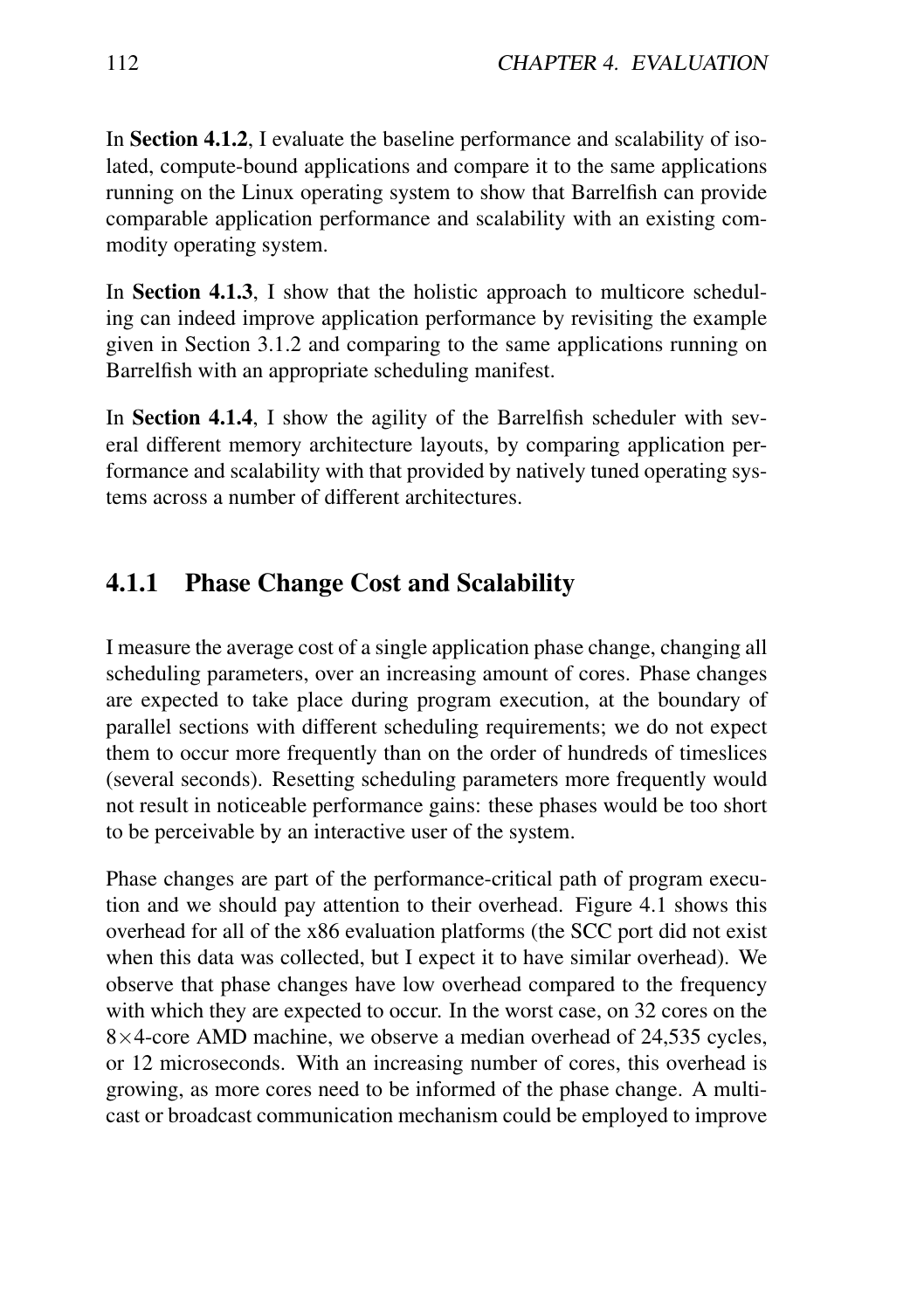

Figure 4.1: Cost of conducting a phase change over a varying number of cores. Median and standard deviation over 1,000 individual measurements are shown.

the scalability of this overhead, but is not necessary for the scale of cores examined in this dissertation.

Conducting a phase-change involves a synchronous message with the phase identifier from the dispatcher initiating the phase-change to the core-local monitor. The monitor retrieves the required scheduling parameters for its local core and which other dispatchers are involved in the phase change. It forwards the phase change message to the core-local monitors of these dispatchers. Once all messages are distributed, each monitor will transmit the new scheduling parameters to their respective CPU driver schedulers. Once this is done, responses are sent back to the initiating monitor, which will forward a single aggregated response to the initiating dispatcher once all responses are received.

The additional overhead involved in conducting phase changes over an increasing number of cores is not as large as the baseline overhead for con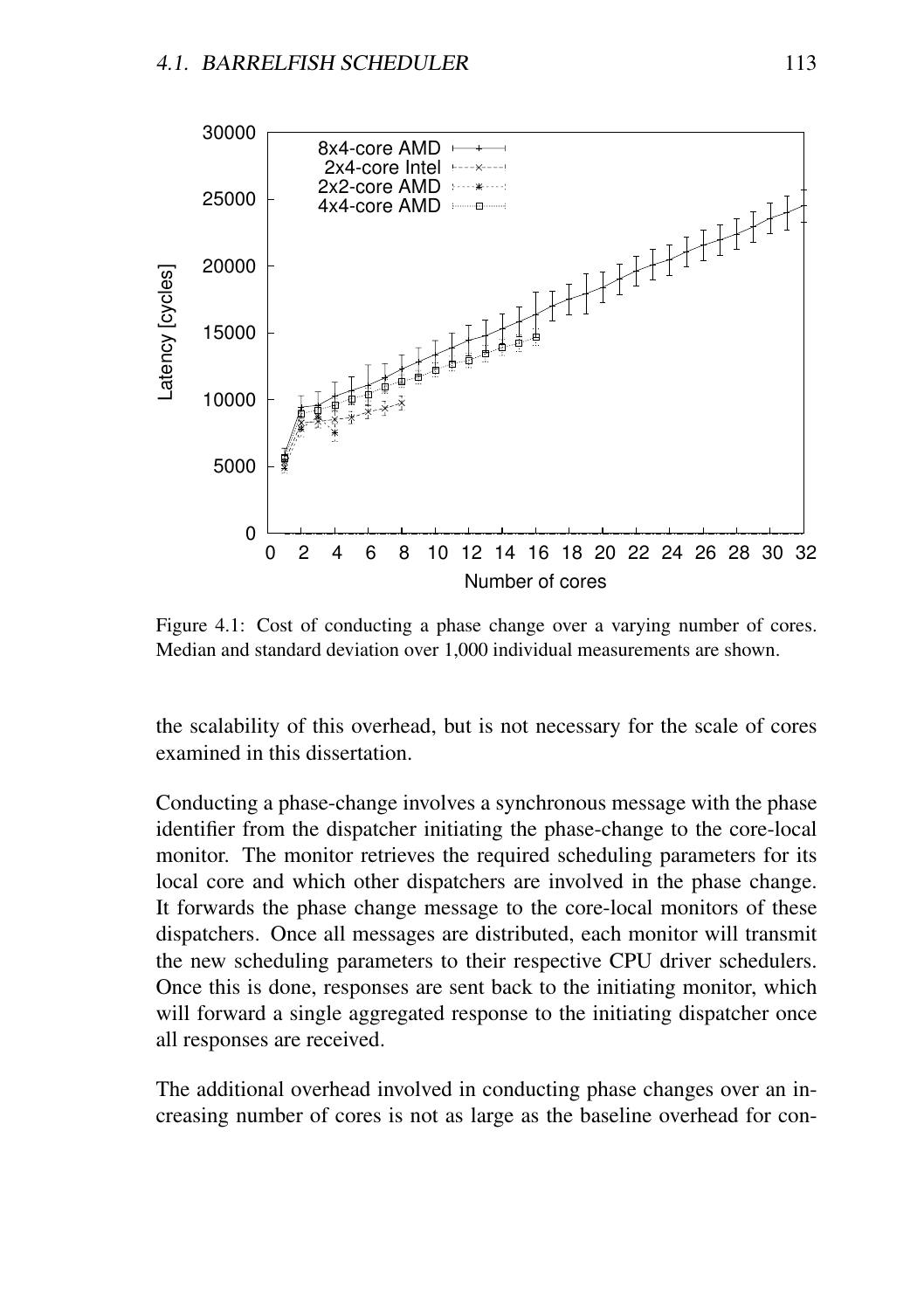ducting a phase change on just a single core. This is due to planners executing phase changes in parallel, once the request has been submitted to all planners involved.

Phase changes bear resemblance to cell activation and suspension in the Tessellation operating system. The cost to activate a Tessellation cell on 15 cores of an Intel x86 machine is 8.26 microseconds and 17.59 microseconds to suspend it  $[LKB^+09]$ . Barrelfish cannot be compared directly to the quite different Tessellation OS, but we note here that the phase change overhead agrees with the overhead of similar mechanisms in another multicore operating system.

#### 4.1.2 Single Application Performance

In this subsection, I use compute-bound workloads, in the form of computational kernels of the NAS OpenMP benchmark suite [JFY99] and the SPLASH-2 parallel application test suite [SPL], to exercise shared memory, threads, and scheduling. These benchmarks perform no IO and few virtual memory operations but we would expect them to be scalable. I introduce each application briefly here:

- CG uses a Conjugate Gradient method to compute an approximation to the smallest eigenvalue of a large, sparse, unstructured matrix. This kernel tests unstructured grid computations and communications by using a matrix with randomly generated locations of entries.
- FT contains the computational kernel of a 3-D fast Fourier transform (FFT)-based spectral method. FT performs three one-dimensional (1- D) FFTs, one for each dimension.
- IS is a large integer sort. This kernel performs a sorting operation that is important in "particle method" codes. It tests both integer computation speed and communication performance.
- BarnesHut is conducting  $n$ -body simulations in three dimensions using a hierarchical method according to Barnes and Hut. This is useful for galaxy and particle simulation. The algorithm uses an octree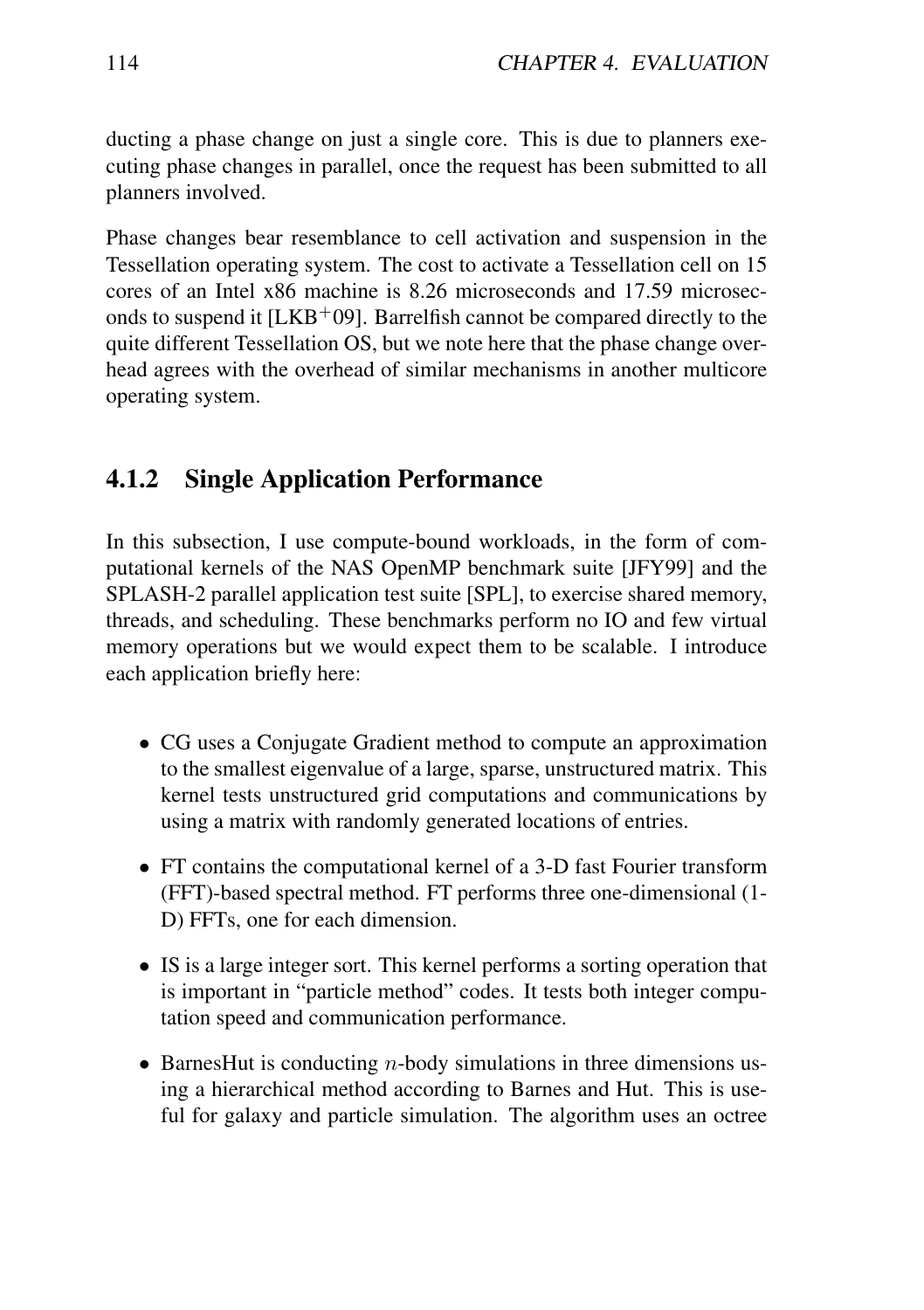

Figure 4.2: Average execution time over 5 runs of compute-bound workloads on ×4-core AMD (note different scales on y-axes). Error bars show standard deviation.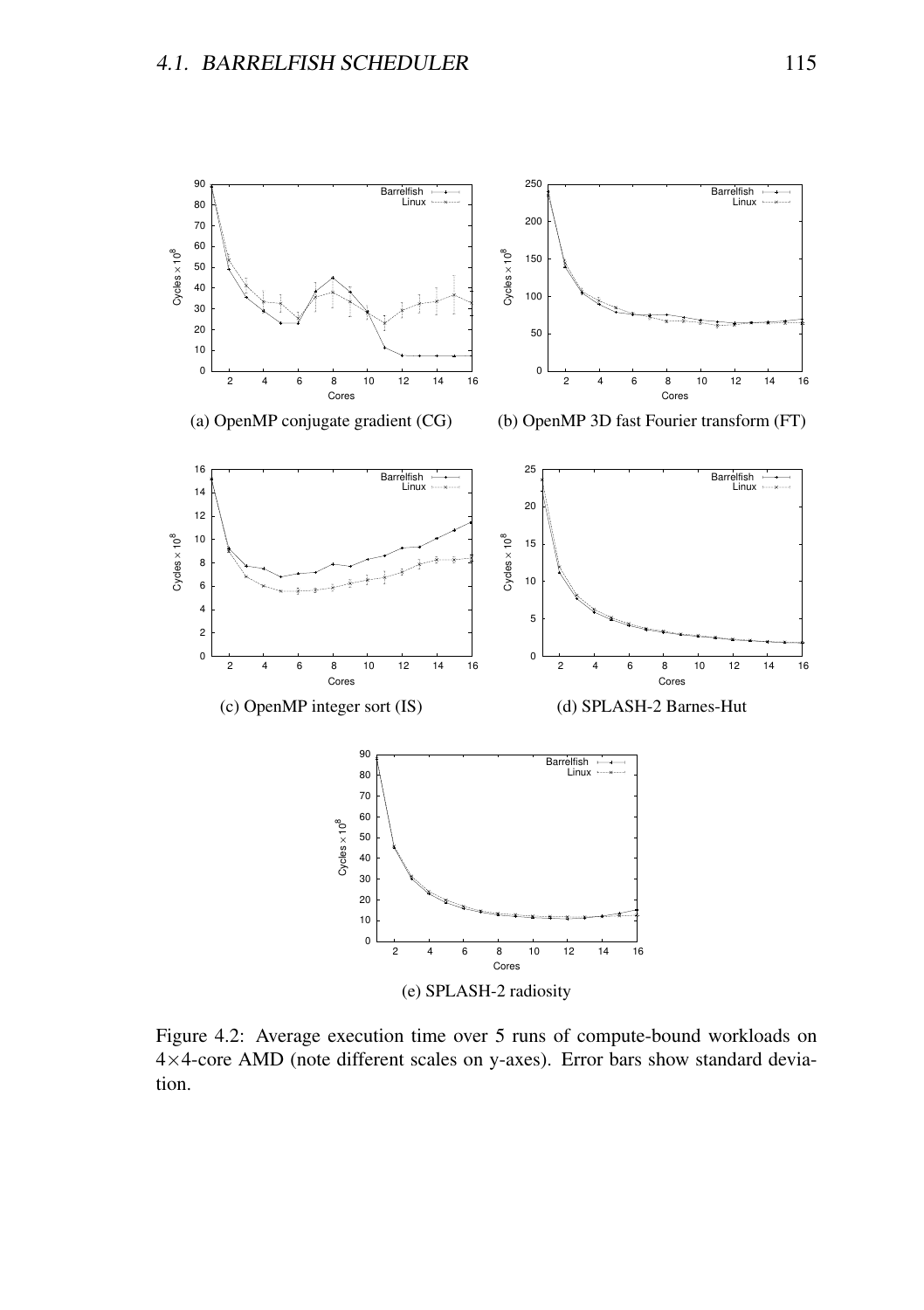to represent space cells, with leaves containing information on each body. The communication patterns are dependent on the particle distribution and are quite unstructured.

• Radiosity is computing the equilibrium distribution of light in a computer rendered scene using the iterative hierarchical diffuse radiosity method. The structure of the computation and the access patterns to data structures are highly irregular. A task-stealing methodology is used to distribute work over threads.

I compare the baseline performance and scalability of these benchmarks across Barrelfish and Linux 2.6.26 to investigate whether a Multikernel can provide similar application performance and scalability to a state-of-the-art shared-memory operating system. I use GCC 4.3.3 as the compiler, with the GNU GOMP OpenMP runtime on Linux, and a custom OpenMP implementation on Barrelfish. For each benchmark, the time needed to conduct an entire computation over a number of time-steps is measured.

Figure 4.2 shows the results of these five benchmarks from the  $4\times4$ -core AMD machine. I plot the compute time in cycles on Barrelfish and Linux, averaged over five runs; error bars show standard deviation. These benchmarks do not scale particularly well on either OS, but demonstrate that despite its distributed structure, Barrelfish can still support large, sharedaddress space parallel code with little performance penalty. The observable differences are due to Barrelfish's user-space threads library vs. the Linux in-kernel implementation – for example, Linux implements barriers using a system call, whereas the library implementation exhibits different scaling properties under contention (in Figures 4.2a and 4.2c).

#### 4.1.3 Multiple Parallel Applications

To show that the holistic approach to multicore scheduling can indeed improve application performance, I revisit the example given in Section 3.1.2. The experiment in that section was conducted on a Linux system. In order to show a valid comparison, we first need to investigate whether we observe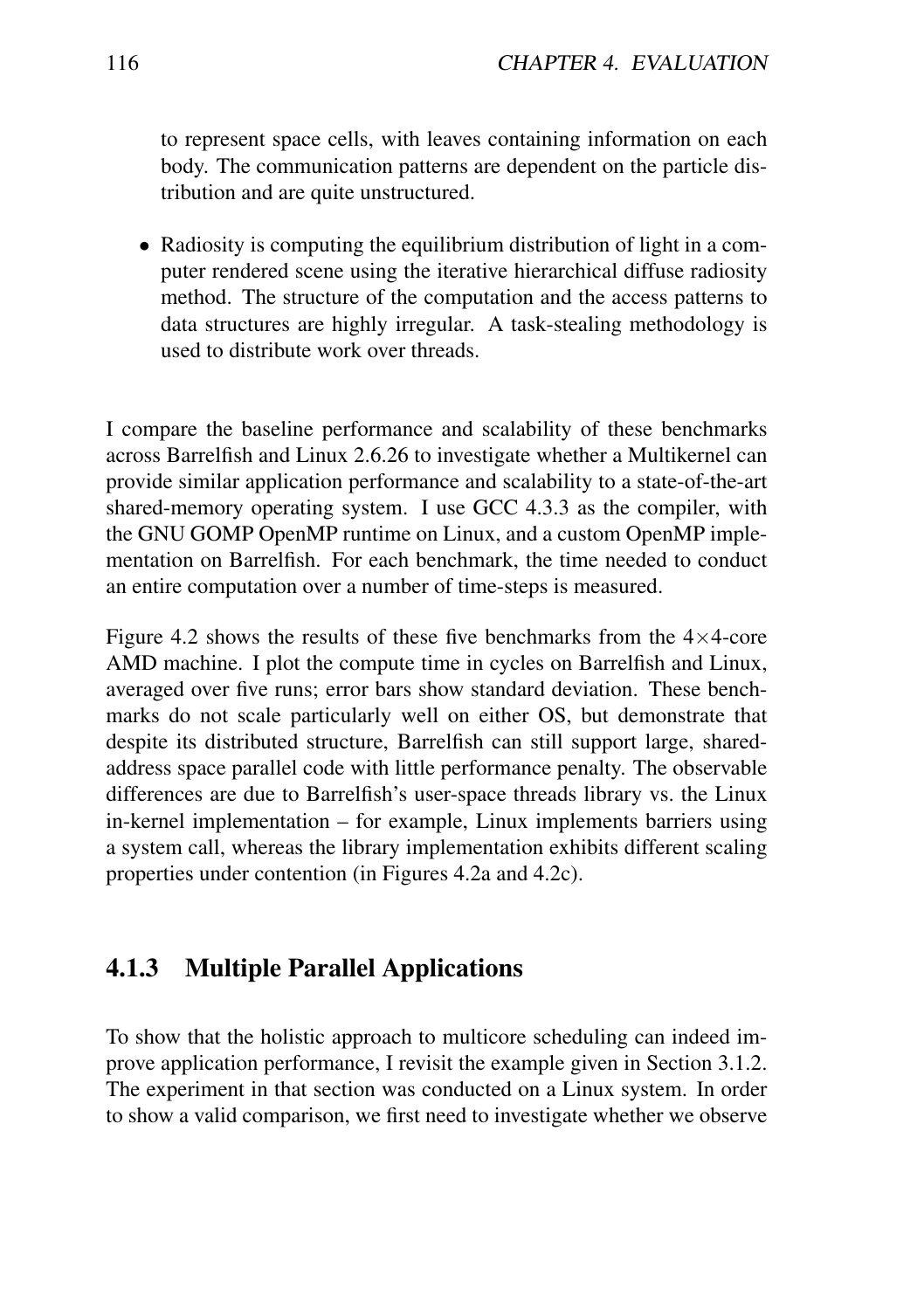

Figure 4.3: Relative progress of the two concurrent OpenMP applications from Section 3.1.2 on the 4×4-core AMD system, running on Barrelfish with best-effort scheduling. Again, mean, minimum, and maximum observed over 20 runs of 15 seconds each are shown.

different performance overheads and bottlenecks when this workload is executed on Barrelfish, where we have a different thread scheduling system and OpenMP run-time library.

Figure 4.3 shows the two applications from Section 3.1.2 running on Barrelfish, with only best-effort scheduling. This configuration is identical to the Linux system. We observe that the BARRIER application does not scale as well as in the Linux example. Through further investigation, I confirm this to be due to the barrier implementation used in Barrelfish's own OpenMP library, which uses a single atomic thread counter shared by all threads entering the barrier. Furthermore, threads wishing to leave a barrier spin on a shared counter to observe a change in the current barrier iteration. This causes contention on barrier entry and exit.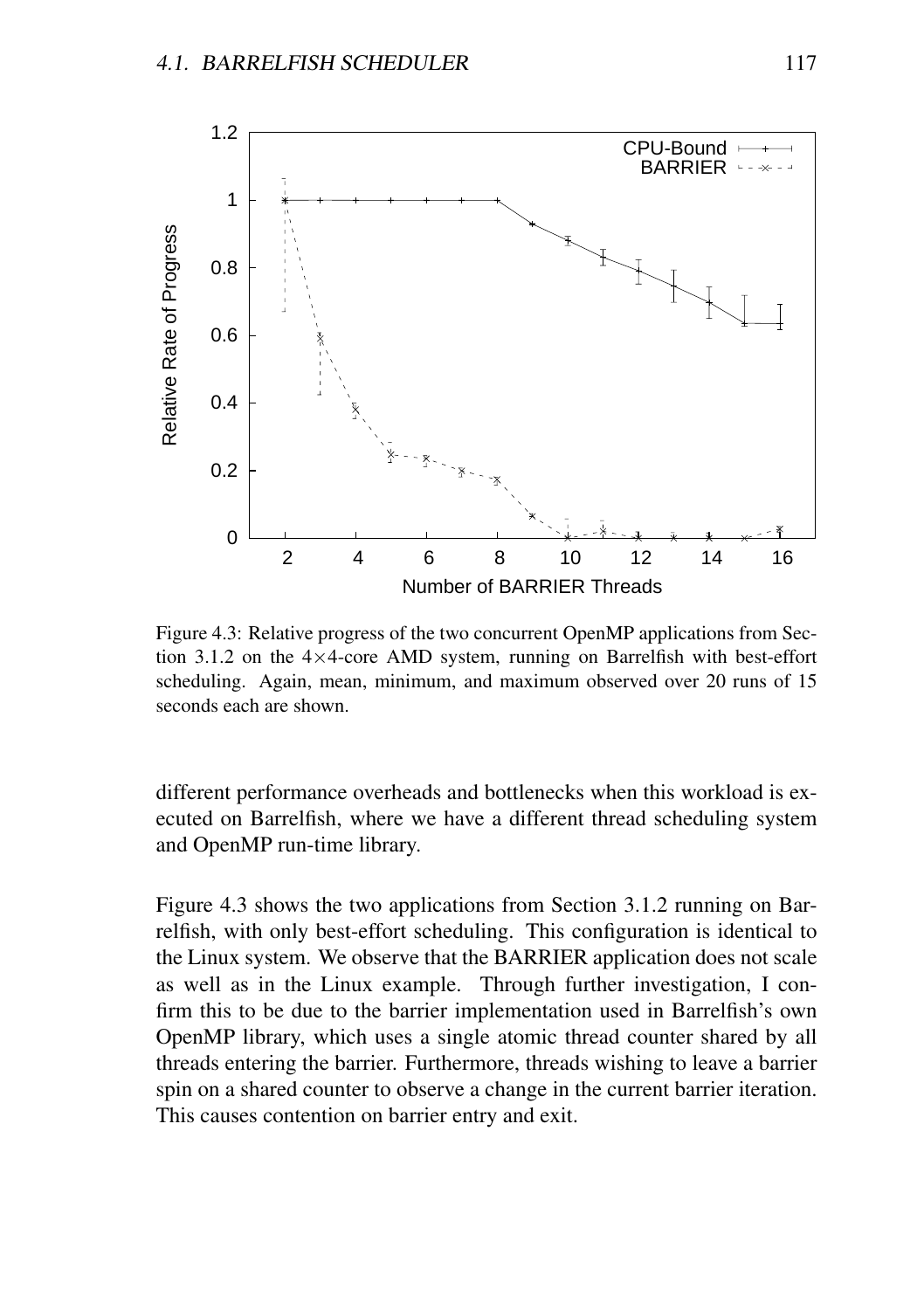

Figure 4.4: Relative progress of the same two OpenMP applications, this time using phase-locked gang scheduling. Also, we show the performance of the same applications running on Linux from Figure 3.1 again, in light-gray, for reference.

Better barrier implementations exist that alleviate some of these contention problems and consequently scale better [MCS91]. However, since we are still able to observe the same pitfall in the progress of the BARRIER application when both applications need to be time-multiplexed, the conditions of the experiment running on Barrelfish are not jeopardized and produce adequately similar results to the Linux version.

We now add a scheduling manifest to the BARRIER application that is submitted to the placement controller on application start. This manifest is in fact the one presented as an example in Section 3.5.5. It requests all cores within the same dispatcher group to be dispatched at exactly the same time, for exactly the same amount of time. Hence, Barrelfish will resort to gang scheduling this application using the phase-locked gang scheduling technique. We run the experiment again.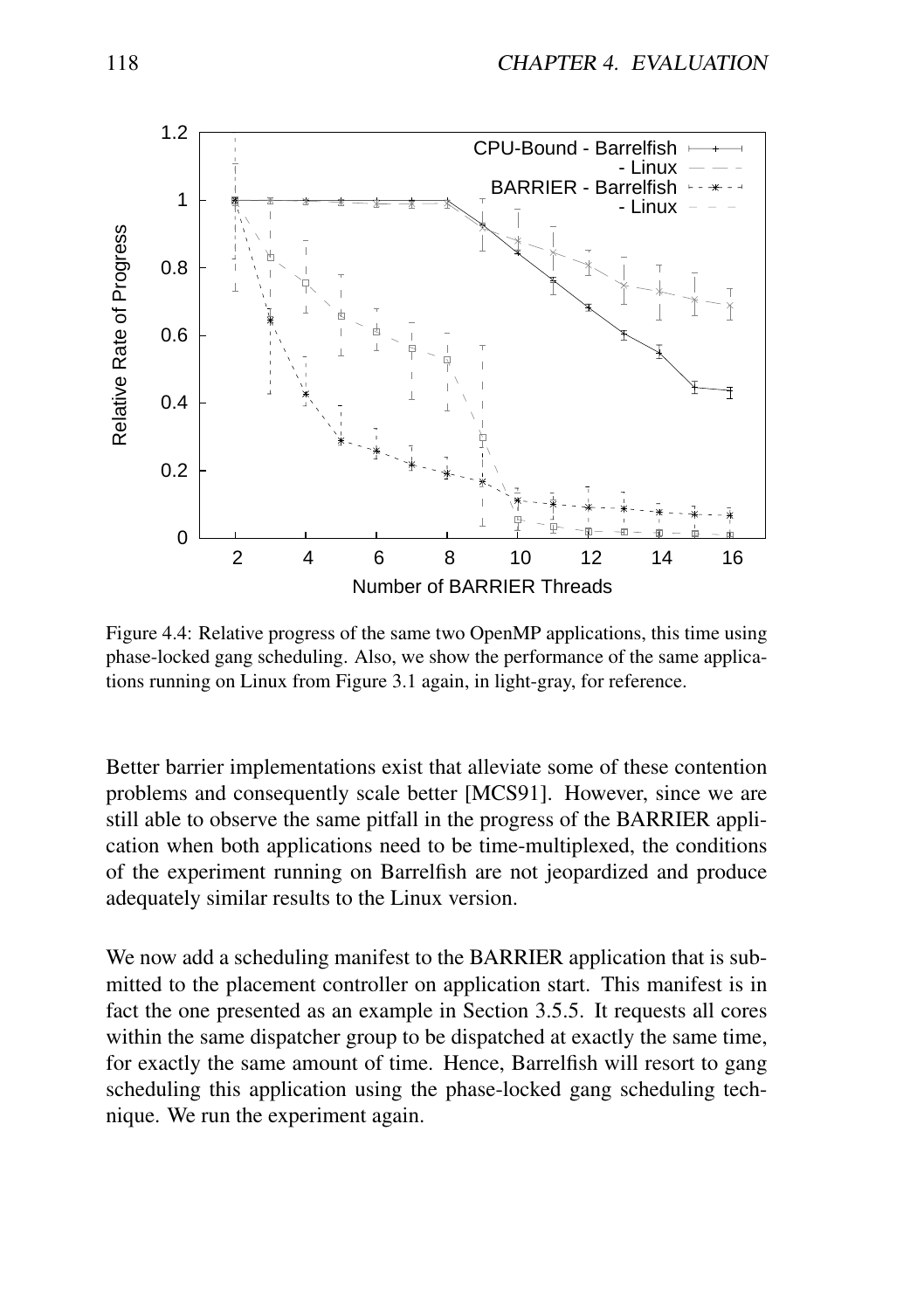Figure 4.4 shows the two applications again, this time with the scheduling manifest submitted by the BARRIER application. We observe that the BARRIER application continues its progress, even when applications are time-multiplexed. There is also less noise in the measured progress of the CPU-bound application. Both are due to the gang scheduling technique now enabled by Barrelfish, which ensures that all threads of the BARRIER application are dispatched at the same time on all cores. This technique has the side-effect that other applications tend to self-synchronize on the boundary of timeslices, which is what we observe with the CPU-bound application in this figure. Hence the smaller noise in measured experimental results.

#### 4.1.4 Agility

In order to show that the Barrelfish scheduler is agile with several different memory architecture layouts and can facilitate applications in their agility with the same, I conduct an experiment running a scientific compute application on the Single-Chip Cloud Computer and the  $4\times4$ -core AMD x86 platform and compare the performance to the same application tuned manually to the platforms' respective native operating systems. These two platforms have very different memory architectures. However, Linux is the native operating system in both cases.

The scientific compute application in this experiment solves a synthetic system of nonlinear partial differential equations using the lower-upper symmetric Gauss-Seidel method. It is taken from the NAS parallel benchmark suite, where it is called LU. I choose problem size A to conduct this experiment, which is the smallest size that is suggested to be used for benchmarking Supercomputers.

The software environment presently available on the SCC uses a separate instance of the Linux kernel on each core. Above this runs RCCE [MvdW10], a library for light-weight, efficient communication that has been co-designed with the SCC as a research vehicle for message-passing API design on noncache-coherent manycore chips, and as such is highly optimized for this platform. RCCE runs in user-mode with raw access to the MPBs, providing basic point-to-point message passing functionality as well as a set of higherlevel primitives, such as barriers and a reduce operation, akin to those found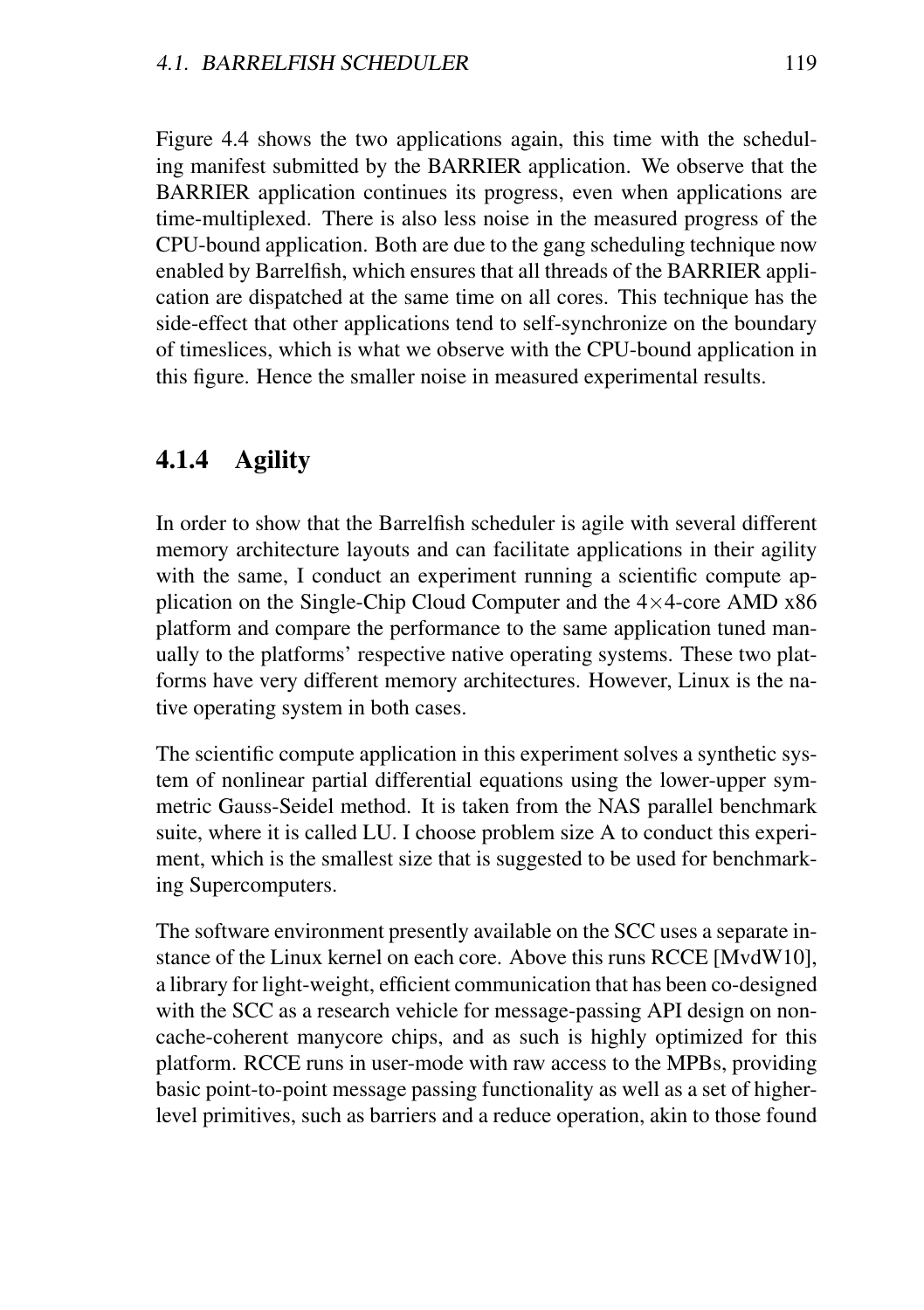in MPI [Mes09]. As part of the RCCE distribution ships a version of the LU benchmark that uses this library for message passing. I use this version as the native contender for the comparison on the SCC architecture.

On the  $4\times4$ -core AMD machine, I compare against the original MPI implementation that ships with the benchmark suite. I use the OpenMPI [GWS05] message-passing suite to implement the message-passing primitives. This version is highly tuned, even for machine-local message passing. Another version of the LU benchmark exists within the NAS benchmark suite that is using shared memory and the OpenMP parallel programming framework. I compared the performance of the OpenMP version to that of the Open-MPI version and found the performance of the OpenMPI version to be better. This is understandable: the benchmarks were originally conceived as message-passing benchmarks and have subsequently been ported to use shared memory. Hence, I choose the message passing OpenMPI version for comparison.

On Barrelfish, I run a version using message-passing, which I have ported to Barrelfish's inter-domain communication API from the version that shipped with the RCCE message passing library.

The Barrelfish, RCCE, and MPI implementations all use the same code base, derived from the NAS benchmarks version 3.3. However, the MPI implementation is written in the Fortran language, while the RCCE version has been manually ported to the C language. Nevertheless, both versions show comparable performance when run using just a single process. For example, when run on a single core on the same Linux OS on the  $4\times4$ -core AMD machine, I observe that the RCCE version is taking 119.75 seconds to complete, while the MPI version takes 90.01 seconds, a difference of a factor of 1.3.

Figure 4.5 shows the completion time of the LU benchmark running on Barrelfish vs. the respective natively optimized version. We can see that performance and scalability are similar in both cases. On the x86-based systems, we see a higher baseline overhead, which can be attributed to the different versions of the LU benchmark that were used in this comparison, as explained earlier.

I note that the message-passing-based LU benchmark is designed to run only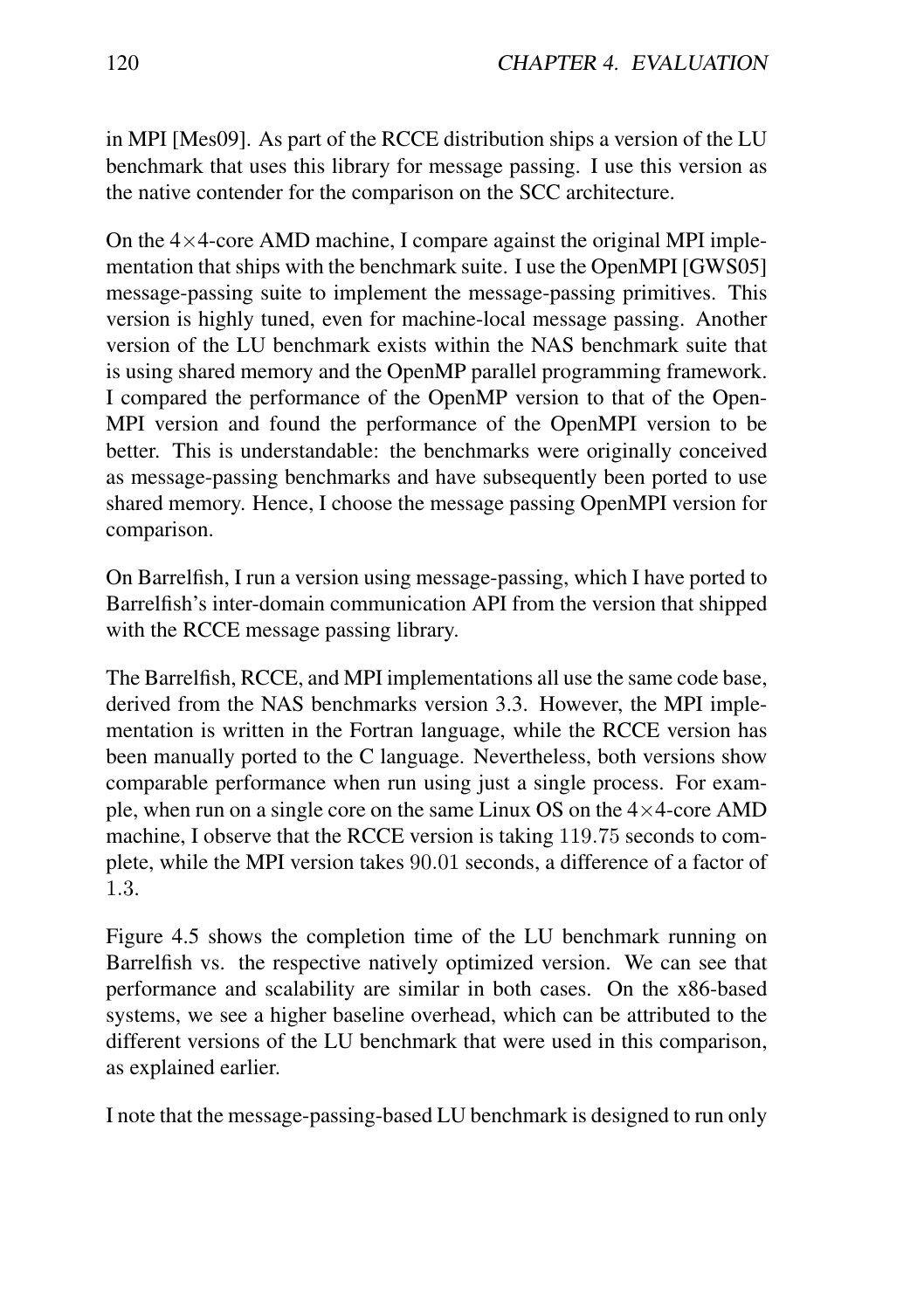

(e) Single-Chip Cloud Computer

Figure 4.5: Completion time of the LU benchmark, when run on Barrelfish vs. run on the native Linux OS on several hardware architectures.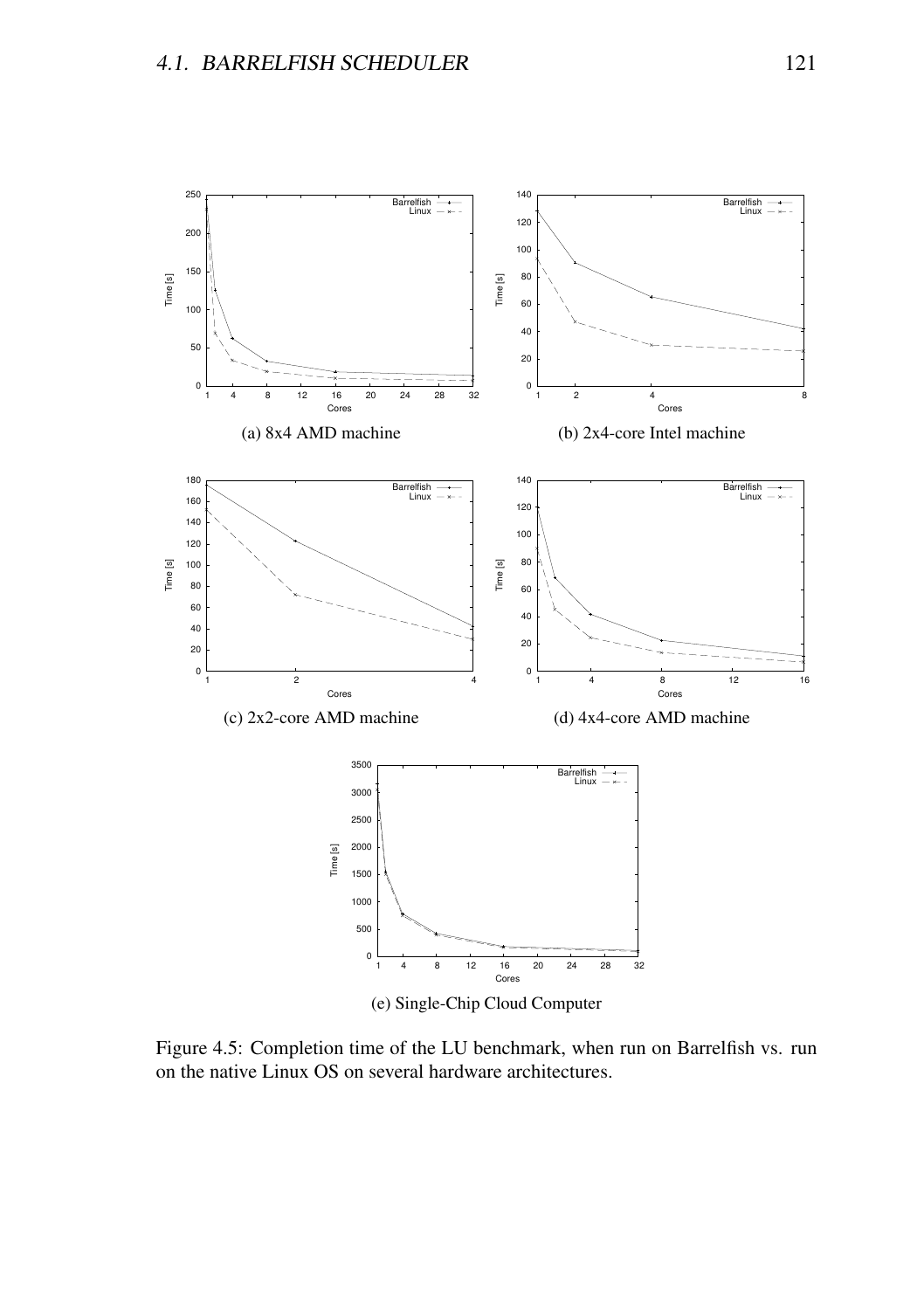with a number of processing nodes at a power of two, hence I cannot use the maximum number of cores available in the SCC machine, which is not a power of two.

I conclude that the Barrelfish operating system indeed is agile with a changing underlying hardware architecture. It successfully supports performance and scalability comparable to natively tuned message passing and operating system implementations, without requiring changes to the applications and only small changes to the operating system (in this case, the implementation of an interconnect and notification driver). In addition, in the case of the SCC, Barrelfish provides multiplexing of the message passing hardware facilities to multiple concurrently executing applications, a feature not offered by the native RCCE message passing library.

# 4.2 Phase-locked Gang Scheduling

Now, we turn our attention towards the overhead of phase-locked gang scheduling.

In this section, I first compare the overhead of phase-locked gang scheduling to a traditional gang scheduling solution that is implemented in user-space on the Intel Single-Chip Cloud Computer.

In a second experiment, I am comparing the overhead of phase-locked gang scheduling to an optimized, centralized gang scheduling technique using inter-processor interrupts that is implemented in the Barrelfish CPU driver on the x86 platform.

#### 4.2.1 Scheduling Overhead vs. High-level Solutions

Traditionally, gang scheduling has been realized using user-space resource management software, like the SLURM cluster management suite [YJG03]. In the case of the Single-Chip Cloud Computer, where the programming model is identical to clustered systems, SLURM is indeed the default systemwide scheduler.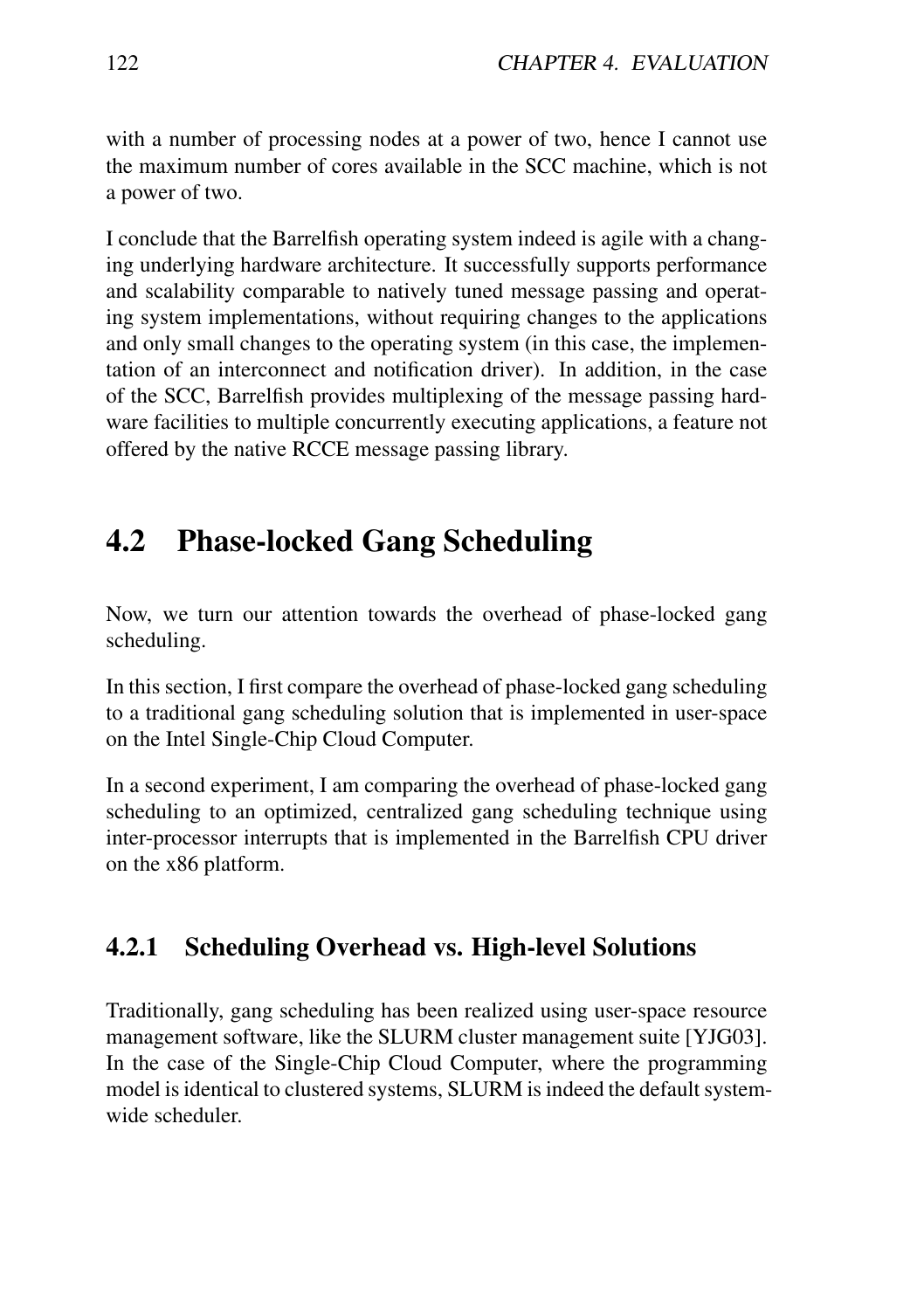The standard software distribution for this computer is designed such that an unmodified Linux operating system is executing in an isolated fashion on every core. In fact, the operating system instances are constrained via hardware techniques, such as memory and IO virtualization, to their own private memory regions and IO interfaces and know nothing about the other OS instances running at the same time on the machine. Communication with other cores is realized via a special device driver that abstracts the memory interconnect as an Ethernet network, accessible via a device by the OS instance. Higher-level application software, such as the SLURM cluster management suite, is expected to manage and coordinate system resources across the entire chip.

With a shared-memory operating system, such as Linux, there is no other way to execute on this computer, as the architecture is not cache-coherent. With the Barrelfish operating system, however, we can run a single-system image across the entire chip and implement resource management, such as processor scheduling, as an operating system service at a lower-level. This allows us to integrate more tightly with other OS resource management and control low-level hardware features, such as synchronizing each core's APIC timer, allowing for a lower total scheduling overhead. As a result we can achieve scheduling at shorter timeslices than is possible at user-level. I am going to show this in the following experiment.

In this experiment, I run the LU NAS benchmark (described in Section 4.1.4) on 16 cores of the SCC alongside CPU stressor programs, running one each on the first 4 cores. The CPU stressor programs spin forever in a tight loop and thus use up their entire time slice. The LU benchmark runs as part of a service that accepts client requests to carry out the LU benchmark computation and return the result. This scenario is supposed to model a parallel interactive application on a system consolidated with other services under CPU load. The decision to use 16 cores for the LU benchmark and 4 cores for the stressors was arbitrary. I tried other configurations with similar results.

I execute multiple runs of the experiment. For each run, I periodically request to compute the LU benchmark result of the class S problem size at an interval of at least 2 seconds. Class S is small enough to be computed in less than 1 second on 16 cores of the SCC, even when run alongside the CPU stressors. It might still be delayed, however, if the overhead of the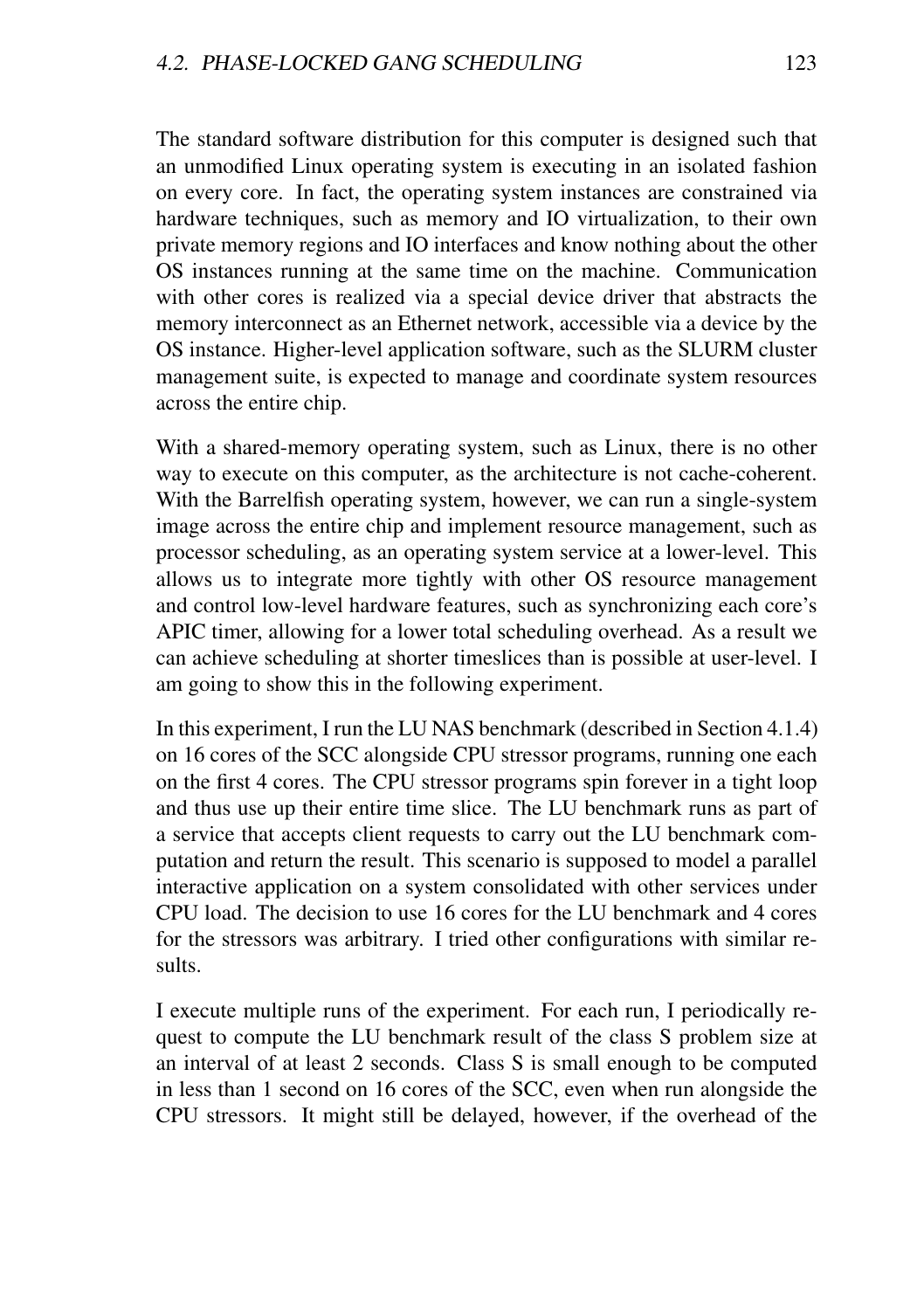scheduler is too high. This means that if the computation does indeed finish before the interval of 2 seconds, I wait until the end of the interval and do nothing. If the computation finishes only after the 2 second interval, I immediately start the next computation. Within a run, I repeat the LU compute time measurement 10 times and take the average, before ending the run.

This setup simulates a parallel computation service, which might be embedded as part of a server-sided script on a webserver, with an incoming request load of one request every 2 seconds. Following the webserver example, this would equate to a person requesting a fresh version of the website once every 2 seconds. Obviously, a faster response of the final result is better than a slower one, as it is a determining factor of the page load time.

Between runs, I shorten the scheduling timeslice length. I try five different lengths between 5 seconds, the default timeslice length for the SLURM cluster management suite, and 60 milliseconds, close to the average timeslice length on Linux for interactive processes. With long timeslices, the likelihood that we issue a request when the LU benchmark is not running is high and the time to finish the computation will be longer. As we move to shorter timeslice lengths, the time to finish computation shortens. However, at the same time, the overhead of the scheduling implementation grows as it is invoked more frequently.

Figure 4.6 shows that phase-locked gang scheduling can provide better response time than the SLURM cluster management software. This is due to lower overhead of the scheduler implementation. The SLURM software is relying on TCP/IP messages sent between user-mode processes on distinct cores, which then modify kernel-level scheduling parameters to synchronize schedules. SLURM cannot leverage synchronized processor clocks to realize phase-locked gang scheduling.

#### 4.2.2 Scheduling Overhead vs. Low-level Solutions

To gauge the overhead of phase-locking schedules when compared against another low-level implementation, I developed a centralized gang scheduling solution that is implemented at the lowest level in the Barrelfish CPU driver. The solution does not rely on synchronized processor clocks, but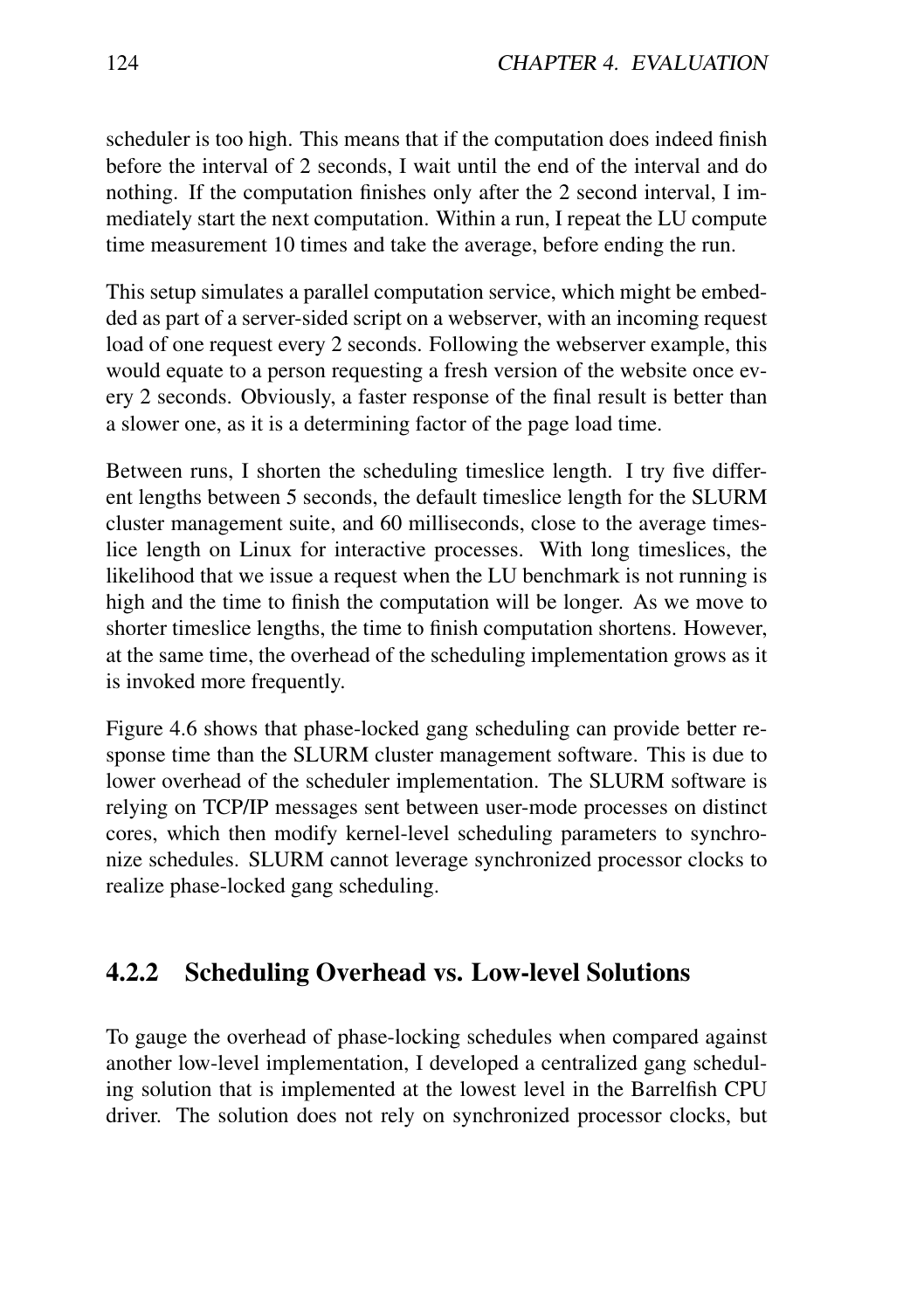

Figure 4.6: Overhead of phase-locked gang scheduling in Barrelfish vs. gang scheduling using the SLURM cluster management software on the SCC. The graph shows average completion time of the NAS LU benchmark, executing on 16 cores, alongside 4 CPU stressor programs. Error bars show minimum and maximum measured over 3 runs of the experiment.

instead designates one core to be the schedule coordinator. I define two distinct inter-processor interrupts: One to activate scheduling of a particular gang and one to deactivate gang scheduling. The coordinator core broadcasts an inter-processor interrupt to context switch a gang to all other cores involved in scheduling a gang upon expiry of each of its own timeslices. The other cores disregard their own local clocks when scheduling a gang and react solely to these broadcast interrupts to undertake a context switch. When not scheduling a gang, the other cores use their local clocks and schedules.

In this experiment, I conduct a limit study where I vary the frequency of context switches to evaluate at what rate phase-locked scheduling provides a benefit to applications over a centralized solution. To measure application progress, I run the BARRIER and CPU-bound applications on the  $4\times4$ -core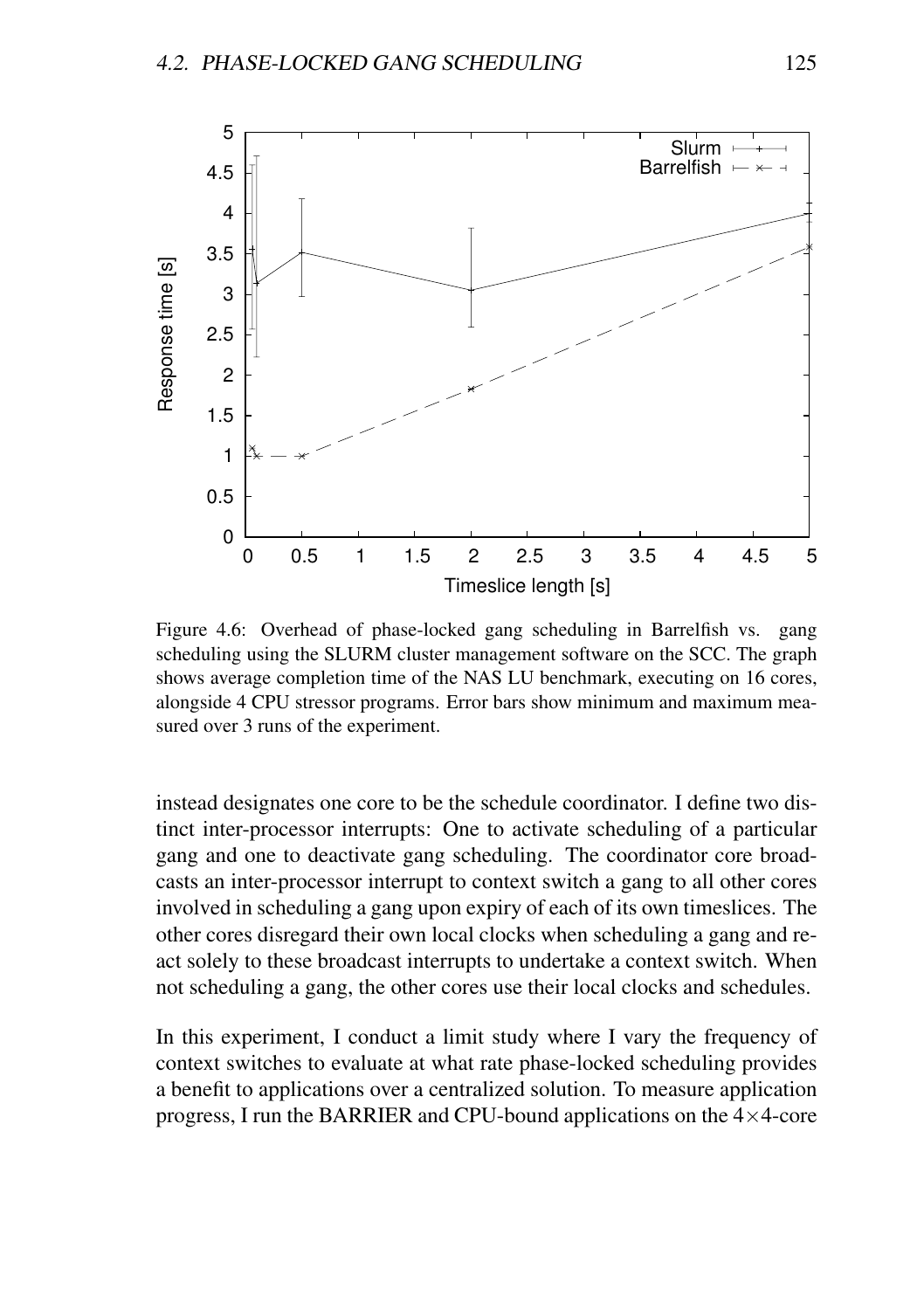AMD system and count the accomplished loop iterations of the BARRIER application each second over the course of 10 seconds. The CPU-bound application serves as background load. I configure the scheduler to switch between the gang scheduled BARRIER application and the background load on the boundary of each timeslice. Thus, there is one inter-processor interrupt transmitted at the end of each timeslice.

I repeat the experiment, varying the timeslice length of the system between 80 milliseconds and 20 microseconds, the lower limit at which the system operates reliably. To put the lower limit into perspective, I measure the context switch duration on the  $4\times4$ -core AMD system to be 4 microseconds and note that a time slice length of 20 microseconds is only 5 times this duration, resulting in an overhead of one fifth just for context switching on each time slice, which does not leave a lot of processor time for applications.

The results are shown in Figure 4.7, once for time slice lengths on the order of microseconds and once on the order of milliseconds. With time slice lengths in the range of milliseconds, I observe no difference in application progress, regardless of scheduling mechanism, showing that the two mechanisms perform equally well within this range.

Within the microsecond range, between 1 millisecond and 500 microseconds, there is still no difference in application performance among the two mechanisms. With both schemes, we can see a slight drop in performance as I lower the time slice length. This is due to the increased context switching overhead, which I plot on a second axis in the microsecond graph.

We then observe a departure of application performance, starting at 200 microseconds time slice length. Phase-locked scheduling starts to perform better. This is due to the overhead of sending the IPIs on core 0, which does not exist with phase-locked scheduling. I measured this overhead to be on the order of 1000s of cycles, or several microseconds. At 20 microseconds, we observe 36% better performance when using phase-locked scheduling. However, context switching overhead rises exponentially as we lower time slice length. It rises to 20% of the total processor time available within a time slice length of 20us, which explains the slowdown. Thus, this configuration is unrealistic for a commodity operating system like Barrelfish and does not provide any benefit for applications.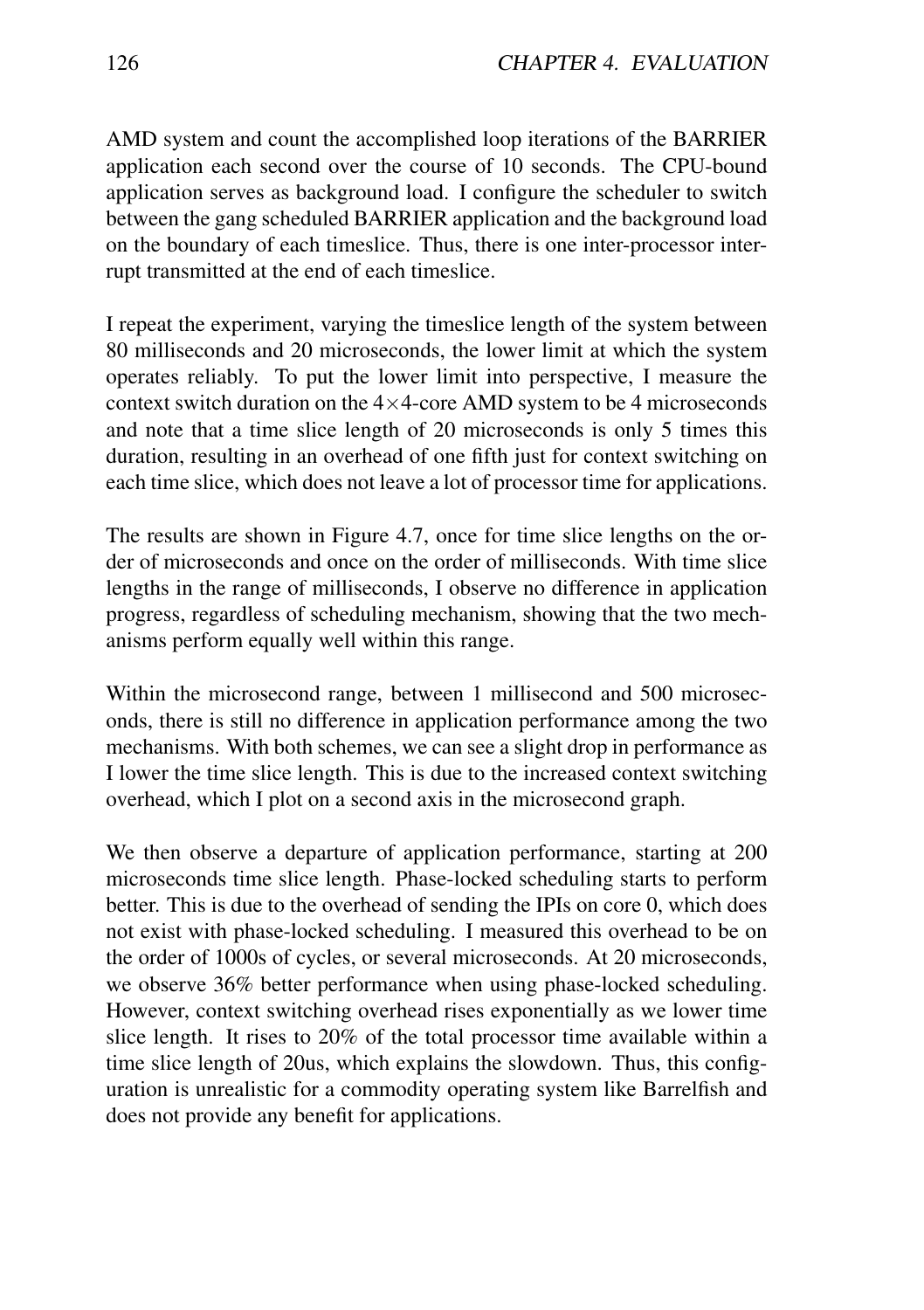

Figure 4.7: Phase-locked scheduling vs. centralized scheduling using inter-processor interrupts at microsecond and millisecond granularity. For each scheduling approach the graphs show average number of accomplished loop iterations per second over a measured run-time of 10 seconds. Error bars show minimum and maximum measured. The microsecond graph also shows context switch overhead.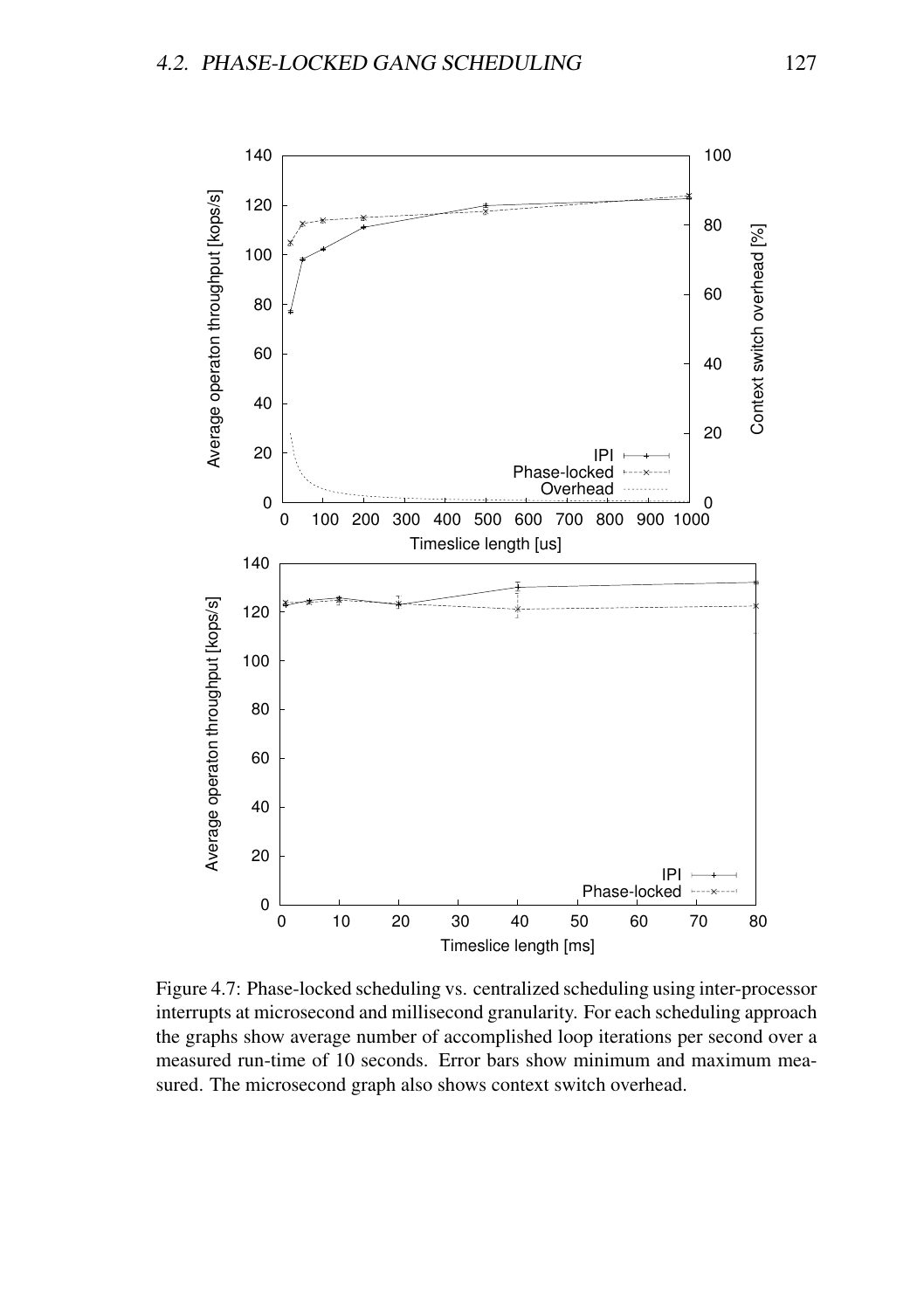We conclude that phase-locked gang scheduling does not provide any benefit over centralized gang scheduling when implemented at a low-level within realistic time slice lengths for a commodity operating system that supports interactive applications. Context switching of applications on the order of milliseconds is well within limits of providing responsiveness at interactive attention spans.

#### 4.2.3 Discussion

While phase-locked gang scheduling can provide improved application performance over high-level gang scheduling solutions that are typically employed in cluster and cluster-on-chip scenarios, such as the SCC, it does not show enough promise versus low-level centralized solutions that can be implemented on traditional architectures, like x86.

I note that there exists a small window of opportunity of improved application performance when using phase-locked scheduling for time slice lengths up to 200 microseconds, but that this is outside of the reasonable range for general-purpose commodity operating systems.

Still, the phase-locked approach does consume less hardware resources, by eliminating the need for a coordinator core and inter-processor interrupts. This, in turn, can improve performance on systems, where there is no dedicated hardware bus for inter-processor signaling. For example, on the SCC, all messages, including inter-processor interrupts, are delivered using the mesh interconnect. On the event of congestion of this interconnect, gang scheduling messages sent out centrally would become delayed by other messages on the mesh. This would ultimately result in jittery start and end times of gangs and with that in reduced performance of applications with finegrain synchronization. Message interconnect congestion is not an issue for phase-locked gang scheduling, where all coordination happens locally on each core.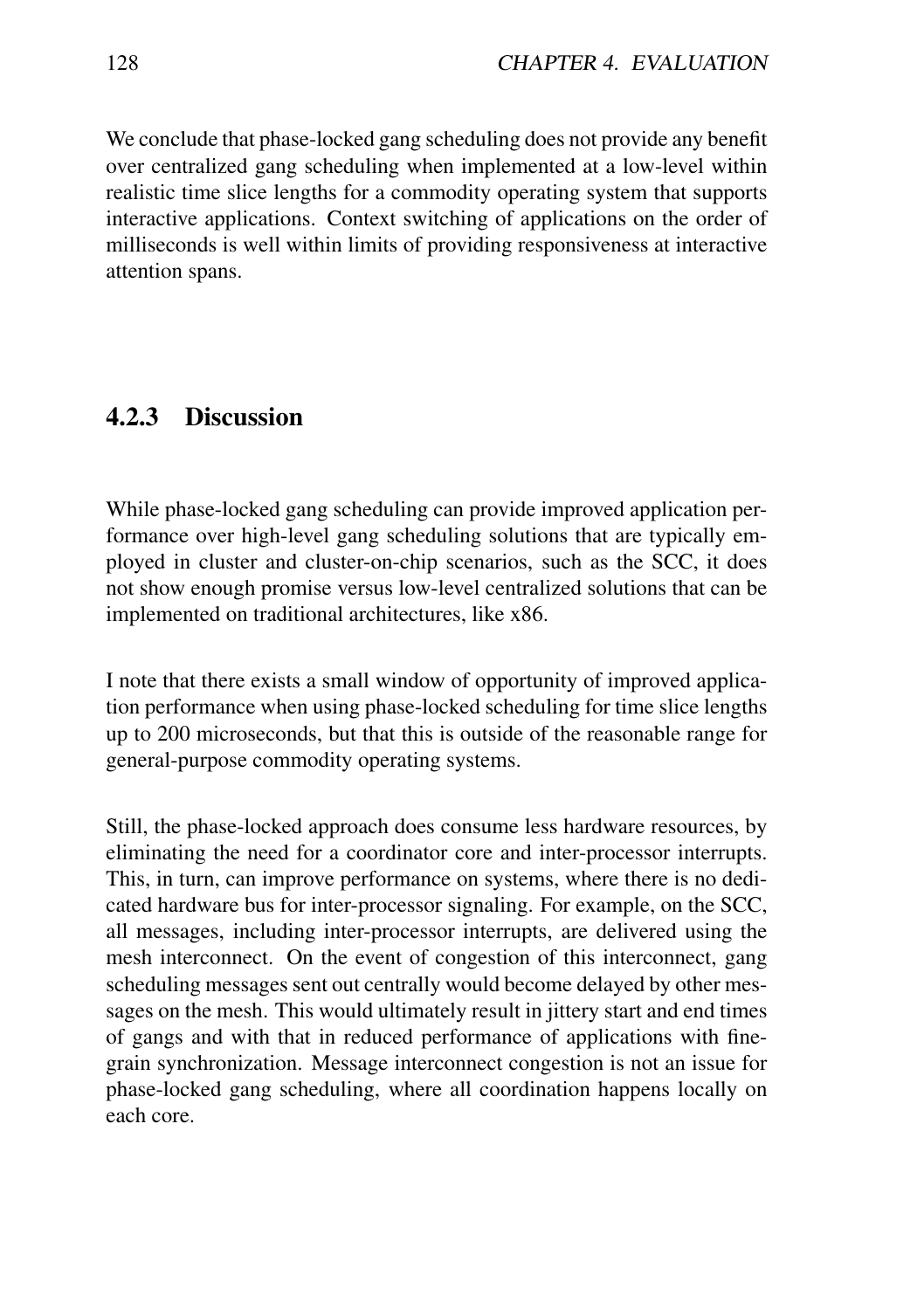## 4.3 Summary

In this chapter, I have shown that the concepts presented in Chapter 3 allowed me to develop a scheduler that is scalable and allows applications to achieve baseline performance and scalability comparable to natively tuned operating systems on a number of different multicore platforms, without requiring vast modifications of the operating system, contributing to the first two goals of this dissertation of scalability and agility. Only the message passing facilities had to be modified.

I hoped that the concept of phase-locked scheduling would improve gang scheduling to fine-grained time slice lengths, by applying the Multikernel principles of core-local state and reduced inter-core communication. I succeeded in developing a gang scheduler that is able to deliver improved parallel application performance in a mix of parallel applications over schedulers used in traditional commodity operating systems, such as Linux, that are oblivious to the synchronization requirements of parallel applications. The scheduler is also built to react to changes in the workload, which might occur due to user input. This is an essential contribution to the goal of supporting interactive response time to the user when running a mix of parallel and interactive applications.

Finally, phase-locked gang scheduling performs better than high-level, clusterbased gang scheduling solutions, such as SLURM. However, a subsequent comparison against a naive low-level implementation showed that this is not due to the technique of phase-locking, but due to the low-level implementation, which can utilize hardware features better than a high-level implementation.

Nevertheless, the technique of phase-locked schedulers consumes less hardware resources than a naive, centralized implementation, by distributing schedule coordination across cores. This can potentially benefit hardware architectures that cannot dedicate resources for inter-core communication techniques, such as inter-processor interrupts. For example, when the available inter-core interconnects become congested with other messages. This is a contribution to the goal of agility, as it does not favor one memory subsystem layout over another.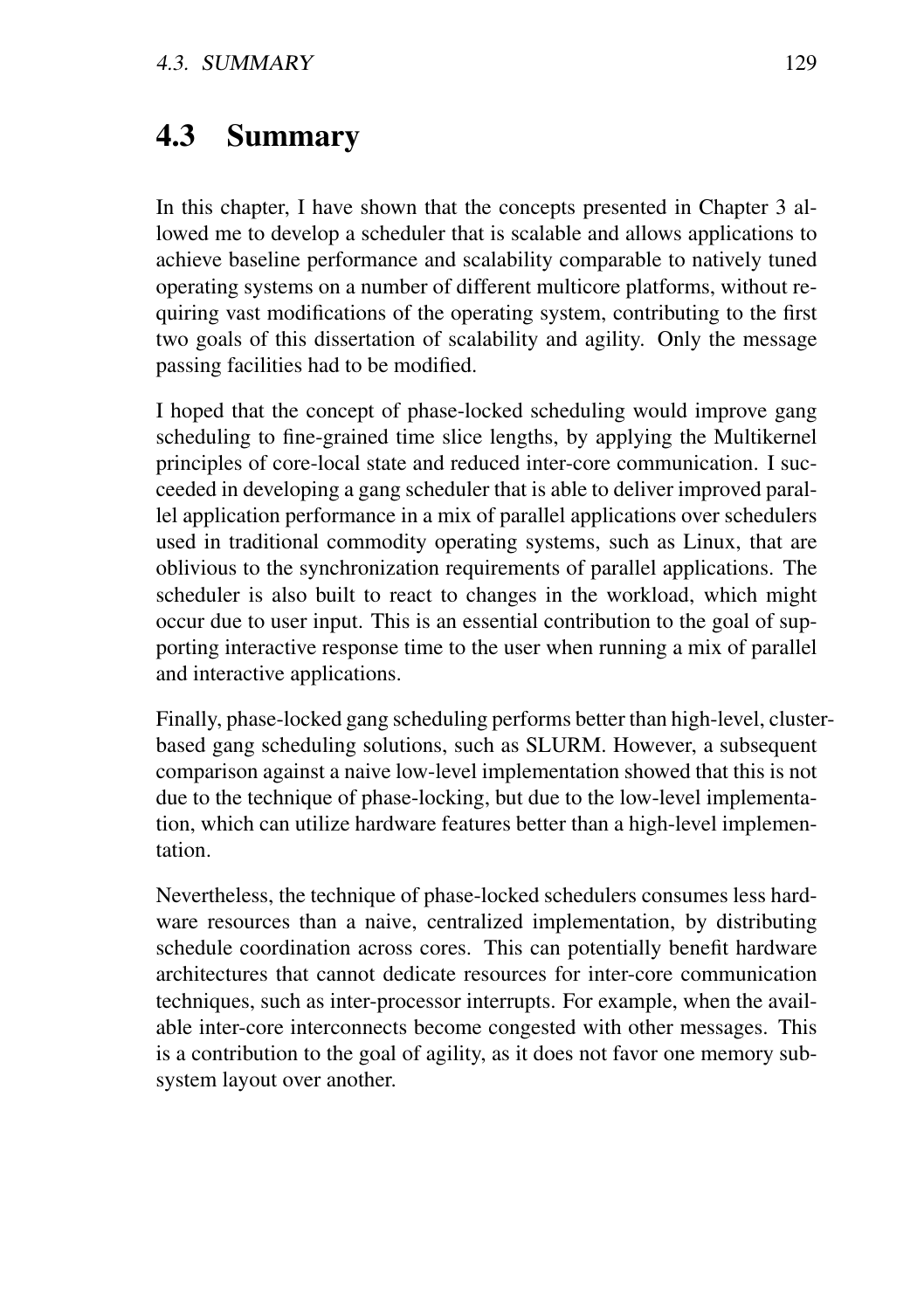# Chapter 5

# Conclusion

With the advent of multicore architectures, commodity computing is becoming increasingly parallel and interactive application software is starting to leverage this parallelism. At the same time, commodity hardware evolution is continuing at its usual pace. Motivated by these developments, this dissertation has presented the design and implementation of operating system mechanisms to support the execution of a dynamic mix of interactive and parallel applications on commodity multicore computers. Scalability, agility, and interactive response times when scheduling a mix of parallel and interactive applications have been the three main goals of the presented design.

In order to achieve these goals, this dissertation has made the following contributions:

• In Chapter 2, I have introduced the Multikernel, an operating system model and component architecture that makes all inter-core communication explicit, makes the operating system structure hardwareneutral, and views all operating system state as replicated instead of shared. This model promises scalability and agility for operating system implementations based on it.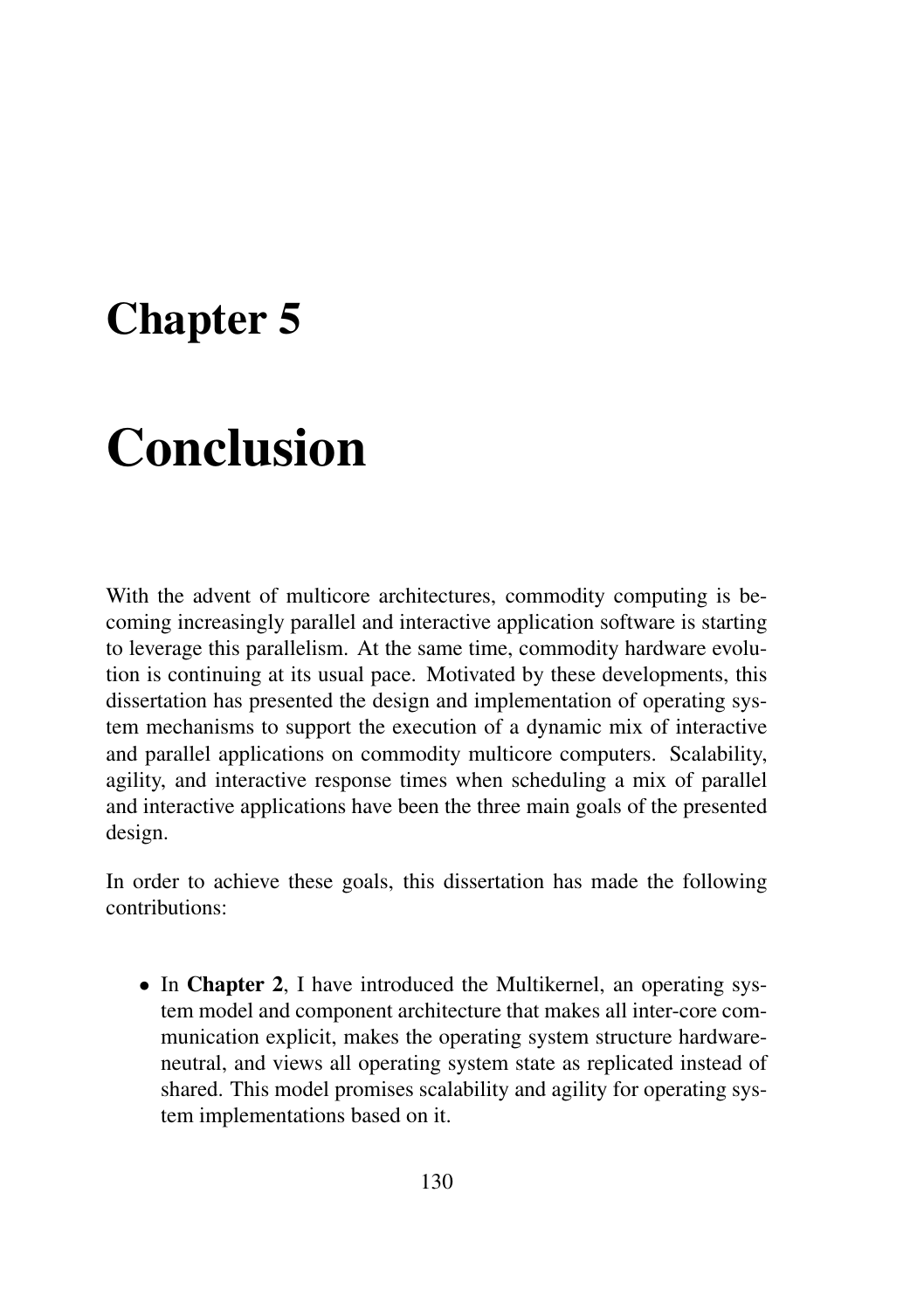I have then reported about a concrete implementation of the Multikernel, Barrelfish, and its *inter-process communication* facilities. I have shown adequate baseline performance and scalability of the communication facilities via a series of messaging microbenchmarks. Barrelfish's communication facilities are also able to provide superior performance for the IP loopback service and a web server, compared to equivalents on a mature commodity operating system.

Finally, I have reported on the simplicity of adding new specialized communication facilities for new types of hardware.

• In Chapter 3, I have presented the design and implementation of the *scheduler subsystem* within the Barrelfish Multikernel. The five concepts of deterministic per-core scheduling, scheduler manifests, dispatcher groups, scheduler activations, and phase-locked scheduling help to achieve the goals of scalability and interactive response times.

Via a benchmark I have motivated why gang scheduling can deliver interactive responsiveness for future parallel interactive applications and presented *phase-locked gang scheduling* as a technique to reduce the overhead of classical gang scheduling implementations found in high-performance computing. I have described the application of the technique within the Barrelfish operating system.

• In Chapter 4, I have evaluated the concrete implementation of scheduling within the Barrelfish Multikernel operating system and have shown that Barrelfish is able to efficiently multiplex hardware in time and space, while workloads executing on Barrelfish can perform and scale equivalently to natively tuned operating system implementations. I have demonstrated this across a variety of different machines, requiring minimal changes to Barrelfish's implementation, and thus I have also shown the agility of the approach.

Via another benchmark, I have shown that, with phase-locked gang scheduling, Barrelfish can avoiding mis-scheduling multiple parallel applications. A surprising result was that, while phase-locked gang scheduling is more efficient than high-level solutions typically employed in cluster-on-chip scenarios, like the SCC, the performance gains versus low-level implementation on the x86 architecture are diminishing.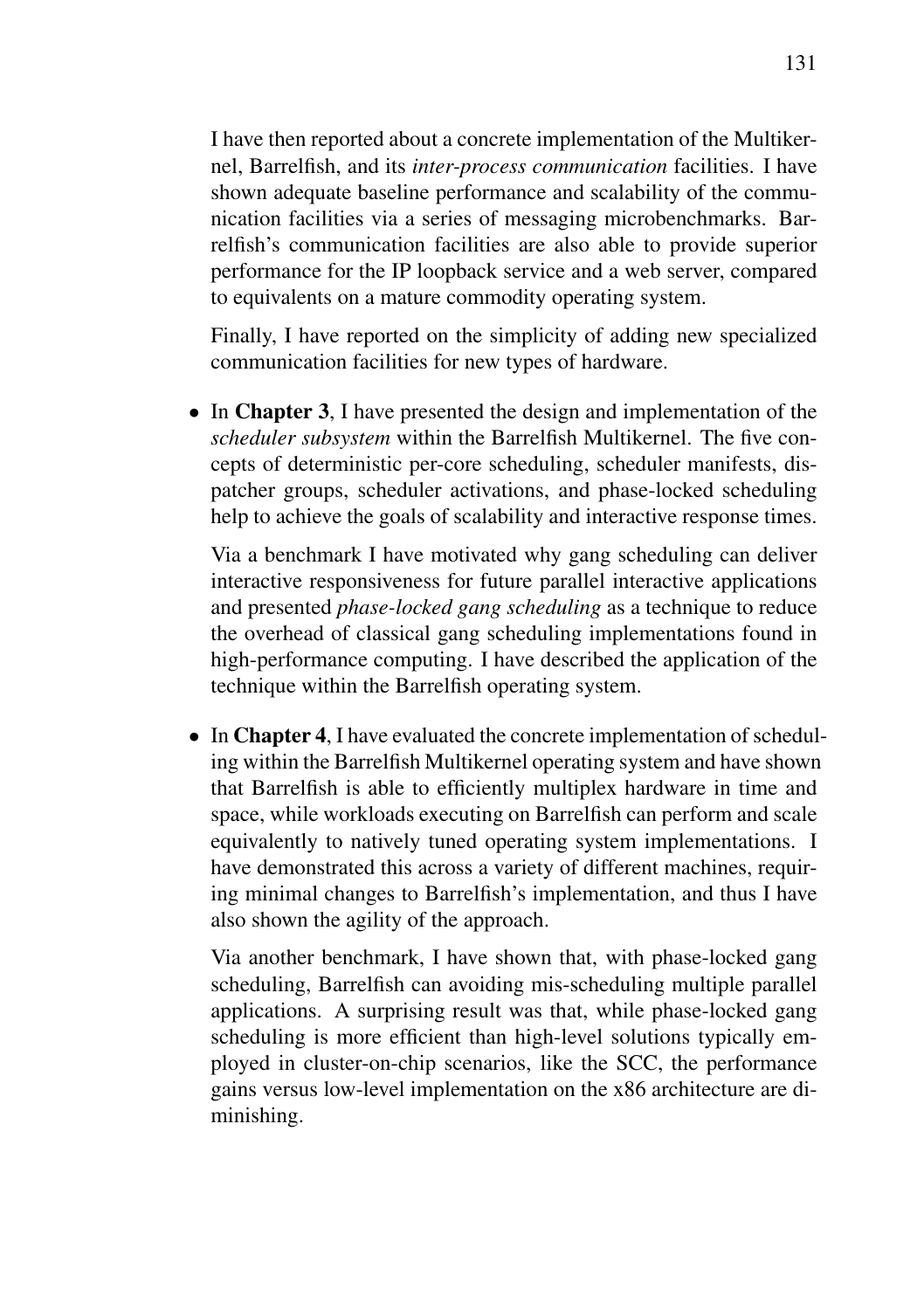Together, these contributions constructively prove the thesis stated in Chapter 1: it is possible to design and implement an operating system that achieves the goals of scalability, agility and supporting interactive response times in a commodity multicore computing scenario, by providing inter-process communication and scheduling components that

- multiplex hardware efficiently in time and space,
- react quickly to ad-hoc workload changes,
- reason online about the underlying hardware architecture,
- reason online about each application, and
- allow resource negotiation between applications and the operating system.

Indeed, Barrelfish performs equivalently to, and sometimes better than, natively tuned, mature operating systems.

## 5.1 Future Work

The Barrelfish operating system implementation presents a significant amount of work. However, it is by no means a finished, mature operating system. Several avenues for future work seem promising and I survey them within this section.

#### 5.1.1 Heterogeneous Hardware Architectures

Our current implementation is based on the Intel and AMD multiprocessors, as well as the SCC research processor. These multiprocessor architectures are homogeneous—all processors are identical. Barrelfish was not evaluated in a truly heterogeneous environment.

Experiments were conducted with architectures comprised of an x86-based host PC and an SCC peripheral device, all executing the same Barrelfish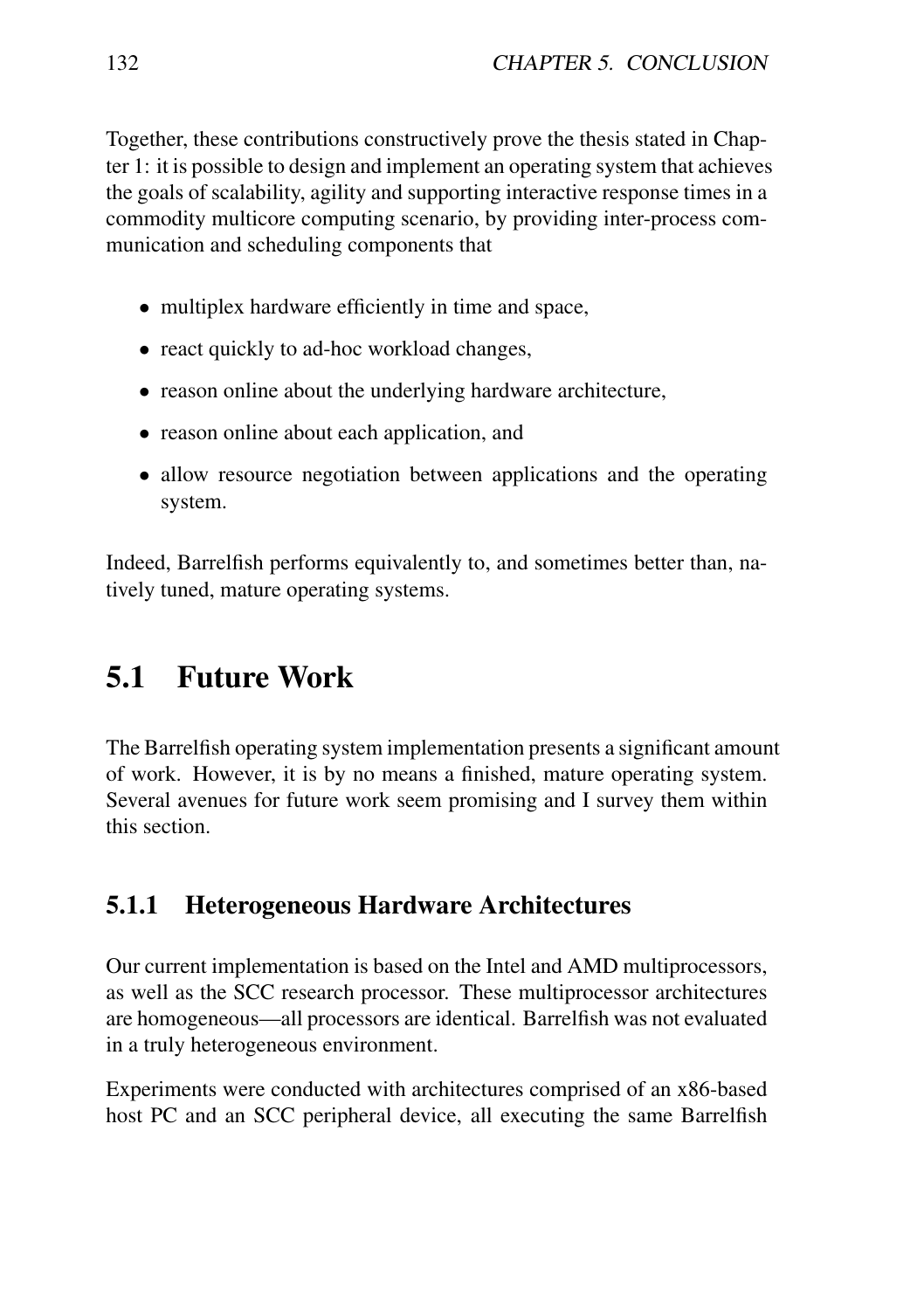image [Men11]. However, this just presents a first step and only initial performance results exist.

A port is in progress to the Netronome network accelerator architecture [Sch11], as well as the Intel Many Integrated Core (MIC) architecture, which will allow us to run a single Barrelfish image across a host PC and programmable accelerator cards.

This will also allow us to experiment with specialized data structures and code for different processors within the same operating system. It also opens the door to myriad of scheduling challenges, such as optimizing the utility of accelerators by quantifying which application can make the most use of them and placing computation strategically on accelerators, such that a tradeoff of maximum application speed-up and minimum data movement between system and accelerator memory is maintained.

#### 5.1.2 Distributed Execution Engines

Structuring the operating system as a distributed system more closely matches the structure of some increasingly popular programming models for data center applications, such as MapReduce [DG04], Dryad  $[BF^+07]$ , and CIEL  $[MSS<sup>+</sup>11]$ , where applications are written for aggregates of machines. A distributed system inside the machine may help to reduce the "impedance mismatch" caused by the network interface – the same programming framework could then run as efficiently inside one machine as between many.

In fact, there are efforts to run the CIEL distributed execution engine in this fashion [SMH11]. When coupled with an operating system, such as Barrelfish, one could leverage efficient message passing that is agile with a changing hardware architecture. Challenges that arise in this scenario are again related to resource management when multiple CIEL applications are executing, especially when multiple machines are involved. It is also worthwhile to investigate how resource management changes when a data-parallel program is executing within one multicore machine, as opposed to executing on a cluster.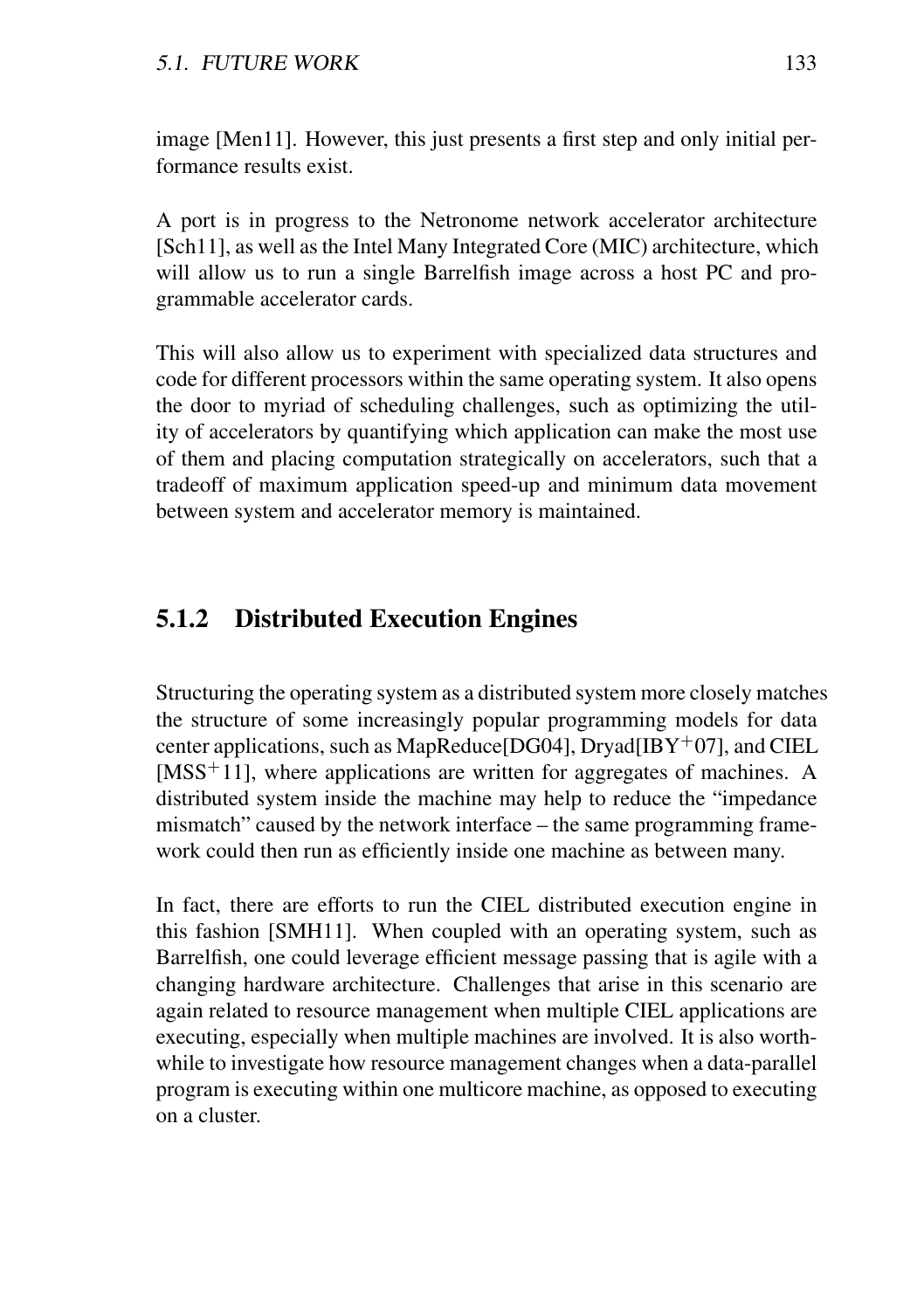### 5.1.3 Systems Analysis

Systems based on explicit communication are amenable to human and automatic analysis. A substantial theoretical foundation exists for reasoning about the high-level structure and performance of a system with explicit communication between concurrent tasks, ranging from process calculi such as communicating sequential processes [Hoa] and the  $\pi$ -calculus [Mil99], to the use of queuing theory to analyze the performance of complex networks [Jai91].

Leveraging this foundation to reason about Multikernel-based systems would allow us to investigate the soundness of the systems built. We could ask questions like: Can we be certain that, by design, the system will be deadlock free? How resilient will it be to faults? And, will the system be secure? With ever more cores being integrated into multicore machines, these questions become ever more important.

## 5.1.4 Programming Language Integration

Programming language directives can help specify the programmer's intent and communicate application requirements to the operating system. So far, I have only focused on programming language run-times. Going one step further, programming language directives would allow programmers to specify directly the intended resource requirements for program sections and allow for an even better integration.

The Poli-C [And12] language extensions and run-time system are a promising first step in this direction. If integrated with the Barrelfish scheduling framework, more fine-grained resource management could be made possible by leveraging the low-level Barrelfish scheduler implementation. Also, all resources could directly be managed by and negotiated with the operating system scheduler, obviating the need for an OS reserve, which is currently used in Poli-C for all applications not under its control. Finally, dynamic negotiation could be better integrated with the language, by allowing programmers to specify what to do when only a subset of the requested resources is available.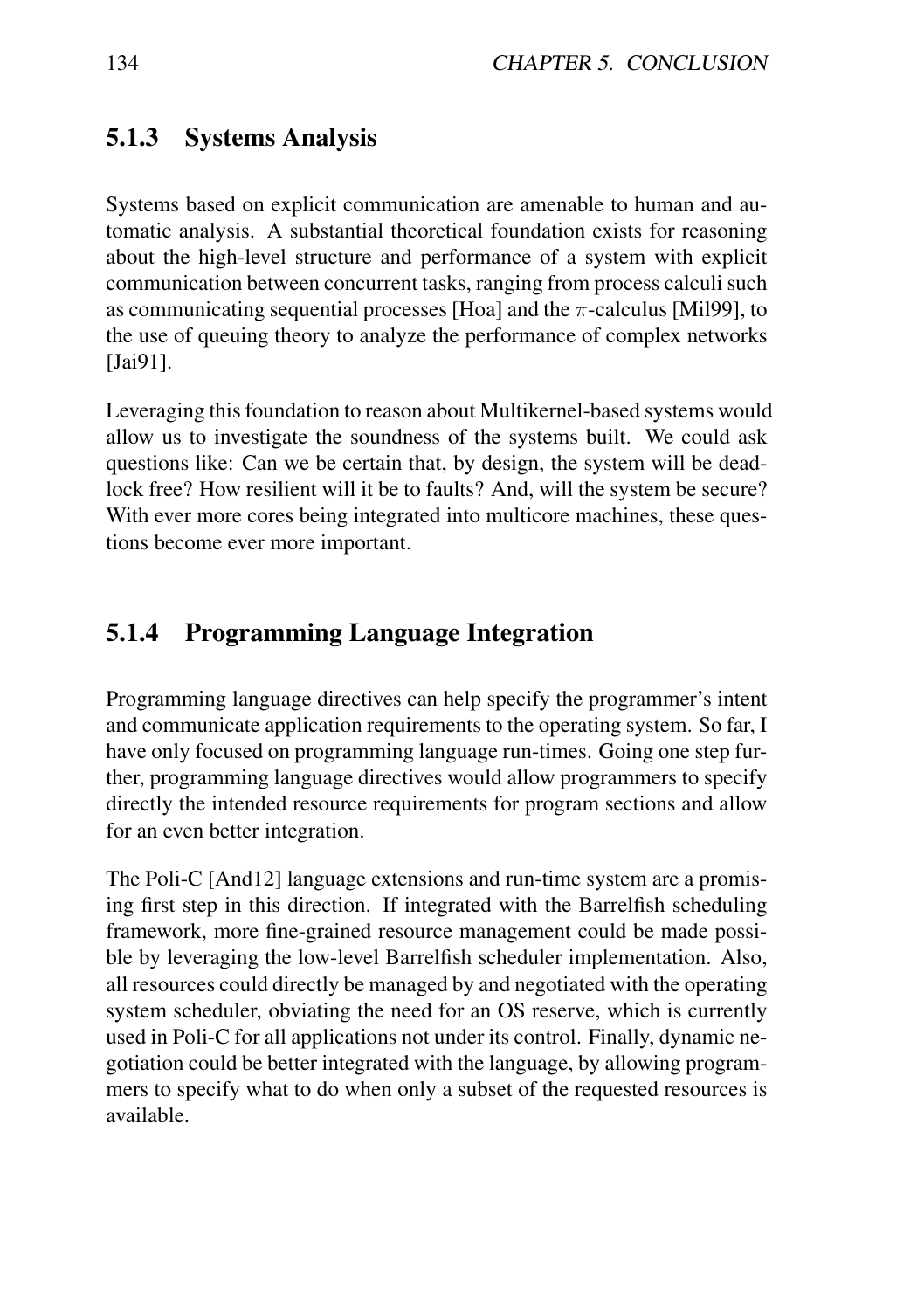# 5.2 Summary

As commodity multicore computer architectures become more and more widespread, it is only a matter of time until application software will start to leverage the offered parallelism to speed up computation. Operating systems are an integral part of the system stack and have to support this development to secure performance benefits. This dissertation has presented the design and implementation of operating system mechanisms to support the execution of a dynamic mix of interactive and parallel applications on commodity multicore computers, a scenario that might become commonplace in the near future.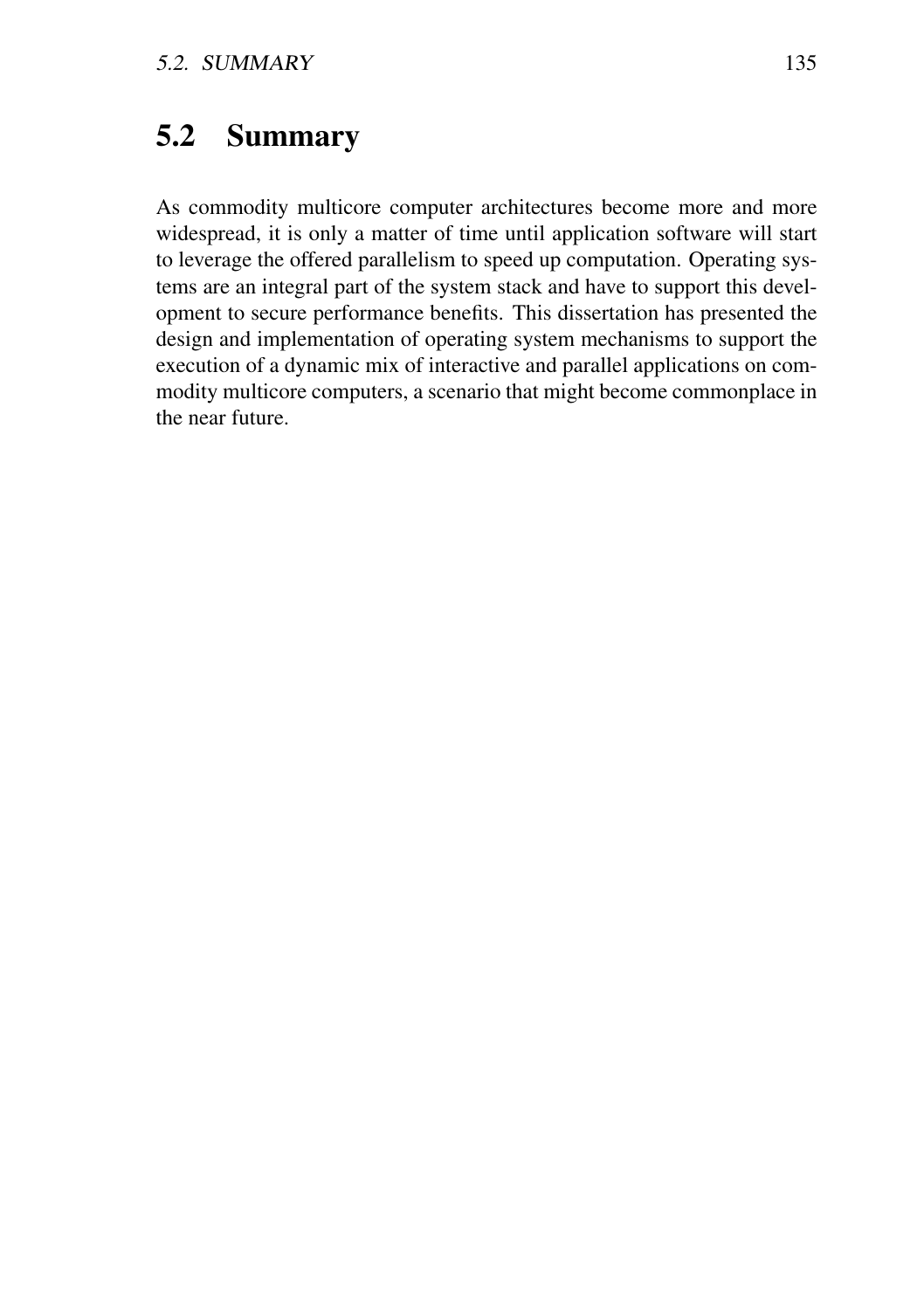# Bibliography

- [ABC+06] Krste Asanović, Ras Bodik, Bryan Christopher Catanzaro, Joseph James Gebis, Parry Husbands, Kurt Keutzer, David A. Patterson, William Lester Plishker, John Shalf, Samuel Webb Williams, and Katherine A. Yelick. The landscape of parallel computing research: A view from Berkeley. Technical Report UCB/EECS-2006-183, EECS Department, University of California, Berkeley, December 2006.
- [ABLL91] Thomas E. Anderson, Brian N. Bershad, Edward D. Lazowska, and Henry M. Levy. Scheduler activations: Effective kernel support for the user-level management of parallelism. In *Proceedings of the 13th ACM Symposium on Operating Systems Principles*, pages 95–109, October 1991.
	- [AD01] Andrea Carol Arpaci-Dusseau. Implicit coscheduling: coordinated scheduling with implicit information in distributed systems. *ACM Transactions on Computer Systems*, 19(3):283–331, 2001.
- [ADK<sup>+</sup>07] Jonathan Appavoo, Dilma Da Silva, Orran Krieger, Marc Auslander, Michal Ostrowski, Bryan Rosenburg, Amos Waterland, Robert W. Wisniewski, Jimi Xenidis, Michael Stumm, and Livio Soares. Experience distributing objects in an SMMP OS. *ACM Transactions on Computer Systems*, 25(3), 2007.
	- [And] J. Andrews. Linux: The completely fair scheduler. http: //kerneltrap.org/node/8059.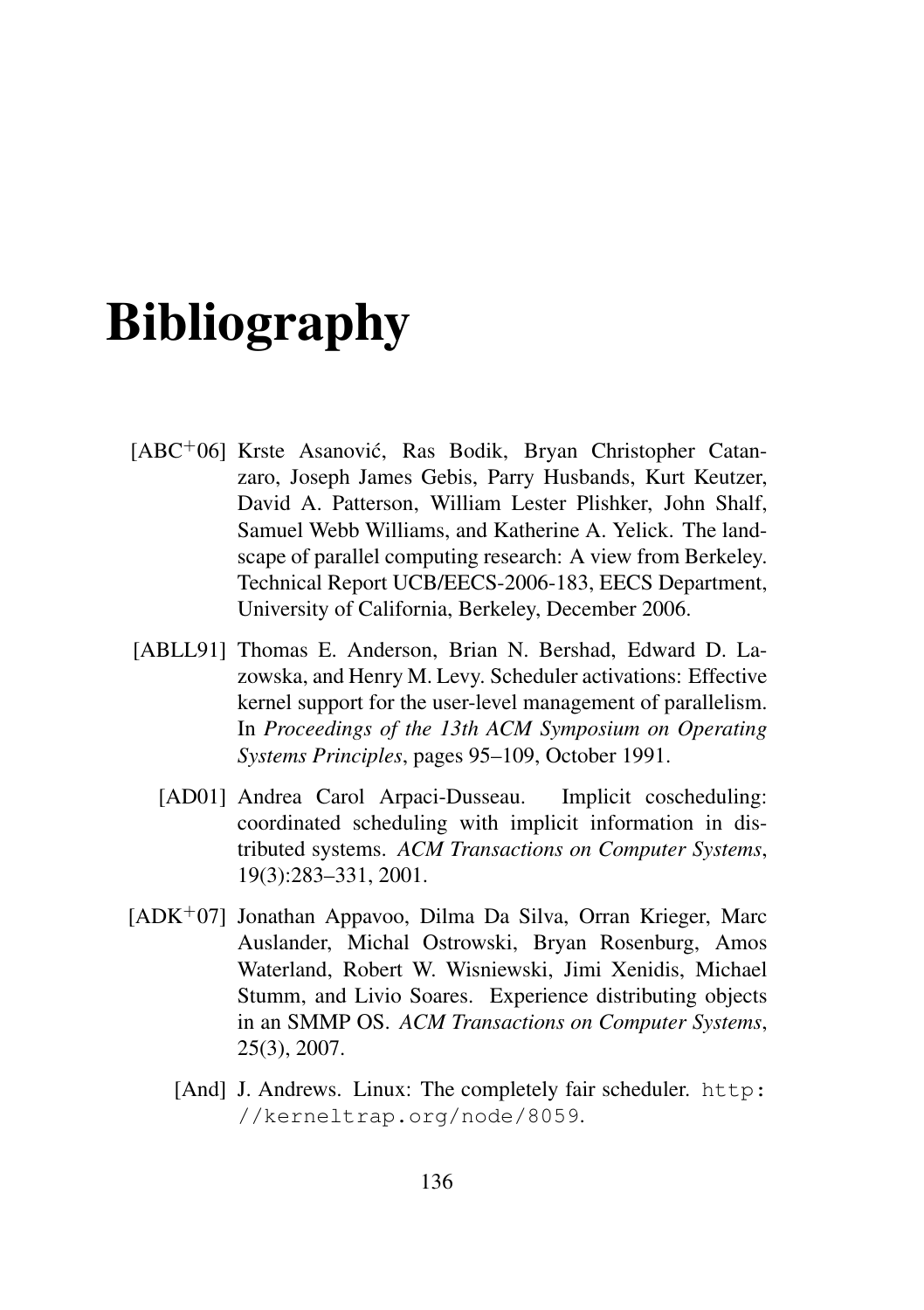- [And12] Zachary Anderson. Efficiently combining parallel software using fine-grained, language-level, hierarchical resource management policies. In *Conference on Object-Oriented Programming, Systems, Languages, and Applications*, 2012.
- [App09] Apple. *Grand Central Dispatch Technology Brief*, 2009. http://opensource.mlba-team. de/xdispatch/GrandCentral\_TB\_brief\_ 20090608.pdf.
- [AW07] Krzysztof R. Apt and Marg G. Wallace. *Constraint Logic Programming using ECL<sup>i</sup>PS<sup>e</sup>* . Cambridge University Press, 2007.
- [BALL90] Brian N. Bershad, Thomas E. Anderson, Edward D. Lazowska, and Henry M. Levy. Lightweight remote procedure call. *ACM Transactions on Computer Systems*, 8(1):37–55, 1990.
- [BALL91] Brian N. Bershad, Thomas E. Anderson, Edward D. Lazowska, and Henry M. Levy. User-level interprocess communication for shared memory multiprocessors. *ACM Transactions on Computer Systems*, 9(2):175–198, 1991.
	- [Bau10] Andrew Baumann. Inter-dispatcher communication in barrelfish. Technical report, ETH Zurich, 2010. Barrelfish technical note 011.
	- [BB95] James M. Barton and Nawaf Bitar. A scalable multidiscipline, multiple-processor scheduling framework for IRIX. In *Job Scheduling Strategies for Parallel Processing*, volume 949, pages 45–69. Springer-Verlag, 1995. Lecture Notes in Computer Science.
- [BBD<sup>+</sup>09] Andrew Baumann, Paul Barham, Pierre-Evariste Dagand, Tim Harris, Rebecca Isaacs, Simon Peter, Timothy Roscoe, Adrian Schüpbach, and Akhilesh Singhania. The multikernel: a new OS architecture for scalable multicore systems. In *Proceedings of the 22nd ACM Symposium on Operating Systems Principles*, October 2009.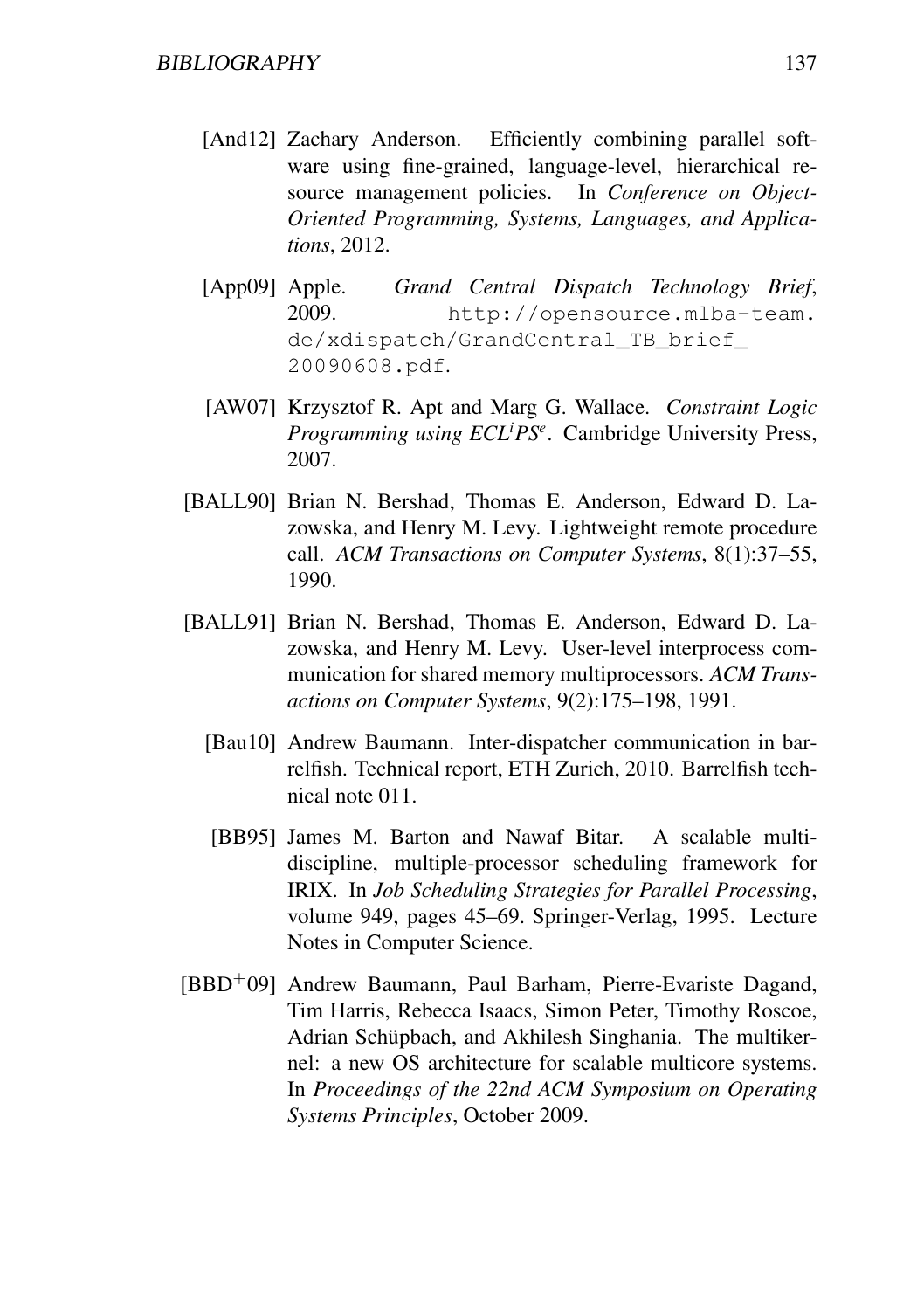- [BBF07] Sven Bachthaler, Fernando Belli, and Alexandra Fedorova. Desktop workload characterization for CMP/SMT and implications for operating system design. In *Proceedings of the Workshop on the Interaction between Operating Systems and Computer Architecture*, June 2007.
- [BBLB03] Scott A. Brandt, Scott A. Banachowski, Caixue Lin, and Timothy Bisson. Dynamic integrated scheduling of hard real-time, soft real-time and non-real-time processes. In *Proceedings of the 24th IEEE Real-Time Systems Symposium*, 2003.
- [BDF<sup>+</sup>03] Paul Barham, Boris Dragovic, Keir Fraser, Steven Hand, Tim Harris, Alex Ho, Rolf Neugebauer, Ian Pratt, and Andrew Warfield. Xen and the art of virtualization. In *Proceedings of the 19th ACM Symposium on Operating Systems Principles*, pages 164–177, October 2003.
- [BDGR97] Edouard Bugnion, Scott Devine, Kinshuk Govil, and Mendel Rosenblum. Disco: running commodity operating systems on scalable multiprocessors. *ACM Transactions on Computer Systems*, 15(4):412–447, 1997.
- [BGJ<sup>+</sup>92] David L. Black, David B. Golub, Daniel P. Julin, Richard F. Rashid, Richard P. Draves, Randall W. Dean, Alessandro Forin, Joseph Barrera, Hideyuki Tokuda, Gerald Malan, and David Bohrman. Microkernel operating systems architecture and Mach. In *Proceedings of the USENIX Workshop on Microkernels and other Kernel Architectures*, pages 11–30, April 1992.
	- [BJ87] K. Birman and T. Joseph. Exploiting virtual synchrony in distributed systems. In *Proceedings of the 11th ACM Symposium on Operating Systems Principles*, pages 123–138, 1987.
- [BKSL08] Christian Bienia, Sanjeev Kumar, Jaswinder Pal Singh, and Kai Li. The PARSEC benchmark suite: characterization and architectural implications. In *Proceedings of the 17th International Conference on Parallel Architectures and Compilation Techniques*, pages 72–81, 2008.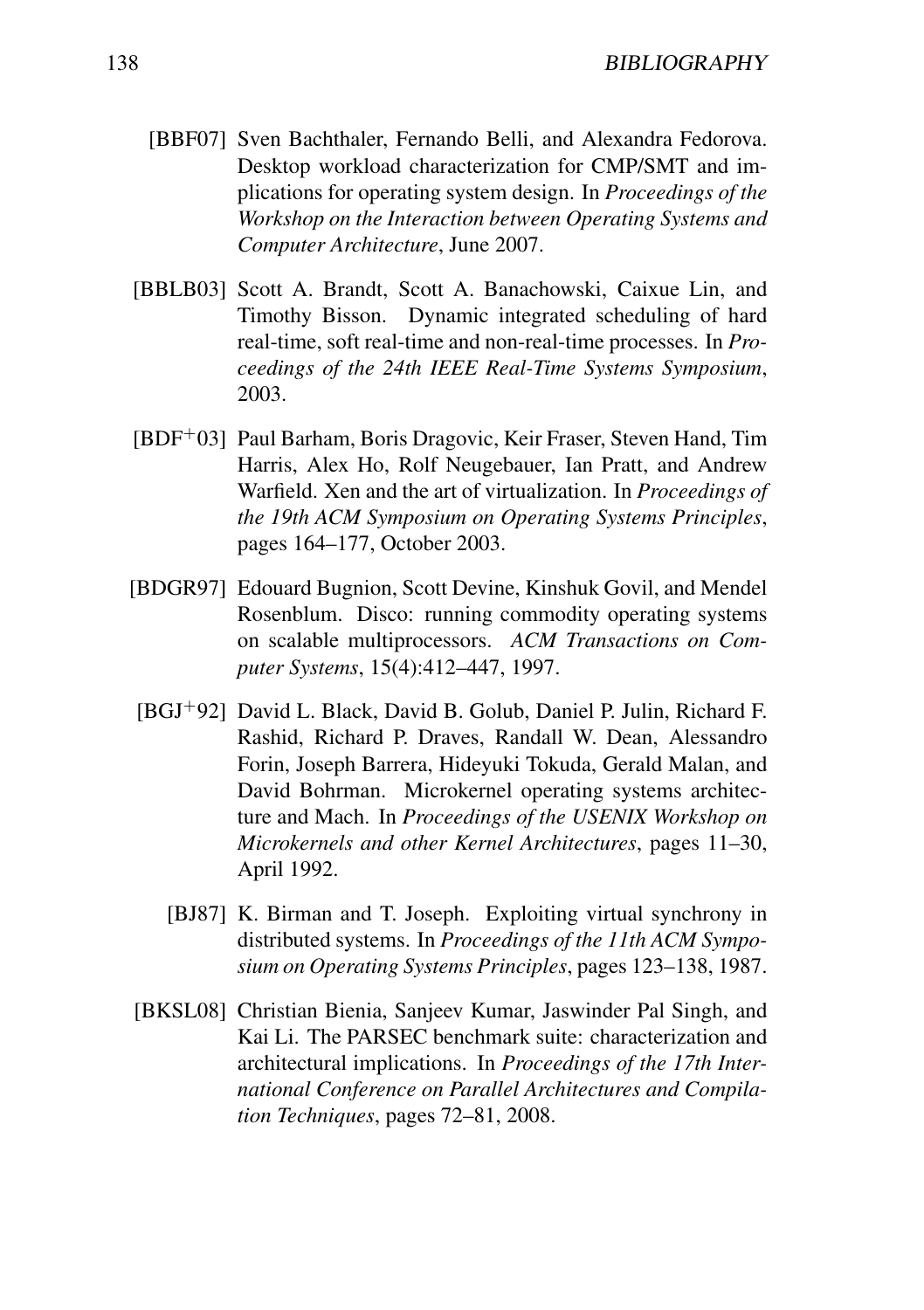- [Ble10] Alexandru S. D. Bleotu. Multicore scheduling on xen. Master's thesis, University of Cambridge, June 2010.
- [Bli96] Steve Blightman. Auspex Architecture FMP Past & Present. Internal document, Auspex Systems Inc., September 1996. http://www.bitsavers.org/pdf/ auspex/eng-doc/848\_Auspex\_Architecture\_ FMP\_Sep96.pdf.
- [Bor07] Shekhar Borkar. Thousand core chips: a technology perspective. In *Proceedings of the 44th Annual Design Automation Conference*, pages 746–749, 2007.
- [BPR<sup>+</sup>11] Andrew Baumann, Simon Peter, Timothy Roscoe, Adrian Schüpbach, and Akhilesh Singhania. Barrelfish specification. Technical report, ETH Zurich, July 2011.
- [BPS<sup>+</sup>09] Andrew Baumann, Simon Peter, Adrian Schüpbach, Akhilesh Singhania, Timothy Roscoe, Paul Barham, and Rebecca Isaacs. Your computer is already a distributed system. Why isn't your OS? In *Proceedings of the 12th Workshop on Hot Topics in Operating Systems*, May 2009.
	- [Bur06] Mike Burrows. The chubby lock service for loosely-coupled distributed systems. In *Proceedings of the 7th USENIX Symposium on Operating Systems Design and Implementation*, pages 335–350, 2006.
- $[BWCC<sup>+</sup>08]$  Silas Boyd-Wickizer, Haibo Chen, Rong Chen, Yandong Mao, Frans Kaashoek, Robert Morris, Aleksey Pesterev, Lex Stein, Ming Wu, Yuehua Dai, Yang Zhang, and Zheng Zhang. Corey: An operating system for many cores. In *Proceedings of the 8th USENIX Symposium on Operating Systems Design and Implementation*, pages 43–57, December 2008.
- [BWCM<sup>+</sup>10] Silas Boyd-Wickizer, Austin T. Clements, Yandong Mao, Aleksey Pesterev, M. Frans Kaashoek, Robert Morris, and Nickolai Zeldovich. An analysis of linux scalability to many cores. In *Proceedings of the 9th USENIX Symposium on*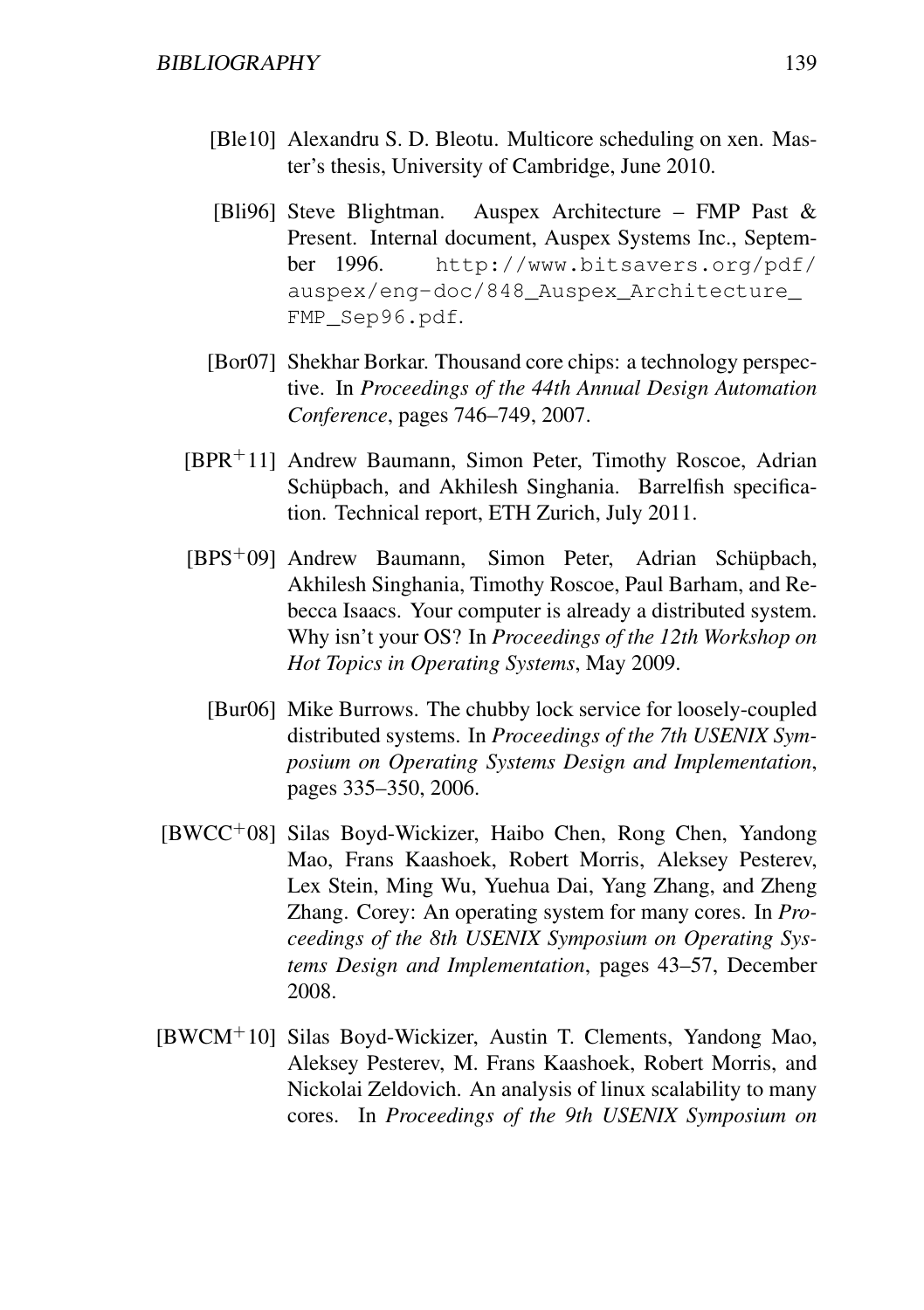*Operating Systems Design and Implementation*, pages 1–16, 2010.

- [BWMK09] Silas Boyd-Wickizer, Robert Morris, and M. Frans Kaashoek. Reinventing scheduling for multicore systems. In *Proceedings of the 12th USENIX Workshop on Hot Topics in Operating Systems*, May 2009.
	- [Car10] Tracy Carver. "magny-cours" and direct connect architecture 2.0, March 2010. http://developer. amd.com/documentation/articles/pages/ magny-cours-direct-connect-architecture-2. 0.aspx.
	- [CB08] Bryan Cantrill and Jeff Bonwick. Real-world concurrency. *ACM Queue*, 6(5):16–25, September 2008.
- [CCSW10] Yan Cui, Yu Chen, Yuanchun Shi, and Qingbo Wu. Scalability comparison of commodity operating systems on multicores. In *IEEE International Symposium on Performance Analysis of Systems Software*, pages 117–118, March 2010.
- [CDL<sup>+</sup>93] Eliseu M. Chaves, Jr., Prakash Ch. Das, Thomas J. LeBlanc, Brian D. Marsh, and Michael L. Scott. Kernel–Kernel communication in a shared-memory multiprocessor. *Concurrency: Practice and Experience*, 5(3):171–191, 1993.
	- [CH07] Pat Conway and Bill Hughes. The AMD Opteron northbridge architecture. *IEEE Micro*, 27(2):10–21, 2007.
	- [CJ09] Jian Chen and Lizy Kurian John. Efficient program scheduling for heterogeneous multi-core processors. In *Proceedings of the 46th ACM Annual Design Automation Conference*, pages 927–930, 2009.
- [CKP<sup>+</sup>93] David Culler, Richard Karp, David Patterson, Abhijit Sahay, Klaus Erik Schauser, Eunice Santos, Ramesh Subramonian, and Thorsten von Eicken. LogP: towards a realistic model of parallel computation. In *Proceedings of the 4th ACM SIGPLAN Symposium on Principles and Practice of Parallel Programming*, 1993.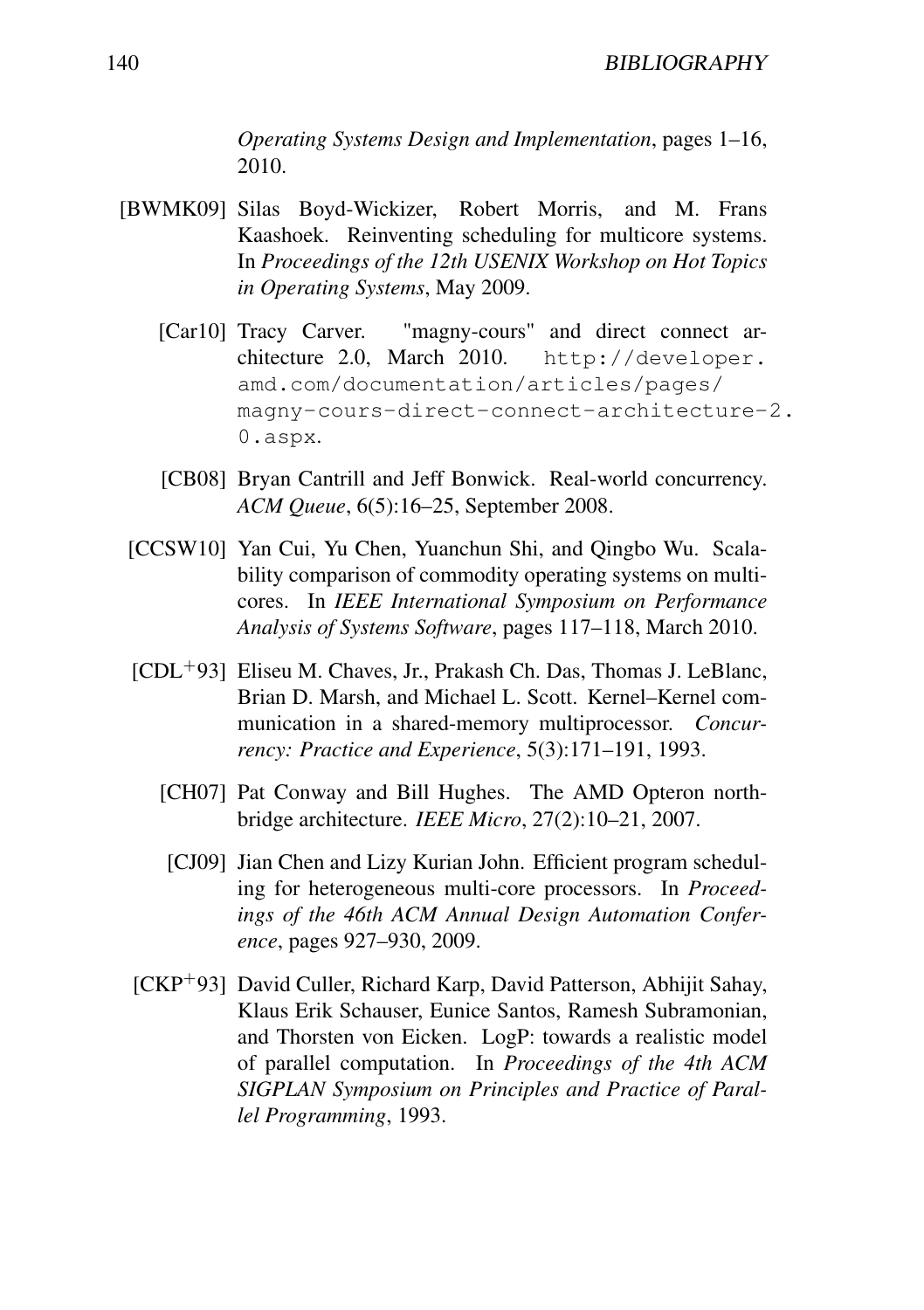- [CML01] Julita Corbalan, Xavier Martorell, and Jesus Labarta. Improving gang scheduling through job performance analysis and malleability. In *Proceedings of the 2001 ACM/IEEE Supercomputing Conference*, pages 303–311, 2001.
- [CRD<sup>+</sup>95] John Chapin, Mendel Rosenblum, Scott Devine, Tirthankar Lahiri, Dan Teodosiu, and Anoop Gupta. Hive: Fault containment for shared-memory multiprocessors. In *Proceedings of the 15th ACM Symposium on Operating Systems Principles*, December 1995.
	- [DAC96] Andrea C. Dusseau, Remzi H. Arpaci, and David E. Culler. Effective distributed scheduling of parallel workloads. In *Proceedings of the ACM SIGMETRICS*, pages 25–36, 1996.
	- [Dag09] Pierre-Evariste Dagand. Language support for reliable operating systems. Master's thesis, ENS Cachan-Bretagne – University of Rennes, June 2009.
	- [DBR09] Pierre-Evariste Dagand, Andrew Baumann, and Timothy Roscoe. Filet-o-Fish: practical and dependable domainspecific languages for OS development. In *Proceedings of the 5th Workshop on Programming Languages and Operating Systems*, October 2009.
	- [DEE06] Philip Derrin, Dhammika Elkaduwe, and Kevin Elphinstone. *seL4 Reference Manual*. NICTA, 2006. http://www.ertos.nicta.com.au/research/ sel4/sel4-refman.pdf.
		- [DG04] Jeffrey Dean and Sanjay Ghemawat. MapReduce: simplified data processing on large clusters. In *Proceedings of the 6th USENIX Symposium on Operating Systems Design and Implementation*, pages 137–150, 2004.
	- [DM96] Danny Dolev and Dalia Malki. The transis approach to high availability cluster communication. *Communications of the ACM*, 39(4):64–70, 1996.
	- [DS09] David Dice and Nir Shavit. TLRW: return of the read-write lock. In *Proceedings of the 4th ACM SIGPLAN Workshop on Transactional Computing*, February 2009.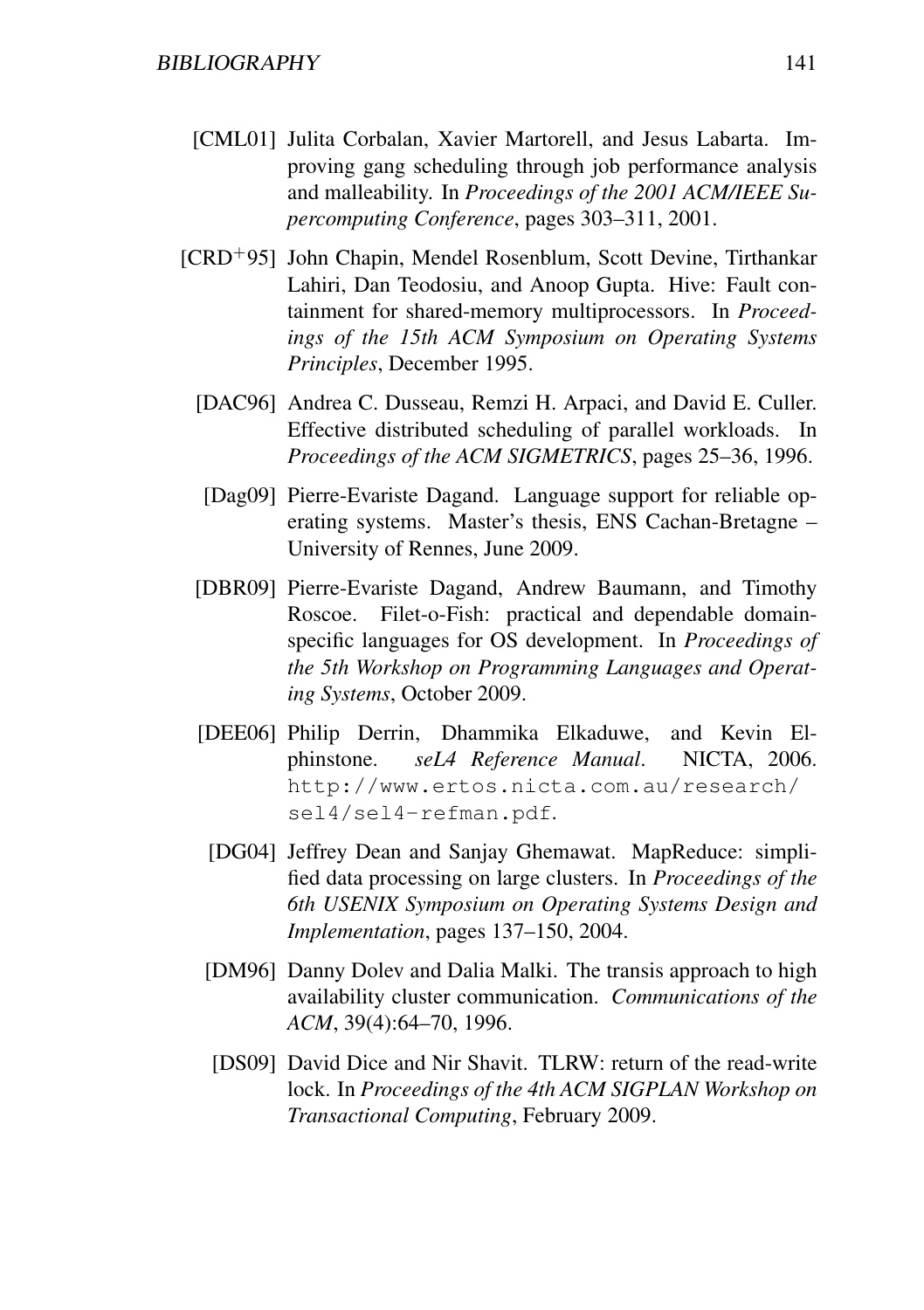- [Dub05] Pradeep Dubey. Recognition, mining and synthesis moves computers to the era of tera. In *Technology@Intel Magazine*, pages 1–10. Intel Corporation, February 2005.
- [EKO95] Dawson R. Engler, M. Frans Kaashoek, and James O'Toole, Jr. Exokernel: An operating system architecture for application-level resource management. In *Proceedings of the 15th ACM Symposium on Operating Systems Principles*, pages 251–266, December 1995.
- [FAH<sup>+</sup>06] Manuel Fähndrich, Mark Aiken, Chris Hawblitzel, Orion Hodson, Galen Hunt, James R. Larus, and Steven Levi. Language support for fast and reliable message-based communication in Singularity OS. In *Proceedings of the 1st ACM SIGOPS/EuroSys European Conference on Computer Systems*, April 2006.
	- [FE06] Eitan Frachtenberg and Yoav Etsion. Hardware parallelism: Are operating systems ready? In *Proceedings of the 2nd Workshop on the Interaction between Operating Systems and Computer Architecture*, pages 7–15, June 2006.
	- [FFFP03] Eitan Frachtenberg, Dror G. Feitelson, Juan Fernández, and Fabrizio Petrini. Parallel job scheduling under dynamic workloads. In *Proceedings of the 9th International Workshop on Job Scheduling Strategies for Parallel Processing*, pages 208–227, 2003.
	- [FFPF05] Eitan Frachtenberg, Dror G. Feitelson, Fabrizio Petrini, and Juan Fernandez. Adaptive parallel job scheduling with flexible coscheduling. *IEEE Transactions on Parallel Distributed Systems*, 16(11):1066–1077, 2005.
	- [FLR98] Matteo Frigo, Charles E. Leiserson, and Keith H. Randall. The implementation of the Cilk-5 multithreaded language. In *Proceedings of the ACM SIGPLAN Conference on Programming Language Design and Implementation*, pages 212–223, 1998.
- [FPF<sup>+</sup>02] Eitan Frachtenberg, Fabrizio Petrini, Juan Fernandez, Scott Pakin, and Salvador Coll. STORM: Lightning-fast resource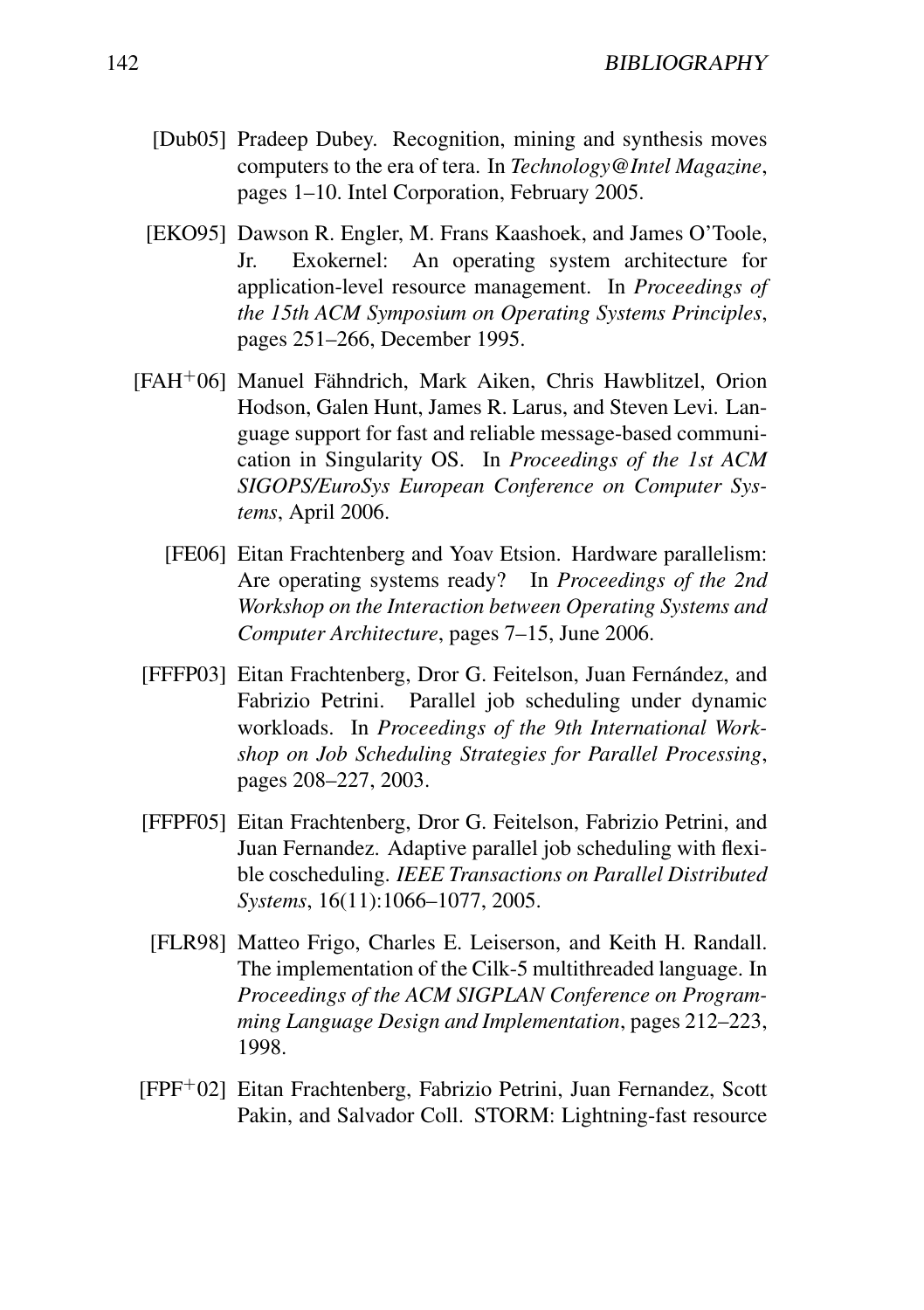management. In *Proceedings of the 2002 ACM/IEEE Supercomputing Conference*, 2002.

- [FR92] Dror G. Feitelson and Larry Rudolph. Gang scheduling performance benefits for fine-grain synchronization. *Journal of Parallel and Distributed Computing*, 16:306–318, 1992.
- [FSS06] Alexandra Fedorova, Margo Seltzer, and Michael D. Smith. A non-work-conserving operating system scheduler for SMT processors. In *Proceedings of the Workshop on the Interaction between Operating Systems and Computer Architecture*, June 2006.
- [Ger12] Simon Gerber. Virtual memory in a multikernel. Master's thesis, ETH Zurich, May 2012.
- [GKAS99] Ben Gamsa, Orran Krieger, Jonathan Appavoo, and Michael Stumm. Tornado: Maximising locality and concurrency in a shared memory multiprocessor operating system. In *Proceedings of the 3rd USENIX Symposium on Operating Systems Design and Implementation*, pages 87–100, February 1999.
- [GMTW08] D. Guniguntala, P. E. McKenney, J. Triplett, and J. Walpole. The read-copy-update mechanism for supporting real-time applications on shared-memory multiprocessor systems with Linux. *IBM Systems Journal*, 47(2):221–236, 2008.
	- [GMV08] John Giacomoni, Tipp Moseley, and Manish Vachharajani. Fastforward for efficient pipeline parallelism: a cacheoptimized concurrent lock-free queue. In *Proceedings of the 13th ACM SIGPLAN Symposium on Principles and Practice of Parallel Programming*, pages 43–52, 2008.
		- [Gre11] Alexander Grest. A routing and forwarding subsystem for a multicore operating system. Bachelor's thesis, August 2011.
	- [GSAR12] Jana Giceva, Adrian Schüpbach, Gustavo Alonso, and Timothy Roscoe. Towards database / operating system co-design. In *Proceedings of the 2nd Workshop on Systems for Future Multi-core Architectures*, April 2012.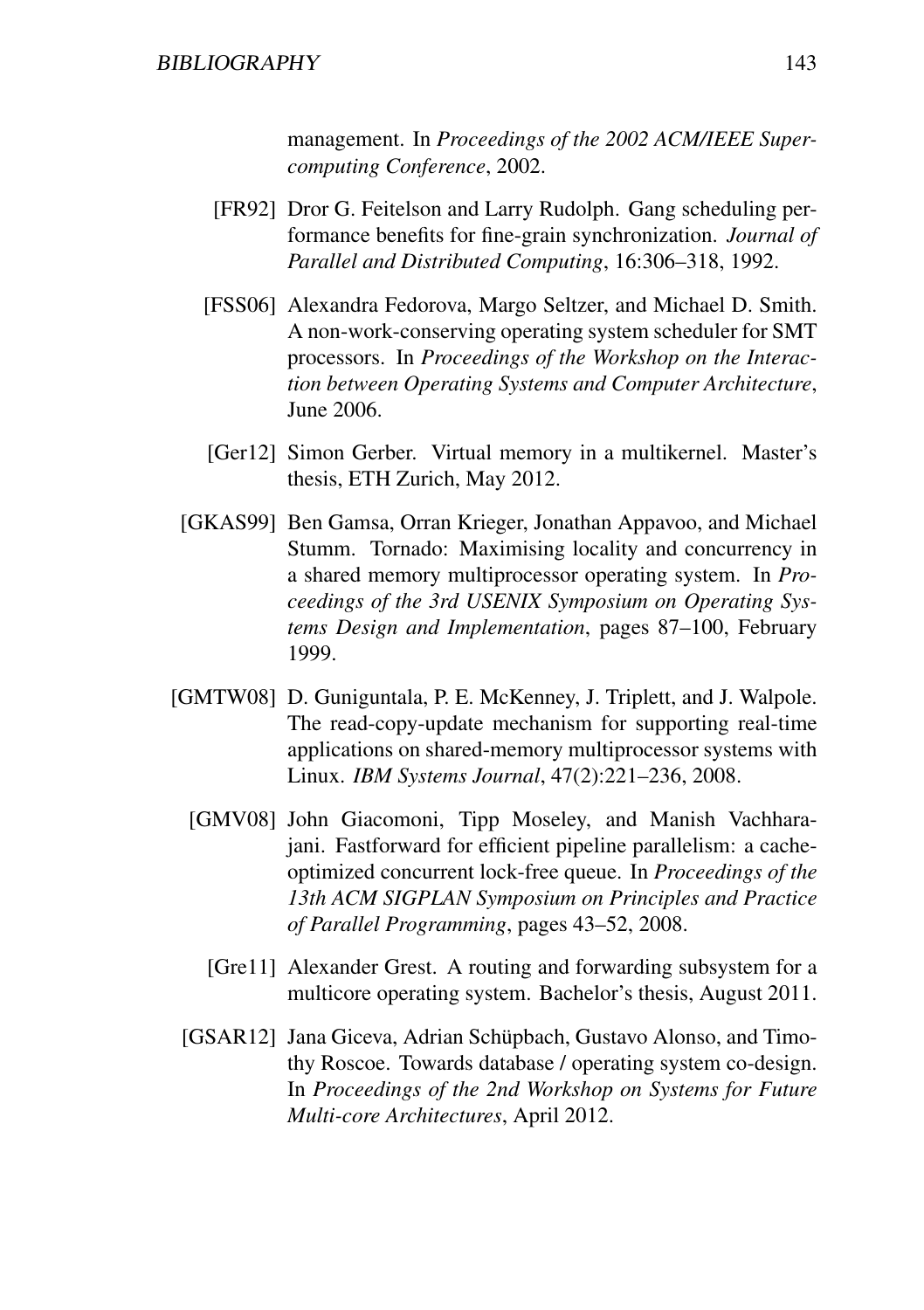- [GTHR99] Kinshuk Govil, Dan Teodosiu, Yongqiang Huang, and Mendel Rosenblum. Cellular Disco: resource management using virtual clusters on shared-memory multiprocessors. In *Proceedings of the 17th ACM Symposium on Operating Systems Principles*, pages 154–169, 1999.
	- [GWS05] Richard L. Graham, Timothy S. Woodall, and Jeffrey M. Squyres. Open MPI: A flexible high performance MPI. In *Proceedings of the 6th Annual International Conference on Parallel Processing and Applied Mathematics*, Poznan, Poland, September 2005.
- [HBG<sup>+</sup>06] Jorrit N. Herder, Herbert Bos, Ben Gras, Philip Homburg, and Andrew S. Tanenbaum. MINIX 3: A highly reliable, self-repairing operating system. *SIGOPS Operating Systems Review*, 40(3):80–89, July 2006.
	- [HBK06] Jim Held, Jerry Bautista, and Sean Koehl. From a few cores to many: A tera-scale computing research overview. White paper, Intel, September 2006. ftp: //download.intel.com/research/platform/ terascale/terascale\_overview\_paper.pdf.
- [HDH<sup>+</sup>10] Jason Howard, Saurabh Dighe, Yatin Hoskote, Sriram Vangal, David Finan, Gregory Ruhl, David Jenkins, Howard Wilson, Nitin Borkar, Gerhard Schrom, Fabrice Pailet, Shailendra Jain, Tiju Jacob, Satish Yada, Sraven Marella, Praveen Salihundam, Vasantha Erraguntla, Michael Konow, Michael Riepen, Guido Droege, Joerg Lindemann, Matthias Gries, Thomas Apel, Kersten Henriss, Tor Lund-Larsen, Sebastian Steibl, Shekhar Borkar, Vivek De, Rob Van Der Wijngaart, and Timothy Mattson. A 48-core IA-32 message-passing processor with DVFS in 45nm CMOS. In *International Solid-State Circuits Conference*, pages 108–109, February 2010.
	- [HM08] Mark D. Hill and Michael R. Marty. Amdahl's law in the multicore era. *IEEE Computer*, July 2008.
		- [Hoa] C. A. R. Hoare. Communicating sequential processes. http://www.usingcsp.com/.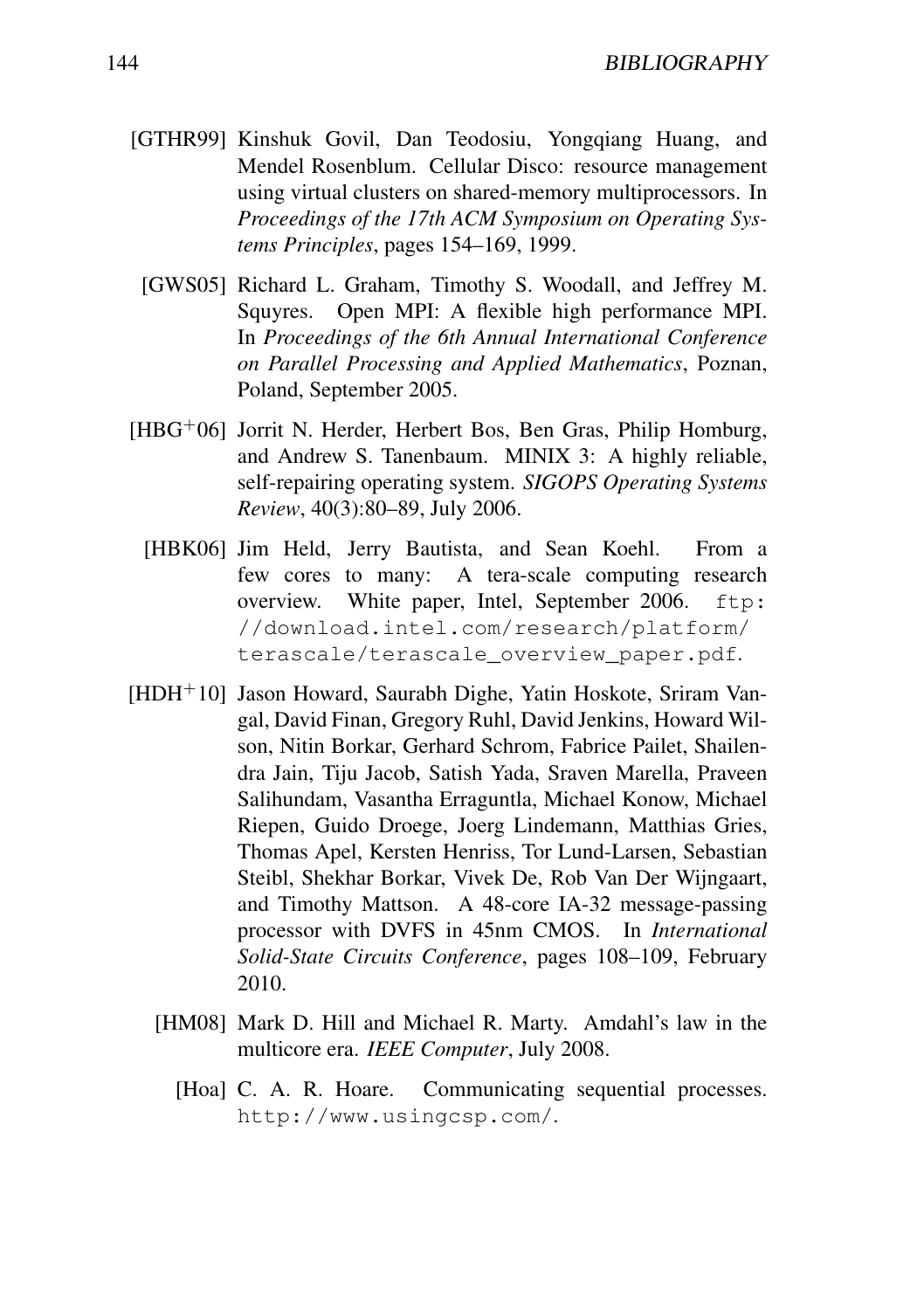- [HR83] T. Haerder and A. Reuter. Principles of transaction-oriented database recovery. *ACM Computing Surveys*, 15(4), December 1983.
- [HSS05] Bijun He, William N. Scherer III, and Michael L. Scott. Preemption adaptivity in time-published queue-based spin locks. In *Proceedings of the 12th International Conference on High Performance Computing*, pages 7–18, 2005.
- [Hyp04] The HyperTransport Consortium. *HyperTransport I/O Technology Overview*, June 2004. http: //www.hypertransport.org/docs/wp/HT\_ Overview.pdf.
- [IBM02] IBM K42 Team. *K42 Overview*, August 2002. http:// www.research.ibm.com/K42/.
- $[IBY<sup>+</sup>07]$  Michael Isard, Mihai Budiu, Yuan Yu, Andrew Birrell, and Dennis Fetterly. Dryad: distributed data-parallel programs from sequential building blocks. In *Proceedings of the 2nd ACM SIGOPS/EuroSys European Conference on Computer Systems*, pages 59–72, 2007.
- [IKKM07] Engin Ipek, Meyrem Kirman, Nevin Kirman, and Jose F. Martinez. Core fusion: accommodating software diversity in chip multiprocessors. In *Proceedings of the 34th International Symposium on Computer Architecture*, pages 186– 197, 2007.
	- [Int08] Intel Corporation. QuickPath architecture white paper, 2008. http://www.intel.com/technology/ quickpath/whitepaper.pdf.
	- [Int09] Intel Corporation. Single-chip cloud computer. http://techresearch.intel.com/articles/ Tera-Scale/1826.htm, December 2009.
	- [Int10] Intel Corporation. *Intel Workstation Board s5000XVN Technical Product Specification Revision 1.5*, August 2010. Intel order number D66403-006.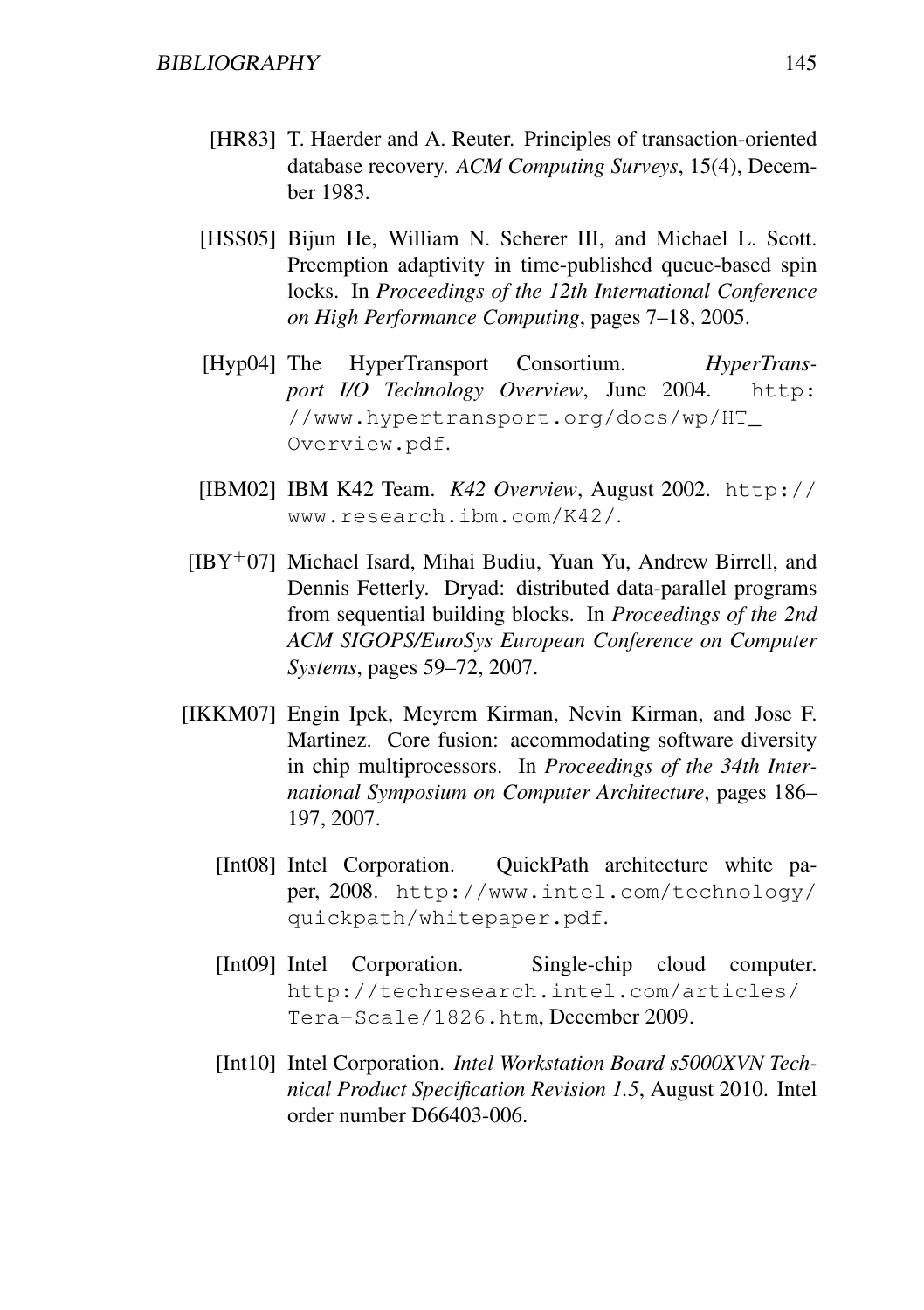- [Isa10] Rebecca Isaacs. Tracing and visualization. Technical Report Barrelfish Technical Note 8, ETH Zurich, 2010.
- [Jai91] Raj Jain. *The Art of Computer Systems Performance Analysis: Techniques for Experimental Design, Measurement, Simulation, and Modeling*. John Wiley & Sons, 1991.
- [Jet98] Morris A. Jette. Expanding symmetric multiprocessor capability through gang scheduling. In *Proceedings of the Workshop on Job Scheduling Strategies for Parallel Processing*, pages 199–216, 1998.
- [JFY99] H. Jin, M. Frumkin, and J. Yan. The OpenMP implementation of NAS parallel benchmarks and its performance. Technical Report NAS-99-011, NASA Advanced Supercomputing Division, Moffett Field, CA, USA, October 1999.
- $[JLM+09]$  Christopher Grant Jones, Rose Liu, Leo Meyerovich, Krste Asanovic, and Rastislav Bodik. Parallelizing the web ´ browser. In *Proceedings of the 1st USENIX Workshop on Hot Topics in Parallelism*, March 2009.
- [JSAM10] F. Ryan Johnson, Radu Stoica, Anastasia Ailamaki, and Todd C. Mowry. Decoupling contention management from scheduling. In *Proceedings of the 15th Conference on Architectural Support for Programming Languages and Operating Systems*, pages 117–128, 2010.
- [KAO05] Poonacha Kongetira, Kathirgamar Aingaran, and Kunle Olukotun. Niagara: A 32-way multithreaded Sparc processor. *IEEE Micro*, 25(2):21–29, 2005.
- [Kem09] Bettina Kemme. One-copy-serializability. In *Encyclopedia of Database Systems*, pages 1947–1948. Springer US, 2009.
- [KLMO91] Anna R. Karlin, Kai Li, Mark S. Manasse, and Susan Owicki. Empirical studies of competitve spinning for a sharedmemory multiprocessor. In *Proceedings of the 13th ACM Symposium on Operating Systems Principles*, pages 41–55, 1991.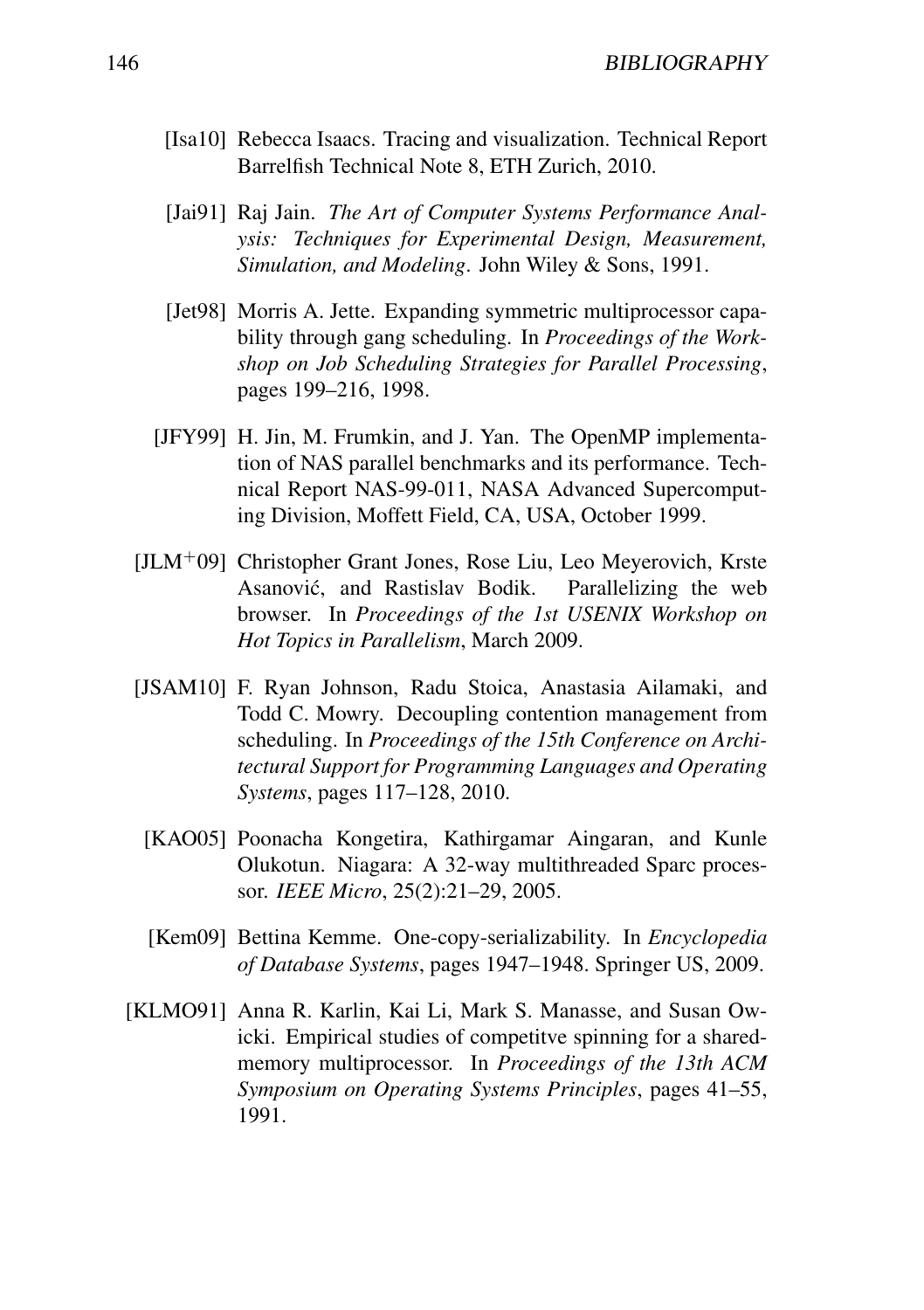- [KPP06] Michael Kistler, Michael Perrone, and Fabrizio Petrini. Cell multiprocessor communication network: Built for speed. *IEEE Micro*, 26(3):10–23, 2006.
- [KWS97] Leonidas I. Kontothanassis, Robert W. Wisniewski, and Michael L. Scott. Scheduler-conscious synchronization. *ACM Transactions on Computer Systems*, 15:3–40, February 1997.
	- [Lev84] Henry M. Levy. *Capability-Based Computer Systems*. Digital Press, 1984. http://www.cs.washington.edu/ homes/levy/capabook/.
	- [Lie95] Jochen Liedtke. On µ-kernel construction. In *Proceedings of the 15th ACM Symposium on Operating Systems Principles*, pages 237–250, December 1995.
		- [lig] lighttpd webserver. http://www.lighttpd.net/.
		- [lina] Introduction of linux 2.6.23 features. http: //kernelnewbies.org/Linux\_2\_6\_23.
		- [linb] Linux kernel 2.6.17 changelog. http://www.kernel. org/pub/linux/kernel/v2.6/ChangeLog-2.6. 7.
- $[LKB<sup>+</sup>09]$  R. Liu, K. Klues, S. Bird, S. Hofmeyr, K. Asanović, and J. Kubiatowicz. Tessellation: Space-time partitioning in a manycore client OS. In *Proceedings of the 1st USENIX Workshop on Hot Topics in Parallelism*, March 2009.
- [LMB<sup>+</sup>96] I. M. Leslie, D. McAuley, R. Black, T. Roscoe, P. Barham, D. Evers, R. Fairbairns, and E. Hyden. The design and implementation of an operating system to support distributed multimedia applications. *IEEE Journal on Selected Areas in Communications*, 14(7):1280–1297, September 1996.
	- [LN78] H. C. Lauer and R. M. Needham. On the duality of operating systems structures. In *Proceedings of the 2nd International Symposium on Operating Systems, IRIA*, 1978. Reprinted in *Operating Systems Review*, 13(2), 1979.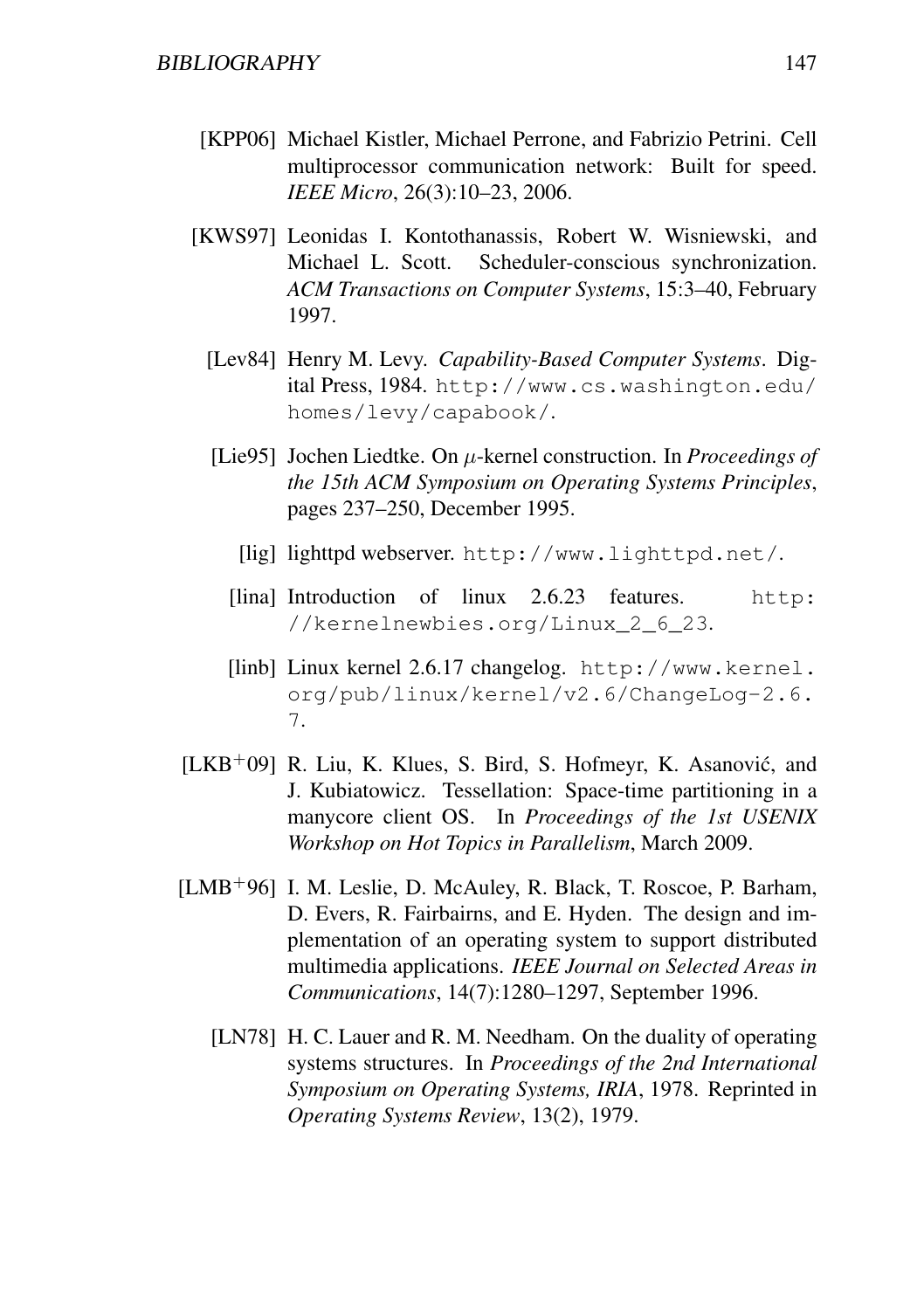- [LSE] Linux scalability effort. http://lse.sourceforge. net/.
- [LV03] Peter Lyman and Hal R. Varian. How much information, 2003. http://www.sims.berkeley.edu/ how-much-info-2003.
	- [lwI] lwIP. http://savannah.nongnu.org/projects/ lwip/.
- [Mau00] Jim Mauro. *The Solaris Process Model: Managing Thread Execution and Wait Times in the System Clock Handler*, 2000. http://developers.sun.com/solaris/ articles/THREADexec.
- [MCS91] John M. Mellor-Crummey and Michael L. Scott. Algorithms for scalable synchronization on shared-memory multiprocessors. *ACM Transactions on Computer Systems*, 9:21–65, 1991.
- [Men11] Dominik Menzi. Support for heterogeneous cores for barrelfish. Master's thesis, ETH Zurich, July 2011.
- [Mes09] Message Passing Interface Forum. *MPI: A Message-Passing Interface Standard*, September 2009. Version 2.2.
	- [Mic] Microsoft. Receive-side Scaling enhancements in Windows Server 2008. http://www.microsoft.com/whdc/ device/network/ndis\_rss.mspx.
- [Mic10] Microsoft. *C++ Concurrency Runtime*, 2010. http://msdn.microsoft.com/en-us/library/ dd504870.aspx.
- [Mil91] D.L. Mills. Internet time synchronization: the network time protocol. *IEEE Communications*, 39(10):1482 –1493, October 1991.
- [Mil99] Robin Milner. *Communicating and Mobile Systems: The* π*calculus*. Cambridge University Press, 1999.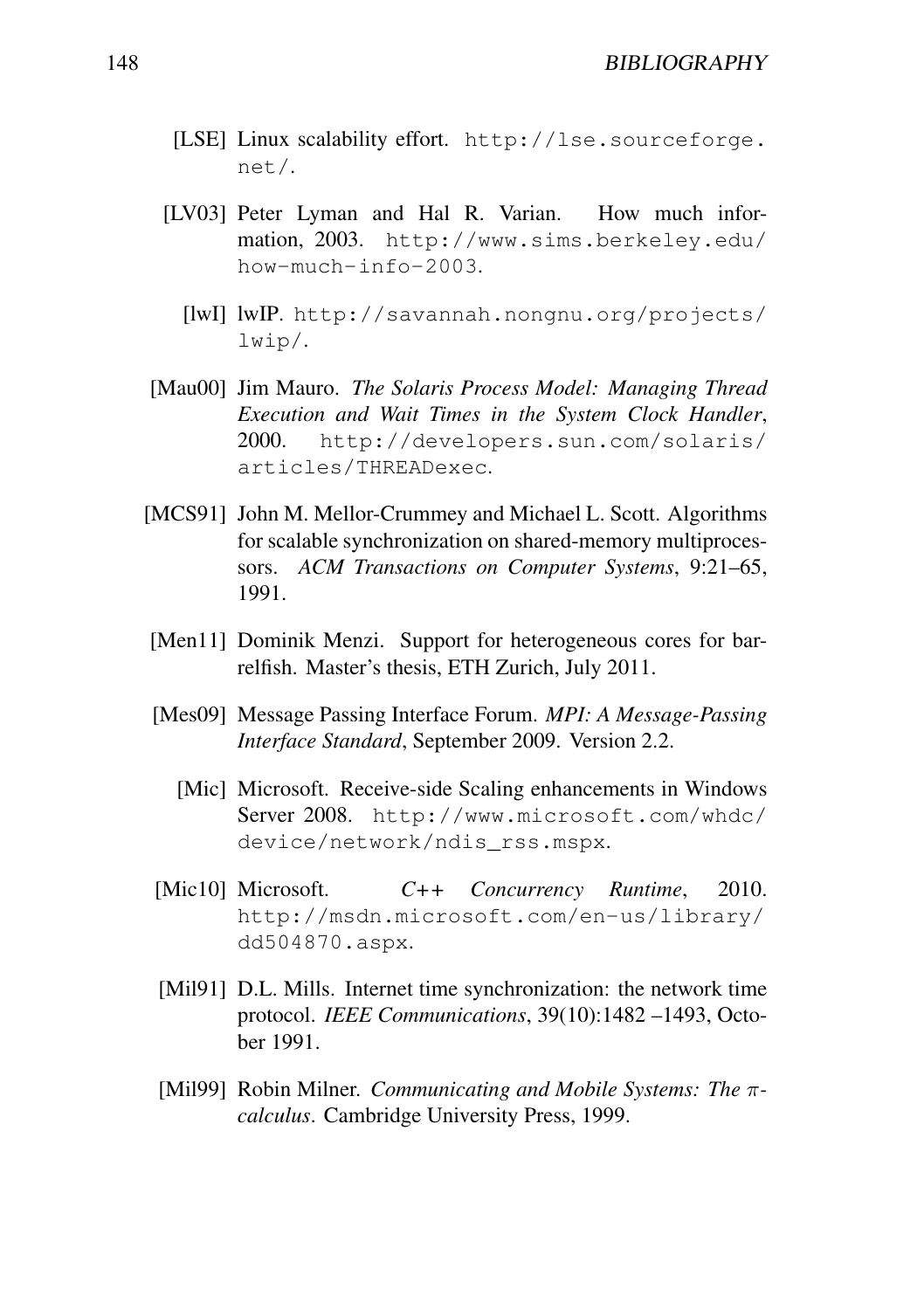- [MSLM91] Brian D. Marsh, Michael L. Scott, Thomas J. LeBlanc, and Evangelos P. Markatos. First-class user-level threads. In *Proceedings of the 13th ACM Symposium on Operating Systems Principles*, pages 110–121, October 1991.
- [MSS<sup>+</sup>11] Derek G. Murray, Malte Schwarzkopf, Christopher Smowton, Steven Smith, Anil Madhavapeddy, and Steven Hand. CIEL: a universal execution engine for distributed data-flow computing. In *Proceedings of the 8th USENIX conference on Networked Systems Design and Implementation*, 2011.
	- [MT98] D. Mosberger and J. Tin. httperf: A tool for measuring web server performance. *Performance Evaluation Review*, 26(3):31–37, December 1998.
- [MvdW10] Tim Mattson and Rob van der Wijngaart. *RCCE: a Small Library for Many-Core Communication*. Intel Corporation, March 2010. Version 1.05.
- [MVdWF08] Timothy G. Mattson, Rob Van der Wijngaart, and Michael Frumkin. Programming the Intel 80-core network-on-a-chip terascale processor. In *Proceedings of the 2008 ACM/IEEE Supercomputing Conference*, pages 1–11, 2008.
	- [MW08] Paul E. McKenney and Jonathan Walpole. Introducing technology into the Linux kernel: A case study. *SIGOPS Operating Systems Review*, 42(5):4–17, July 2008.
	- [Nev12] Mark Nevill. Capabilities in barrelfish. Master's thesis, ETH Zurich, 2012.
		- [New] Linux Weekly News. Counting on the time stamp counter. http://lwn.net/Articles/209101/.
	- [NHM<sup>+</sup>09] Edmund B. Nightingale, Orion Hodson, Ross McIlroy, Chris Hawblitzel, and Galen Hunt. Helios: heterogeneous multiprocessing with satellite kernels. In *Proceedings of the 22nd ACM Symposium on Operating Systems Principles*, pages 221–234, 2009.
		- [Ope08] OpenMP Architecture Review Board. *OpenMP Application Programming Interface*, 2008. Version 3.0.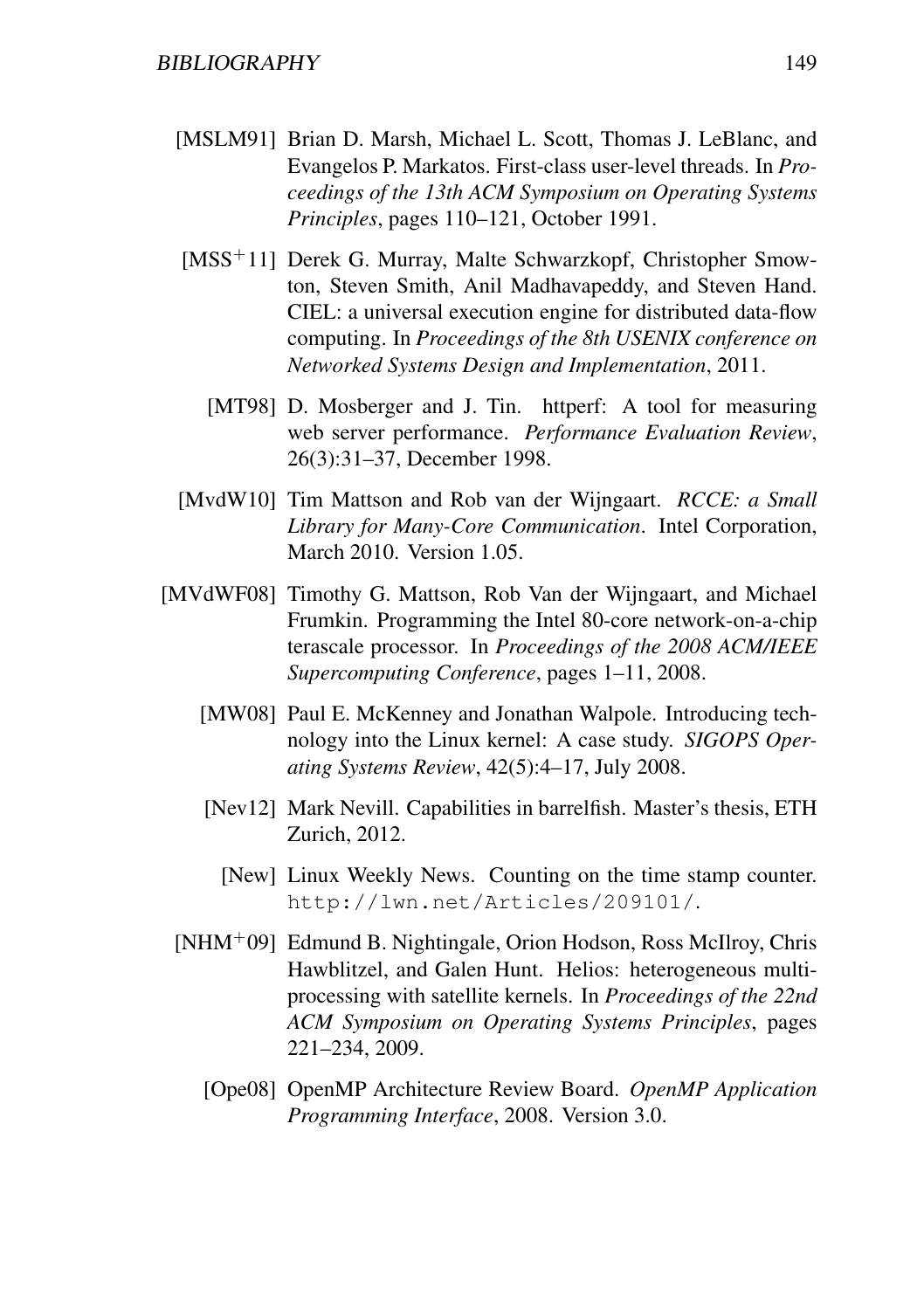- [Ous82] John Ousterhout. Scheduling techniques for concurrent systems. In *IEEE Distributed Computer Systems*, 1982.
- [PBAR11] Simon Peter, Andrew Baumann, Zachary Anderson, and Timothy Roscoe. Gang scheduling isn't worth it. . . yet. Technical Report 745, ETH Zurich, November 2011.
	- [Pet06] Simon Peter. Design and implementation of a flexible framework for replication and its integration into NFSv4. Master's thesis, Systems Software and Distributed Systems Group, Department of Computer Science, Carl von Ossietzky University of Oldenburg, Germany, September 2006.
	- [PHA09] Heidi Pan, Benjamin Hindman, and Krste Asanović. Lithe: Enabling efficient composition of parallel libraries. In *Proceedings of the 1st USENIX Workshop on Hot Topics in Parallelism*, March 2009.
- [PPD<sup>+</sup>95] Rob Pike, Dave Presotto, Sean Dorward, Bob Flandrena, Ken Thompson, Howard Trickey, and Phil Winterbottom. Plan 9 from Bell Labs. *Computing Systems*, 8(3):221–254, Summer 1995.
- [PRB10] Simon Peter, Timothy Roscoe, and Andrew Baumann. Barrelfish on the Intel Single-chip Cloud Computer. Technical report, ETH Zurich, 2010. Barrelfish technical note 006.
- [PSB<sup>+</sup>10] Simon Peter, Adrian Schüpbach, Paul Barham, Andrew Baumann, Rebecca Isaacs, Tim Harris, and Timothy Roscoe. Design principles for end-to-end multicore schedulers. In *Proceedings of the 2nd USENIX Workshop on Hot Topics in Parallelism*, June 2010.
- [PSJT08] Victor Pankratius, Christoph Schaefer, Ali Jannesari, and Walter F. Tichy. Software engineering for multicore systems – an experience report. In *Proceedings of the 1st International Workshop on Multicore Software Engineering*, May 2008.
- [PSL80] M. Pease, R. Shostak, and L. Lamport. Reaching agreement in the presence of faults. *Journal of the ACM*, 27:228–34, 1980.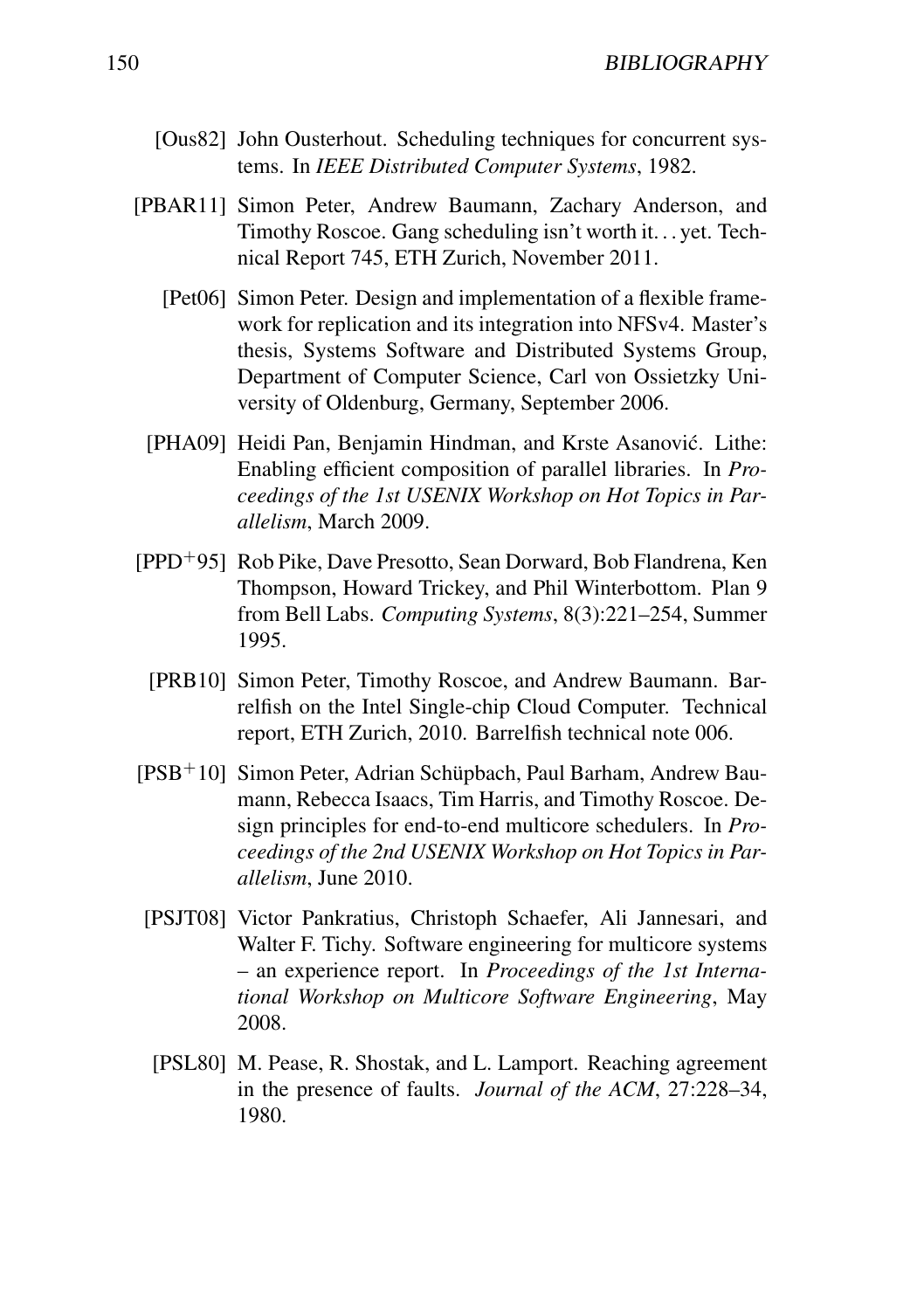- [PSMR11] Simon Peter, Adrian Schüpbach, Dominik Menzi, and Timothy Roscoe. Early experience with the Barrelfish OS and the Single-Chip Cloud Computer. In *3rd Many-core Applications Research Community Symposium*, Ettlingen, Germany, July 2011.
	- [Raz10] Kaveh Razavi. Barrelfish networking architecture. Distributed systems lab. Master's thesis, ETH Zurich, 2010.
	- [Rei07] James Reinders. *Intel Threading Building Blocks: Outfitting C++ for Multi-core Processor Parallelism*. O'Reilly Media, July 2007.
	- [RLA07] Mohan Rajagopalan, Brian T. Lewis, and Todd A. Anderson. Thread scheduling for multi-core platforms. In *Proceedings of the 11th USENIX Workshop on Hot Topics in Operating Systems*, May 2007.
- [RLLS97] R. Rajkumar, C. Lee, J. Lehoczky, and D. Siewiorek. A resource allocation model for QoS management. pages 298– 307, December 1997.
	- [RLS98] Rajesh Raman, Miron Livny, and Marvin H. Solomon. Matchmaking: Distributed resource management for high throughput computing. In *Proc. of the 7th IEEE International Symposium on High Performance Distributed Computing*, July 1998.
	- [RSB12] Carl G. Ritson, Adam T. Sampson, and Frederick R. M. Barnes. Multicore scheduling for lightweight communicating processes. *Science of Computer Programming*, 77(6):727–740, 2012.
		- [Rus08] Mark Russinovich. Inside Windows Server 2008 kernel changes. *Microsoft TechNet Magazine*, March 2008.
	- [Rus09] Mark Russinovich. Inside Windows 7. *Microsoft MSDN Channel9*, January 2009.
- [SATG<sup>+</sup>07] Bratin Saha, Ali-Reza Adl-Tabatabai, Anwar Ghuloum, Mohan Rajagopalan, Richard L. Hudson, Leaf Peterson, Vijay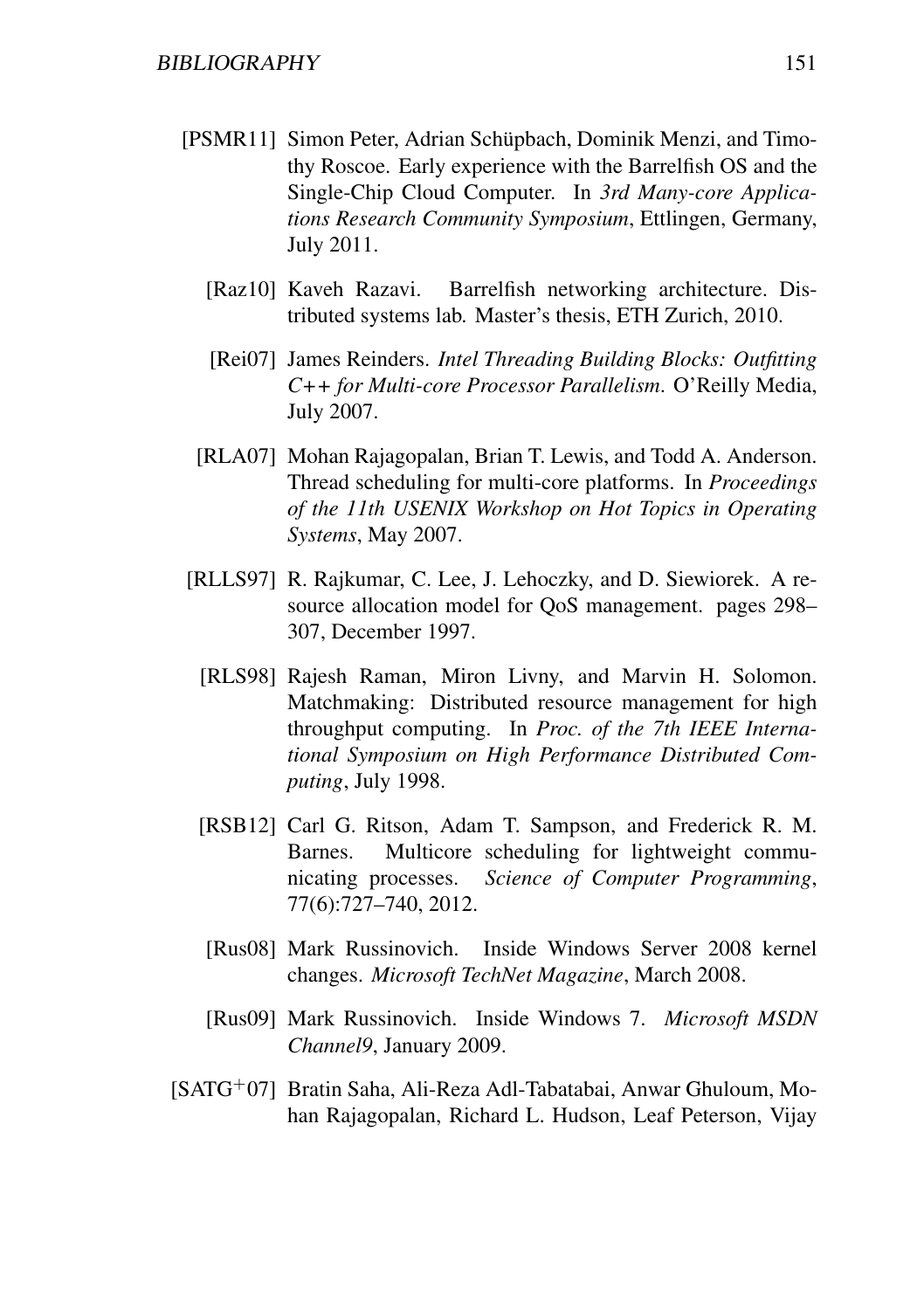Menon, Brian Murphy, Tatiana Shpeisman, Eric Sprangle, Anwar Rohillah, Doug Carmean, and Jesse Fang. Enabling scalability and performance in a large scale CMP environment. In *Proceedings of the 2nd ACM SIGOPS/EuroSys European Conference on Computer Systems*, March 2007.

- [Sax05] Eric Saxe. CMT and solaris performance, June 2005. https://blogs.oracle.com/esaxe/entry/ cmt performance enhancements in solaris.
- [SCC<sup>+</sup>11] Xiang Song, Haibo Chen, Rong Chen, Yuanxuan Wang, and Binyu Zang. A case for scaling applications to manycore with OS clustering. In *Proceedings of the 6th ACM SIGOPS/EuroSys European Conference on Computer Systems*, pages 61–76, 2011.
	- [Sch11] Bram Scheidegger. Barrelfish on Netronome. Master's thesis, ETH Zurich, February 2011.
	- [Sch12] Adrian Schüpbach. *The System Knowledge Base*. PhD thesis, ETH Zurich, 2012.
- [SCS<sup>+</sup>08] Larry Seiler, Doug Carmean, Eric Sprangle, Tom Forsyth, Michael Abrash, Pradeep Dubey, Stephen Junkins, Adam Lake, Jeremy Sugerman, Robert Cavin, Roger Espasa, Ed Grochowski, Toni Juan, and Pat Hanrahan. Larrabee: a many-core x86 architecture for visual computing. *ACM Transactions on Graphics*, 27(3):1–15, 2008.
	- [Sid05] Suresh Siddha. Multi-core and Linux kernel. Technical report, Intel Open Source Technology Center, 2005.
- [SLM<sup>+</sup>90] Michael L. Scott, T.J. LeBlanc, B.D. Marsh, T.G. Becker, C. Dubnicki, E.P Markatos, and N.G. Smithline. Implementation issues for the Psyche multiprocessor operating system. *Computing Systems*, 3(1):101–137, Winter 1990.
	- [SM08] Sriram Srinivasan and Alan Mycroft. Kilim: Isolation-typed actors for java. In *Proceedings of the 22nd European conference on Object-Oriented Programming*, pages 104–128, 2008.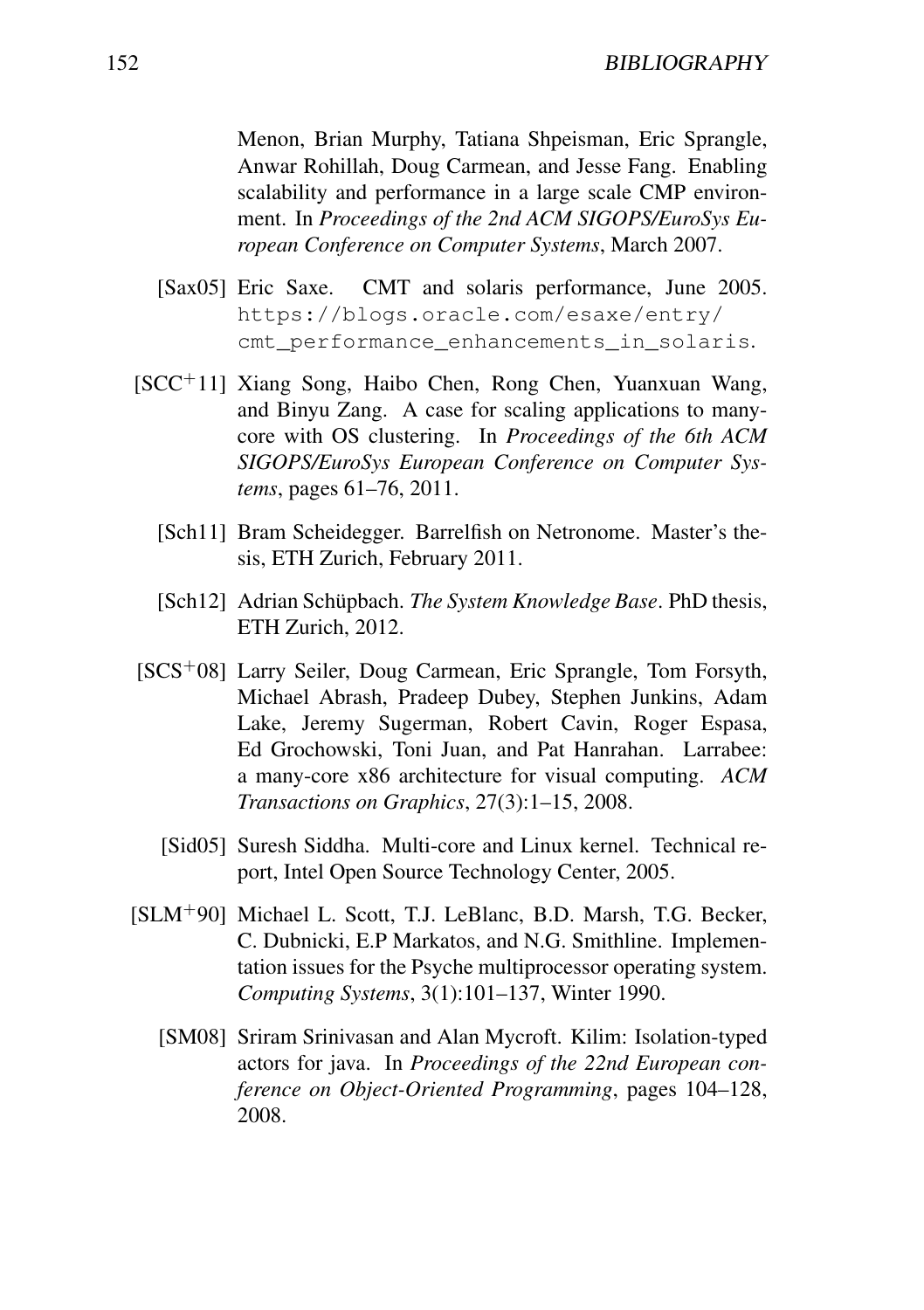- [SMH11] Malte Schwartzkopf, Derek G. Murray, and Steven Hand. Condensing the cloud: running CIEL on many-core. In *Proceedings of the 1st Workshop on Systems for Future Multicore Architectures*, April 2011.
- $[SNL+03]$  Karthikeyan Sankaralingam, Ramadass Nagarajan, Haiming Liu, Changkyu Kim, Jaehyuk Huh, Doug Burger, Stephen W. Keckler, and Charles R. Moore. Exploiting ILP, TLP, and DLP with the polymorphous TRIPS architecture. In *Proceedings of the 30th International Symposium on Computer Architecture*, pages 422–433, 2003.
- [SPB<sup>+</sup>08] Adrian Schüpbach, Simon Peter, Andrew Baumann, Timothy Roscoe, Paul Barham, Tim Harris, and Rebecca Isaacs. Embracing diversity in the Barrelfish manycore operating system. In *Proceedings of the 1st Workshop on Managed Multi-Core Systems*, June 2008.
	- [SPL] Stanford parallel applications for shared memory (SPLASH-2). http://www-flash.stanford.edu/apps/ SPLASH/.
	- [SQL] SQLite database engine. http://www.sqlite.org/.
	- [SS01] Michael L. Scott and William N. Scherer III. Scalable queuebased spin locks with timeout. In *Proceedings of the 8th ACM SIGPLAN Symposium on Principles and Practice of Parallel Programming*, pages 44–52, 2001.
	- [Sup09] Super Micro Computer, Inc. *Supermicro H8QM3- 2 H8QMi-2 User's Manual Version 1.1a*, December 2009. http://www.supermicro.com/manuals/ motherboard/MCP55/MNL-H8QM3i-2.pdf.
	- [Tha10] Chuck Thacker. *Beehive: A many-core computer for FPGAs (v5)*. MSR Silicon Valley, January 2010. http://projects.csail.mit.edu/beehive/ BeehiveV5.pdf.
	- [TS87] Chuck Thacker and Lawrence Stewart. Firefly: a multiprocessor workstation. *Computer Architecture News*, 15(5), 1987.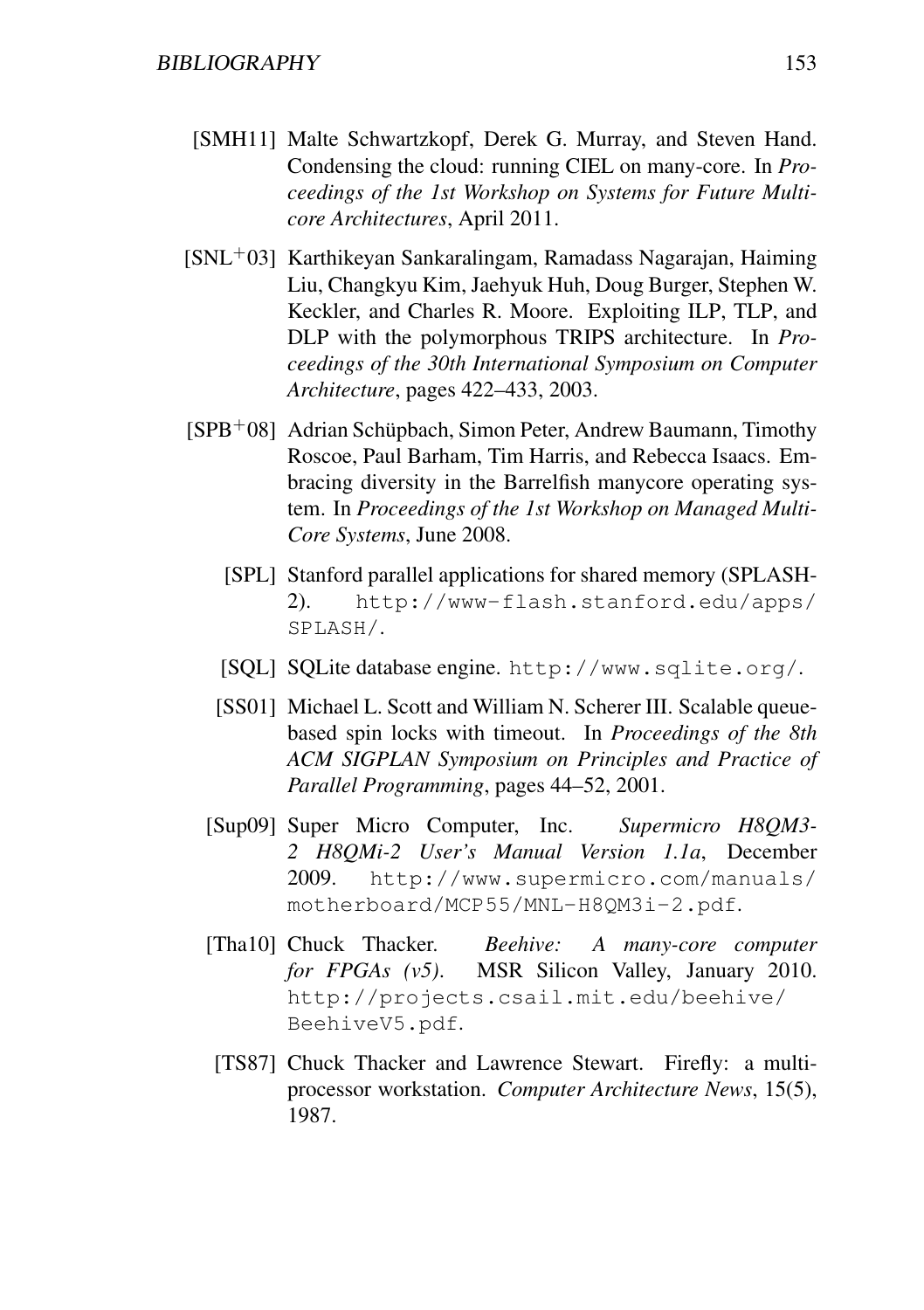- [TvR85] Andrew S. Tanenbaum and Robbert van Renesse. Distributed operating systems. *ACM Computing Surveys*, 17(4):419– 470, 1985.
- [TYA06a] TYAN Computer Corporation. *Tyan Thunder n4250QE S4958G4NR Manual Version 1.00*, 2006.
- [TYA06b] TYAN Computer Corporation. *Tyan Thunder n6650W Manual Version 1.0*, 2006.
	- [Uhl07] Volkmar Uhlig. The mechanics of in-kernel synchronization for a scalable microkernel. *SIGOPS Operating Systems Review*, 41(4):49–58, July 2007.
- $[VHR<sup>+</sup>07]$  S. Vangal, J. Howard, G. Ruhl, S. Dighe, H. Wilson, J. Tschanz, D. Finan, P. Iyer, A. Singh, T. Jacob, S. Jain, S. Venkataraman, Y. Hoskote, and N. Borkar. An 80-tile 1.28TFLOPS network-on-chip in 65nm CMOS. In *IEEE International Solid-State Circuits Conference*, pages 98–589, February 2007.
	- [Vog09] Werner Vogels. Eventually consistent. *Communications of the ACM*, 52(1):40–44, January 2009.
	- [vRT92] Robert van Renesse and Andrew S. Tanenbaum. Short overview of Amoeba. In *Proceedings of the USENIX Workshop on Microkernels and other Kernel Architectures*, pages 1–10, April 1992.
	- [WA09] David Wentzlaff and Anant Agarwal. Factored operating systems (fos): The case for a scalable operating system for multicores. *SIGOPS Operating Systems Review*, 43(2), April 2009.
	- [WCS06] Philip M. Wells, Koushik Chakraborty, and Gurindar S. Sohi. Hardware support for spin management in overcommitted virtual machines. In *Proceedings of the 15th International Conference on Parallel Architectures and Compilation Techniques*, pages 124–133, Seattle, WA, USA, 2006.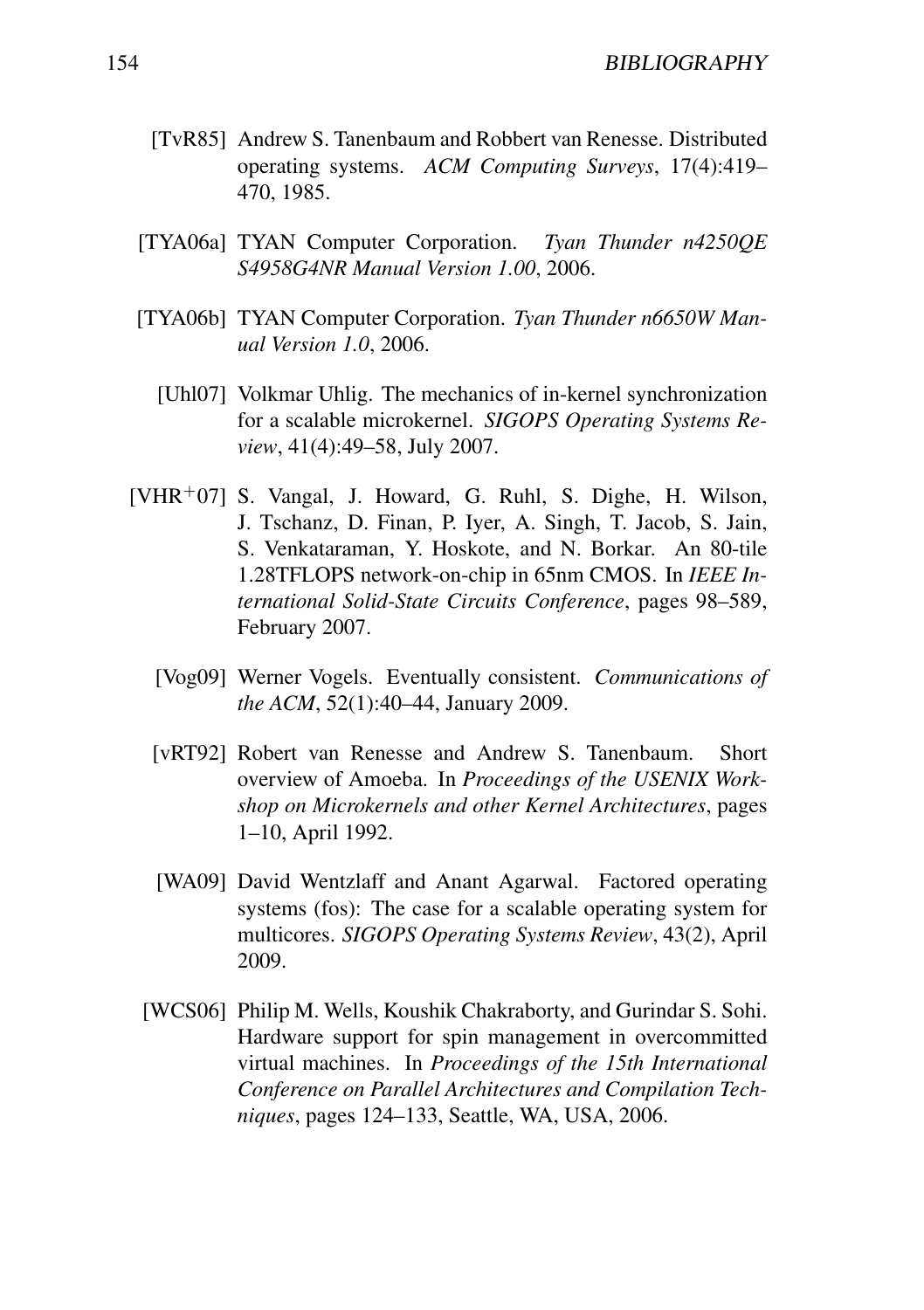- [WF03] Y. Wiseman and D.G. Feitelson. Paired gang scheduling. *IEEE Transactions on Parallel and Distributed Systems*, 14(6):581–592, June 2003.
- [WGH<sup>+</sup>07] David Wentzlaff, Patrick Griffin, Henry Hoffmann, Liewei Bao, Bruce Edwards, Carl Ramey, Matthew Mattina, Chyi-Chang Miao, John F. Brown, III, and Anant Agarwal. Onchip interconnection architecture of the Tile Processor. *IEEE Micro*, 27(5):15–31, 2007.
	- [win] Windows scheduling. http://msdn.microsoft. com/en-us/library/ms685096(VS.85).aspx.
	- [WO09] Zheng Wang and Michael F. P. O'Boyle. Mapping parallelism to multi-cores: a machine learning based approach. In *Proceedings of the 14th ACM SIGPLAN Symposium on Principles and Practice of Parallel Programming*, 2009.
	- [WPD01] R. Clint Whaley, Antoine Petitet, and Jack J. Dongarra. Automated empirical optimization of software and the ATLAS project. *Parallel Computing*, 27(1–2):3–35, 2001.
	- [WSG02] Andrew Whitaker, Marianne Shaw, and Steven D. Gribble. Denali: Lightweight virtual machines for distributed and networked applications. Technical Report 02-02-01, University of Washington, Seattle, WA, USA, February 2002.
	- [WWP09] Samuel Williams, Andrew Waterman, and David Patterson. Roofline: an insightful visual performance model for multicore architectures. *Communications of the ACM*, 52(4):65– 76, 2009.
		- [YJG03] Andy B. Yoo, Morris A. Jette, and Mark Grondona. SLURM: Simple Linux utility for resource management. In *9th International Workshop on Job Scheduling Strategies for Parallel Processing*, volume 2862 of *Lecture Notes in Computer Science*, pages 44–60, June 2003.
		- [ZBF10] Sergey Zhuravlev, Sergey Blagodurov, and Alexandra Fedorova. Addressing shared resource contention in multicore processors via scheduling. In *Proceedings of the 15th ACM*